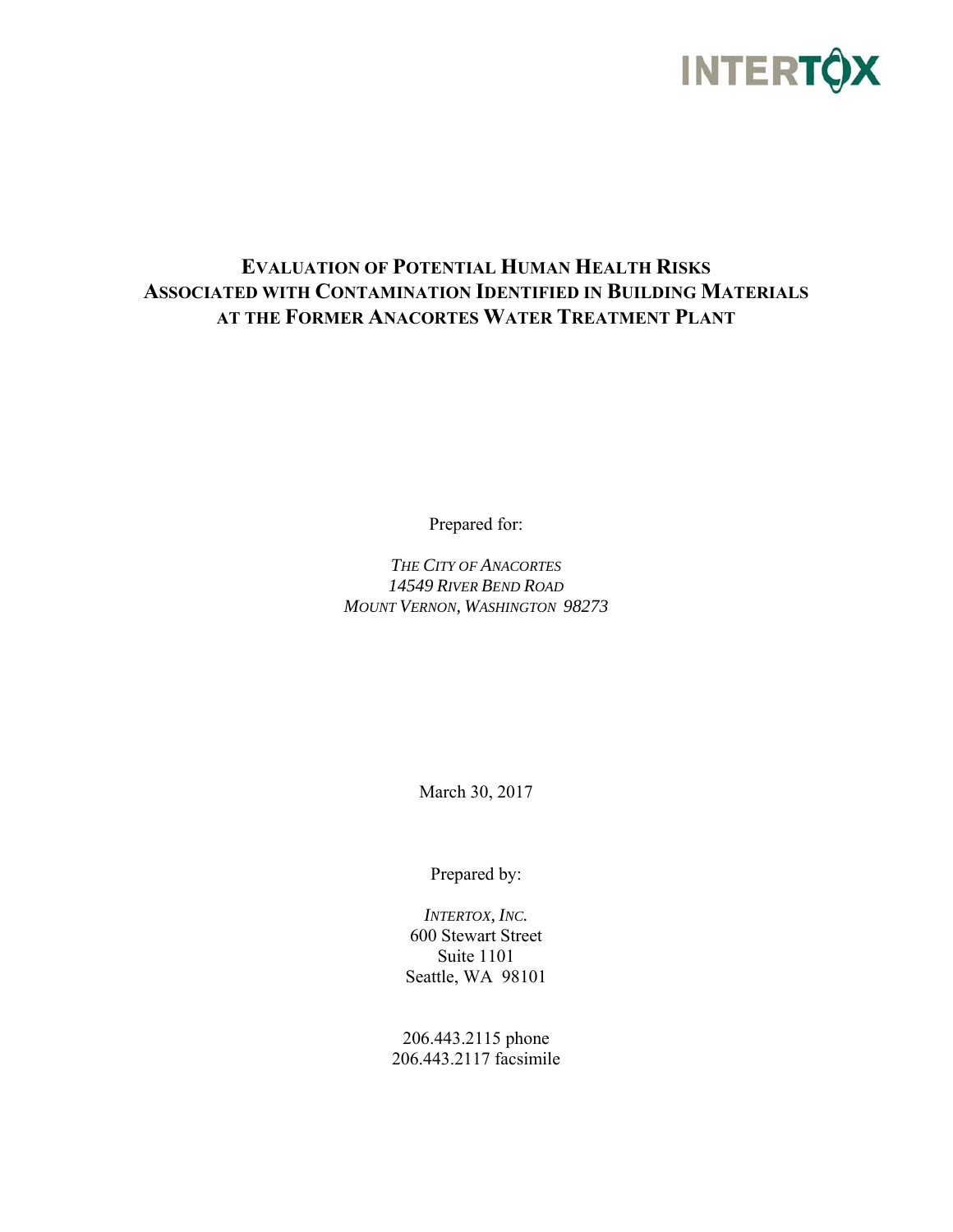

#### **EXECUTIVE SUMMARY**

This Risk Assessment presents the results of a toxicological evaluation to estimate the possible human health risks associated with exposure to polychlorinated biphenyls (PCBs) and other chemicals from building materials at the former Anacortes Water Treatment Plant (WTP) in Mt. Vernon, Washington. Where information is unavailable, we made cautious assumptions related to exposure. Based on the results of this Risk Assessment, no adverse health effects are likely to have occurred to customers, workers, or trespassers as a result of exposures at the former WTP.

The overall objective of the health Risk Assessment is to understand the likelihood of adverse health effects resulting from exposures to these chemicals. Whether or not a health effect can occur is dependent upon the characteristics of the chemical and the dose to which a person is exposed. The exposures considered in this Risk Assessment are related to a person contacting building materials (e.g., concrete structures) as well as dust, soil, and sediment at the former WTP (Site). We also reviewed water sampling data provided to us by the Anacortes WTP that were obtained over the history of the facility. These samples are regularly collected by the WTP in accordance with the federal Safe Drinking Water Act. None of the samples of drinking water contained detectable concentrations of PCBs, and therefore, there is no risk to users of the City's regional water system.

The former WTP was constructed in 1969-1970 and came online officially in February 1970. In 2013, the facility was replaced with a new plant adjacent to the same site on the Skagit River. The WTP considered demolishing the old facility, and sampled building materials from unused structures at the out-of-service portion of the WTP (the Site) in 2015 and 2016. The results of the sampling identified some building materials and soil containing PCBs in excess of applicable regulatory levels.

PCBs were commonly used in buildings built or renovated between about 1950 and 1979, because of PCBs' properties as insulators, plasticizers, and fire-retardant agents. Uses included in caulking, paints, and other adhesives; in fireproofing materials; and in the manufacture of some ceiling tiles and acoustic boards. PCBs were generally banned for use in the U.S. in 1979 because of the discovery that they are persistent in the environment and have the potential to cause adverse effects on humans and the environment at certain doses and exposures.

Although the Site was generally unused after 2013, this Risk Assessment assumes that past workers or trespassers at the Site could have contacted chemicals that were detected during the sampling. The Risk Assessment considers three possibly exposed populations: (1) adult workers in the Administration Building, (2) adult facility or maintenance workers (including contractors), and (3) trespassers (primarily adolescents) at the Site. Indoor workers are assumed to have been exposed to PCBs that were detected in dust on window sills and other surfaces in the Administration Building. Outdoor workers are assumed to have been exposed to PCBs in surface soils and in sediment inside the Sedimentation Basin, Clearwell, and Wastewell. Trespassers are assumed to have been exposed to PCBs in surface soils. Because chemicals (primarily PCBs) detected in concrete, paint, and coating materials are tightly bound within the structure of the materials, and were only detectable by forcible removal of samples (e.g., by drilling sample cores, scraping off coating, or cutting or scraping off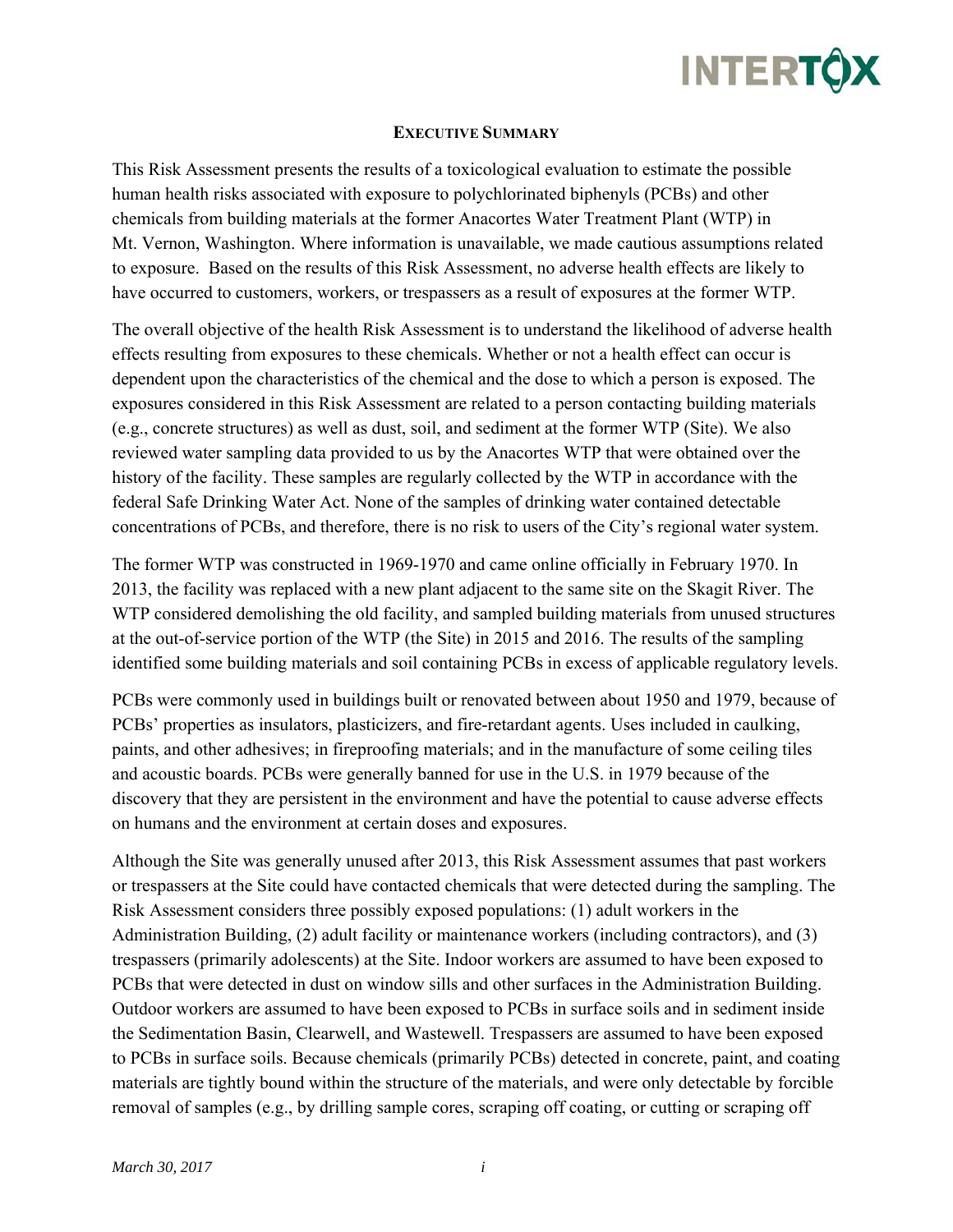

sealants and cork) followed by crushing the samples to enable the chemicals to be extracted using solvents, no pathways of exposure of persons at the Site to chemicals in these materials were assumed to have existed. This includes lead and arsenic, which were detected infrequently but at concentrations that were either below cleanup levels or below naturally-occurring background concentrations and so were not evaluated further.

For a health risk to occur to a person(s), a pathway of exposure must exist. Possible pathways of exposure considered in this assessment are incidental ingestion (e.g., contacting dust and then, without washing one's hands, eating a meal with one's hands), dermal (skin) contact, and inhalation (breathing) of dust or chemical vapors. For these exposure pathways, potential exposures were estimated and cancer risks and noncancer health hazards were evaluated.

Actual exposures are highly unlikely to have occurred at the levels that were assumed in this Risk Assessment, since the Risk Assessment uses conservative assumptions about how much people could have been exposed so that risks are not underestimated. For example, the Risk Assessment assumes people were exposed to concentrations of PCBs at or near the maximum-detected concentrations repeatedly over a working lifetime. We are not aware of any instances in which workers or any other people were actually exposed to the degree we assumed. Furthermore, we are not aware of any complaints of negative health effects or conditions as a result of exposure to these chemicals while at the Site.

Cancer risk is characterized as the probability of cancer occurring as the result of an exposure. To calculate cancer risk, the estimated lifetime average daily dose of a chemical is multiplied by a toxicity value, developed by U.S. EPA, that is specific to that chemical. The toxicity values are based on studies in laboratory animals or data from humans, and are used to assess lifetime cancer risks associated with specific doses. The average U.S. citizen has an approximately 40% chance (0.400000) of being diagnosed with cancer at some point in his or her lifetime. If the result of a cancer risk assessment estimates an increased lifetime excess cancer risk of 1 in a million (0.000001, also written as 1E-06 or  $1\times10^{-6}$ ) due to an exposure, the total lifetime cancer risk to an exposed individual would be 0.400001. Although there is no universally accepted acceptable risk standard, the U.S. EPA generally considers risks above  $1\times10^{-6}$  (1 in 1,000,000) (i.e., *de minimis* risks) to be acceptable in nearly all circumstances, and risks within the range of  $1\times10^{-4}$  to  $1\times10^{-6}$  (1 in 10,000 to 1 in 1,000,000) to be acceptable depending on site and exposure characteristics.

The Table below summarizes the cancer risks estimated in this Risk Assessment. These risks are within U.S. EPA's acceptable risk range.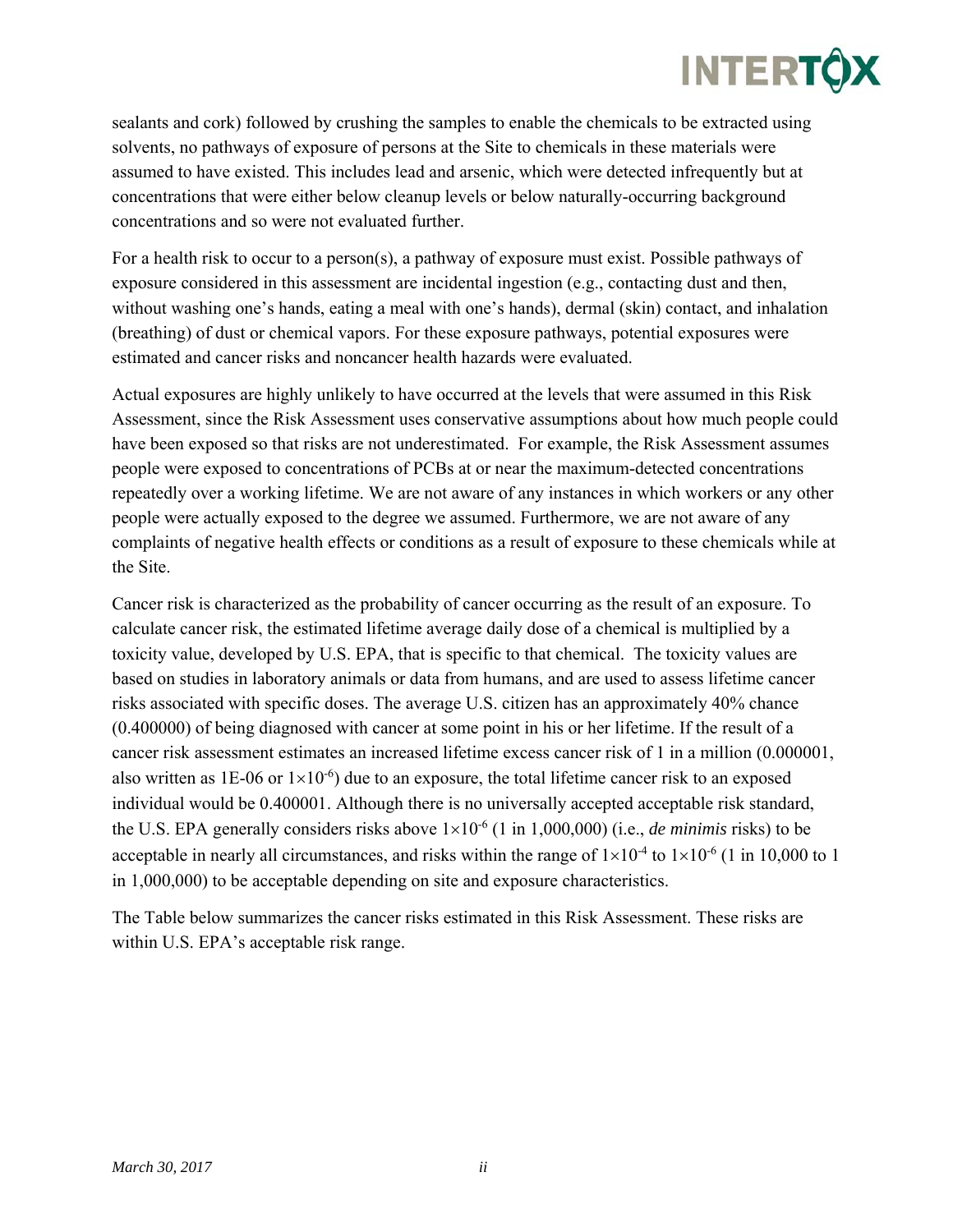

| <b>Population</b>    | <b>Medium</b>                |              | <b>Lifetime Excess Cancer Risk</b> |
|----------------------|------------------------------|--------------|------------------------------------|
| Indoor office worker | Dust                         |              | $4.5 \times 10^{-5}$               |
| Outdoor worker       | Soil                         |              | $3.6 \times 10^{-7}$               |
|                      | Sedimentation Basin sediment |              | $2.5 \times 10^{-5}$               |
|                      | Clearwell sediment           |              | $1.2 \times 10^{-7}$               |
|                      | Wastewell sediment           |              | $4.5 \times 10^{-8}$               |
|                      |                              | <b>Total</b> | $2.6 \times 10^{-5}$               |
| Trespasser           | Soil                         |              | $1.9 \times 10^{-7}$               |

#### **Cancer Risk Summary**

Noncancer risk is calculated as the ratio of the estimated dose for a specific chemical and pathway to the chemical-specific acceptable daily intake for noncancer effects. Acceptable daily intakes for noncancer effects (known as Reference Doses) are developed by U.S. EPA based on data collected from studies of laboratory animals or data from exposure in humans, and incorporate safety factors so as not to underestimate noncancer risks. The ratios for each exposure pathway are then summed to calculate a Hazard Index (HI) for each exposure population. An HI of one (1) is the reference level established by U.S. EPA above which concerns about noncancer health effects should be evaluated further to ensure that there is no unacceptable health risk. However, because of the multiple conservative assumptions used in calculating exposure and in deriving toxicity values, an HI greater than 1 does not mean that adverse effects are expected or will occur.

The Table below summarizes the noncancer hazards estimated in this Risk Assessment.

| <b>Population</b>    | <b>Medium</b>                |              | <b>Noncancer Hazard</b> |
|----------------------|------------------------------|--------------|-------------------------|
| Indoor office worker | Dust                         |              | 3.1                     |
| Outdoor worker       | Soil                         |              | 0.027                   |
|                      | Sedimentation Basin sediment |              | 1.9                     |
|                      | Clearwell sediment           |              | 0.0089                  |
|                      | Wastewell sediment           |              | 0.0034                  |
|                      |                              | <b>Total</b> | 1.9                     |
| Trespasser           | Soil                         |              | 0.034                   |

#### **Noncancer Hazard Summary**

Estimates of potential exposure to indoor office workers and outdoor workers who contacted Sedimentation Basin sediment resulted in the highest estimates of noncancer health hazards, and are above 1. However, both of these estimates likely substantially overestimate actual noncancer health hazards.

Estimates for the indoor worker are based on PCB concentrations measured in samples of dust that were collected from visibly dusty surfaces in the Administration Building in 2016, years after the facility had ceased operation. During active operation, regular housekeeping measures would have prevented dust accumulation to this degree. Further, the Risk Assessment cautiously assumes workers directly contacted this dust several times per day, every working day over a working lifetime. These assumptions likely overestimate risks. For the outdoor worker, the estimated risk is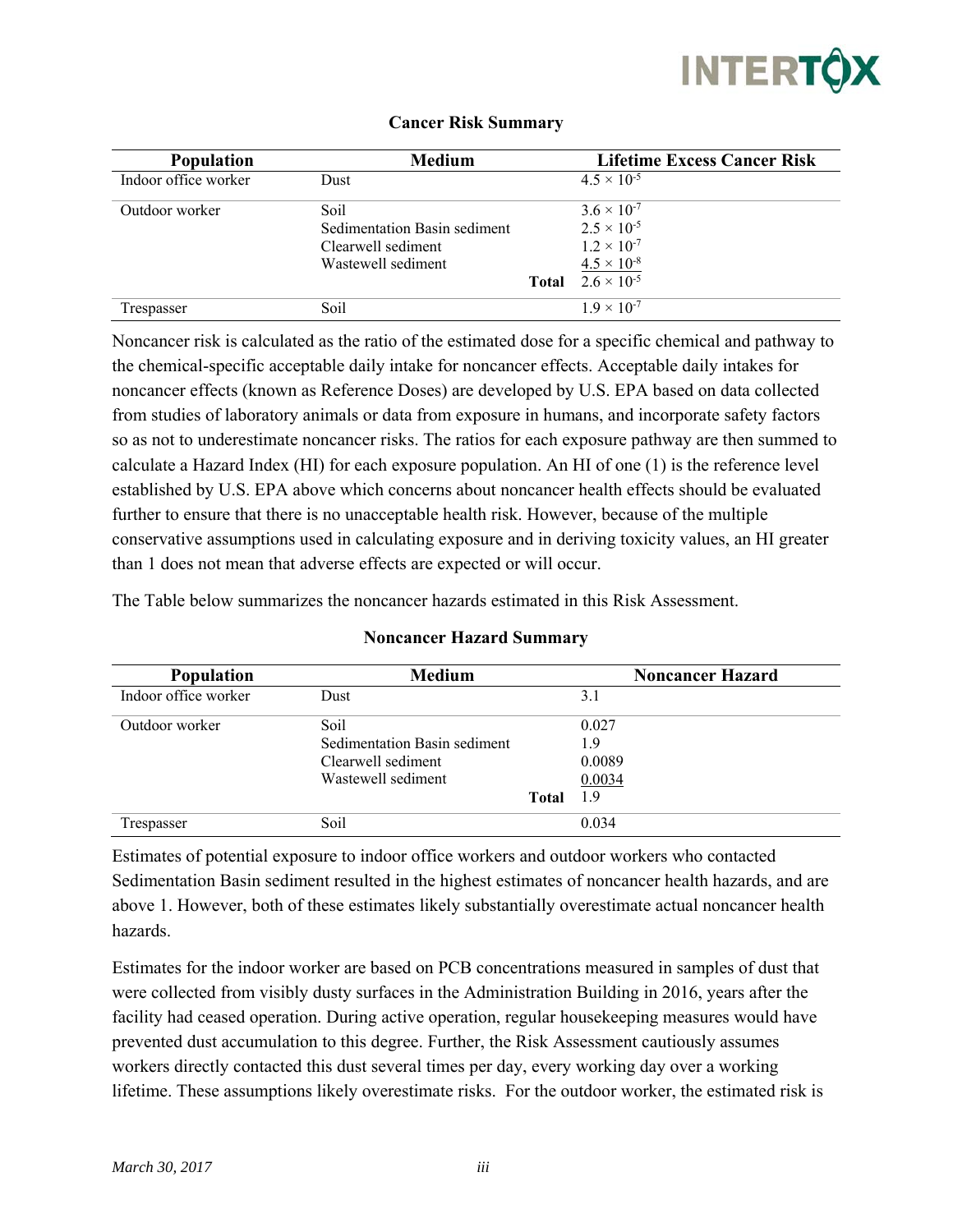

based largely on two samples with high PCB concentrations measured in sediment at the bottom of one of the basins. Other samples had much lower concentrations, such that concentrations averaged over an area or over time would likely have been much lower. Further, the locations from which these samples were collected were largely inaccessible. Some sampling locations were in basins that were usually filled with water, or were below the surface of the soil. For exposure to these locations to have occurred, the basins would have needed to be drained (e.g., as during cleaning) or a hole dug to reach the subsurface location. Further, these estimates assume repeated exposure for 25 years. As indicated, PCBs were not detected in any of the drinking water samples, and so no exposure to PCBs in water is assumed to have occurred.

The following example illustrates how the assumptions used to estimate exposures and risks impact the estimates of cancer and noncancer health risks. For the indoor office worker, we assumed that a worker contacted the contaminated dusty surfaces 3 times per day for 250 days per year for a working lifetime (25 years). However, if one assumes that a worker contacted these surfaces 1 time per day for 3 days per week (150 days per year) for a 9 year working exposure duration, the estimated cancer risk to the indoor worker is  $3.2 \times 10^{-6}$  and the noncancer hazard (0.23) is less than 1.0. If one assumes that regular housekeeping occurred and that the average PCB concentration on the surfaces was 10 times lower, the estimated cancer risk is  $4.5 \times 10^{-6}$  and the noncancer hazard is 0.31. If both a contact time of 1 time per day, 3 days per week, for 9 years and a 10 times lower PCB concentration are incorporated, the estimated cancer risk is  $3.2 \times 10^{-7}$  and the noncancer hazard is 0.023.

Uncertainties are inherent in the risk assessment process. For example, uncertainties exist about the chemical concentrations people could have been exposed to, how much and how often they could have been exposed, and the toxicity of the chemicals. However, the risk assessment process, which follows U.S. EPA protocol, makes conservative assumptions so that risks are likely to be overestimated, rather than underestimated.

This risk assessment does not consider potential exposures to future site workers who could be involved in demolition and disposal of the Site features, as it is assumed that health and safety measures as well as institutional controls will be implemented to minimize exposures during this work.

In summary, based on the results of this health Risk Assessment, no adverse health effects are likely to have occurred to customers, workers or trespassers at the former Anacortes WTP from exposure to PCBs or other chemicals present in building materials.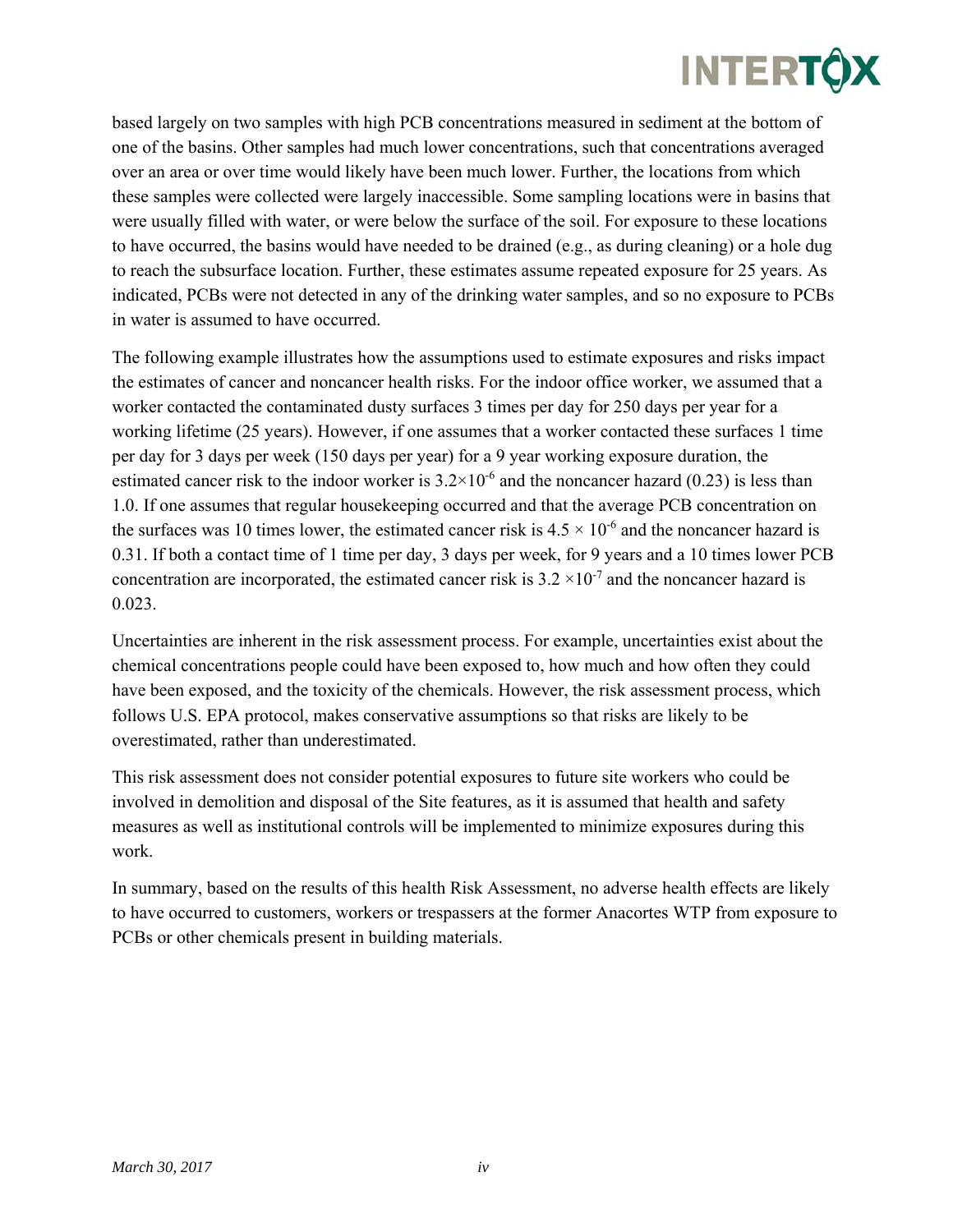# **INTERTÔX**

### **TABLE OF CONTENTS**

| 1.0        |                                                                                      |  |
|------------|--------------------------------------------------------------------------------------|--|
| 1.1        |                                                                                      |  |
| 1.2        |                                                                                      |  |
| 1.3        |                                                                                      |  |
| 1.4        |                                                                                      |  |
| 2.0        |                                                                                      |  |
| 2.1        |                                                                                      |  |
|            | 2.1.1                                                                                |  |
|            | 2.1.2                                                                                |  |
|            | 2015 MWH Remedial Investigation Initial Investigation and 2016 Data Gap<br>2.1.3     |  |
|            |                                                                                      |  |
| 2.2        |                                                                                      |  |
| 2.3        |                                                                                      |  |
|            |                                                                                      |  |
|            | 2.3.2                                                                                |  |
|            | 2.3.3<br>Comparison to Risk-Based Concentrations and Selection of COPCs  14<br>2.3.4 |  |
| 2.4        |                                                                                      |  |
|            |                                                                                      |  |
| 3.0        |                                                                                      |  |
| 3.1        |                                                                                      |  |
| 3.2        |                                                                                      |  |
| 3.3        |                                                                                      |  |
|            | 3.3.1                                                                                |  |
|            | 3.3.2                                                                                |  |
|            | 3.3.3                                                                                |  |
|            | 3.3.4                                                                                |  |
| 3.4<br>3.5 |                                                                                      |  |
|            |                                                                                      |  |
| 4.0        |                                                                                      |  |
|            |                                                                                      |  |
| 4.2        |                                                                                      |  |
| 4.3        |                                                                                      |  |
| 4.4        | Route-to-Route Extrapolation of Reference Doses and Slope Factors 32                 |  |
| 4.5        |                                                                                      |  |
| 5.0        |                                                                                      |  |
| 5.1        |                                                                                      |  |
| 5.2        |                                                                                      |  |
| 5.3        |                                                                                      |  |
|            | 5.3.1                                                                                |  |
|            | 5.3.2                                                                                |  |
|            | 5.3.3                                                                                |  |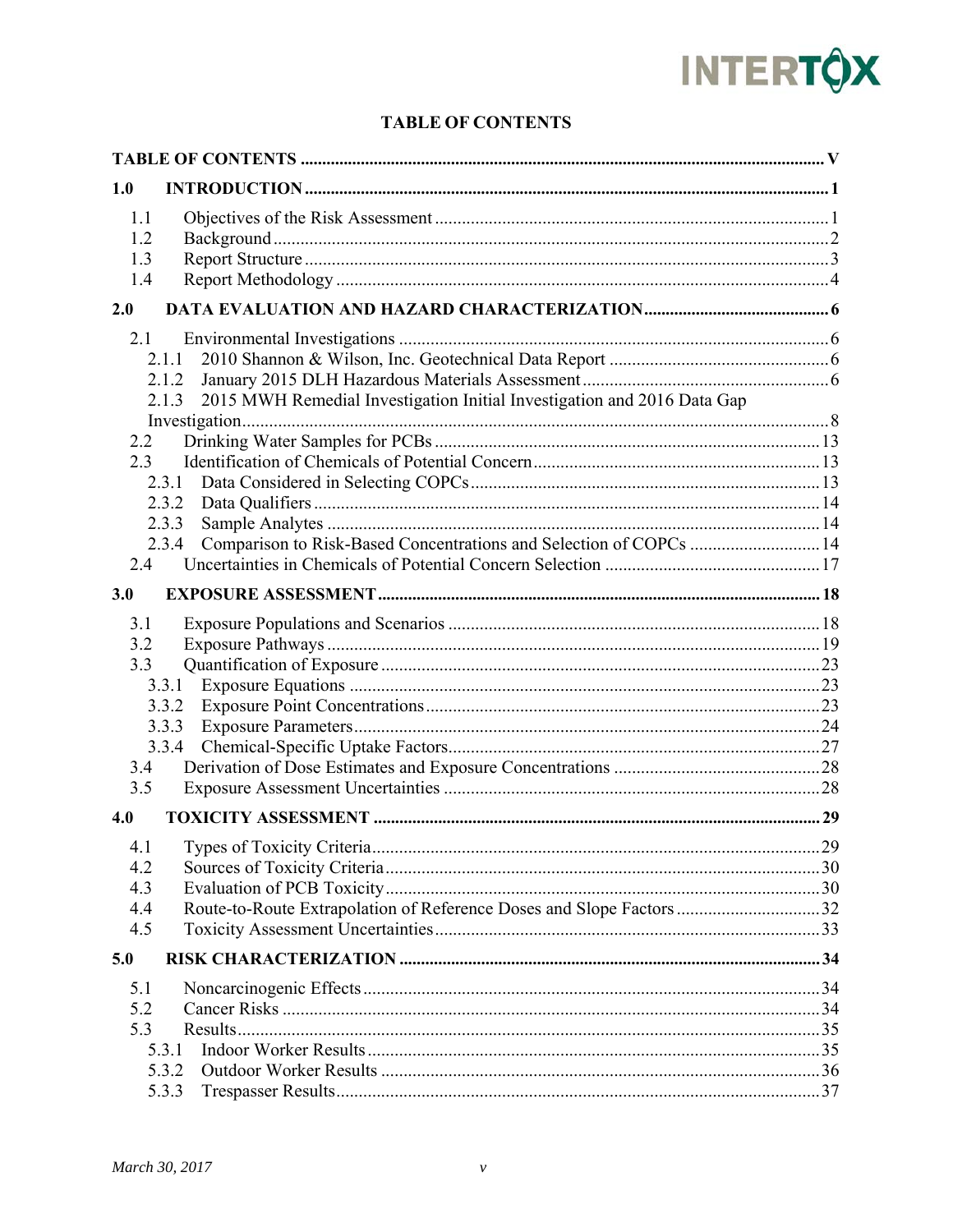## **INTERTÔX**

| 6.0 |  |
|-----|--|
| 7.0 |  |

**APPENDIX A:** Report Tables

- **APPENDIX B:** Exposure Equations
- **APPENDIX C:** Risk Calculations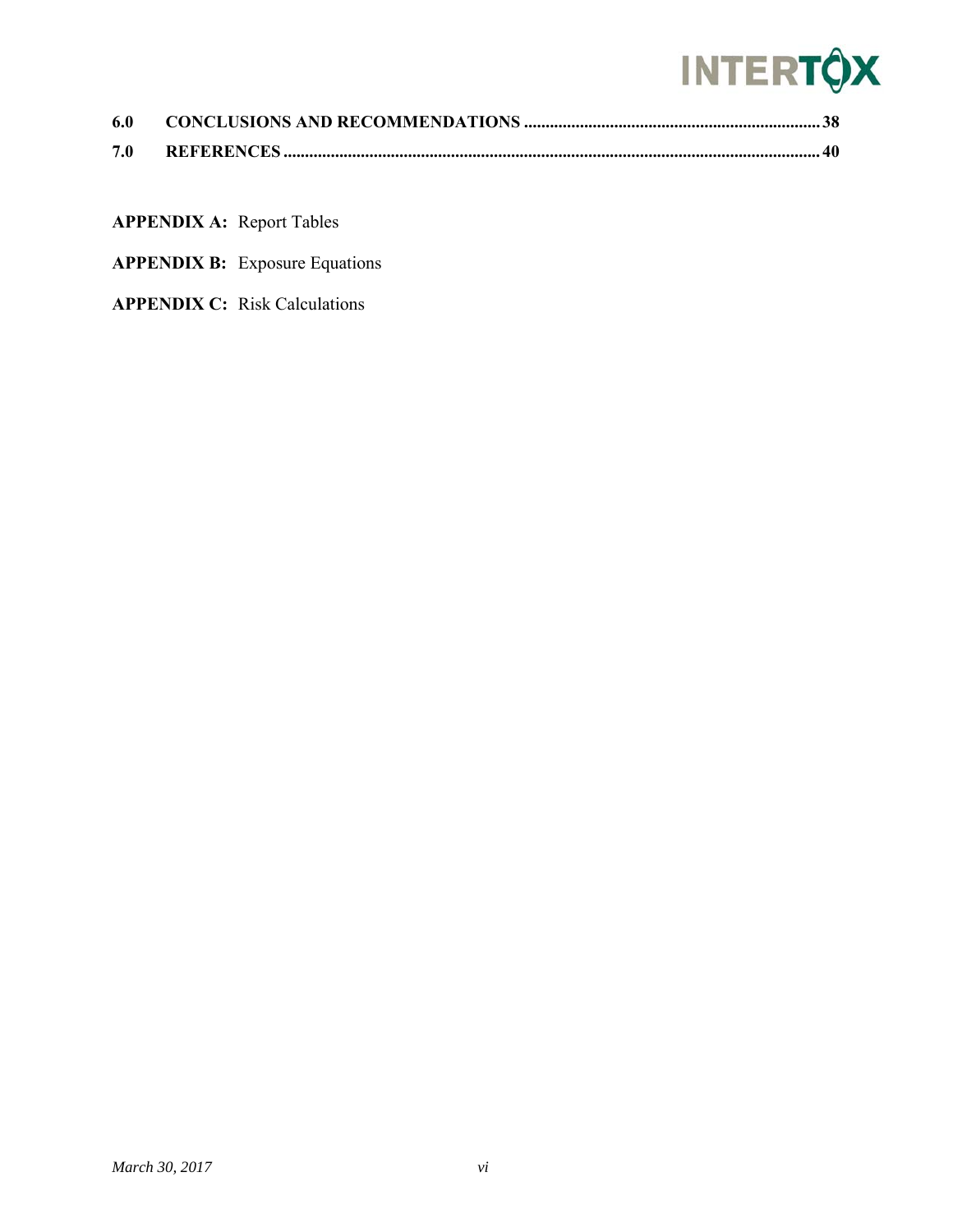

### **LIST OF TABLES**

| Table A-1. Summary of Detections in the January 2015 DLH Hazardous Materials Assessment <sup>a</sup> A-1 |
|----------------------------------------------------------------------------------------------------------|
| Table A-2. Summary of Data Collected During the 2015-2016 Remedial Investigation of the Former           |
| Anacortes WTP<br>$A-2$                                                                                   |
| Table A-3. Summary of Sampling Results for PCBs: Frequency of Detection and Range of                     |
| Concentrations (mg/kg, unless otherwise noted) $*$<br>$A-4$                                              |
| Table A-4. Summary of Sampling Results for Metals: Frequency of Detection and Range of                   |
| Concentrations $(mg/kg)^*$<br>$A-6$                                                                      |
| Table A-5. PCB Concentrations Reported in Drinking Water Samples from the Anacortes WTPA-7               |
| Table A-6. Comparison of Maximum-Detected PCB Concentrations in Solid Matrices to Risk-Based             |
| Screening Levels for Soil <sup>a</sup><br>$A - 8$                                                        |
| Table A-7. Comparison of Maximum-Detected Metals Concentrations in Solid Matrices to Risk-               |
| $A-9$                                                                                                    |
| Table A-8. Comparison of Maximum-Detected PCB and Lead Concentrations in Liquid Matrices,                |
| $A-10$                                                                                                   |
| Table A-9. Chemicals of Potential Concern (COPCs) Considered Further in the Anacortes WTP Risk           |
| Assessment by Medium/Location<br>$A-11$                                                                  |
| Table A-10. Exposure Point Concentration Summary, Anacortes WTP Risk Assessment                          |
| Table A-11. Exposure Parameters for Indoor Office Worker, Anacortes WTP Risk AssessmentA-13              |
| Table A-12. Exposure Parameters for Outdoor Maintenance Worker, Anacortes WTP Risk                       |
| $A-14$<br>Assessment                                                                                     |
| Table A-13. Exposure Parameters for Adolescent Trespasser, Anacortes WTP Risk Assessment. A-15           |
| Table A-14. Chemical-Specific Uptake Factors for PCBs Used in the Anacortes WTP Risk                     |
| $A-16$<br>Assessment.                                                                                    |
| Table A-15. Toxicity Criteria Used in the Anacortes WTP Risk Assessment for PCBs<br>$A-16$               |
| $A-17$                                                                                                   |
| $A-18$                                                                                                   |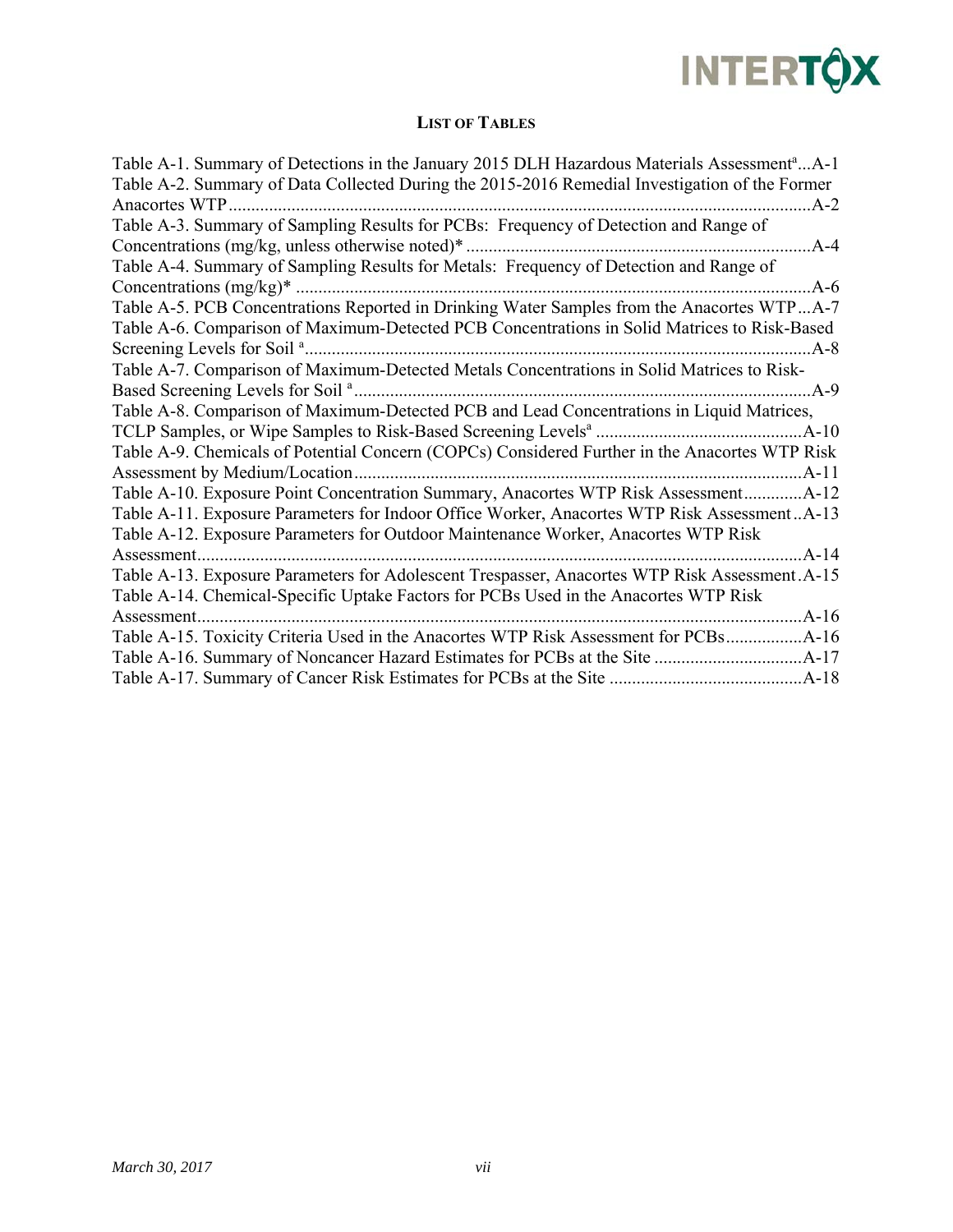## **INTERTÔX**

#### **ACRONYMS**

| ADD               | <b>Average Daily Dose</b>                                             |
|-------------------|-----------------------------------------------------------------------|
| AF                | Adherence Factor                                                      |
| AT                | Averaging Time                                                        |
| B <sub>oral</sub> | Bioavailability Factor (Oral)                                         |
| BW                | Body Weight                                                           |
| <b>CERCLA</b>     | Comprehensive Environmental Response, Compensation, and Liability Act |
| CF                | <b>Conversion Factor</b>                                              |
| COPC              | <b>Chemical of Potential Concern</b>                                  |
| <b>CT</b>         | Central Tendency                                                      |
| <b>DAF</b>        | Dermal Absorption Factor                                              |
| ED                | <b>Exposure Duration</b>                                              |
| EF                | <b>Exposure Frequency</b>                                             |
| <b>EPC</b>        | <b>Exposure Point Concentration</b>                                   |
| ET                | <b>Exposure Time</b>                                                  |
| <b>GAF</b>        | Gastrointestinal Absorption Factor                                    |
| <b>HEAST</b>      | Health Effects Assessment Summary Tables                              |
| H1                | Hazard Index                                                          |
| HQ                | <b>Hazard Quotient</b>                                                |
| <b>InhR</b>       | <b>Inhalation Rate</b>                                                |
| IR                | <b>Ingestion Rate</b>                                                 |
| <b>IRIS</b>       | <b>Integrated Risk Information System</b>                             |
| LADD              | Lifetime Average Daily Dose                                           |
| <b>LOAEL</b>      | Lowest Observed Adverse Effect Level                                  |
| <b>MTCA</b>       | Model Toxics Control Act                                              |
| NA                | Not Analyzed                                                          |
| ND                | Not Detected                                                          |
| <b>NOAEL</b>      | No Observed Adverse Effect Level                                      |
| PAH               | Polycyclic Aromatic Hydrocarbon                                       |
| <b>PCB</b>        | Polychlorinated Biphenyl                                              |
| QAPP              | Quality Assurance Project Plan                                        |
| RAF               | <b>Relative Absorption Factor</b>                                     |
| RAGS              | Risk Assessment Guidance for Superfund                                |
| <b>RCRA</b>       | Resource, Conservation, and Recovery Act                              |
| RfD               | <b>Reference Dose</b>                                                 |
| <b>RME</b>        | Reasonable Maximum Exposure                                           |
| <b>RSL</b>        | Regional Screening Level                                              |
| SА                | Surface Area                                                          |
| <b>SDWA</b>       | Safe Drinking Water Act                                               |
| SF                | <b>Slope Factor</b>                                                   |
| <b>SVOC</b>       | Semi-volatile Organic Compound                                        |
| <b>TCLP</b>       | <b>Toxicity Characteristic Leaching Procedure</b>                     |
| <b>TSCA</b>       | <b>Toxic Substances Control Act</b>                                   |
| <b>UR</b>         | <b>Unit Risk</b>                                                      |
| U.S. EPA          | United States Environmental Protection Agency                         |
| <b>UCL</b>        | <b>Upper Confidence Limit</b>                                         |
| <b>VOC</b>        | Volatile Organic Compound                                             |
| <b>WDOE</b>       | Washington Department of Ecology                                      |
| <b>WTP</b>        | <b>Water Treatment Plant</b>                                          |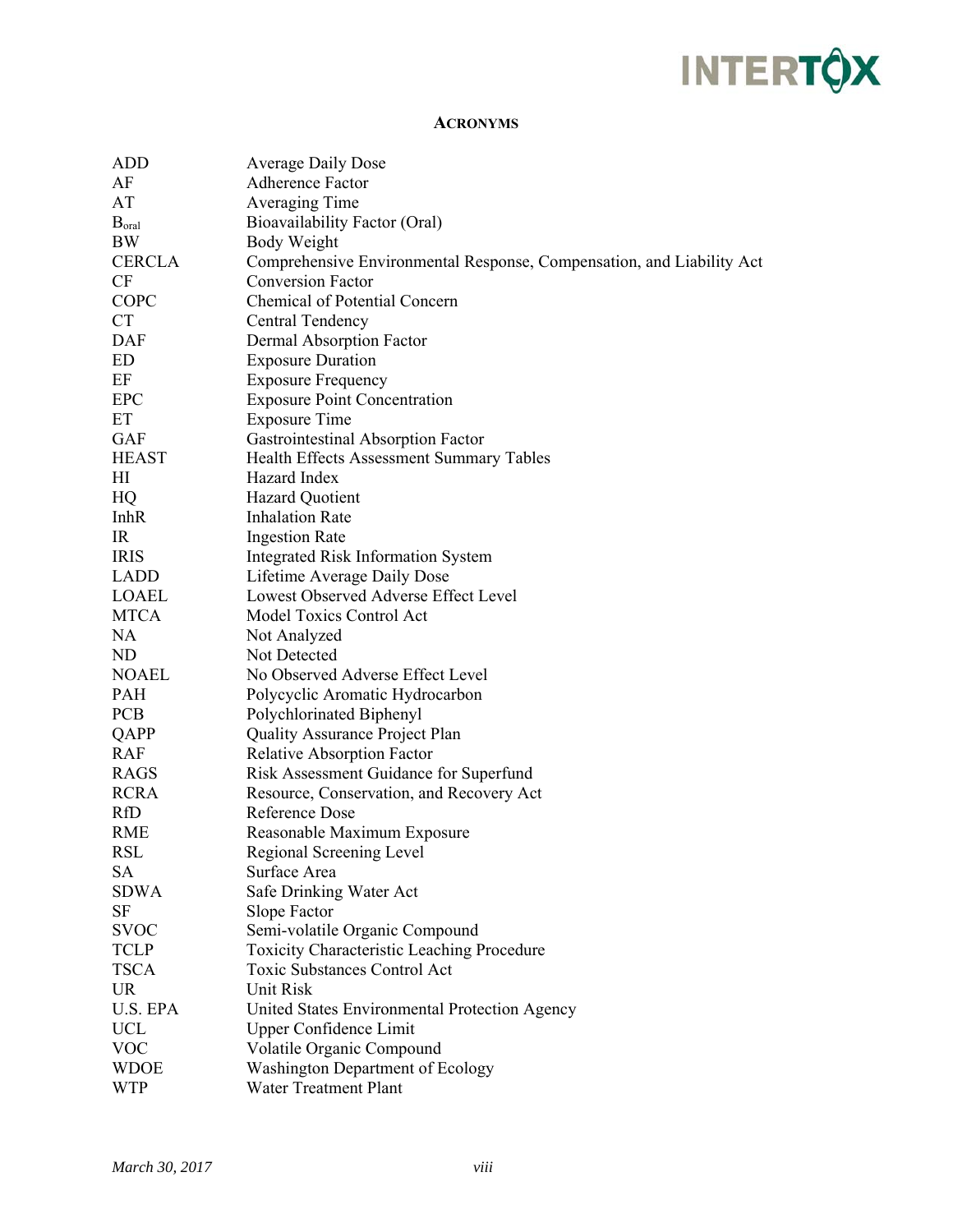

#### **1.0 INTRODUCTION**

The defined site (Site) is located in Mount Vernon, Skagit County, Washington and consists of unused structures in the out-of-service portion of the City of Anacortes Water Treatment Plant (WTP). The WTP is located on Skagit County Parcel #21669, and is owned and operated by the City of Anacortes. The out-of-service features have been replaced with new infrastructure and are being considered for deconstruction.

In 2015 and 2016, sampling activities were conducted at the Site, to characterize chemical contamination in building materials prior to demolition of unused buildings and structures. Several types of materials were sampled, including concrete structures, concrete and metal coatings, sediment within settling basins, joint sealants and cork, filter media and gravel, and window caulk/glazing. Materials were analyzed for chemicals that included polychlorinated biphenyls (PCBs) and metals. In addition, drinking water samples were historically collected by the Anacortes WTP in accordance with the federal Safe Drinking Water Act (SDWA).

To assess whether detected concentrations pose or could have posed unacceptable human health risks under possible exposure scenarios, Intertox, Inc. conducted an evaluation of the potential human health risks. This human health risk assessment (the Risk Assessment) focuses on characterizing potential risks to past indoor and outdoor workers at the Site, as well as Site trespassers, from exposures to contaminants present in building materials, WTP filter media, soil, sediment, and groundwater at the Site. This Risk Assessment concludes that no adverse human health effects are likely to have occurred from exposure to materials at the Site. The methods and results of this evaluation are described below.

#### **1.1 Objectives of the Risk Assessment**

The goals of this health Risk Assessment are:

- To evaluate human health risks associated with potential past or current exposure to contaminants in or released from building materials at the Site;
- To identify the materials, contaminants, and pathways that are likely to contribute most significantly to risks, if any, and identify any populations that could have been significantly exposed;
- To provide information to support the evaluation of remedial alternatives and setting of remediation priorities; and
- To provide information on factors that contribute most significantly to uncertainties in risk estimates, to focus potential future investigations if necessary.

This evaluation provides a conservative evaluation of risks based on detected concentrations and assumptions about possible exposure scenarios. In some cases, potential exposure pathways were only evaluated qualitatively due to lack of applicable media concentrations or reasonable quantitative estimates of exposure. Overall, the resulting risk estimates are intended to overestimate risks for most scenarios.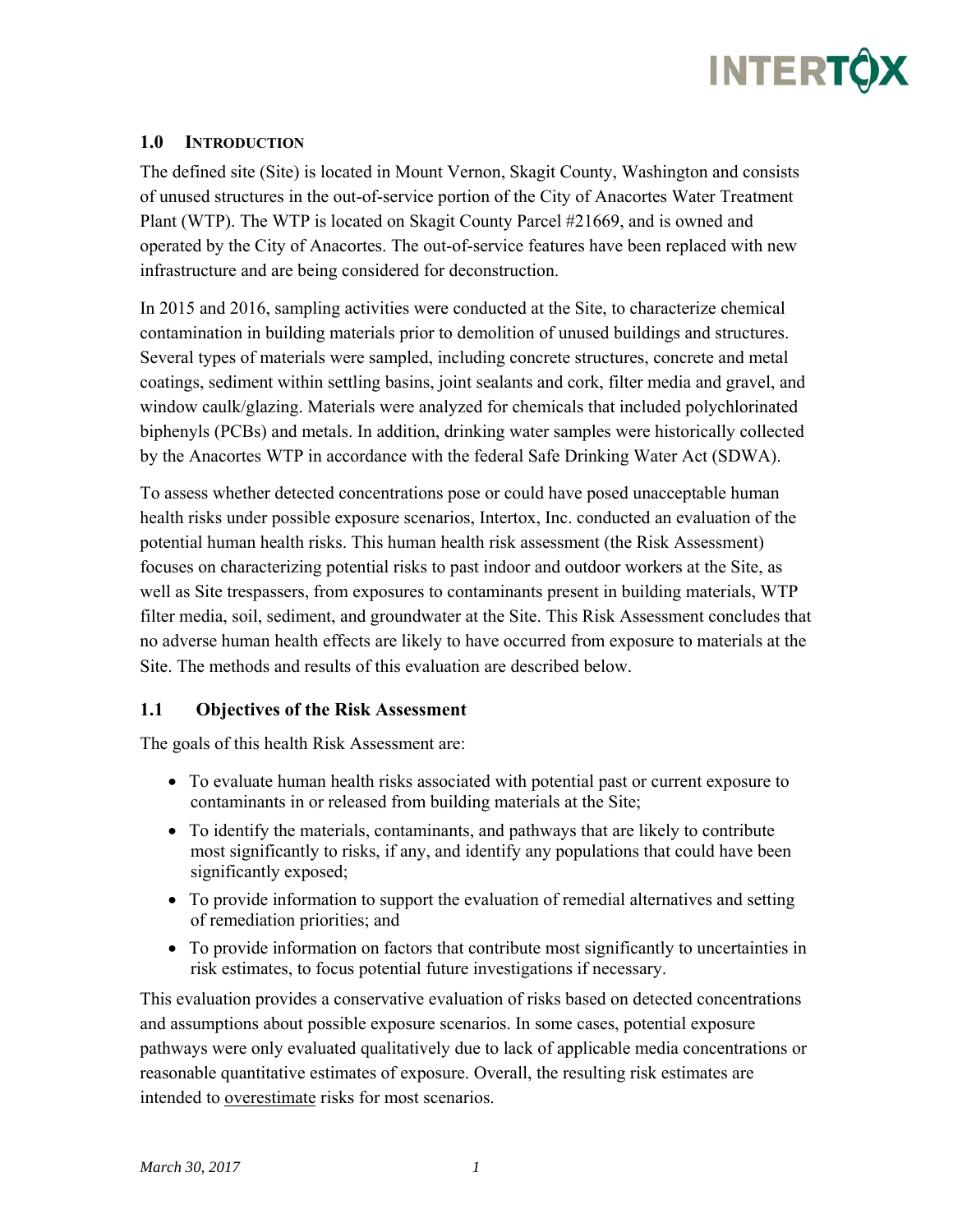

This health Risk Assessment was conducted in accordance with current regional and national U.S. EPA and State of Washington risk assessment guidance and policy (e.g., U.S. EPA, 1989a, 1991a, 1996, 2001, 2004, 2007a, 2009, 2011, 2014, 2016; U.S. EPA Region IV, 2014; Washington State Chapter 70.105D).

### **1.2 Background**

The Site is located in Mount Vernon, Skagit County, Washington and consists of unused structures in the out-of-service portion of the City of Anacortes Water Treatment Plant (WTP). The WTP is located on Skagit County Parcel #21669, and is owned and operated by the City of Anacortes. In 2013, the now out-of-service WTP—which was constructed in 1969-1970 and brought online officially in February 1970— was replaced with a new water treatment facility adjacent to the former WTP (MWH Americas, 2015). The out-of-service features have been replaced with new infrastructure and are being considered for demolition and deconstruction (City of Anacortes, 2015).

The out-of-service WTP treated raw water from the Skagit River prior to its transfer to the City of Anacortes municipal water storage and distribution network (MWH Americas, 2016). The out-of-service WTP had an average daily production capacity of 21 MGD of water. Raw water was pumped through traveling screens into an intake across the river from the Treatment Plant, on the west side of the river. The water was then pumped into a common 42" pipe that crosses the river into the treatment plant. Water first passed into the Sedimentation Basin, followed by the Filtration Basin, and finally the Clearwell. The Wastewell is located adjacent to the Clearwell, and is where sediment filtered out of the river water was collected prior to pumping it into one of three settling lagoons for drying. The settling lagoons were rotated for filling, drying, and removal of sediment.

The Anacortes WTP operates under the following water treatment plant general permit (MWH Americas, 2016):

Permit number: WAG643002 – Washington State Department of Ecology Water Treatment Plan General Permit. Facility Name: Anacortes WTP

Dates of Coverage: September 1, 2014 – August 31, 2019

The City of Anacortes conducted regular sampling of drinking water produced by the WTP. This sampling has included analyses for PCBs. For the now out-of-service WTP, water sampling data for PCBs are available for July 2000, November 2001, February 2002, July 2003, July 2006, August 2007, August 2012, and August 2013. None of the drinking water samples contained detectable concentrations of PCBs. Detection limits for PCB Aroclors were consistent with state reporting levels and ranged from 0.0 to 0.5  $\mu$ g/L for Aroclors 1016, 1232, 1242, 1248, 1254, and 1260, and 0.5 to 20 µg/L for Aroclor 1221.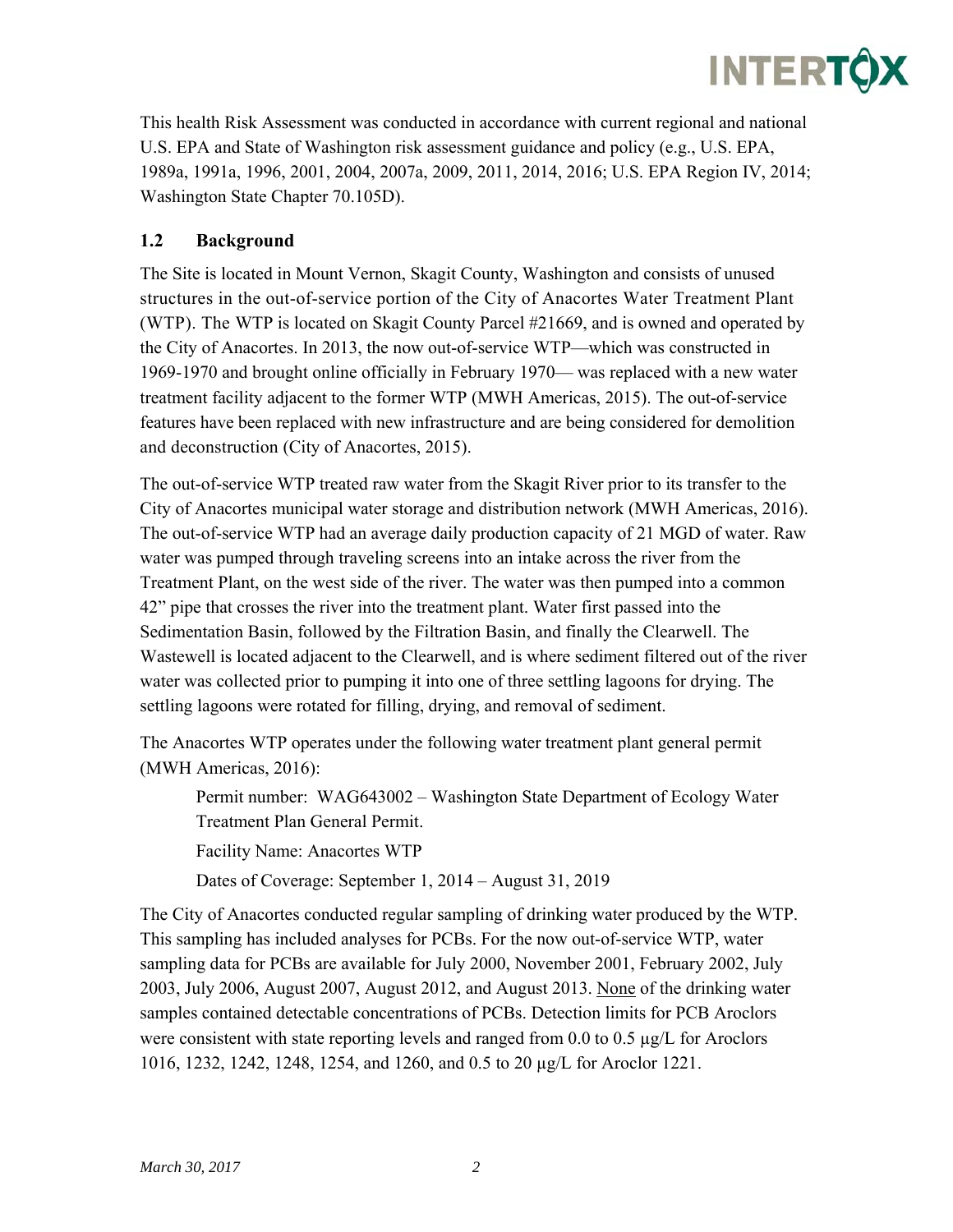On January 12 and 16, 2015, limited sampling at the Site as part of a hazardous materials assessment reported concentrations of the following contaminants in excess of cleanup levels under the Model Toxics Control Act, Chapter 70.105D RCW: (1) arsenic and PCBs in concrete wall samples (collected from the Filtration Basin, Sedimentation Basin, and Administration Building); (2) PCBs and PAHs in a single composite soil sample (collected along an exterior wall of the Sedimentation Basin); and (3) lead in Administration Building paint samples (DLH Environmental Consulting, 2015). Subsequently, additional sampling was conducted in July 2015 and in May and June 2016 to assess the presence of PCBs and other contaminants in building materials at the Site, and provide information to support selection of appropriate waste disposal options.

Historically, PCBs were used widely in buildings built or renovated between about 1950 and 1979 (U.S. EPA, 2015a,b). PCBs were used in caulking around windows, door frames, building joints, and masonry columns; in paints (particularly in industrial or military applications), mastics, and other adhesives; in fireproofing materials; and in the manufacture of some ceiling tiles and acoustic boards; and were present in fluorescent light ballasts. In many of these applications, PCBs were used because of their properties as plasticizers, and because they are able to endure thermal stress, vibration, or corrosivity (U.S. EPA, 2015a,b). PCBs can off-gas into the air from these sources, or PCB-containing dust and residues from these materials can contaminate surfaces. In addition, PCBs in coatings or other manufactured materials can move into adjacent porous materials, or leach into surrounding building materials and soil from precipitation and deterioration of the coating, or from disturbances during renovations or construction (U.S. EPA, 2015a,b).

PCBs comprise a group of 209 structurally similar chlorinated biphenyl compounds (known as congeners). Commercially, PCBs were available in the U.S. as mixtures known by their trade name, Aroclors. The names of specific Aroclor mixtures indicate the number of carbon atoms (the first two numbers of the Aroclor name) and the approximate percent chlorine by weight (the second two numbers). For example, Aroclor 1254 is a mixture comprised of PCB congeners with 12 carbon atoms, and is comprised of approximately 54% chlorine by weight (U.S. EPA, 1996). PCBs were generally banned for use in the U.S. in 1979 because of the discovery that they are persistent in the environment and have the potential to cause adverse effects on humans and the environment in certain doses and exposure conditions.

#### **1.3 Report Structure**

The subsequent sections of this document are organized as follows:

- **Data Evaluation and Hazard Characterization (Section 2.0).** This section describes the data considered in the evaluation and describes the chemicals of potential concern (COPCs) selected for purposes of this health Risk Assessment.
- **Exposure Assessment (Section 3.0).** This section identifies populations that could have potentially been exposed to the COPCs, describes potential exposure pathways,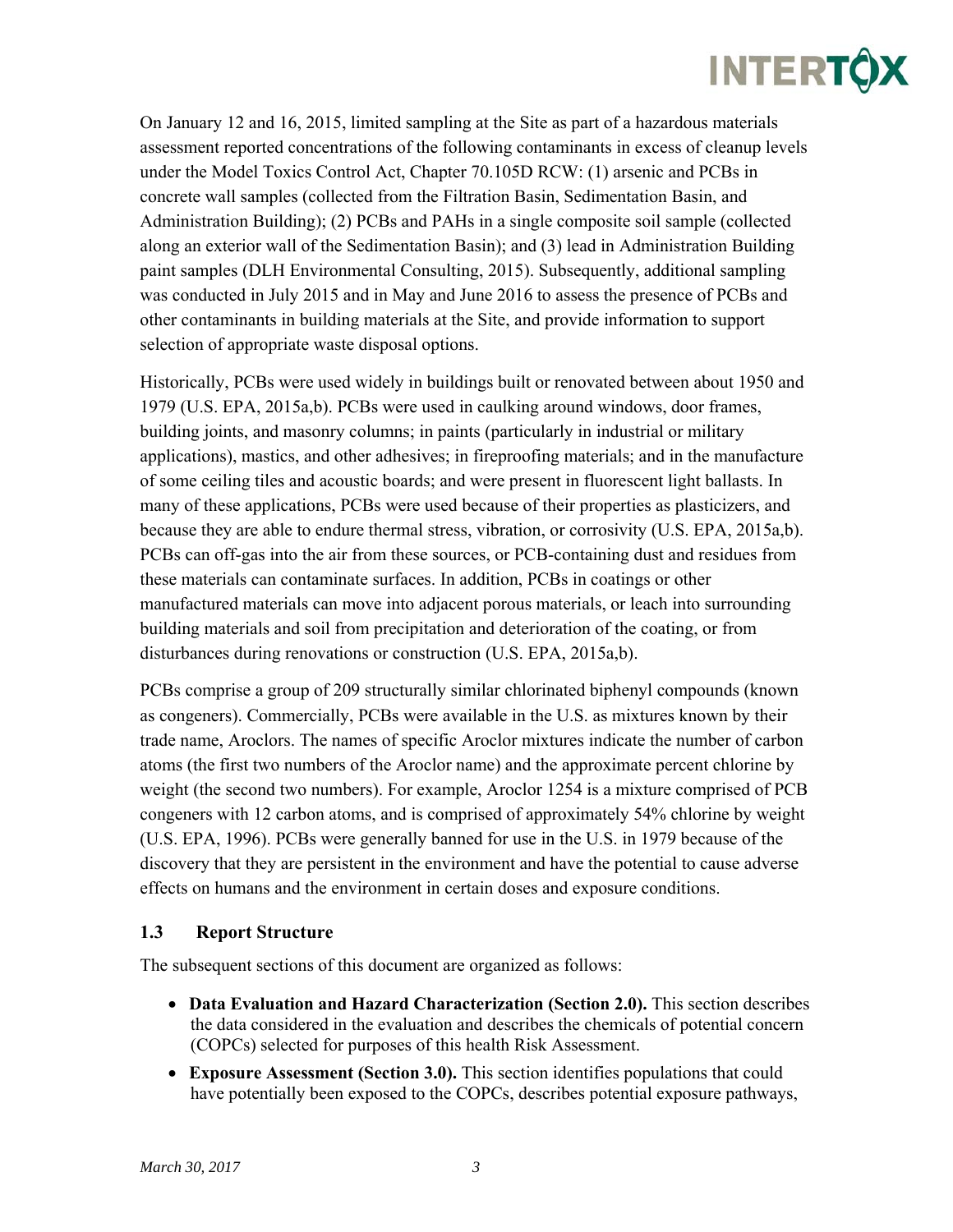

and, for the exposure pathways that could have been complete, describes the development of contaminant-specific exposure estimates. It also provides the rationale for excluding pathways judged to be incomplete.

- **Toxicity Assessment (Section 4.0).** This section characterizes the toxicity of the COPCs and identifies quantitative toxicity criteria for each chemical for use in evaluating the significance of estimated exposures.
- **Risk Characterization (Section 5.0).** This section integrates the results of the toxicity and exposure assessments to develop quantitative measures of the potential for adverse health effects for those exposure pathways characterized as potentially complete.
- **Conclusions and Recommendations (Section 6.0).** This section summarizes the results of this Risk Assessment and provides recommendations for further evaluation.
- **References (Section 7.0).** This section provides the references used to conduct this evaluation.
- **Appendix A: Report Tables**. This appendix provides tables with additional detail on inputs and results of this Risk Assessment.
- **Appendix B: Exposure Equations.** This appendix provides the exposure equations used in this Risk Assessment.
- **Appendix C: Risk Calculations.** This appendix provides the detailed risk calculations and results.

#### **1.4 Report Methodology**

Because information about how much a person could have contacted a chemical in the past is imperfect, toxicologists assess risks by making assumptions. Typically, these assumptions deliberately overestimate how much exposure could have occurred, so as not to underestimate risks for anyone who could reasonably have been assumed to come in contact with the materials. To estimate past risks to workers who could have entered the facility, this risk assessment uses assumptions recommended by U.S. EPA that describe how much and how long people could have been exposed. These estimates are based on studies of average adults and children and their behaviors and, in general, provide upperbound estimates of the rate at which exposure could have occurred. For example, this Risk Assessment assumes that workers worked year round at the facility and could have been exposed for 25 years. Office workers were assumed to be exposed for 5 days per week for 50 weeks per year, and outdoor workers for 4 days per week for 50 weeks per year.

The Risk Assessment likely overestimates exposure and risk for a number of other reasons. First, the sampling data used in this Risk Assessment were collected in 2015 and 2016, after the now out-of-service WTP had been shut down and replaced by the new WTP. Because routine housekeeping was not conducted in the Administration Building during this time, dust and dirt accumulated on surfaces. As such, concentrations measured in the dust samples used to estimate exposure for the indoor worker scenario likely reflect higher contaminant concentrations than would reasonably have been expected when the facility was active and in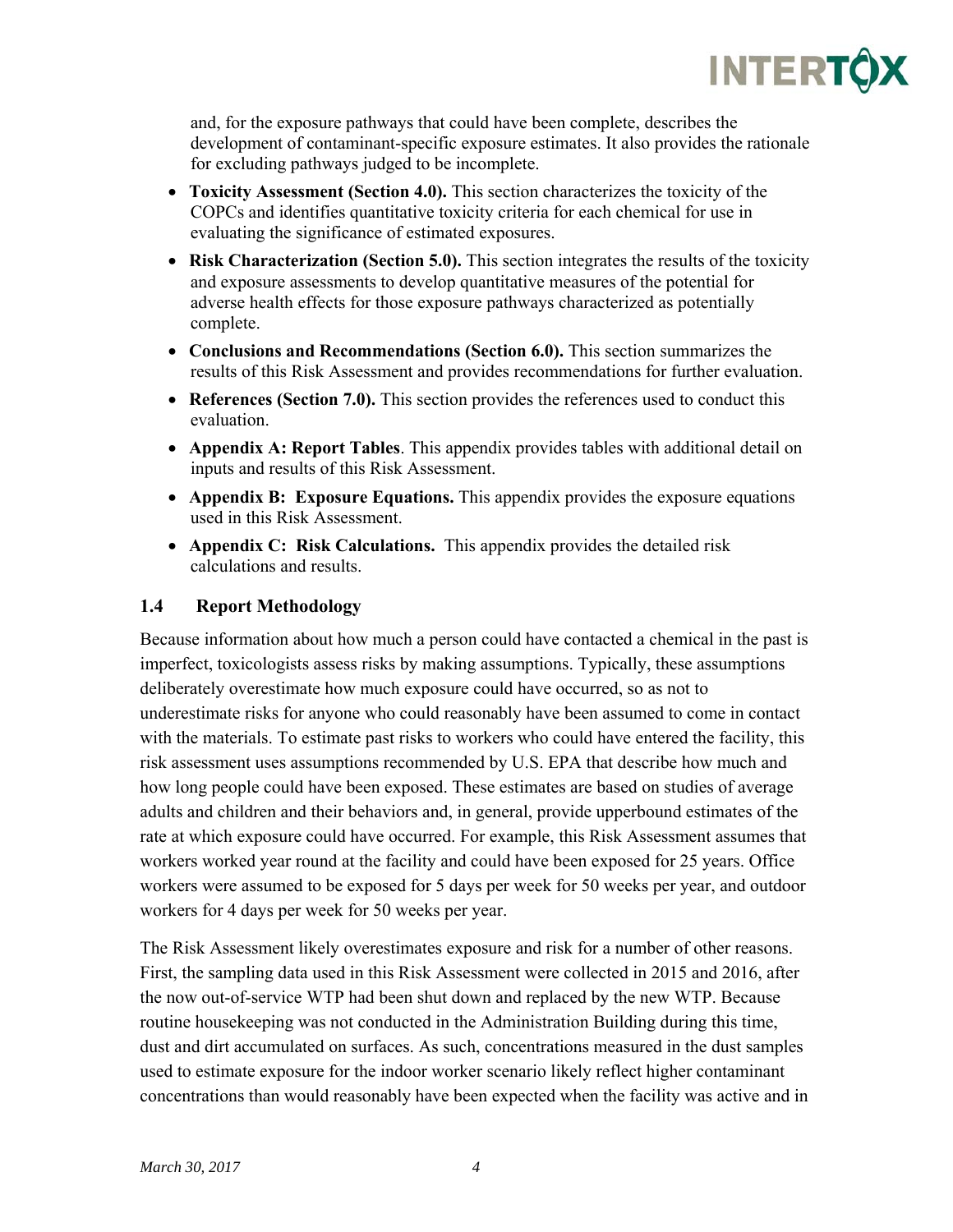regular use. Second, this Risk Assessment assumes that an outdoor worker routinely (4 times per year) came in direct contact with sediment in the Sedimentation Basin, Clearwell, or Wastewell, for example while cleaning or maintaining these facilities. Since these structures generally were filled with water when in active use, it is likely that direct contact with sediment in these structures was minimal. Third, this Risk Assessment assumes that the detected chemicals in these media enter the body. Whether this actually occurred would have depended on a number of factors including how tightly the chemicals were bound to their carrier (for example, to soil or a building material) and the behaviors of individuals who could have contacted these materials.

The Risk Assessment evaluates both cancer and noncancer health endpoints. Cancer risks are based on estimates of the lifetime excess risk of developing cancer due to exposure to the chemicals being evaluated. Noncancer hazards consider such effects as the potential for reproductive impairment, developmental disorders, and disruption of specific organ functions. A cancer risk is the estimated probability of developing a particular cancer during a person's life, whereas the noncancer hazard is expressed as the ratio of the chemical intake (dose) to a Reference Dose, or RfD, which represents an estimate (with uncertainty spanning perhaps an order of magnitude or greater) of daily exposure at a dose for the human population that includes sensitive populations (*e.g*., children), that is likely to be without an appreciable risk of deleterious effects during a lifetime. The toxicity values used in this assessment to estimate cancer risks and noncancer hazards are established by the U.S. EPA. These toxicity estimates incorporate assumptions to account for uncertainties in their derivation, and thus are conservative.

Cancer risks are reported using a number of different conventions. A cancer risk of 1 in 100,000, for example, can also be noted as  $1 \times 10^{-5}$ , 1E-05, or 10<sup>-5</sup> which is short hand for the decimal 0.00001. U.S. EPA (under federal Superfund law) considers lifetime excess cancer risks to a reasonable maximally exposed individual of  $10^{-6}$  to  $10^{-4}$  (1 in 1,000,000 to 1 in 10,000) to be acceptable. Risks less than 1 in a 1,000,000 are nearly always considered to be *de minimis*, or acceptable, whereas risks greater than 1 in 10,000 are typically considered unacceptable. To elaborate on the meaning of these risk designations, the average U.S. citizen has an approximately 40% chance (0.400000) of being diagnosed with cancer at some point in his or her lifetime. If the result of this cancer risk analysis estimated a 1 in a million (0.000001) excess cancer risk as a result of an exposure, the total lifetime cancer risk to an exposed individual would be 0.400001. Or, conversely, if the estimated excess cancer risk is 1 in a million, then in an exposed population of one million people, an upperbound of one additional cancer due to the exposure would be expected.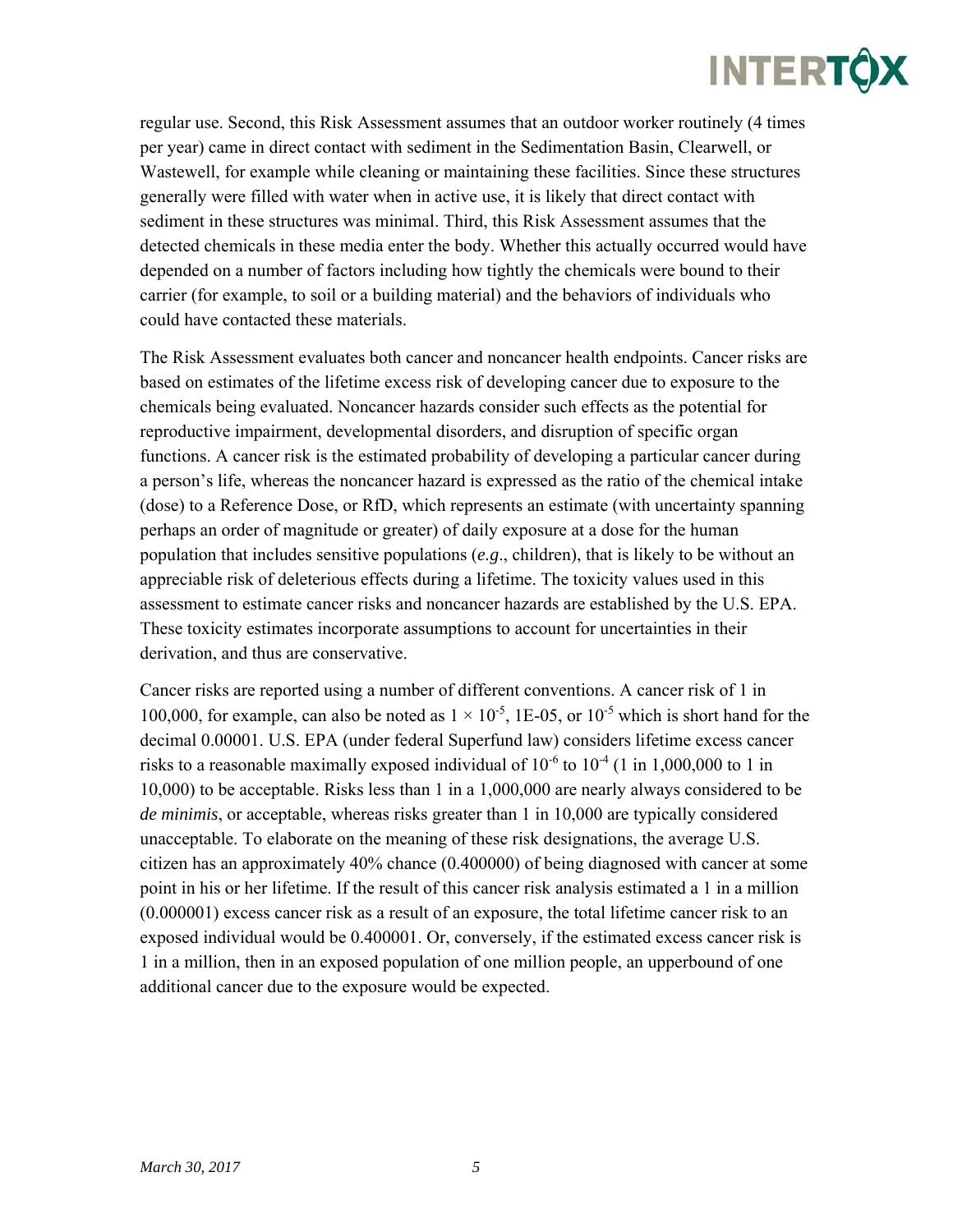

#### **2.0 DATA EVALUATION AND HAZARD CHARACTERIZATION**

The objective of the data evaluation and hazard characterization step is to identify and describe data considered in the health Risk Assessment and to identify chemicals of potential concern (COPCs). This section of the health Risk Assessment addresses the following:

- Describes environmental investigations at the Site that collected data considered in the health Risk Assessment;
- Describes sampled media and summarizes data collected to characterize chemical concentrations in those media;
- Evaluates the appropriateness of the data for purposes of conducting a health Risk Assessment; and
- If appropriate, identifies COPCs in each medium, based on detected concentrations and comparison to risk-based screening benchmarks.

Results of this step are discussed below.

#### **2.1 Environmental Investigations**

Several environmental investigations at the Site collected data that were considered in the Risk Assessment. These investigations and the data collected are described below.

#### **2.1.1 2010 Shannon & Wilson, Inc. Geotechnical Data Report**

A geotechnical investigation was conducted in 2010 during the design phase of the new WTP by Shannon & Wilson, Inc. and reported in the Geotechnical Data Report, Anacortes Water Treatment Plan, Mount Vernon, Washington (Shannon & Wilson, 2010). The objective was to characterize subsurface conditions prior to construction of the new WTP.

Sampled materials included eight soil borings; in addition, seven previously collected soil borings were reviewed. Soil tests included visual classification, natural water content, grain size analyses, resistivity tests, and Atterberg limit. The report concluded, in part, "Based on the soils encountered in the subsurface explorations, the site is primarily underlain by loose to dense alluvial sand, silt, and gravel… The explorations encountered groundwater between Elevation 12 and 15 feet (depths of 17 to 20 feet) in February 2009 and April 1965, as shown in Subsurface Profiles A-A' and B-B'. The groundwater elevation likely fluctuates seasonally and is expected to be coincident with the water level in the Skagit River adjacent to the project site."

No sampling data to characterize chemical contaminants were collected during the geotechnical investigation.

#### **2.1.2 January 2015 DLH Hazardous Materials Assessment**

An environmental assessment of the out-of-service WTP was conducted by DLH Environmental Consulting in January, 2015 and reported in the City of Anacortes Water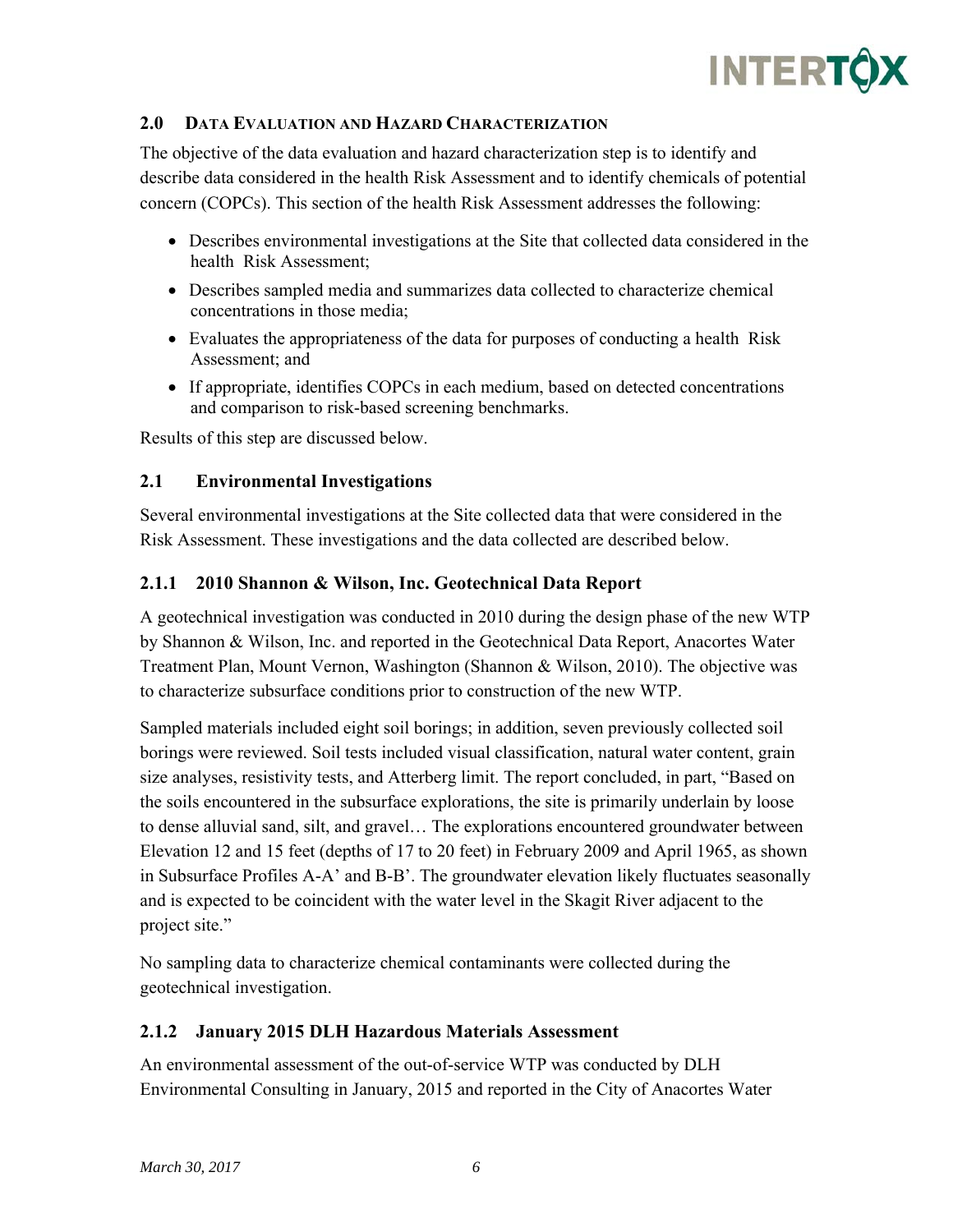

Treatment Plant Hazardous Materials Assessment (DLH Environmental Consulting, 2015). The objective was to collect samples of concrete, paint, and soil, and analyze them for metals, semi-volatile organic compounds (SVOCs), polycyclic aromatic hydrocarbons (PAHs), and PCBs. In addition, samples of building materials in the Administration Building were also collected and analyzed for asbestos.

Sampled materials included the following:

- **Concrete wall samples**  $(n = 4$ ; from the interior walls of the Sedimentation Basin, interior and exterior walls of the Filtration Basin, and the interior of the Clearwell)
- **Composite soil sample**  $(n = 1$ ; from the exterior of the Sedimentation Basin)
- **Paint samples for lead**  $(n = 9$ ; from the concrete walls in the Sedimentation Basin and Filtration Basin, and from interior and exterior walls and equipment inside of the Administration Building)
- **Building material samples for asbestos** (n =15; from flooring material, roofing material, acoustical ceiling tiles, and interior brick walls in the Administration Building)

Data were not collected in accordance with a formalized Sampling Plan or Quality Assurance Project Plan (QAPP), and concrete sample collection was not conducted in accordance with the U.S. EPA Draft Standard Operating Procedure for Sampling Concentrate in the Field, U.S. EPA Region 1, 1997 (MWH Americas Inc., 2015). Further, data from the single soil sample were not considered representative of site conditions (MWH Americas Inc., 2015).

Sampling results are summarized in Table A-1. Briefly, the 2015 Hazardous Materials Assessment reported the following results:

- PCBs were detected in concrete wall samples associated with the Sedimentation and Filtration Basins and the Clearwell. Total PCB concentrations in the four samples ranged from 1.4 to 3900 mg/kg, which is above the Washington Department of Ecology (WDOE) Model Toxics Control Act (MTCA) Method A cleanup level for PCB mixtures of 1 mg/kg. These results suggested that permitted disposal was required. Arsenic was also detected in three of four concrete wall samples at concentrations above the MTCA Method A cleanup level for arsenic (20 mg/kg).
- PCBs were detected in the soil sample, which was collected on the exterior of the east side of the Sedimentation Basin, at a level (total  $PCB = 33$  mg/kg) above the MTCA Method A cleanup level, suggesting that permitted disposal is required.
- Elevated PAHs (i.e., at a toxicity equivalency methodology (TEM) level of 0.8299 mg/kg, which is above the MTCA Method B TEM cleanup level of 0.137 mg/kg) were confirmed in the soil sample.
- Lead was detected in six of eight Administration Building paint samples (detected levels ranged from 41.8 to 21,800 mg/kg), and in four of the samples, levels exceeded the lead WDOE MTCA Method A Cleanup Level (for unrestricted land uses) of 250 mg/kg. Lead was not detected in the Filtration Basin paint sample  $($ <10 mg/kg).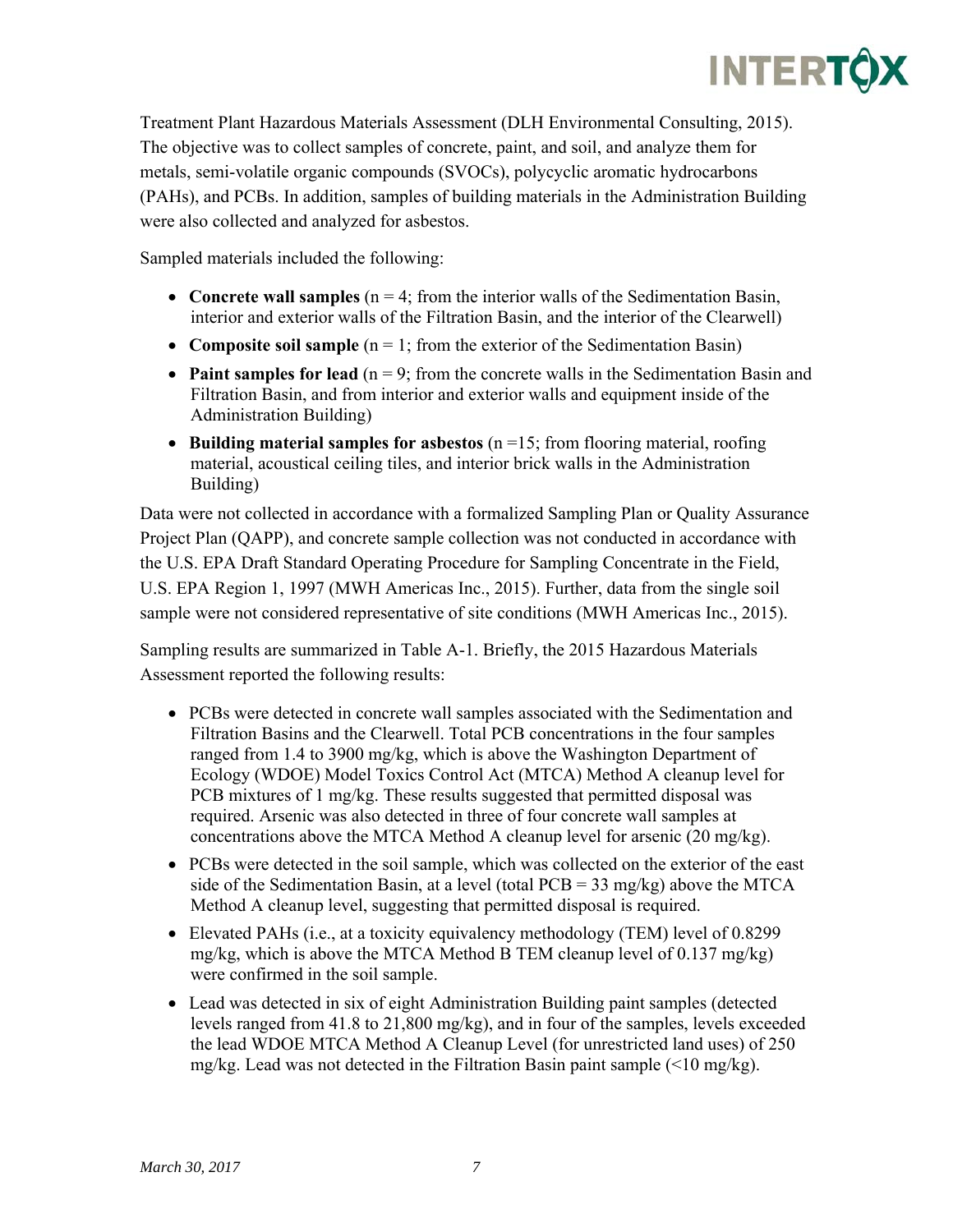

 Asbestos was confirmed in the flooring materials of second floor storage room in the Administration Building, but was not detected in other samples including other flooring and ceiling tile samples from the main entry, stairs, office, lab, and lunch room, or from the roofing.

#### **2.1.3 2015 MWH Remedial Investigation Initial Investigation and 2016 Data Gap Investigation**

A site characterization was undertaken in 2015 based upon the initial hazardous materials assessment by MWH Americas, Inc. (MWH Americas Inc., 2016). The objective was to define the nature of the PCB contamination in coatings and provide data for use in determining appropriate means and methods for demolition, deconstruction and subsequent disposal. A Sampling Plan and QAPP were prepared (MWH Americas Inc., 2016).

Data collected during the 2015 Remedial Investigation are summarized in Table A-2. Sampled materials included the following:

- **Sediment within the Sedimentation Basin, Clearwell, and Wastewell (n = 18).**  Samples were collected from the Sedimentation Basin ( $n = 10$ ), Clearwell ( $n = 6$ ), and Wastewell  $(n = 2)$  and analyzed for PCB Aroclors. Some samples were analyzed for total lead, Toxicity Characteristic Leaching Procedure (TCLP) volatile organic compounds (VOCs), TCLP SVOCs, and TCLP metals. Samples were collected using disposable spoons or trowels in locations where sediments were less than six inches in depth to underlying substrate. Samples collected from within standing water were collected as sediment laden water to be settled, decanted, and analyzed as solid.
- **Filter and anthracite media**  $(n = 12)$ . Samples were collected from the Filtration Basin and analyzed for PCB Aroclors. Some samples were analyzed for total lead, TCLP VOCs, TCLP SVOCs, and TCLP metals. Samples were collected using disposable spoons or trowels in locations where sediments were less than six inches in depth to underlying substrate.
- **Gravel bed**  $(n = 6)$ . Samples were collected from the Filtration Basin and analyzed for PCB Aroclors.
- **Coatings on concrete and metal structures** (n = 20). Samples were collected from the Sedimentation Basin ( $n = 10$ ) and the Filtration Basin ( $n = 10$ ) and analyzed for PCB Aroclors. Some samples were analyzed for total lead, TCLP VOCs, TCLP SVOCs, and TCLP metals. Samples were collected by scraping coated concrete surfaces to separate coating materials from the concrete substrate, and collecting the coating chips or flakes.
- **Concrete**  $(n = 64)$ . Samples were collected from the Sedimentation Basin  $(n = 40)$ , Filtration Basin (n = 6), Filtration Basin pipe gallery (n = 2), Clearwell (n = 10), and Wastewell ( $n = 6$ ) and analyzed for PCB Aroclors. Some samples were analyzed for total lead, TCLP VOCs, TCLP SVOCs, and TCLP metals. Samples were collected from locations without surface coating materials by drilling holes using a hammer drill with a 1" carbide-tipped bit, to a depth of less than 3". Dust generated during drilling was collected by hand using disposable spoons or scoops and placed into sealed sample jars for transport to the laboratory and analysis.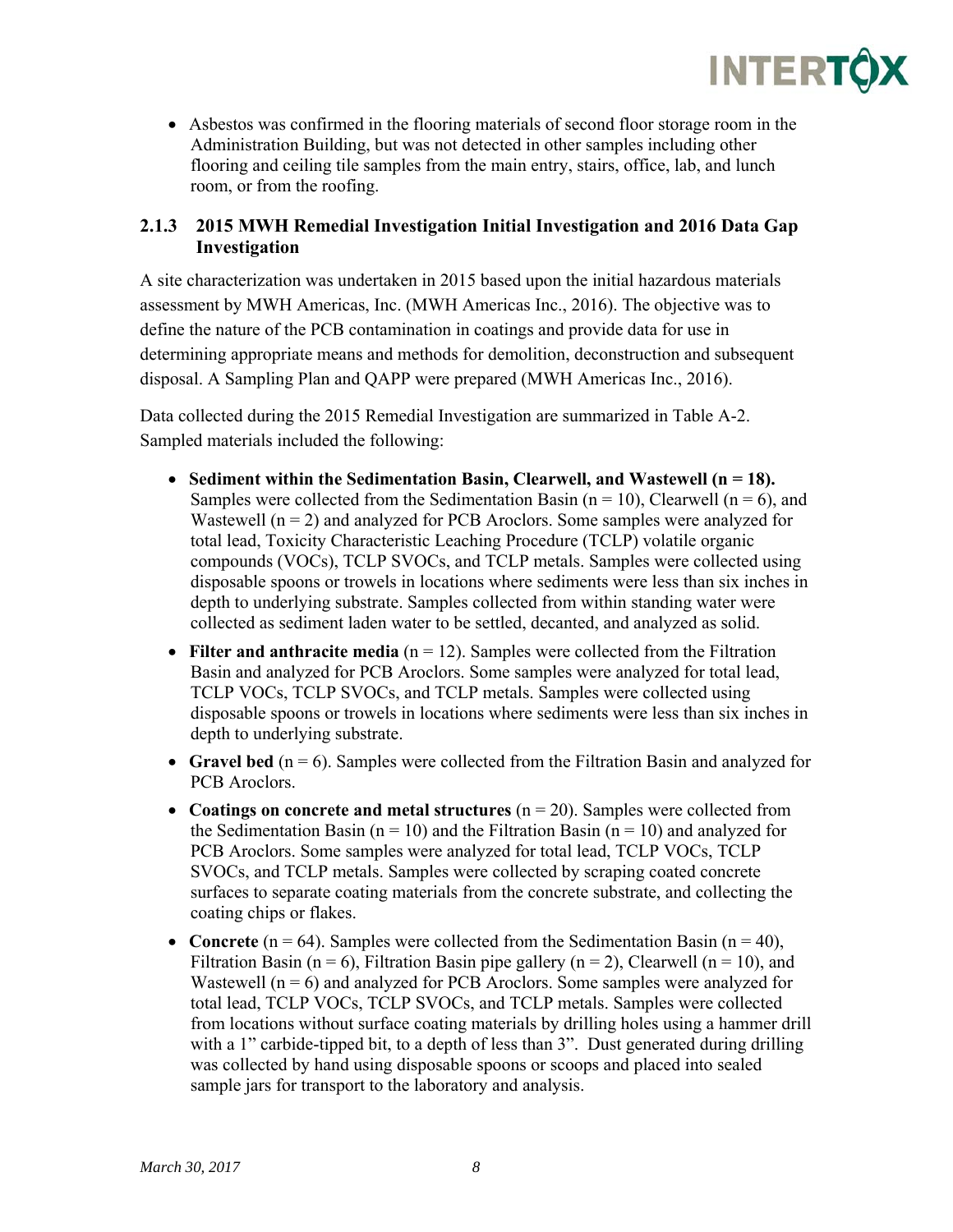- **Expansion joint sealant** ( $n = 10$ ). Samples were collected from the Sedimentation Basin and analyzed for PCB Aroclors. Some samples were analyzed for total lead, TCLP VOCs, TCLP SVOCs, and TCLP metals. Samples were collected by cutting or scraping the material into sample jars using paint scrapers, chisels, hammers, and/or razor blades.
- **Expansion joint cork** ( $n = 4$ ). Samples were collected from the Sedimentation Basin and analyzed for PCB Aroclors. Some samples were analyzed for total lead, TCLP VOCs, TCLP SVOCs, and TCLP metals. Samples were collected by cutting or scraping the material into sample jars using paint scrapers, chisels, hammers, and/or razor blades.
- **Joint Caulk** (n = 3). Samples were collected from the Sedimentation Basin and analyzed for PCB Aroclors. Samples were collected by cutting or scraping the material into sample jars using paint scrapers, chisels, hammers, and/or razor blades.
- **Redwood baffles**  $(n = 3)$ . Samples were collected from the Clearwell and analyzed for PCB Aroclors. Samples were collected from locations without surface coating materials by drilling holes using a hammer drill with a 1" carbide-tipped bit, to a depth of less than 3". Dust generated during drilling was collected by hand using disposable spoons or scoops and placed into sealed sample jars for transport to the laboratory and analysis.
- **Window caulk/glazing**  $(n = 10)$ . Samples were collected from the Administration Building and analyzed for PCB Aroclors. Some samples were analyzed for total lead, TCLP VOCs, TCLP SVOCs, and TCLP metals. Samples were collected by cutting or scraping the material into sample jars using paint scrapers, chisels, hammers, and/or razor blades.
- **Surface wipe samples** ( $n = 13$ ). Samples were collected from the fiberglass collector boards in the Sedimentation Basin ( $n = 2$ ), steel agitator blades in the Sedimentation Basin ( $n = 2$ ), fiberglass troughs in the Filtration Basin ( $n = 6$ ), and window sills in the Administration Building  $(n = 3)$ , and analyzed for PCB Aroclors. Wipe samples were collected in accordance with the definition of Standard Wipe Test outlined in 40 CFR 761.123. Individual disposable templates measuring 10 cm  $\times$  10 cm were used to isolate sample areas. A new, clean template was used for each separate wipe sampling location, and hexane was employed as the solvent for PCB wipe samples.
- Paint chips (n = 5). Samples were collected in the Administration Building. One sample was analyzed for PCB Aroclors and the remaining four were analyzed for total metals and TCLP metals.

A second phase of the Remedial Investigation, known as the Data Gap Investigation, was undertaken by MWH Americas, Inc. in May and June 2016 (MWH Americas Inc., 2016). The objective was to fill data gaps for media not addressed in the first phase, or collect additional data to provide insight into material characterization. A Sampling Plan and QAPP were prepared (MWH Americas Inc., 2016).

Data collected during the 2016 Data Gap Investigation are summarized in Table A-2. Sampled materials included the following: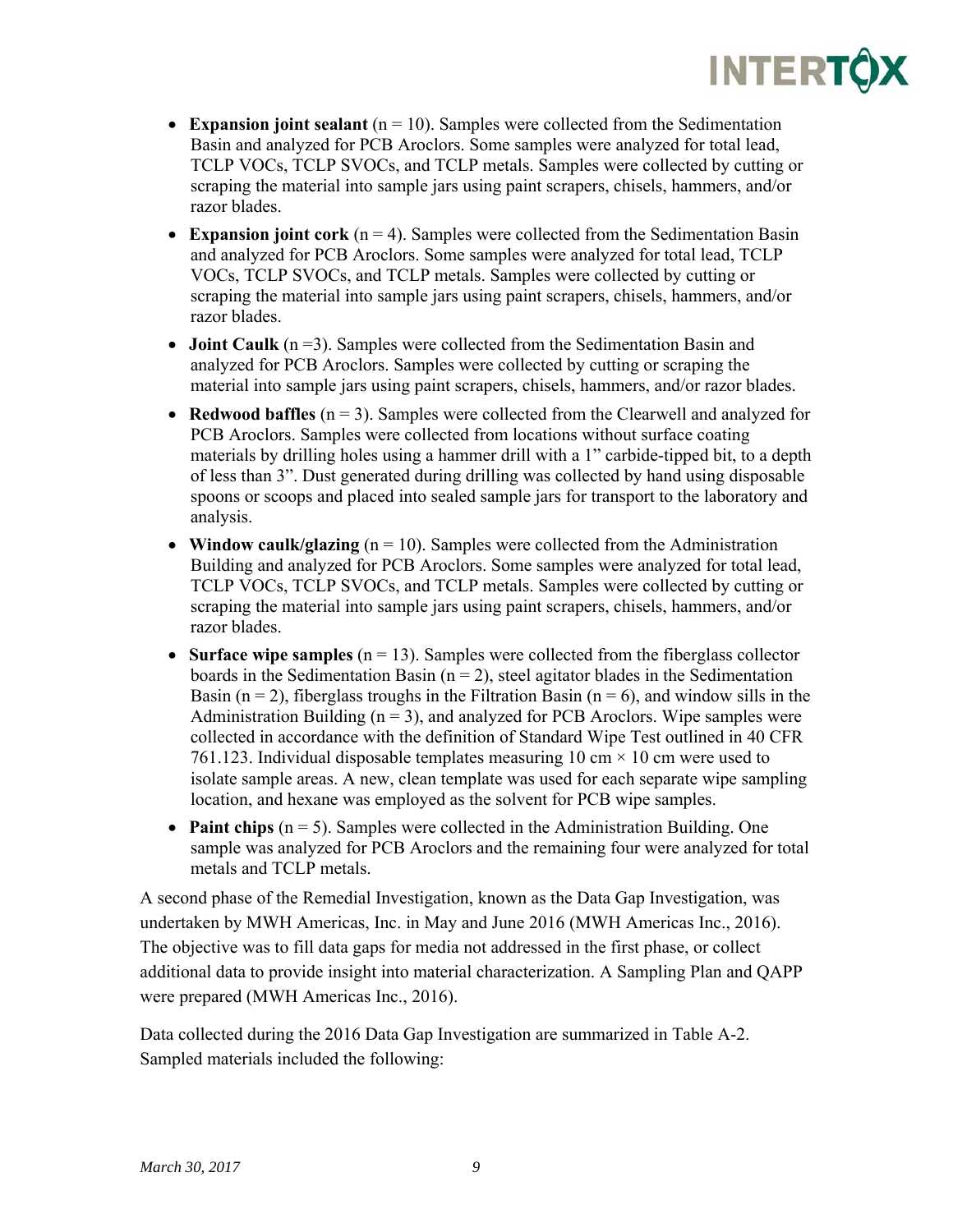- $\bullet$  **Soil** ( $n = 32$ ). Samples were collected from locations where groundwater monitoring wells were subsequently planned to be installed by taking geoprobe soil borings from the 0-12" and 12-36" intervals from just outside the Sedimentation Basin (10 borings) and the Filtration Basin (six borings). Samples from each interval were composited and analyzed for PCB Aroclors. For the Sedimentation Basin, two borings were collected from each of the north, west, and south sides and four were collected from the east side towards the lagoon. For the Filtration Basin, three borings were collected from the south side and two from the east side. No borings were collected from the north and west sides since the concrete top of the Clearwell and the Administration Building, respectively, are located in these directions.
- **Clearwell sediment**  $(n = 6)$ . To further understand PCB concentrations in sediment in the Clearwell, additional samples were collected during the Gap Investigation—four samples from accumulated dry sediment and two from the pump well which contained standing water. The two aqueous samples were collected by vigorously agitating standing water within the pump well and collecting the sample in 2-L water containers. Samples were then settled, decanted, and analyzed as solid. The four dry samples were collected using disposable spoons and placed into sealed sample jars for transport to the laboratory.
- **Settling lagoon sediment**  $(n = 4)$ . Two samples each were collected from Lagoon 1 and Lagoon 2 and analyzed for PCB Aroclors. Samples were collected by removing an existing layer of settled sediment by hand and using a hand auger to collect a sample of sandy soils from the 0"-12" interval below the surface. Samples were collected using disposable scoops and placed into sealed sample jars for transport to the laboratory.
- **Subgrade mastic coatings** ( $n = 4$ ). Samples were collected from the Sedimentation Basin ( $n = 2$ ), Filtration Basin ( $n = 1$ ), and Clearwell (1) and analyzed for PCB Aroclors. Samples were collected by cutting or scraping the material into sample jars using paint scrapers, chisels, hammers, and/or razor blades.
- **Groundwater** ( $n = 14$ ). Samples were collected near the Sedimentation Basin ( $n = 9$ ) and the Filtration Basin ( $n = 4$ ) and downgradient towards the river ( $n = 1$ ), and analyzed for PCB Aroclors. Samples were collected using piezometers installed into geoprobe soil borings; samples were collected at least 24 hours following well development.
- **Surface wipe samples** ( $n = 12$ ). Samples were collected from the walls, floor, and pump room equipment in the Administration Building and analyzed for PCB Aroclors. Wipe samples were collected in accordance with the Standard Wipe Test procedures outlined in 40 CFR 761.123. Individual disposable templates measuring 10 cm  $\times$  10 cm were used to isolate sample areas. A new, clean template was used for each wipe sampling location, and hexane was employed as the solvent for PCB wipe samples.

The materials were analyzed for PCBs, VOCs, SVOCs, or metals as follows:

• Samples were analyzed for PCB Aroclors by U.S. EPA Method SW-846 8082A (U.S. EPA, 2007), and results were compared with the Toxic Substances Control Act (TSCA) limit of 50 mg/kg to assess whether the material should be managed as TSCA or non-TSCA material with regard to disposal options.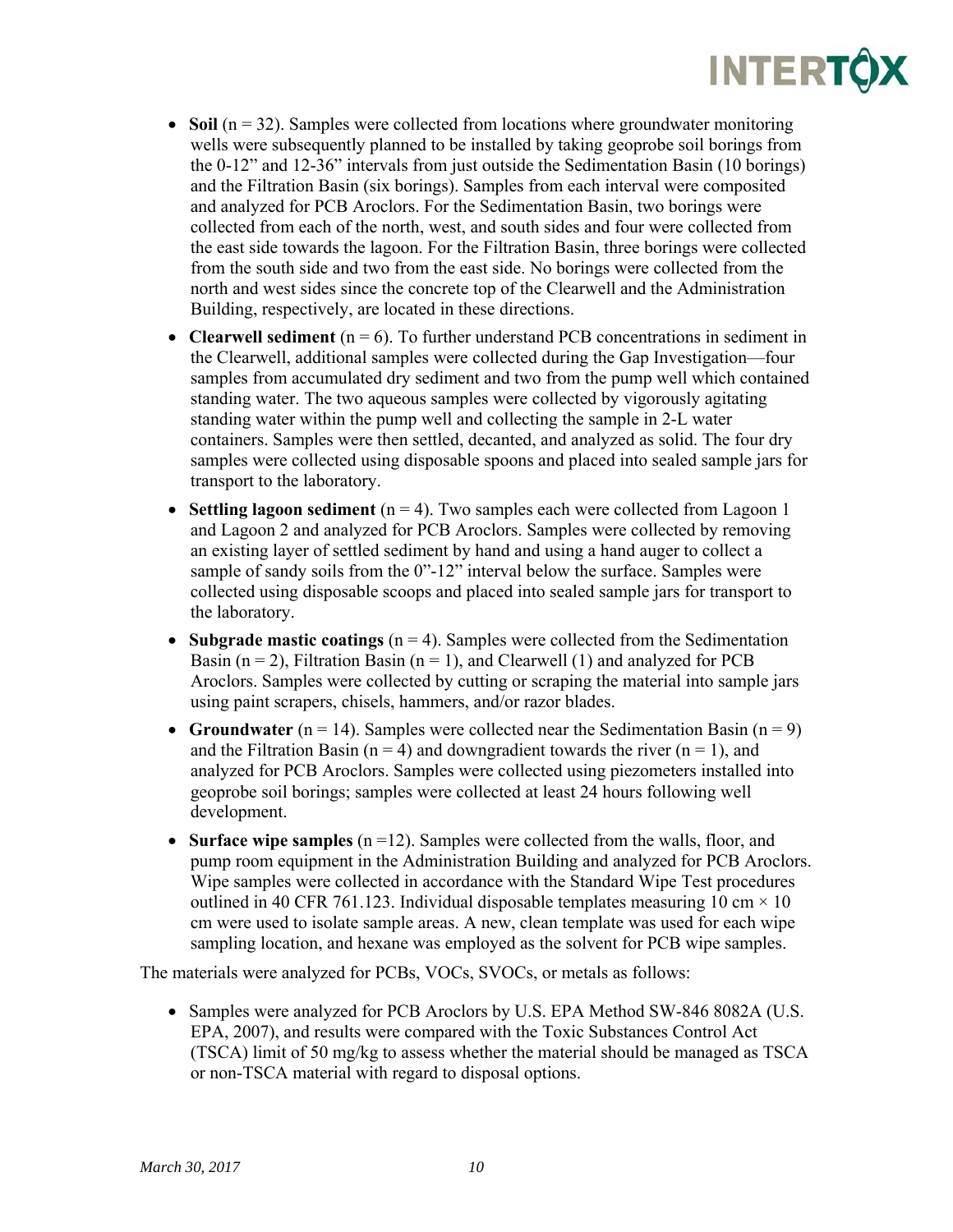

- Select samples were analyzed for Resource, Conservation, and Recovery Act (RCRA) Toxicity Characteristic Leaching Procedure (TCLP) VOCs, SVOCs, and metals by U.S. EPA Method SW-846 1311 to determine whether hazardous waste limits have been exceeded (U.S. EPA, 1992c). The method involves agitation of the size-reduced samples of the waste material with an extraction fluid (buffered acetic acid 2.88 or 4.93) equal to 20 times the weight of the solid phase (i.e., 20:1). Prior to extraction, particle size reduction is required unless the solid has a surface area equal to or greater than 3.1 cm per gram of material, or is smaller than 1 cm in its two narrowest dimensions. Particle size reduction is achieved by crushing, cutting, or grinding (WDOE, 2003).
- Some select samples were also analyzed for Total Metals by U.S. EPA 200.8 for health and safety purposes.

Detected concentrations of PCBs and metals reported for samples collected from the various media and sampling locations are summarized in Tables A-3 and A-4 respectively. For PCBs (Table A-3), the following results were reported:

- **Soil:** PCBs were detected in 14 of 32 soil samples (≥0.2 mg/kg total Aroclors). Seven of these were at total Aroclor concentrations above 1.0 mg/kg, the proposed MTCA Method A Soil Cleanup Level for unrestricted land use, and all of the detections above 1.0 mg/kg were in the shallow (0-12") layer. The maximum detected total Aroclor concentration was 15.6 mg/kg in a sample from the 0-12" interval collected just outside and to the east of the Filtration Basin. All detected concentrations in soil were below the TSCA 50 mg/kg threshold.
- **Sediment within the Sedimentation Basin, Clearwell, and Wastewell:** PCBs were detected in 15 of 20 sediment samples collected from the interior of the Sedimentation Basin, Filtration Basin, Clearwell, or Wastewell during the Initial Investigation. The highest concentrations were detected in troughs in the Sedimentation Basin (2 of 2 samples, with total Aroclor concentrations of 1800 and 1900 mg/kg). PCBs were also detected in four of eight other sediment samples collected from the Sedimentation Basin (maximum total Aroclor concentration of 6.1 mg/kg) and in six of six samples from the Clearwell (maximum total Aroclor concentration of 11.0 mg/kg). PCBs were detected in three of four samples from the Wastewell (maximum total Aroclor concentration of 3.4 mg/kg).

PCBs were detected in all four of the additional dry sediment samples collected from the Clearwell during the Gap Investigation— the maximum total Aroclor concentration was 2.8 mg/kg. PCBs were also detected in the two aqueous samples from the Clearwell. Reported total Aroclor concentrations were 0.0010 mg/L and 0.00156 mg/L.

- **Settling Lagoon Sediment:** No PCBs were detected in the four settling lagoon sediment samples (detection limit 0.2 mg/kg).
- **Filter Media:** PCBs were only detected in one of 18 samples from the Filtration Basin filter media. PCBs were not detected in samples of anthracite or sand (six samples each), but were detected in 1/6 gravel samples at a concentration slightly above the detection limit of 0.2 mg/kg (total Aroclor concentration of 0.22 mg/kg).
- **Above-Grade Basin Coatings:** PCBs were detected in all of the above-grade coating samples collected from the interior and exterior of the Sedimentation Basin (10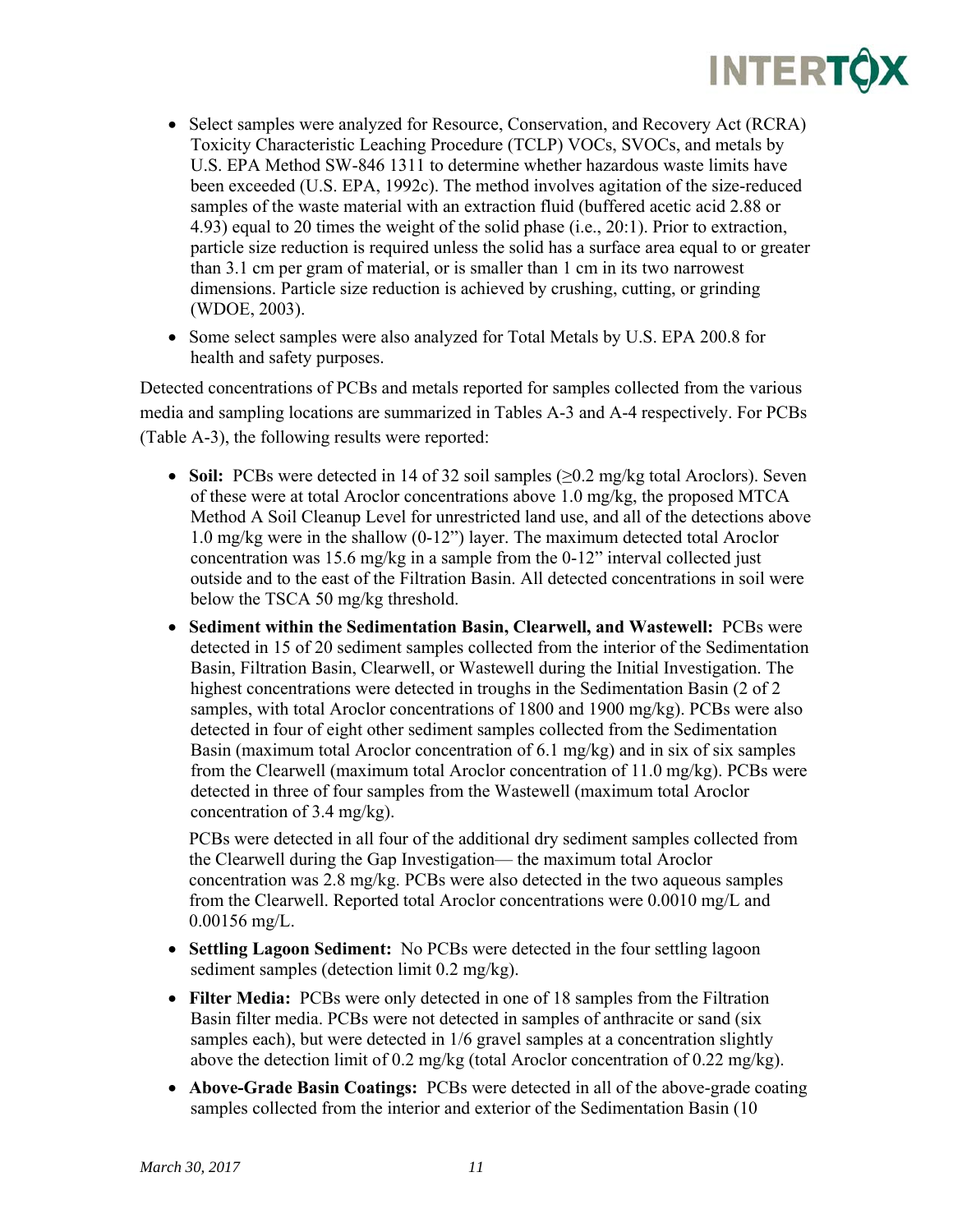

samples) and Filtration Basin (10 samples). Total Aroclor concentrations ranged from 1,600-20,000 mg/kg and 10,400-34,000 mg/kg in the Sedimentation Basin interior and exterior, respectively, and from 0.26-4,070 mg/kg and 25,000-35,000 mg/kg in the Filtration Basin interior and exterior, respectively.

- **Below-Grade Basin Mastic Coatings:** PCBs were detected in two of the four belowgrade mastic coating samples. Both detects were in the two samples collected from outside of the Sedimentation Basin: total Aroclor concentrations ranged from 4.7-4.9 mg/kg. No PCBs were detected in the mastic from the Filtration Basin or the Clearwell (detection limit 0.1 mg/kg).
- **Concrete:** PCBs were detected in concrete samples from the Sedimentation Basin (8/40 samples) and Filtration Basin (8/8 samples) but not from the Clearwell (0/10 samples) or Wastewell (0/6 samples). Maximum total Aroclor concentrations were 260 mg/kg and 233 mg/kg in samples from the Sedimentation Basin and Filtration Basin, respectively.
- **Other Basin Building Materials:** PCBs were detected in all samples of expansion joint sealant (10 samples) and caulk (three samples) and two of four samples of expansion joint cork from the Sedimentation Basin. Maximum total Aroclor concentrations were 38,000 mg/kg, 3,000 mg/kg, and 1,100 mg/kg for sealant, caulk, and cork, respectively. PCBs were not detected in redwood baffles from the Clearwell, or in wipe samples taken from the surface of fiberglass collector boards or steel agitator blades in the Sedimentation Basin or from fiberglass troughs in the Filtration Basin.
- **Groundwater:** PCBs were not detected in any groundwater sample at a concentration above the reporting limit of 0.01 µg/L.
- **Administration Building Samples:** PCBs were detected in all 10 window caulk/glaze samples collected from the administration building (total Aroclor concentration range from 6.6-640 mg/kg) and in 4/15 window sill wipe samples (maximum total Aroclor concentration 43 mg/kg). PCBs were not detected in one paint chip sample collected from along a window (detection limit 1 mg/kg).

For metals (Table A-4), the following results were reported:

- **Sediment within the Sedimentation Basin, Clearwell, and Wastewell.** Lead analyzed by the Total Metals method was detected in two of four sediment samples collected from the interior of the Sedimentation Basin, Clearwell, or Wastewell during the Initial Investigation. The highest concentration was detected in the Sedimentation Basin (40.8 mg/kg).
- **Filter Media:** Arsenic, barium, chromium, and lead analyzed by the Total Metals method were detected in single samples of anthracite, sand, or gravel bed media collected from the Filtration Basin. No mercury was detected.
- **Above-Grade Basin Coatings:** Lead was detected in most of the above-grade coating and paint samples (6/7 samples) collected from the interior and exterior of the Sedimentation Basin and Filtration Basin. One paint sample from the Sedimentation Basin had a very high level of lead (23,300 mg/kg); all other concentrations were much lower (maximum 112 mg/kg in Filtration Basin paint). Barium, chromium, and mercury were also detected in some coating samples.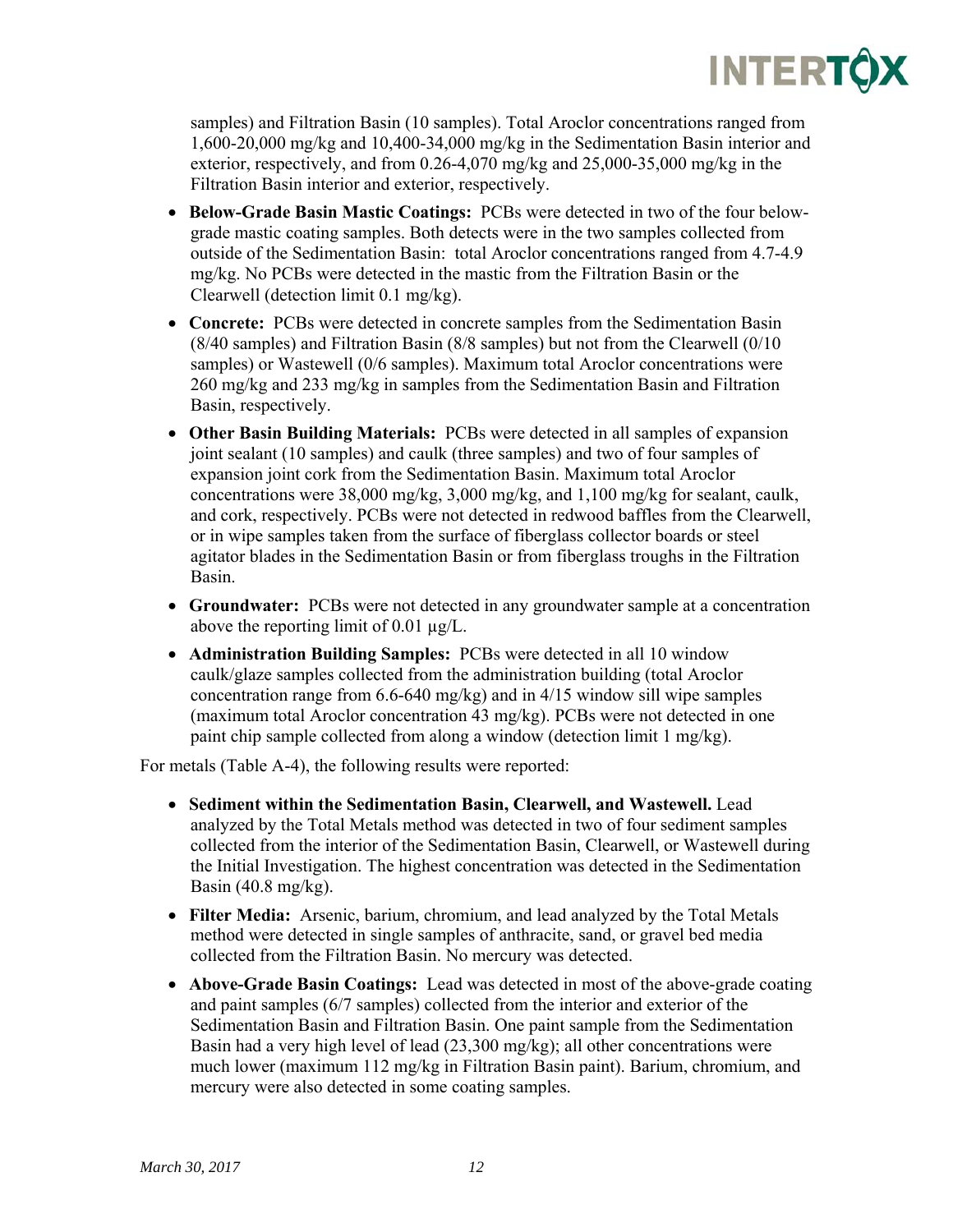

- **Concrete:** Lead was detected in most of the concrete samples (5/6 samples) at low levels, with a maximum concentration of 16.2 mg/kg. Arsenic, barium, and chromium were each also detected at low levels in the Filtration Basin concrete sample.
- **Other Basin Building Materials:** Lead was detected in one Sedimentation Basin expansion joint sealant sample at low levels (9.57 mg/kg).
- **Administration Building Paint Chips:** Barium, chromium, and lead analyzed by the Total Metals method were detected in paint chip samples. Lead was detected in four of four samples with a maximum concentration of 421 mg/kg. Lead analyzed by the TCLP method was also detected in one of one sample, at a concentration of 3.29 mg/L.

### **2.2 Drinking Water Samples for PCBs**

As described in Section 1.2, samples of drinking water produced by the Anacortes WTP are regularly collected by the WTP in accordance with the federal SDWA of 1976, amended in 1996, and reported in an annual drinking water quality report. Sampling data for PCBs are summarized in Table A-5. None of the drinking water samples contained detectable concentrations of PCBs.

### **2.3 Identification of Chemicals of Potential Concern**

The term "chemicals of potential concern" (COPCs) refers to those chemicals detected in sampled media that are potentially site-related, have data of sufficient quality to quantify risk, and are identified as of potential toxicological concern based on comparison to toxicity screening values (U.S. EPA, 1989a; U.S. EPA, 2001). The following sections describe the data considered in selecting COPCs and the selection process.

#### **2.3.1 Data Considered in Selecting COPCs**

In this evaluation, all valid sample data (see Section 2.1) were included in the screening process for identifying COPCs, specifically sampling data collected by MWH Americas, Inc., during the Remedial Investigation in July 2015 and during the Data Gap Investigation in 2016 to characterize building materials in the Site. Data collected during the January 2015 DLH Hazardous Materials Assessment were not considered further in the Risk Assessment because data were not collected in accordance with a formalized Sampling Plan or Quality Assurance Project Plan (QAPP), and concrete sample collection was not conducted in accordance with the U.S. EPA Draft Standard Operating Procedure for Sampling Concentrate in the Field, U.S. EPA Region 1, 1997 (MWH Americas Inc., 2016).

Data collected during the 2015-2016 Remedial Investigation and Data Gap Investigation considered in the health Risk Assessment are summarized in Table A-2, differentiated by general location of collection, media type, and analyte groups.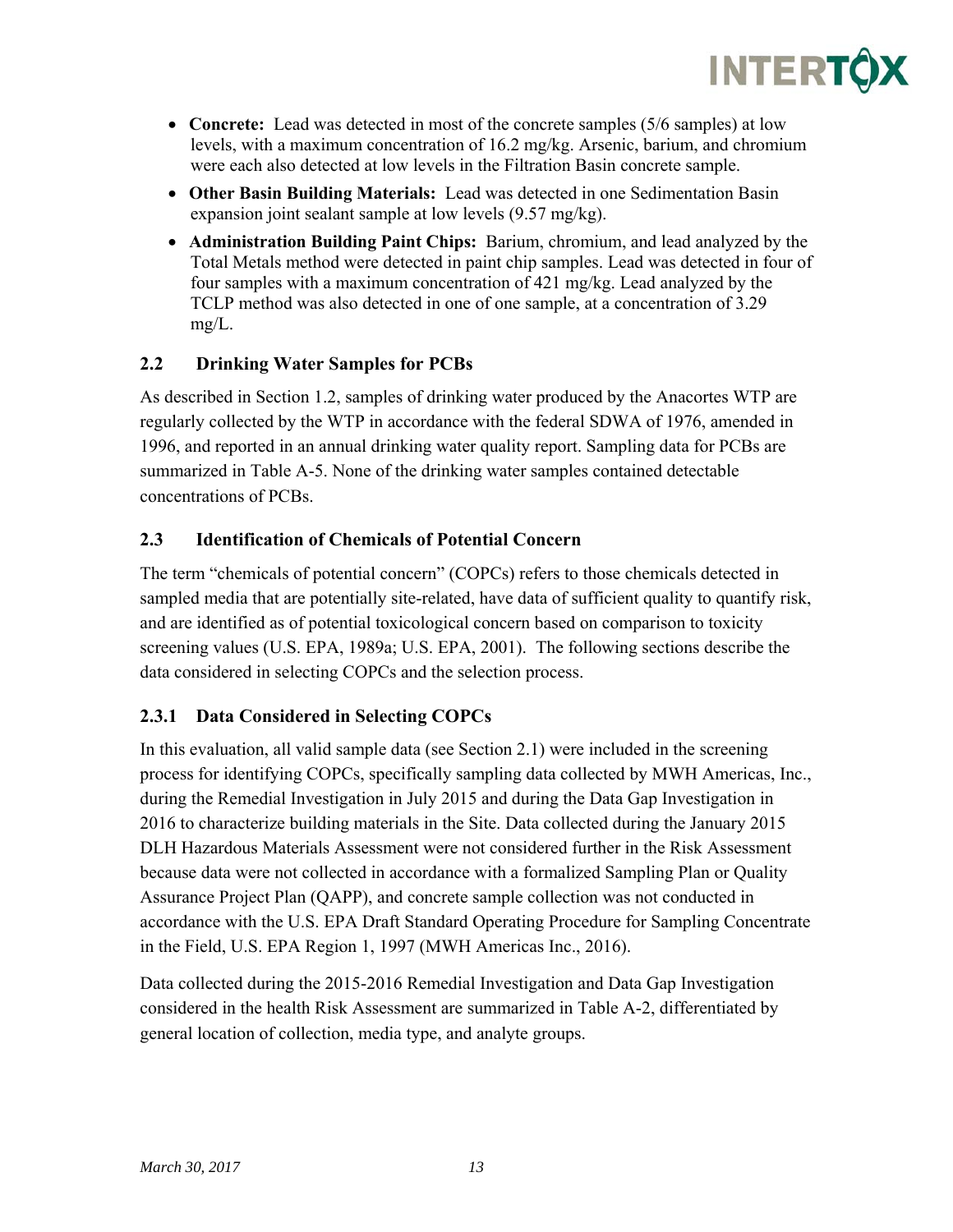

### **2.3.2 Data Qualifiers**

Data validation results were reviewed to identify qualifiers that indicate data would not be appropriate for use in the Risk Assessment. Data were treated based on reported qualifiers as follows (U.S. EPA, 1992a):

- "J" qualifier, indicating an estimated value. These compound or analytes were analyzed for and positively identified by the laboratory; however the reported concentration is estimated due to nonconformances discovered during data validation. These data and the reported concentrations were used in the risk assessment.
- "UJ" qualifier, indicating non-detected samples with the reported detection limit estimated. The compound or analyte was reported as not detected by the laboratory; however the reported quantitation/detection limit is estimated due to nonconformances discovered during data validation. These data were used in the risk assessment and, if selected as a COPC, the analyte was assumed to be present at onehalf of the reported estimated detection limit.

#### **2.3.3 Sample Analytes**

As described in Section 2.1, samples were analyzed for PCB Aroclors, VOCs, SVOCs, and metals (total and TCLP metals). The following chemicals were detected in at least one valid sample:

- PCB Aroclor 1016
- PCB Aroclor 1232
- PCB Aroclor 1242
- PCB Aroclor 1248
- PCB Aroclor 1254
- PCB Aroclor 1260
- Arsenic
- Barium
- Chromium
- Lead
- Mercury

These chemicals were considered further as potential COPCs.

#### **2.3.4 Comparison to Risk-Based Concentrations and Selection of COPCs**

Chemicals present in several of the sampled solid matrices such as concrete, coatings, and other building materials are typically bound or sequestered within the matrices, which limits the potential for human exposure to these chemicals. Nonetheless, to provide some perspective on analyte concentrations, detected concentrations were compared to health riskbased concentrations published by U.S. EPA, including Regional Screening Levels (RSLs) (U.S. EPA, 2016b).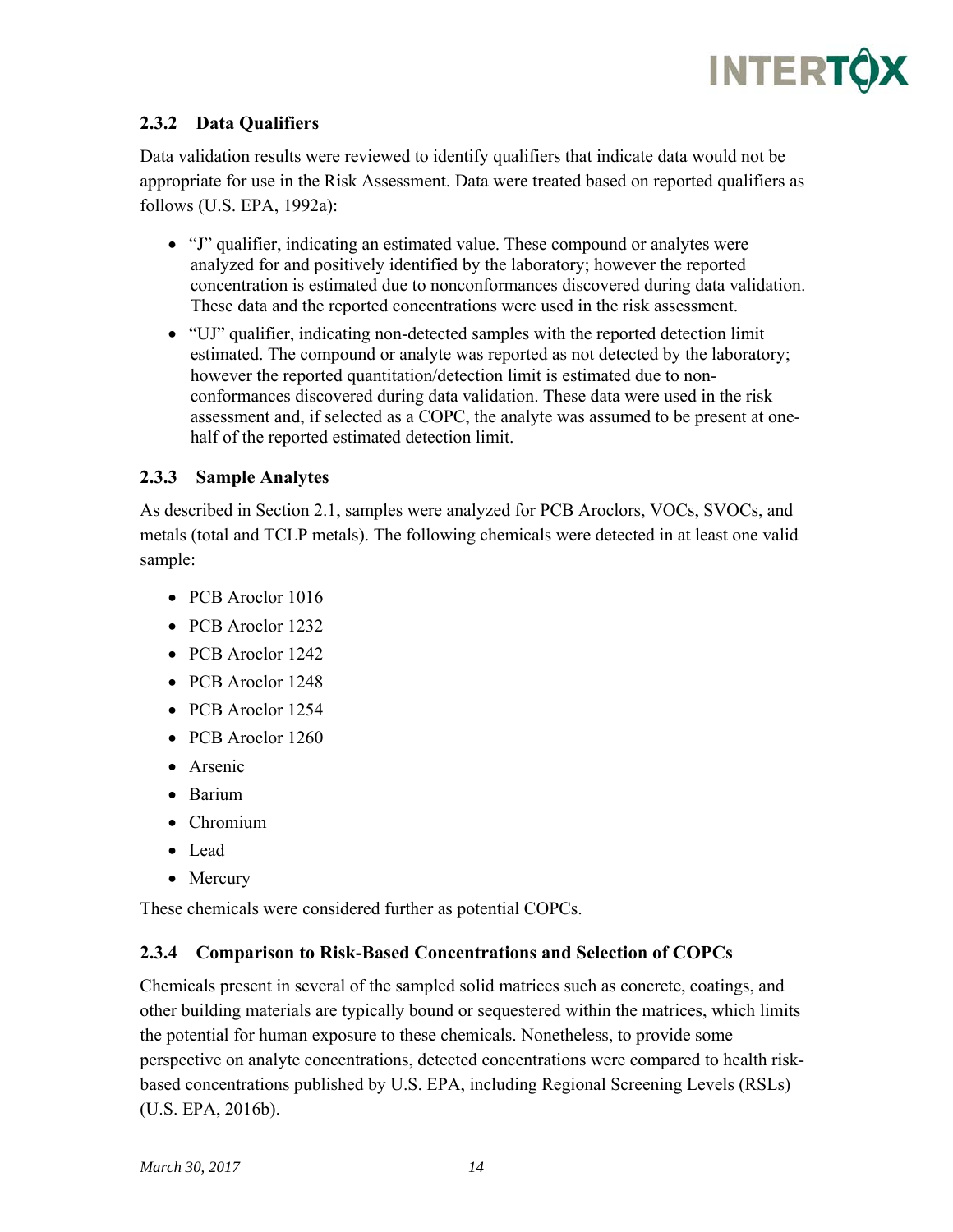The U.S. EPA has developed RSLs for a large number of metals and organic compounds as tools for evaluating and cleaning up contaminated sites. Chemical concentrations above these levels do not automatically designate a site as "dirty" or trigger a response of action. However, exceeding a screening level suggests that further evaluation of the potential risks that may be posed by site contaminants is appropriate (U.S. EPA, 2016b). These values combine current U.S. EPA toxicity values with "standard" exposure factors to estimate contaminant concentrations in environmental media (soil, sediment, air, water) that are considered protective of humans, including sensitive groups, over a lifetime.

For application to this assessment, detected chemical concentrations in solid media (including soil, sediment, concrete, filter media, and coatings) were compared to RSLs for "industrial exposure" to soil. These values are calculated assuming exposure of adult workers to these levels in soil through ingestion, dermal contact, and inhalation of dust. For noncarcinogens, the risk-based concentrations are based on a hazard quotient (HQ), while for carcinogens, the risk-based concentrations are based on an assumed *de minimis* cancer risk level of  $1 \times 10^{-6}$ (i.e., 1 in 1,000,000)1 (see Section 5.1 and 5.2 for further discussion of these risk thresholds). Consistent with U.S. EPA risk assessment guidance (U.S. EPA Region IV, 2014), if the maximum-detected concentration of a contaminant in a given medium exceeded its RSL, the chemical was retained as a COPC.

TCLP results for VOCs, SVOCs, and metals that are reported as liquid concentrations (in units of mg/L) were screened based on U.S. EPA's recommended approach for interpreting TCLP results from solid waste in terms of potential human health risks. Specifically, U.S. EPA recommends assuming a contaminant attenuation factor of 100 for leachate; that is, that the concentration of a contaminant in test leachate from solid waste measured using the TCLP will be reduced by a factor of 100 within the disposal area system prior to accessing surface or groundwaters (Lee and Jones, 1981; U.S. EPA Region II, 1994). Consequently, if the concentration in the test leachate is more than 100 times the U.S. EPA drinking water standard, then the waste is considered hazardous. However, each disposal site has its own set of characteristics that determine the potential for contaminants released from hazardous wastes to impair beneficial uses of surface and groundwaters. In some instances a factor of 100 attenuation would be too liberal an estimate; in others, it would be far too strict. Some chemicals show attenuation factors approaching infinity, while others show little attenuation. Further, attenuation properties exhibited by a chemical or mixture of chemicals at one location could be substantially different at another location, depending on such factors as the geology and hydrology of the area. Nonetheless, for purposes of identifying potential COPCs based on the TCLP results for metals, detected concentrations were compared to the RSL for tap water (U.S. EPA, 2016b) multiplied by a factor of 100 (Lee and Jones, 1981; U.S. EPA Region II, 1994).

Regulatory agencies have not established a standardized approach for estimating human health risks based on the results of surface wipe sample concentrations. However, several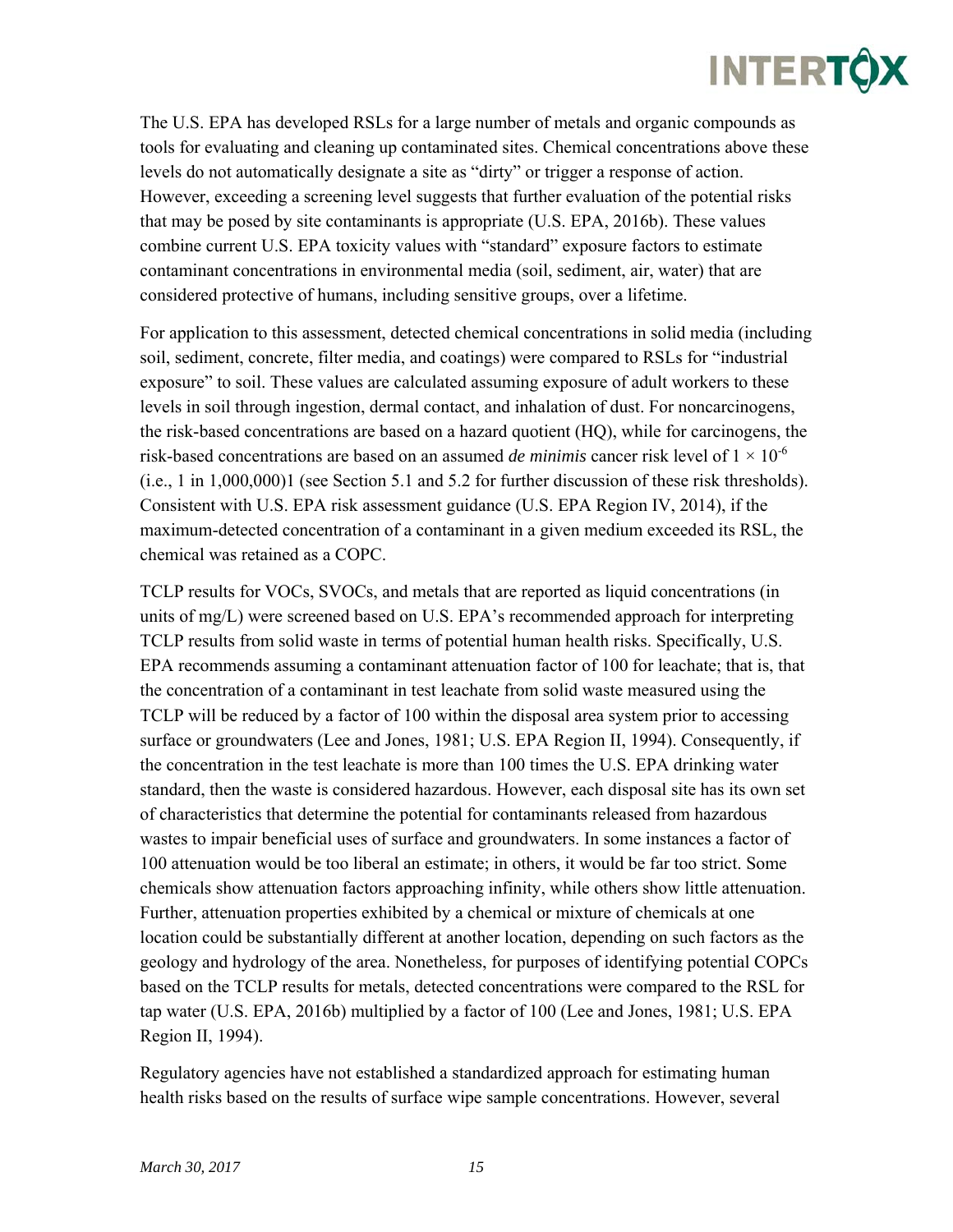## **INTERTÓX**

approaches have been proposed by relevant regulatory agencies. For this screening step, the potential significance of surface wipe sample results was assessed consistent with the U.S. Occupational Safety and Health Administration (OSHA, 2016) screening approach for surface wipe samples by assuming that 100% of a contaminant measured in a surface wipe sample can be ingested and comparing that value to the maximum allowable dose derived from the RSL for industrial soil (e.g., the industrial soil RSL for Aroclor 1254 is 0.97 mg/kg soil corresponding to a daily soil ingestion rate of 0.0001 kg  $(100 \text{ mg/d})$ , suggesting an acceptable daily dose of Aroclor 1254 of 0.000097 mg, or 0.097  $\mu$ g/d). This maximum allowable dose is then divided by the approximate area of a worker's hand that is assumed to contact the surface (equal to  $100 \text{ cm}^2$ , which is also the area of the surface wipe) to yield an acceptable surface limit (e.g.,  $0.097 \mu g/100 \text{ cm}^2$  for Aroclor 1254).

Comparisons of detected concentrations to risk-based levels are shown in the following tables:

- Table A-6 compares RSLs for PCB Aroclors for industrial soil for specific media and locations to maximum detected PCB concentrations for solid matrices. Media/locations with concentrations that exceed the RSL are highlighted. In some cases, PCBs were not detected in at a given medium/location but limits of detection significantly exceeded the RSL; in these cases, these media/locations were also highlighted for further consideration since the detection limits were too high to conclude that PCB concentrations in those samples did not exceed the RSL.
- Table A-7 compares RSLs for metals for industrial soil to maximum detected concentrations of metals reported for analyses by the Total Metals and TCLP methods for solid matrices. Media/locations with concentrations that exceed the RSL are highlighted.
- Table A-8 compares PCB Aroclors detected in other matrices or using other methods (Clearwell water, Sedimentation Basin below grade mastic coating TCLP samples, and Administration Building window wipe samples) to other risk-based values. For Clearwell water, detected values are compared to RSLs for tap water. For TCLP method results for Sedimentation Basin below grade mastic coating, results are compared to RSLs for tap water  $\times$  100. For surface wipe samples, results are compared to risk-based concentrations calculated as follows: RSL for industrial soil (in  $\mu$ g/kg)  $\times$  a daily soil ingestion rate of (0.0001 kg)/100 cm<sup>2</sup>. Media/locations with concentrations that exceed the risk-based concentrations are highlighted.

As shown in Tables A-6, A-7, and A-8, no COPCs were identified for the following media/locations because no chemicals were detected or detected concentrations (or detection limits) were below the risk-based screening levels:

- Sedimentation Basin soil 12"-36"
- Filtration Basin soil 12"-36"
- Wastewell sediment
- Filtration Basin filter media sand
- Filtration Basin gravel (or brick/block) bed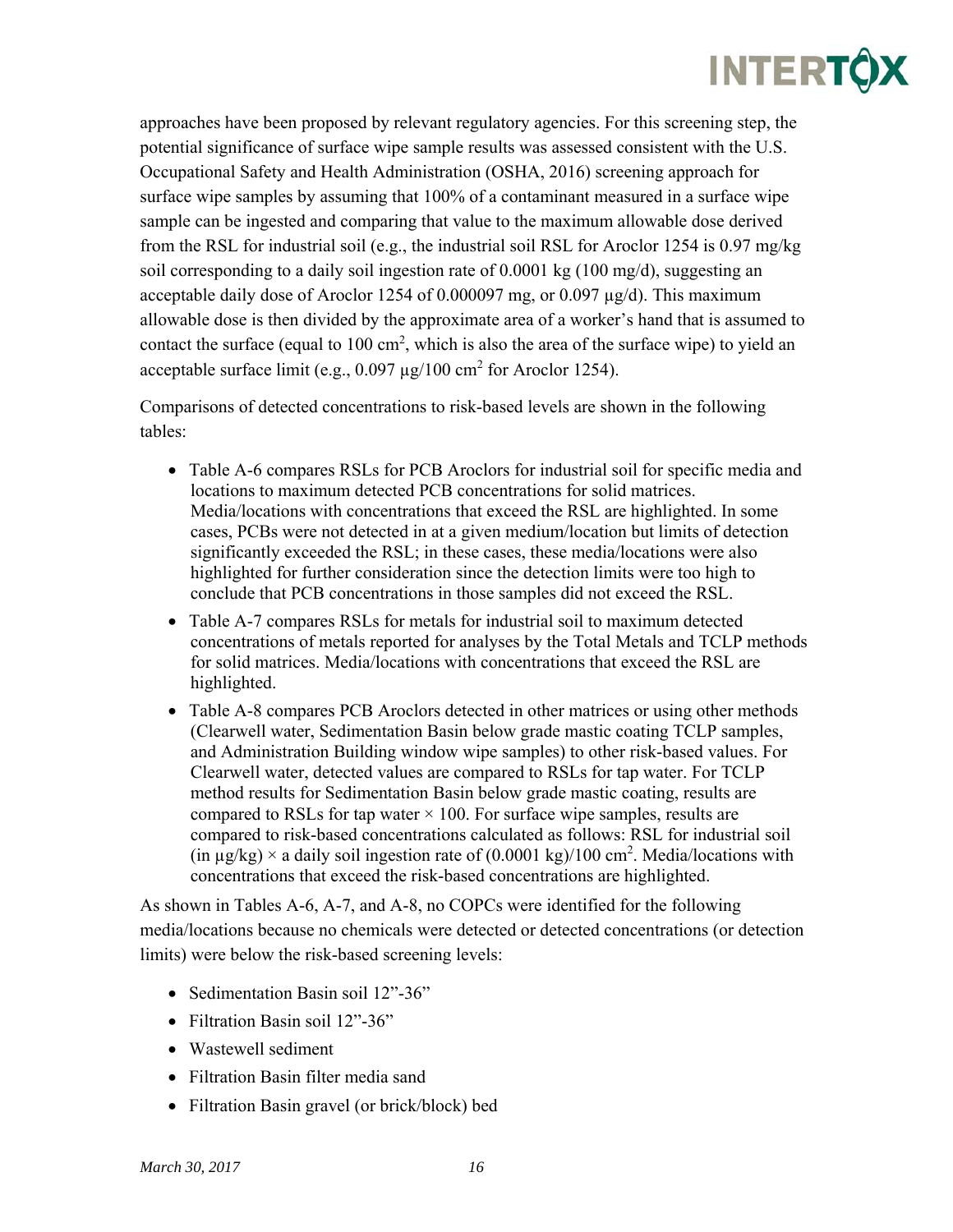- Settling Lagoon sediment
- Filtration Basin below grade mastic coating
- Clearwell below grade mastic coating
- Clearwell concrete
- Wastewell concrete
- Sedimentation Basin caulk
- Clearwell redwood baffles
- Sedimentation Basin fiberglass collector board wipes
- Sedimentation Basin steel agitator blades wipes
- Filtration Basin fiberglass troughs wipes
- Sedimentation Basin groundwater
- Sedimentation Basin downgradient well groundwater
- Filtration Basin groundwater

Table A-9 summarizes the media/locations for which COPCs were identified, and the COPCs identified for those media/locations. The selected COPCs for specific media/locations were evaluated further for presence of complete exposure pathways in Section 3.0.

#### **2.4 Uncertainties in Chemicals of Potential Concern Selection**

As discussed above, a point of significant human contact with most of the analytes detected in various media in the Remedial Investigation is unlikely, due to sequestration of these chemicals within their respective matrices and lack of a human contact point with the medium. Nonetheless, for screening purposes, any detected compound that was detected at least once at a concentration in excess of its risk-based concentration was identified as a COPC for that medium and general location. For most of the COPCs/media/ locations, this screening evaluation significantly overestimates potential exposures and health risks. The likelihood of potential exposure to these compounds is evaluated further in Section 3.0.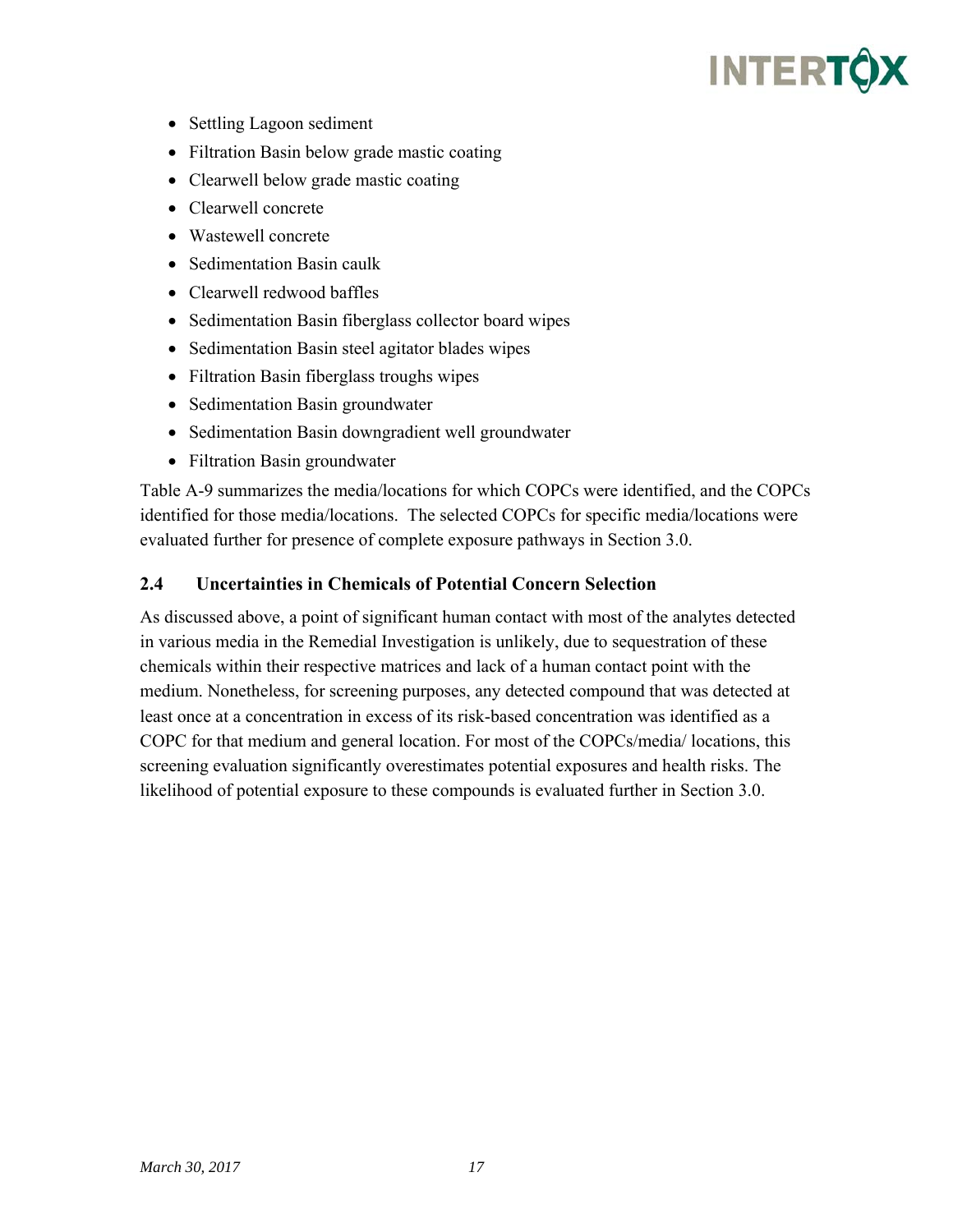#### **3.0 EXPOSURE ASSESSMENT**

The goals of the Exposure Assessment are: (1) to identify and characterize the populations and scenarios for which exposures will be evaluated; (2) identify potentially complete exposure pathways; and (3) develop contaminant-specific estimates of exposures for potentially exposed populations and complete pathways. The populations and pathways that were considered in the health Risk Assessment and the exposure parameters that were used to estimate exposures and risks are described below.

#### **3.1 Exposure Populations and Scenarios**

This Risk Assessment focuses on characterizing potential past or present exposures to contaminants in features at the Site, including building materials and filter media as well as residual contamination that may have been measured in soil, sediment, and groundwater.

All sampled features at the Site that were included in this Risk Assessment have restricted access. No detections of chemicals above risk-based screening levels were reported in groundwater that has the potential to be transported offsite, nor were PCBs detected in samples of finished drinking water produced by the WTP. Thus it is assumed that any exposures that could have occurred or continue to occur are within the boundaries of the facility. No off-site exposure scenarios (i.e., outside of the facility fenceline) were evaluated. Further, this assessment does not evaluate potential exposures to workers involved in demolition and disposal of features at Site, as it is assumed that institutional controls will be implemented and that workers will wear appropriate personal protective equipment for this activity that will minimize any exposures to site-related contaminants. It is assumed that past or present facility workers were only exposed to facility features in place (e.g., not undergoing demolition or otherwise disturbed).

Based on these assumptions, the following populations were identified as having the potential to be exposed to COPCs associated with the site:

- Adult indoor workers in the Administration Building (assumed to do largely indoor office work),
- Adult facility or maintenance workers, including contractors (assumed to do largely outdoor facility or maintenance work), and
- $\bullet$  Adolescent trespassers (age 7-16, consistent with the U.S. EPA Region IV (2014) trespasser scenario) at the Site.

Section 3.2 describes the potentially complete exposure pathways identified for these populations.

For each of these populations, an upperbound estimate of exposures was calculated. These estimates are assumed to represent the highest level of exposures that could reasonably have been expected to occur for a given exposure pathway at the Site, and account for both uncertainty in the contaminant concentration and variability in the exposure parameters.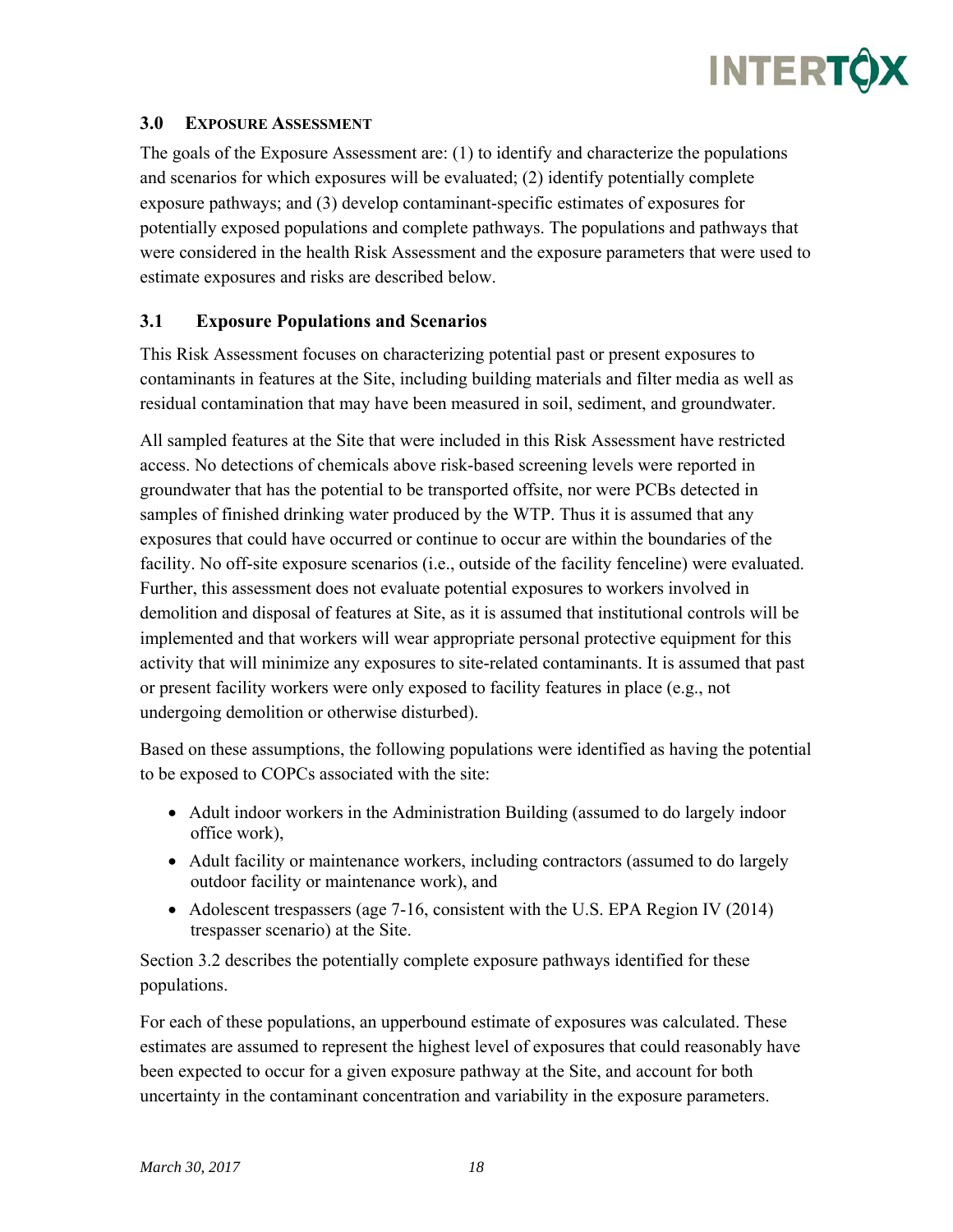## **INTERTÓX**

### **3.2 Exposure Pathways**

An exposure pathway describes the course a chemical takes from its source to an exposed individual. In order for an exposure pathway to be complete, it must have four elements (U.S. EPA, 1989a):

- A source and mechanism of chemical release,
- A retention or transport medium,
- A point of potential human contact with the contaminated medium, and
- An exposure route (*e.g*., ingestion) at the contact point.

Typically assumed potential routes of exposure considered in environmental risk assessments include:

- Incidental ingestion of soil, sediment, dust, water, or other material,
- Dermal contact with soil, sediment, dust, water, or other material, and
- Inhalation of volatilized substance or wind-blown dust.

As described in Section 2.0 and summarized in Table A-9, COPCs at the Site were identified for the following media, based on detection in at least one sample at a concentration in excess of a risk-based screening level:

- Soil (0-12" below ground surface) (PCB Aroclors)
- Sedimentation Basin, Clearwell, and Wastewell sediment (PCB Aroclors)
- Filtration Basin anthracite media (arsenic)
- Sedimentation Basin and Filtration Basin interior and exterior coatings (PCB) Aroclors)
- Sedimentation Basin below grade mastic coating (PCB Aroclors)
- Sedimentation Basin paint (lead)
- Sedimentation Basin and Filtration Basin concrete (PCB Aroclors and arsenic (Filtration Basin only))
- Sedimentation Basin expansion joint sealant and cork (PCB Aroclors)
- Administration Building window caulk and glaze (PCB Aroclors)
- Administration Building window wipes (PCB Aroclors)

As described in Section 2.3.4, the risk-based screening levels used to provide perspective to detected concentrations are extremely conservative for application to the Site and these media (i.e., the risk-based screening levels assume the chemicals are present in media in a form to which people could actually be exposed, and they assume repeated, daily direct exposure to the designated concentration every working day for a working lifetime, assumed to be 25 years).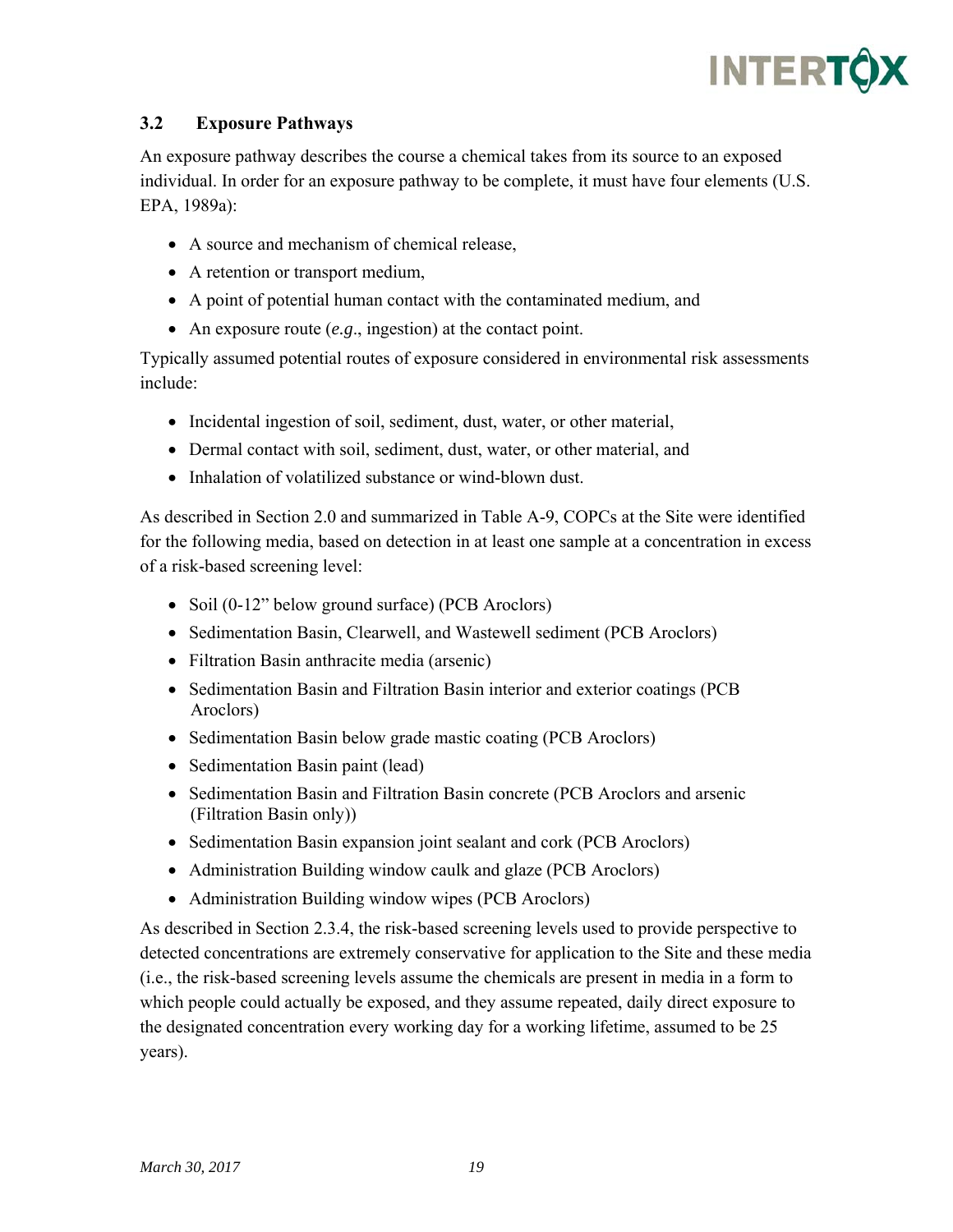However, it is extremely unlikely that anyone would have contacted the identified COPCs in most of the sampled media at the Site at rates even approaching these levels. For example, chemicals present in building materials, including concrete, coatings, paints, sealant, cork, caulk, and glaze, are typically bound or sequestered within the matrices. As described in Section 2.1, to obtain sufficient samples of concrete and other building materials for chemical analysis, the materials were aggressively drilled, scraped, cut, or chiseled. Then, after delivery to the laboratory, the materials were further processed to reduce the particle size and increase the surface area to enable extraction of chemicals from the matrix using appropriate solvents. For example, when analyzing solid materials using U.S. EPA SW-846 8082A for PCBs, solid samples are extracted using hexane-acetone  $(1:1)$  or methylene-acetone  $(1:1)$ solvents (U.S. EPA, 2007b), and when using TCLP SW-846 Method 1311 (USEPA, 1996a), organic compounds and metals are extracted from size-reduced samples of waste material with an extraction fluid (sodium acetate buffer solution with a pH of 4.93, or pH 2.9 for highly alkaline wastes), present at a volume equal to 20 times the weight of the solid phase (i.e., a 20:1 liquid to solid ratio (m/m)) (U.S. EPA, 1992c). These sample manipulation/ extraction procedures do not reflect how humans would interact with the material while in place (e.g., transient dermal contact with an intact concrete wall or other building material), but are intended to provide a very conservative assessment of the potential for leaching of chemicals from the material in a waste disposal situation. Thus, the potential for human exposure to any of these substances at doses that could cause adverse health conditions is extremely unlikely.

TCLP in particular is designed to provide an estimate of the potential for leaching of materials from waste if it is co-disposed with municipal solid waste in a sanitary landfill. Prior to extraction, particle size reduction is usually required to increase the surface area available to the extraction fluid. If the surface area is smaller than 3.1 cm per gram of material or the particle size is larger than 1 cm in its two narrowest dimensions (i.e., is capable of passing through a 9.5 mm (0.375 inch) standard sieve), the sample must be prepared for extraction by crushing, cutting, or grinding the waste. This TCLP co-disposal scenario is designed to reflect the most reasonable "worst-case mismanagement scenario" for industrial wastes, and assumes that infiltrating precipitation will combine with water-soluble products of municipal solid waste biodegradation to act as the leaching fluid. The TCLP leaching fluid is intended to approximate concentrations of volatile fatty acids likely to occur in actual landfill leachates during the acid generation phase of landfill decomposition (see 45 FR 33112, May 19, 1980). The TCLP methodology further assumes a 3-meter landfill depth, 100 cm annual rainfall, 5 percent co-disposal with municipal waste, 100 percent rain percolation through the landfill, 1  $g/cm<sup>3</sup>$  waste density, and three years of leaching. Thus, while the TCLP may predict worst-case leaching potential in a municipal solid waste landfill, it will substantially overpredict leaching potential for contaminants left in place (U.S. EPA, 1992c; U.S. EPA, 2012; WDOE, 2003).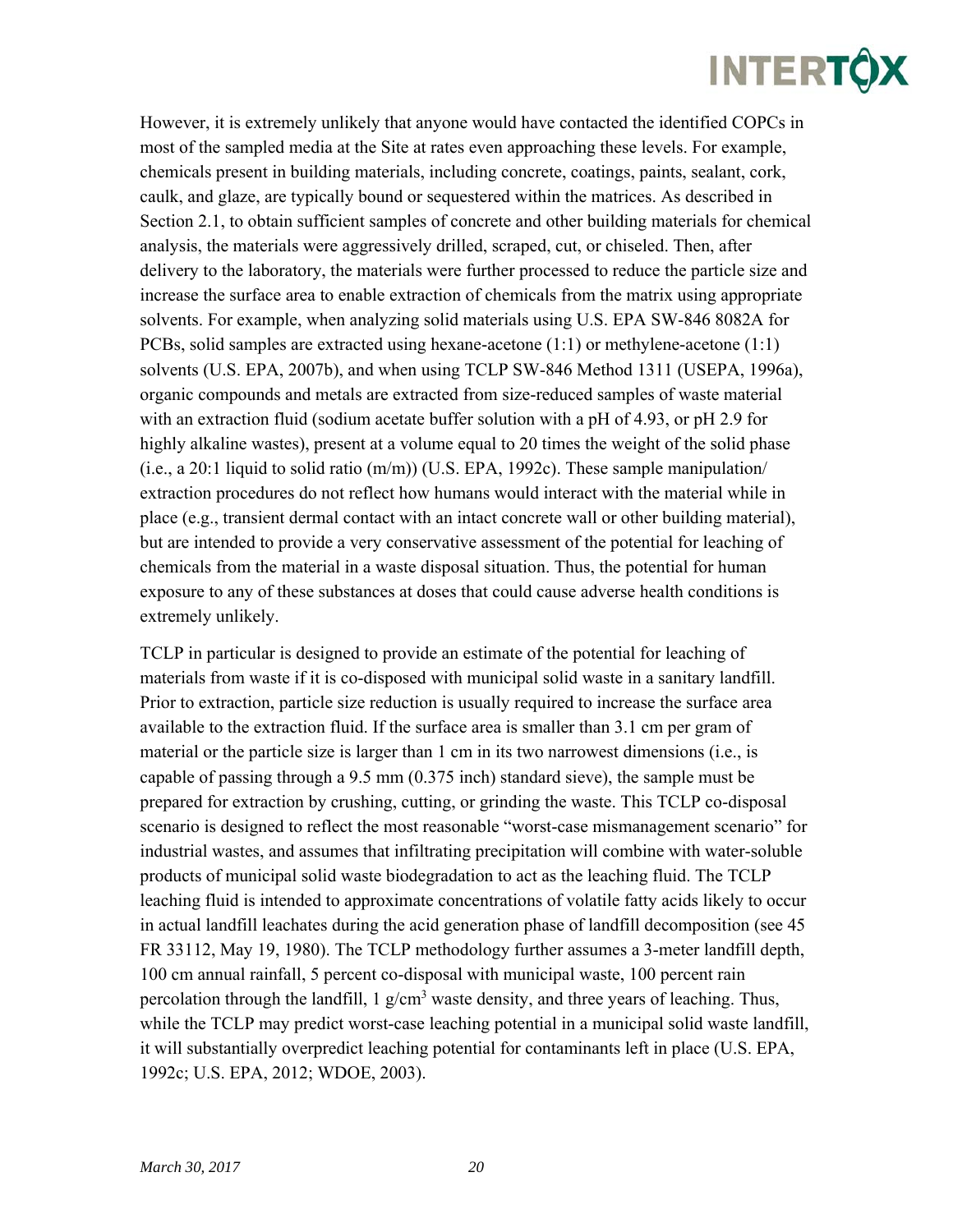For most of the media and COPCs listed above, the necessary elements of a complete exposure pathway do not exist. Specifically, it is unlikely that complete pathways of exposure to detected contaminants in these media would have existed because there was:

- **No source or mechanism of chemical release**. For most of the materials sampled, contaminants are tightly bound within the materials and were only detectable after forcible removal of sufficient sample (e.g., by drilling sample cores of concrete or wood; scraping coating off of concrete surfaces; or cutting or scraping sealants and cork using scrapers, chisels, hammers, or razor blades) and alteration of sample size to increase surface area (e.g., crushing the material), followed by extraction of contaminants from the matrices using solvents. Thus it is extremely unlikely that a worker or trespasser at the Site would be exposed to these substances.
- **No transport medium**. Most sampled matrices (e.g., cement, wood, coatings, sealant, cork in Sedimentation or Filtration Basins, the Clearwell, or the Wastewell) are solid materials, and there is no evidence of a transport mechanism by which these materials or their breakdown products could have been transported to a point of significant contact with humans, e.g., in water or through air.
- **No point of human contact with the contaminated material or a transport medium**. Workers likely had minimal or no contact with several of the sampled materials in which COPCs were identified, because the materials were below the water surface or within basin enclosures (e.g., concrete, coatings, sealants, cork, or filter media in the Sedimentation or Filtration Basins), or were otherwise inaccessible (e.g., below grade mastic coating on the Sedimentation Basin).
- **No exposure route at a contact point**. Without other elements of an exposure pathway being complete, no route of exposure (e.g., inhalation of volatilized substance or wind-blown dust, or ingestion of or dermal contact with contaminants) can exist.

Based on the lack of all of the elements for a complete exposure pathway as described above, no exposure was assumed for detected chemicals in the following media:

- Sedimentation Basin and Filtration Basin interior and exterior coatings (PCB) Aroclors)
- Sedimentation Basin below grade mastic coating (PCB Aroclors)
- Sedimentation Basin paint (lead)
- Sedimentation Basin concrete (PCB Aroclors)
- Filtration Basin concrete (PCB Aroclors and arsenic)
- Sedimentation Basin expansion joint sealant and cork (PCB Aroclors)

The potential for workers to have been exposed to some of the other sampled materials in which COPCs were detected was also limited (e.g., because they were below the ground surface, as for soils in the 0-12" interval near the Sedimentation Basin or Filtration Basin; or they were predominantly below the water surface, as for sediments in the Sedimentation Basin, Clearwell, or Wastewell). However, for purposes of this Risk Assessment, it was assumed that people could have infrequently come in contact with these media while working on or travelling across the site (e.g., exposure of workers or trespassers to soils at the ground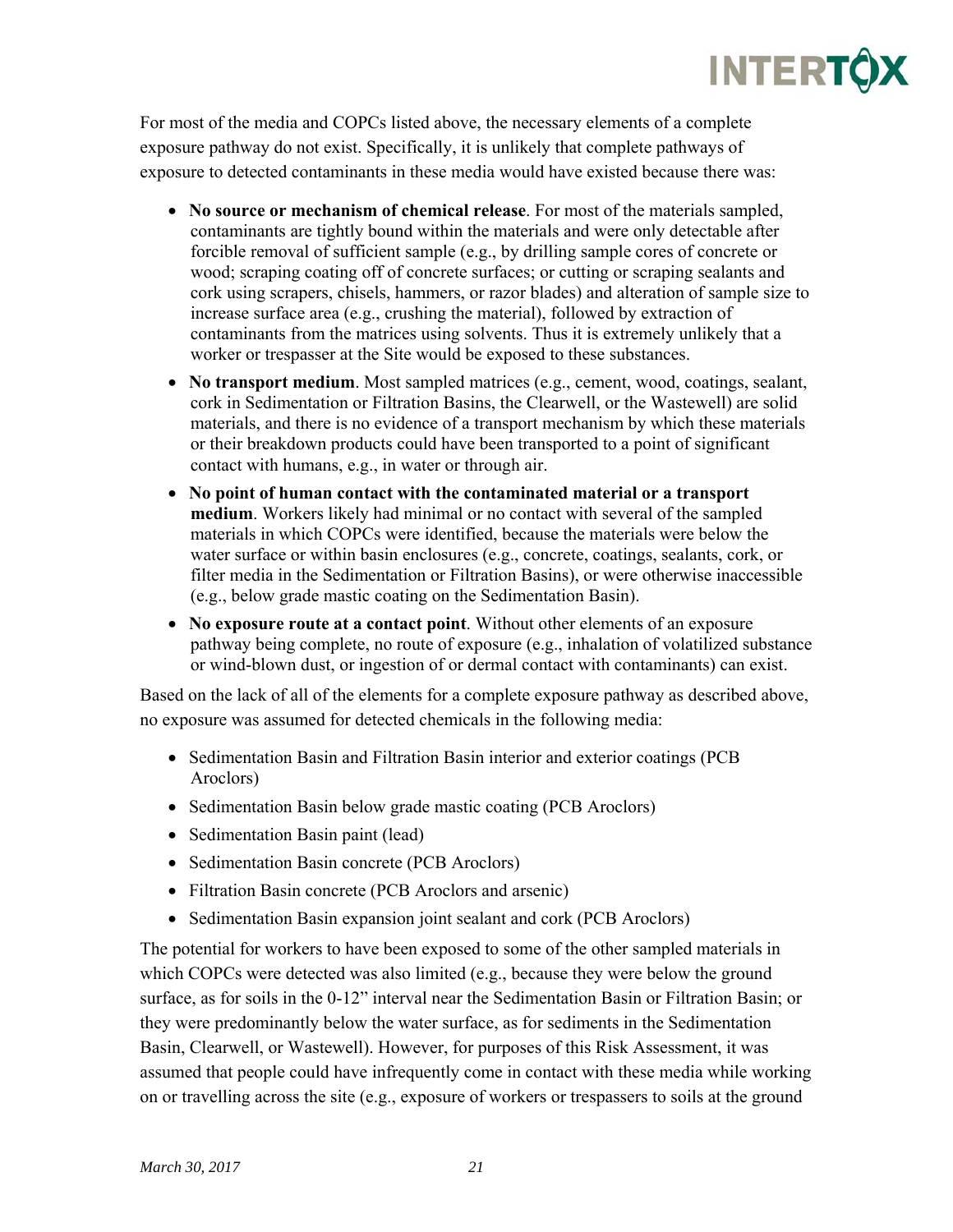surface) or when cleaning out sediment from basins or the Clearwell or Wastewell (e.g., exposure of workers to sediment). Therefore, these media were retained for evaluation in this health Risk Assessment.

In the Filtration Basin, arsenic was detected in a single sample of anthracite media at a concentration of 4.37 mg/kg. This concentration slightly exceeds the U.S. EPA RSL for arsenic in industrial soil of 3 mg/kg (U.S. EPA, 2016b). However, anthracite (i.e., coal) is a natural material that naturally contains arsenic as well as certain other elements (Trent et al., 1982). While the risk-based screening level for arsenic is 3 mg/kg, arsenic occurs naturally in soils at higher levels. In the State of Washington, the "background" level of arsenic in soil is considered to be 20 mg/kg (WDOE, 2016). Typically, cleanup levels for arsenic in soil in Washington are not set below this level (WDOE, 2016). Since the maximum detected concentration of arsenic in anthracite is below this level, and since contact of workers with anthracite media is expected to be minimal, arsenic was not retained as a COPC for evaluation in this health Risk Assessment.

In the Administration Building, PCBs were detected above screening levels in at least one sample of window caulk and glaze and in a single paint chip sample. Surface wipe samples along window sills were also collected in the Administration Building. Since caulk and glaze samples were collected by cutting or scraping the surface, and only a single paint chip sample was collected, PCB concentrations detected in the wipe samples were assumed to be more representative of potential PCB exposure levels to office workers. Therefore, only wipe samples were used to estimate potential exposures of workers to PCBs in the Administration Building.

In addition, in the Administration Building, lead was detected in a single paint sample using the TCLP method at a concentration (3,290  $\mu$ g/L) more than 100  $\times$  the U.S. EPA RSL for tap water (150 µg/L) (Table A-8). However, lead in Administration paint samples was also analyzed using the total metals method, and the maximum detected concentration (421 mg/kg) was below the RSL for lead in soil (800 mg/kg), a medium that is expected to be associated with greater availability of lead for absorption that lead in paint chips and therefore considered to reflect a conservative measure of potential risk from exposure to lead in a paint chip. As a result, lead in Administration Building paint was not retained as a COPC/medium of concern for purposes of this health Risk Assessment.

For the following media and COPCs, potentially complete pathways of exposure were assumed to have existed in order to complete this health Risk Assessment for the identified exposure populations.

#### **Indoor office workers:**

 *Administration Building window wipes (PCB Aroclors).* Assumed potential pathways of exposure were incidental ingestion resulting from hand-to-mouth contact, dermal contact followed by absorption through the skin, and inhalation of dust from surfaces.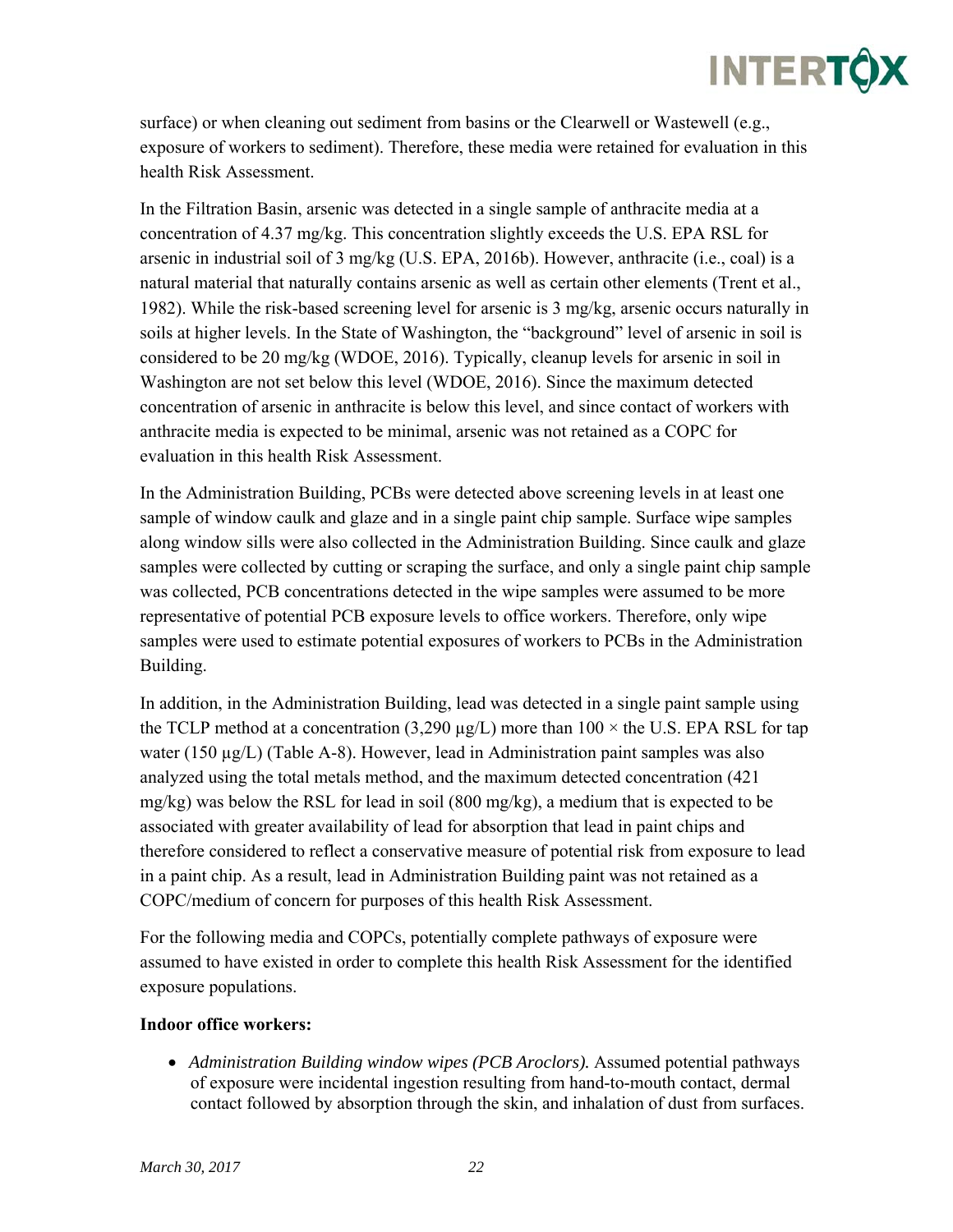

#### **Outdoor maintenance workers:**

- *Soil (0-12" below ground surface) (PCB Aroclors).* Assumed potential pathways of exposure were incidental ingestion, dermal contact followed by absorption through the skin, and inhalation of dust or vapor.
- *Sedimentation Basin, Clearwell, and Wastewell sediment (PCB Aroclors).* Assumed potential pathways of exposure were incidental ingestion, dermal contact followed by absorption through the skin, and inhalation of dust or vapor.

#### **Outdoor trespassers:**

• *Soil (0-12" below ground surface) (PCB Aroclors).* Assumed potential pathways of exposure were incidental ingestion, dermal contact followed by absorption through the skin, and inhalation of dust or vapor.

#### **3.3 Quantification of Exposure**

The following sections present the equations used to calculate estimated doses of COPCs for potentially complete exposure pathways, and the parameters applied to the equations to estimate dose.

#### **3.3.1 Exposure Equations**

The equations used to estimate intake (dose) for each pathway evaluated in this health Risk Assessment are provided in Appendix B.

In general, wipe samples are collected to provide information on surface contamination levels that may lead to human exposures and the effectiveness of housekeeping measures (OSHA, 2016). Regulatory agencies have not established a standardized approach for estimating human health risks based on the results of surface wipe sample concentrations (at the Site, samples were collected by wiping a 100 cm<sup>2</sup> surface area—the approximate area of a human palm—with a filter and analyzing the filter for PCB Aroclors). May et al. (2002) proposed a screening-level method to assess potential risks to workers associated with wipe sample concentrations by estimating uptake from incidental ingestion due to hand-to-mouth contact, dermal contact, and inhalation of dust or vapor from the surface. The equations given below for quantifying exposure associated with measured concentrations in surface wipe samples are based on this approach.

Equations for contact with soil or sediment through incidental ingestion, dermal contact, and inhalation are consistent with standard U.S. EPA risk assessment methodologies (e.g., U.S. EPA, 1989a).

#### **3.3.2 Exposure Point Concentrations**

Exposure point concentrations (EPCs) of PCB Aroclors were calculated for the media/locations with potentially complete exposure pathways.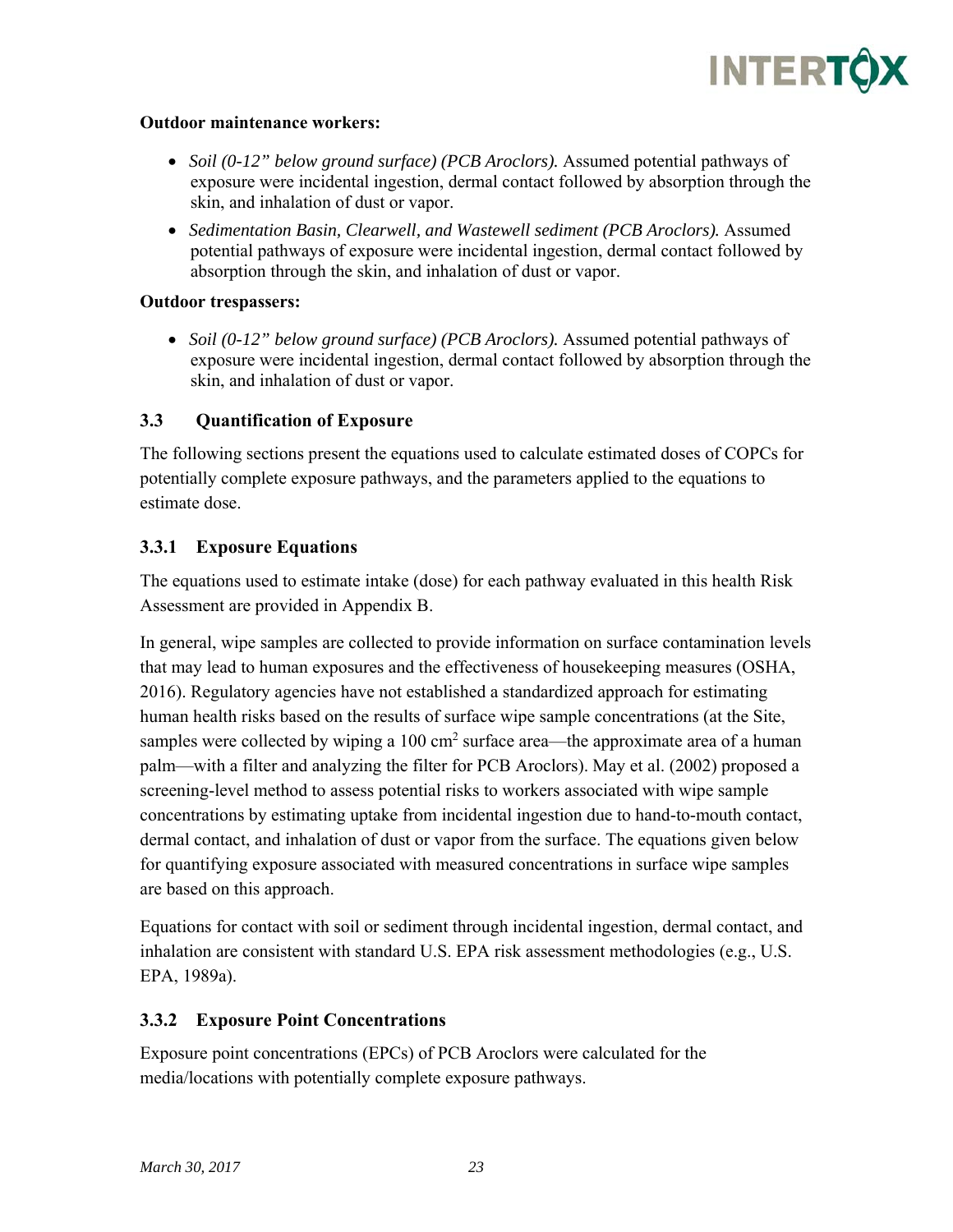## **INTERTÔX**

PCB Aroclor exposures were evaluated as total PCB Aroclors. For each sample, the total PCB Aroclor concentration was calculated as the sum of the concentrations of all detected Aroclors, consistent with Washington Department of Ecology guidelines for Aroclor summation (WDOE, 2007). If all Aroclors were undetected in a given sample, the highest detection limit was used as representative of that sample.

Per U.S. EPA risk assessment guidance (U.S. EPA, 1989a; 1992b; 2002a), the 95 percent upper confidence limit (95% UCL) of the arithmetic mean was used as an estimate of the arithmetic average PCB concentration in each medium. Use of the 95% UCL provides reasonable confidence that the true average concentration in the medium will not be underestimated. 95% UCLs were calculated using U.S. EPA's ProUCL software, version 5.1.002 (U.S. EPA, 2016c). For PCBs, the 95% UCL concentration in a given medium was calculated using the total Aroclor concentrations measured in all of the samples collected in that medium; if Aroclors were not detected in a given sample, one-half of the highest detection limit for all of the Aroclors in that sample was used in the 95% UCL calculation.

Consistent with U.S. EPA guidance, if the calculated 95% UCL exceeded the maximumdetected concentration in a given medium, the maximum-detected concentration was used (U.S. EPA, 1989a; 1992b; 2002a). In addition, the maximum-detected concentration was used if fewer than five samples were collected in a given medium.

EPCs applied in this health Risk Assessment are summarized in Table A-10.

### **3.3.3 Exposure Parameters**

Quantification of exposure requires information on the behaviors of the population of interest (*e.g*., how frequently the population engages in an activity, how many years the population is exposed). Where appropriate, assumptions about site-specific behavior were used to quantify potential exposures. In the absence of site-specific information, information on average rates of exposures in U.S. populations, such as quantified in U.S. EPA's *Exposure Factors Handbook* (U.S. EPA, 2011) or U.S. EPA standardized default exposure parameters, were used.

Consistent with U.S. EPA guidance, exposure parameters were selected to represent reasonable upper-bound estimates of exposure (U.S. EPA, 1989a). Where available and appropriate, parameter values were consistent with recommended U.S. EPA reasonable maximum exposure (RME) values for assessing risks to workers, such that risks would not be underestimated.

Exposure parameters for the indoor office worker, outdoor maintenance worker, and trespasser are presented in Tables A-11, A-12, and A-13, respectively. Considerations for selection of specific exposure parameters are discussed below.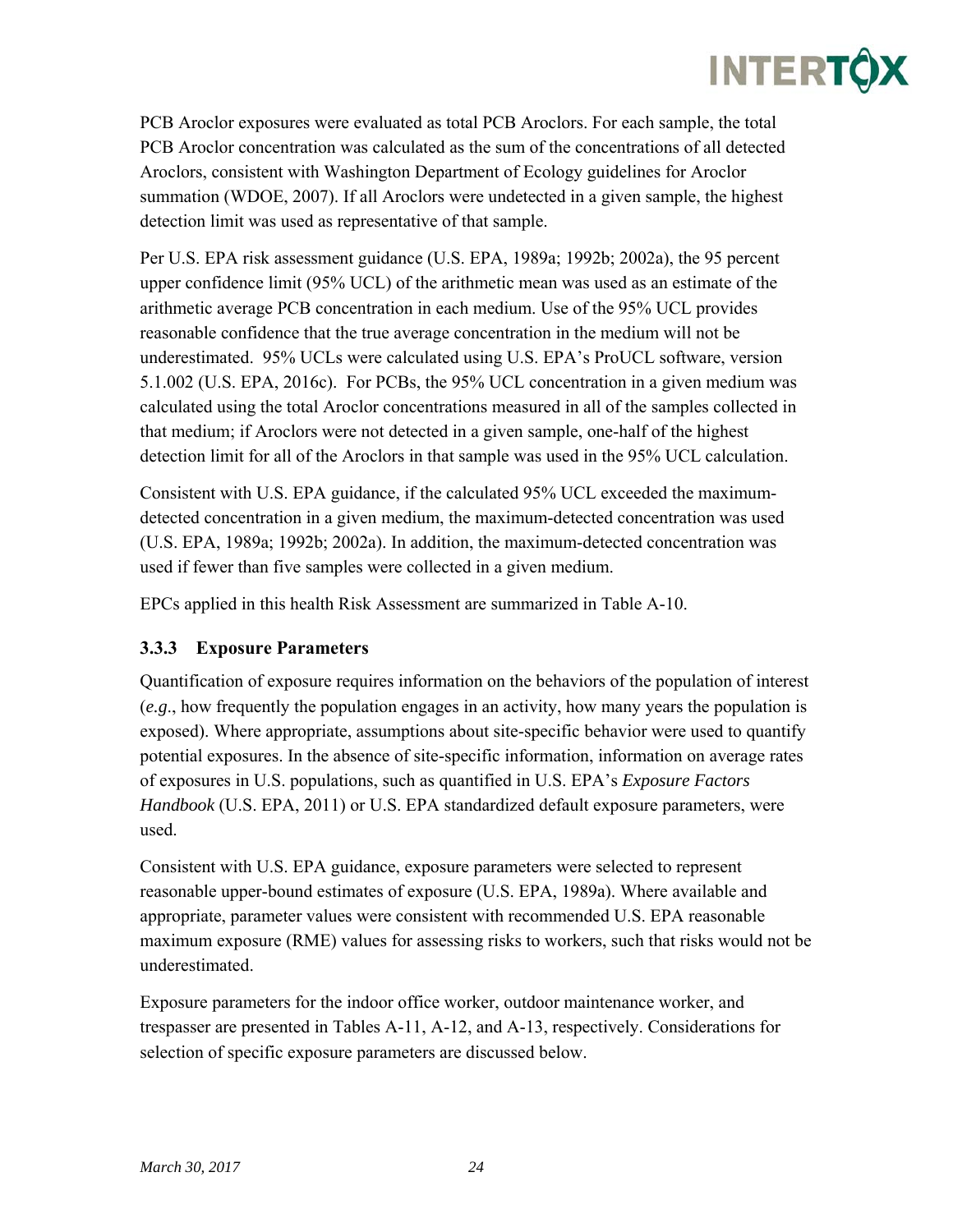

- *Exposure frequency (EF)* describes the numbers of days per year that a person contacts a contaminated medium. For the indoor office worker, EF is assumed to be five days per week for 50 weeks per year, or 250 days per year; this is consistent with the default recommended by U.S. EPA for the reasonable maximum exposure (RME) scenario for indoor workers (U.S. EPA, 2016b). For outdoor workers, EF to soil is assumed to be 5 days per week for 45 weeks per year, or 225 days per year; this value is consistent with the default recommended by U.S. EPA for the RME scenario for outdoor workers (U.S. EPA, 2016b). For outdoor workers, EF for contact with sediment in the basins and wells is assumed to be once per quarter, or 4 times per year (i.e., 4 days/year), based on professional judgment, assuming a worker cleans sediment from the basins on a quarterly basis. For trespassers, EF is assumed to be 10 days/year based on professional judgment.
- *Exposure duration (ED)* describes the number of years that a person has the opportunity to contact a contaminated medium. For the indoor office worker and outdoor worker, ED is assumed to be equal to 25 years; this is consistent with the default recommended by U.S. EPA for the RME scenarios for the duration spent at a single job for indoor and outdoor workers (U.S. EPA, 2016b). For trespassers, ED is assumed to be 10 years (U.S. EPA Region IV, 2014).
- *Averaging time (AT)* describes the number of days over which the estimated exposure is averaged. For evaluation of noncarcinogenic hazard, exposures are averaged over the duration of exposure, and so AT is equal to  $365$  days multiplied by the ED (i.e., 9,125 days for the indoor and outdoor worker and 3,650 days for the trespasser). For evaluation of cancer risk, exposures are averaged over a lifetime, and so AT is equal to 365 days per year multiplied by the assumed average length of a lifetime, or 70 years (i.e., 25,550 days).
- *Body weight (BW)* describes the assumed average body weight of the exposed population. For indoor office workers and outdoor maintenance workers, the BW is assumed to be 80 kg, the average adult body weight; this is equal to the U.S. EPA default for adults (U.S. EPA, 2016b). For trespassers, the assumed BW is 45 kg, the U.S. EPA default for the trespasser scenario for children ages 7-16 (U.S. EPA Region IV, 2014).
- *Skin surface area available for contact (SA)* describes the total area of skin that could come in contact with the contaminated surface. For indoor workers, this is assumed to be 2,848 cm<sup>2</sup>/contact event, equal to the 95% UCL of the mean of surface areas of the hands and forearms for an adult (U.S. EPA, 2011). For the outdoor worker, an SA of 3,535 cm2 /contact event is assumed; this is equal to the 95% UCL of the mean of surface areas of the face, lower arms, and hands for male and female adults (U.S. EPA, 2011). For the trespasser, an SA of 2,533  $\text{cm}^2/\text{contact}$  event is assumed; this is equal to the 95% UCL of the mean of surface areas of the face, lower arms, and hands for children age 6-16 (U.S. EPA, 2011).
- *Fraction of available skin surface area that contacts a surface during an event (fd)* describes the fraction of the exposed skin surface area that actually contacts the contaminated surface. For indoor workers, this is assumed to be 25%, which would be equal to approximately two palms contacting the surface during each event (U.S. EPA, 1997a as cited in May et al., 2002).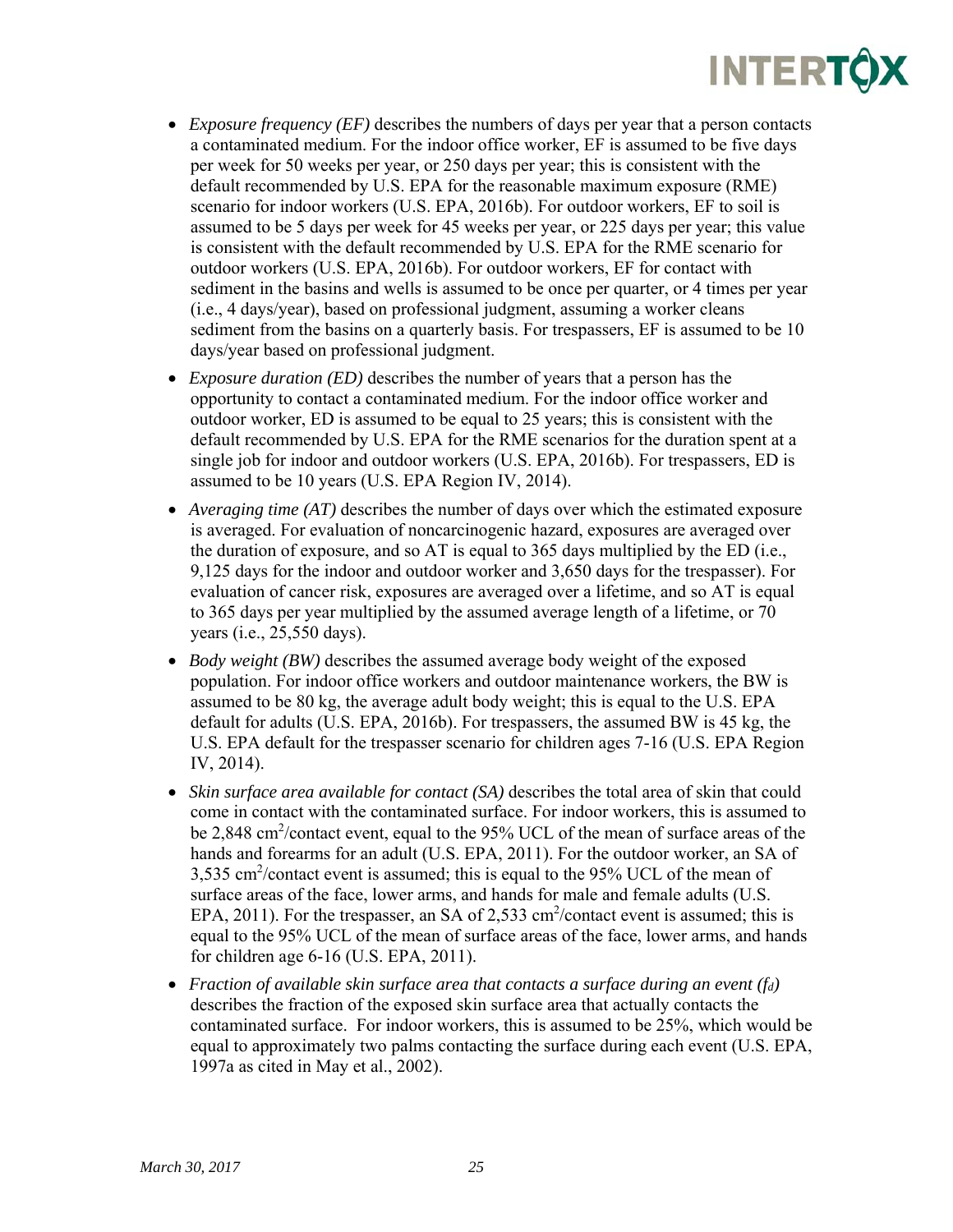

- *Fraction of the skin surface area that contacted a surface that then contacts the mouth*   $(f_{d-m})$  describes the assumed area of the hand surface that contacts the mouth in a handto-mouth event. For indoor workers, this is assumed to be 10%, or approximately one finger; this is equal to the U.S. EPA Region III recommended default value for this scenario (U.S. EPA, 1997a as cited in May et al., 2002).
- *Contact frequency with surface (EV)* describes the number of times that an exposed person contacts the contaminated surface per exposure day. For indoor workers, this is assumed to be 3 events per 8 hour workday, equal to the default proposed by May et al. (2002) in the absence of site-specific data (U.S. EPA, 1997a as cited in May et al., 2002). For outdoor workers in contact with soil or sediment, this is assumed to be 1 event per day in which exposure occurs.
- *Relative fraction of surface concentration transferred from surface to skin (FTsurf-sk)* describes the fraction of the contamination measured in the wipe sample that is assumed to actually be transferred from the surface onto the skin when contact with the surface occurs. For indoor workers, this is assumed to be 10%, equal to the default proposed by May et al. (2002) in the absence of site-specific data (U.S. EPA, 1997a as cited in May et al., 2002).
- *Fraction of surface concentration transferred from skin to mouth (FT<sub>sk-m</sub>) describes the* fraction of the contamination that has been transferred to skin that is then transferred to the mouth in a hand-to-mouth contact scenario. For indoor workers, this is assumed to be 30%, equal to the default proposed by May et al. (2002) in the absence of sitespecific data (U.S. EPA, 1997a as cited in May et al., 2002).
- *Inhalation rate (InhR)* describes the volume of air inhaled per hour. For the outdoor worker, this is assumed to be  $1.6 \text{ m}^3/\text{hr}$  based on the average value for adults ages 21-51 engaged in moderate activity (U.S. EPA, 2011). For the adolescent trespasser, this is assumed to be  $2.0 \text{ m}^3/\text{hr}$ , based on the average value for children ages 6-16 engaged in moderate to high activity (U.S. EPA, 2011).
- *Resuspension factor (K)* is a measure of the amount of dust expected to be resuspended into the air after a disturbance of a surface covered with contaminated dust, and is characterized as the ratio of the concentration in air (e.g., mg/m<sup>3</sup>) to the amount of contaminant per m<sup>2</sup> of surface  $(mg/m<sup>2</sup>)$ , and so has units of m<sup>-1</sup>. Many variables can affect this factor including whether particles were freshly deposited on the surface, the extent to which the particles are bound to the surface, the size of the particles, the type and intensity of resuspension forces, the height of measurement of the air concentration, the area over which the resuspended particulate is distributed (e.g., room size), and room ventilation (Abu-Eid et al., 2002). This value is based on the mean of measured values for resuspension factors in indoor air in five buildings undergoing decommissioning of  $4.7 \times 10^{-7}$  m<sup>-1</sup> (Abu-Eid et al., 2002). Since this K value was assumed to represent resuspension from all surfaces in a building, including floors, whereas the PCB wipe samples are assumed to represent contamination originating from PCBs in glazing and caulking around windows only, this factor was divided by an additional factor of 10 to result in a value of  $5 \times 10^{-8}$  m<sup>-1</sup>. This value is consistent with the default K alue for light industrial activity recommended by May et al. (2002) based on data from Sansone (1987).
- *Ingestion rate of soil or sediment (IR)* describes the amount of soil or sediment assumed to be incidentally ingested per day during outdoor activities. For the outdoor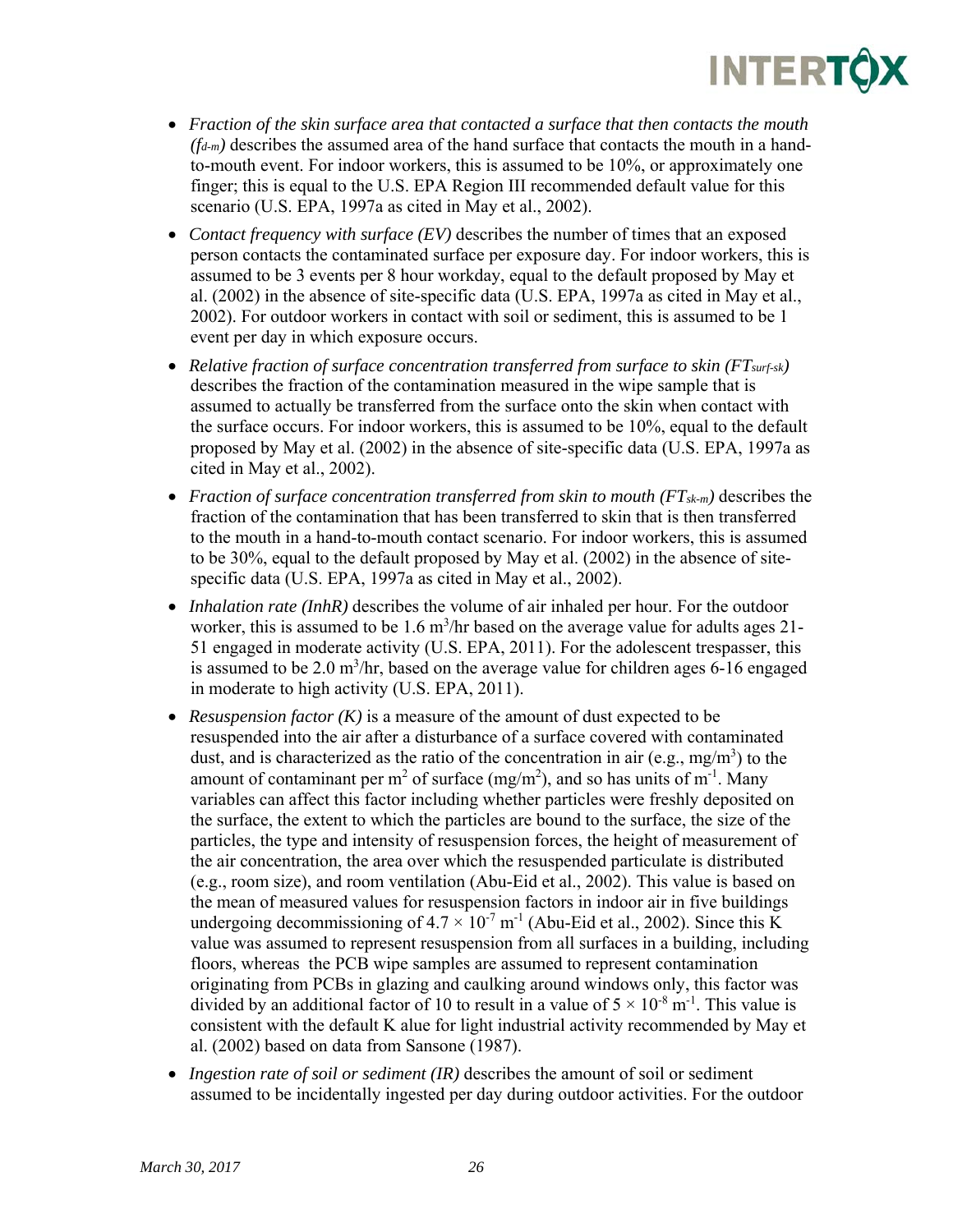

worker, a soil ingestion rate of 0.00010 kg/d (100 mg/d) is assumed; this is equal to the U.S. EPA default for outdoor workers for the RME scenario (U.S. EPA, 2016b). For the trespasser, a soil ingestion rate of 0.00020 (200 mg/d) is assumed; this is equal to the U.S. EPA default for child recreators for the RME scenario (U.S. EPA, 2016b).

- *Fraction of soil contacted from a contaminated source (fs)* describes the fraction of soil contacted that is assumed to be contaminated. For the outdoor worker, this is equal to 10% since only a small portion of the entire soil area at the Site was sampled and, based on the two sets of two samples collected outside the east wall of the Sedimentation Basin, concentrations of PCBs in soils appear to decrease with distance from the Basin wall. Soils even further from the Basins are assumed to have even lower concentrations.
- *Medium to skin adherence factor (AF)* describes how much soil or sediment is assumed to adhere to contacted skin. For the outdoor worker, this is equal to 0.060 mg/cm<sup>2</sup> based on the average of skin adherence values recorded for adults engaged in "activities with soil" including gardeners, farmers, landscapers, groundskeepers, and archeologists (U.S. EPA, 2011). For the trespasser, this is equal to  $0.080$  mg/cm<sup>2</sup> based on the average of skin adherence values recorded for children engaged in "activities with soil" including children playing soccer (U.S. EPA, 2011).
- *Volatilization factor (VF)* describes the emission rate of a volatile substance from a contaminated surface into air, and is chemical-specific. For PCBs, the value is equal to the VF for Aroclor 1254 of  $8.43 \times 10^5$  m<sup>3</sup>/kg (U.S. EPA 2016b).
- *Particulate emission factor (PEF)* describes the emission rate of particulates from soil into the air. A PEF of  $1.40 \times 10^9$  m<sup>3</sup>/kg is assumed, equal to the U.S. EPA default value for particulate emissions from soil (U.S. EPA, 2016b).

#### **3.3.4 Chemical-Specific Uptake Factors**

Chemical-specific uptake factors are used to estimate absorption of chemicals into tissue. For this health Risk Assessment, uptake factors were identified from U.S. EPA guidance documents and the scientific literature, as appropriate. Uptake factors used in the health Risk Assessment include:

- *Relative gastrointestinal absorption factor* (*GAF*) describes the amount of a chemical that is assumed to be absorbed following ingestion of a contaminated medium, relative to the rate of absorption associated with the toxicity study upon which the toxicity criterion for a chemical is based. For PCBs, the cancer toxicity criteria used in this assessment are based on studies in rats in which PCBs were administered in the diet (i.e., Aroclor 1260 mixed with corn oil, added to ground chow diet; Norback and Weltman, 1985; U.S. EPA, 1989b). The noncancer toxicity criteria are based on studies in which monkeys were delivered Aroclor 1254 by gelatin capsule. In the absence of other data, the bioavailability of PCBs in soil or sediment is assumed to be similar to what it was in the toxicity studies, and so a value for GAF of 100% is assumed in this assessment.
- *Dermal absorption factor (DAF*) describes the amount of a chemical that is assumed to be absorbed across the skin following dermal contact with a contaminated medium. For PCBs, a value of 14% is assumed based on dermal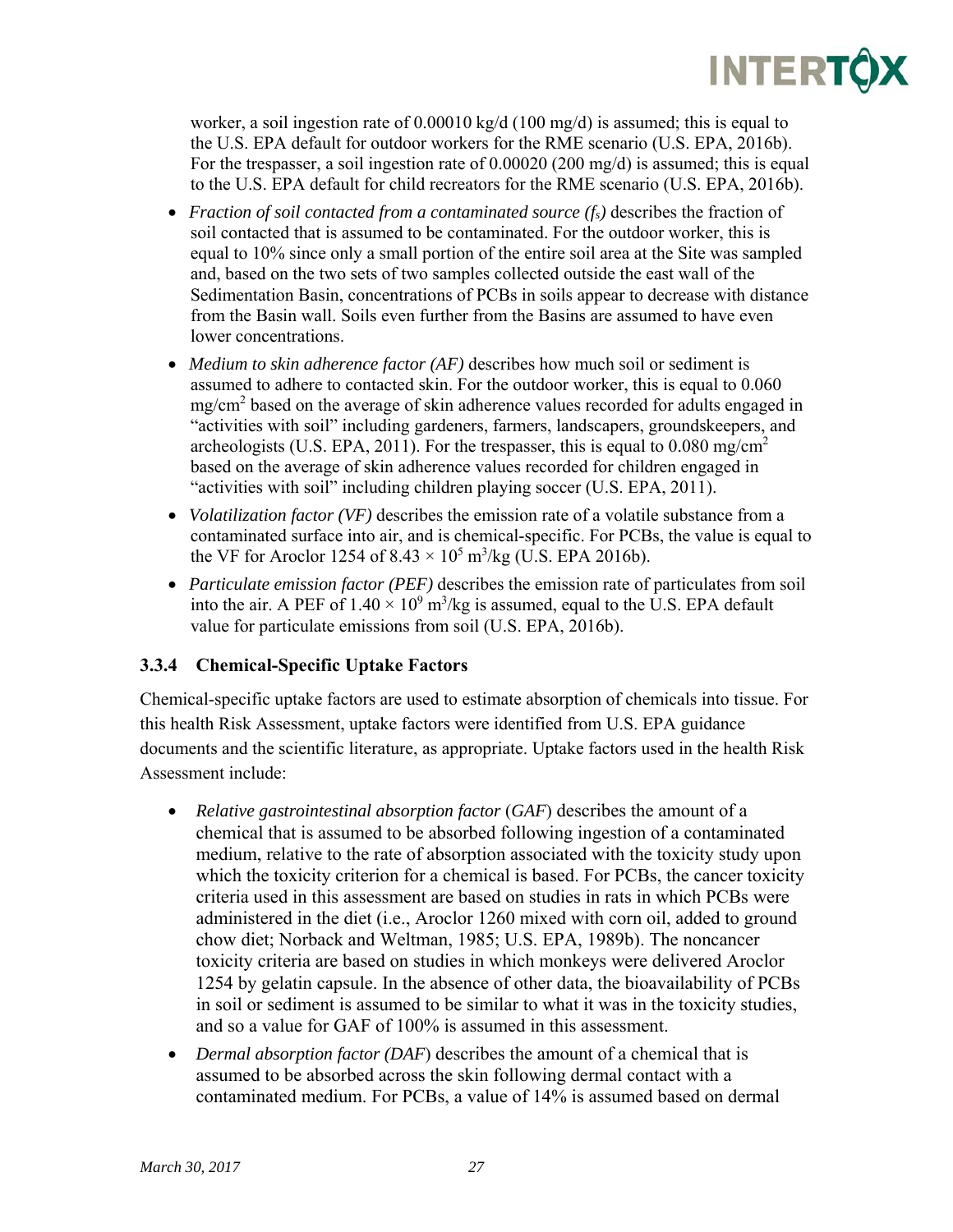

absorption observed in rhesus monkeys exposed to soil containing 44 ppm Aroclor 1242 or 23 ppm Aroclor 1254 for 24 hours (Wester et al., 1993 as cited in U.S. EPA, 1996).

Chemical-specific uptake factors used in this health Risk Assessment are summarized in Table A-14.

## **3.4 Derivation of Dose Estimates and Exposure Concentrations**

For each exposure population, doses or exposure concentrations were estimated for each pathway. For all ingestion and dermal contact pathways, and for evaluation of noncancer hazards associated with inhalation, doses are presented in units of milligrams per kilogram body weight per day (mg/kg-d). Noncarcinogenic effects are evaluated by averaging doses over one year to yield average daily doses (ADDs). Cancer risk is evaluated by averaging doses over a lifetime (assumed to be 70 years) to yield lifetime average daily doses (LADDs). These dose estimates are compared to reference doses for noncarcinogens and cancer slope factors for carcinogens as described in Section 4.0.

For evaluation of carcinogenic risks associated with inhalation, lifetime average daily exposure concentrations in air are calculated (in units of  $\mu$ g/m<sup>3</sup>). Cancer risks are then estimated by multiplying these concentrations by unit risk values for PCBs in air (in units of  $(\mu g/m^3)^{-1}$  as described in Section 4.0.

## **3.5 Exposure Assessment Uncertainties**

Exposure parameters used in this health Risk Assessment are based primarily on default values compiled by U.S. EPA or other estimates that represent upperbound estimates of exposure for a given population. When these parameters are multiplied together, the resulting doses are expected to overestimate actual exposures to individuals who were or are exposed to contaminants at the Site. This is particularly true since the potential for contact with most of the media evaluated in this assessment is extremely limited.

This Risk Assessment assumes that PCBs in ingested soil or sediment are as likely to be absorbed into the systemic circulation following ingestion in soil or sediment as they are in the studies upon which the toxicity criteria for these chemicals are based. The toxicity criteria for PCBs are based on PCBs that were administered to laboratory animals in diet; compared to PCBs in the diet, it is likely that PCBs present in soil or sediment will be less bioavailable as they will likely be more tightly bound to particles such that a smaller fraction of the total ingested dose is absorbed into the circulation. Thus, assuming 100% bioavailability likely overestimates exposures for ingestion pathways.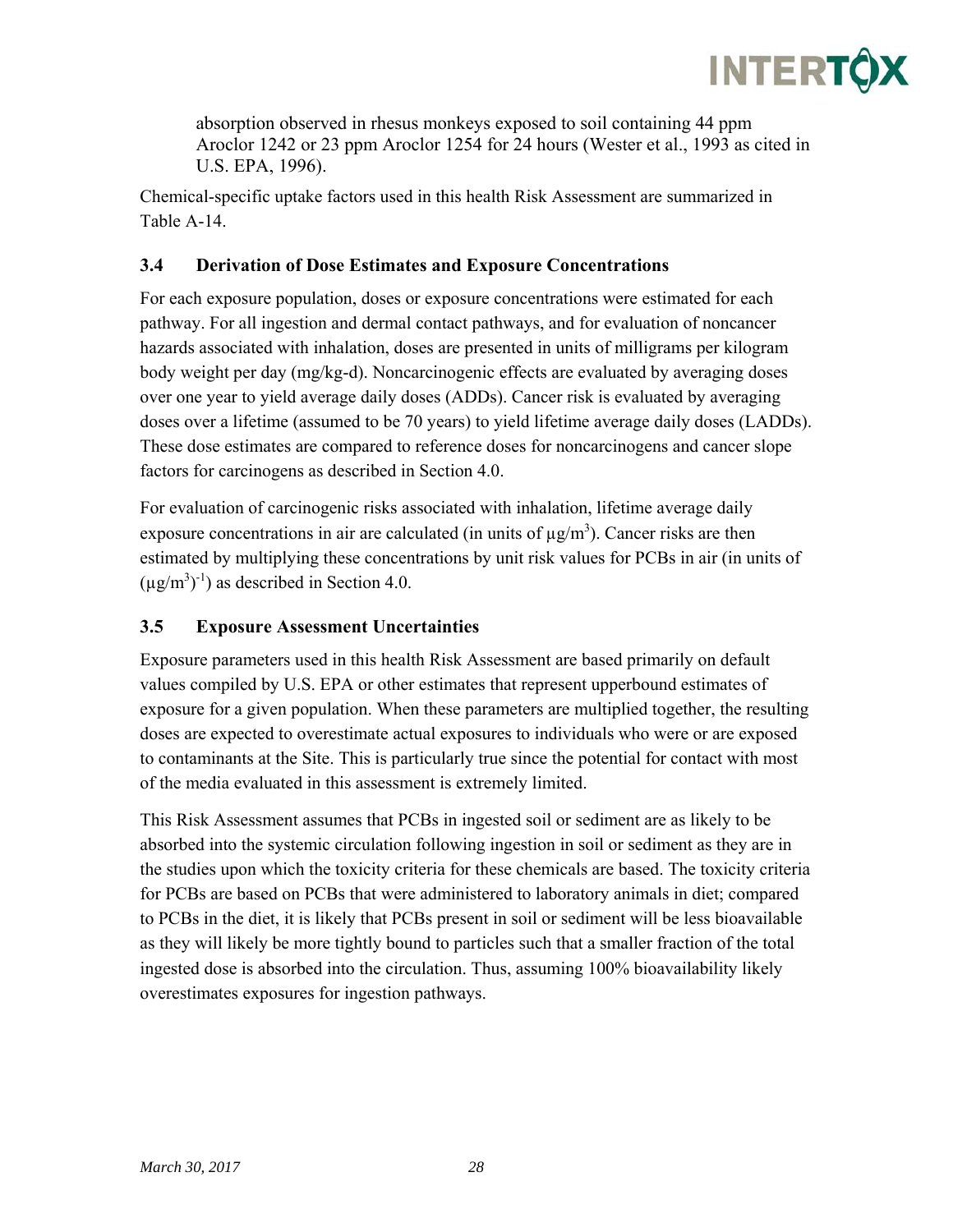

#### **4.0 TOXICITY ASSESSMENT**

The goal of the Toxicity Assessment step is to characterize the toxicity of the COPCs and identify quantitative toxicity criteria for each chemical, for use in evaluating the likelihood of adverse health effects from estimated exposures.

#### **4.1 Types of Toxicity Criteria**

Availability of the following types of toxicity criteria was determined for each of the COPCs:

- U.S. EPA reference doses (RfDs) or reference concentrations (RfCs) for evaluation of noncarcinogenic effects; and
- U.S. EPA slope factors (SFs) or unit risks (URs) for evaluation of cancer risks.

The approach used by the U.S. EPA and other regulatory agencies to assess risks associated with noncarcinogenic effects is to identify an exposure threshold below which adverse effects are not observed. The first adverse effect that occurs as the dose or concentration increases beyond the threshold is called the "critical effect" (U.S. EPA, 2002b). Selection of regulatory levels for noncarcinogenic effects is based on the assumption that if the critical effect is prevented, then all toxic effects are prevented. For evaluation of noncarcinogenic effects from ingestion or dermal contact, U.S. EPA has established RfDs, which are estimates (with uncertainty spanning perhaps an order of magnitude) of a daily oral exposure to the human population (including sensitive subgroups) that is likely to be without an appreciable risk of deleterious effects during a lifetime (U.S. EPA, 2002b; U.S. EPA, 2016e). For evaluation of noncarcinogenic effects from inhalation, U.S. EPA establishes RfCs, which are estimates (with uncertainty spanning perhaps an order of magnitude) of a continuous inhalation exposure to the human population (including sensitive subgroups) that is likely to be without an appreciable risk of deleterious effects during a lifetime (U.S. EPA, 2002b; U.S. EPA, 2016e).

U.S. EPA typically derives RfDs and RfCs from threshold doses based on No Observed Adverse Effect Levels (NOAELs), Lowest Observed Adverse Effect Levels (LOAELs), or benchmark doses, for noncarcinogenic endpoints such as effects on reproduction, developmental effects, learning deficits, or immunological effects. A NOAEL is the highest dose in a given study at which no statistically or biologically significant indication of the toxic effect of concern has been identified, while a LOAEL is the lowest dose at which the toxic dose has been identified. NOAELs and LOAELs are typically established from studies in animals or from worker exposure studies. Since there are limitations inherent in these data for determining risks associated with exposure to diverse human populations, these threshold doses are divided by uncertainty factors to develop RfDs.

U.S. EPA evaluates cancer risks based on extrapolations from estimates of the increase in cancer incidence associated with exposure to specific doses or concentrations of the substance in animal or worker exposure studies. To evaluate cancer risk from ingestion or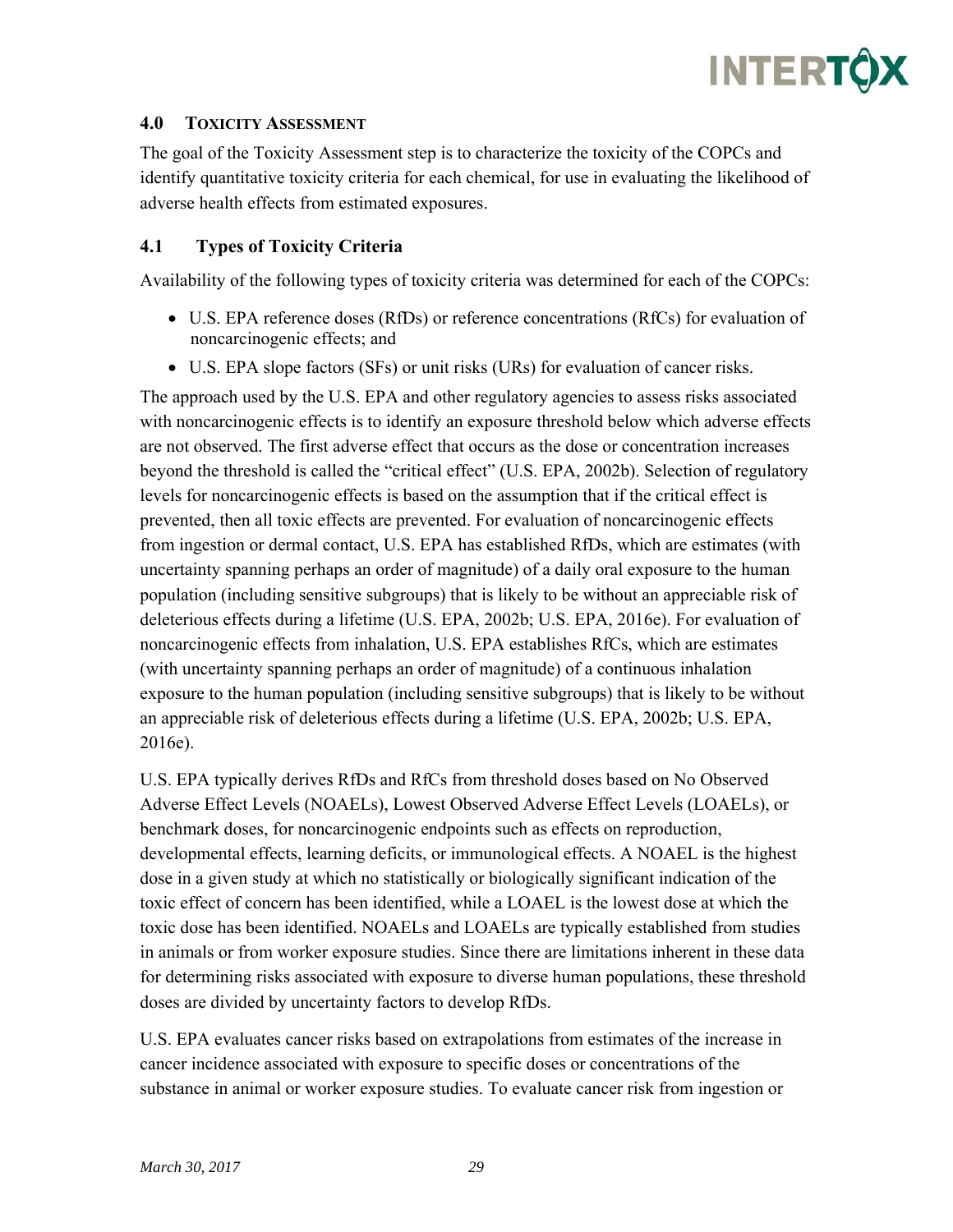

dermal contact, U.S. EPA has developed cancer slope factors (SFs), which are upperbounds, approximating 95% confidence limits, on the increased cancer risk from a lifetime exposure to a unit dose of an agent. (U.S. EPA, 2016f). SFs are usually expressed in units of proportion (of a population) assumed to be affected per mg/kg-day  $((mg/kg-d)^{-1})$ . To evaluate cancer risk from inhalation, U.S. EPA has developed unit risk (UR) values, which are upperbound estimates of the excess lifetime cancer risk resulting from continuous exposure to an agent over a lifetime at a concentration of 1  $\mu$ g/m<sup>3</sup> in air. URs are usually expressed in units of proportion (of a population) assumed to be affected per  $\mu$ g/m<sup>3</sup> (i.e.,  $(\mu$ g/m<sup>3</sup>)<sup>-1</sup>). Both SFs and URs are generally reserved for use in the low-dose region of the dose-response relationship, that is, for exposures corresponding to risks less than 1 in 100 (U.S. EPA, 2002b).

### **4.2 Sources of Toxicity Criteria**

For purposes of this Risk Assessment, toxicity criteria were identified according to the following hierarchy of sources:

- *U.S. EPA's Integrated Risk Information System (IRIS) database* (U.S. EPA, 2016d). This database was the primary source of toxicity criteria for this health Risk Assessment. The IRIS database includes verified RfDs and SFs developed by the U.S. EPA, as well as information on the derivation of these values, and is regularly reviewed and updated. Consistent with U.S. EPA risk assessment guidance (U.S. EPA, 1989a), information in IRIS was assumed to supersede all other sources. The oral RfD, inhalation UR, and oral SF for PCBs were taken from IRIS.
- *U.S. EPA's Regional Screening Levels (RSL) Tables*. This table (U.S. EPA, 2016b) provides risk-based screening levels that are based largely on U.S. EPA RfDs and SFs compiled from the IRIS database. Since toxicity criteria are often withdrawn from the IRIS database for review, these tables also include withdrawn U.S. EPA toxicity values published in earlier versions of IRIS or in U.S. EPA's Health Effects Assessment Summary Table (HEAST), in order to avoid exclusion of chemicals due to a lack of toxicity criteria. In the event that a toxicity criterion was not listed in IRIS for a COPC but was listed in the RSL tables, the criterion listed in the RSL tables would be used in this Risk Assessment. However, no values from this source were used in this assessment.

Toxicity criteria used in this Risk Assessment are presented in Table A-15.

#### **4.3 Evaluation of PCB Toxicity**

PCB concentrations can be presented either as specific congeners or as Aroclor mixtures. The term "congener" refers to specific PCB compounds distinguished by the number and arrangement of chlorine atoms bound to the molecule's 10 carbon atoms, while "Aroclor" is the tradename for commercial mixtures of congeners that were manufactured in the United States. Aroclors (Aroclors 1016, 1232, 1242, 1248, 1254, and 1260) have been detected in one or more sampled media at the Site; no sampling for specific congeners was conducted.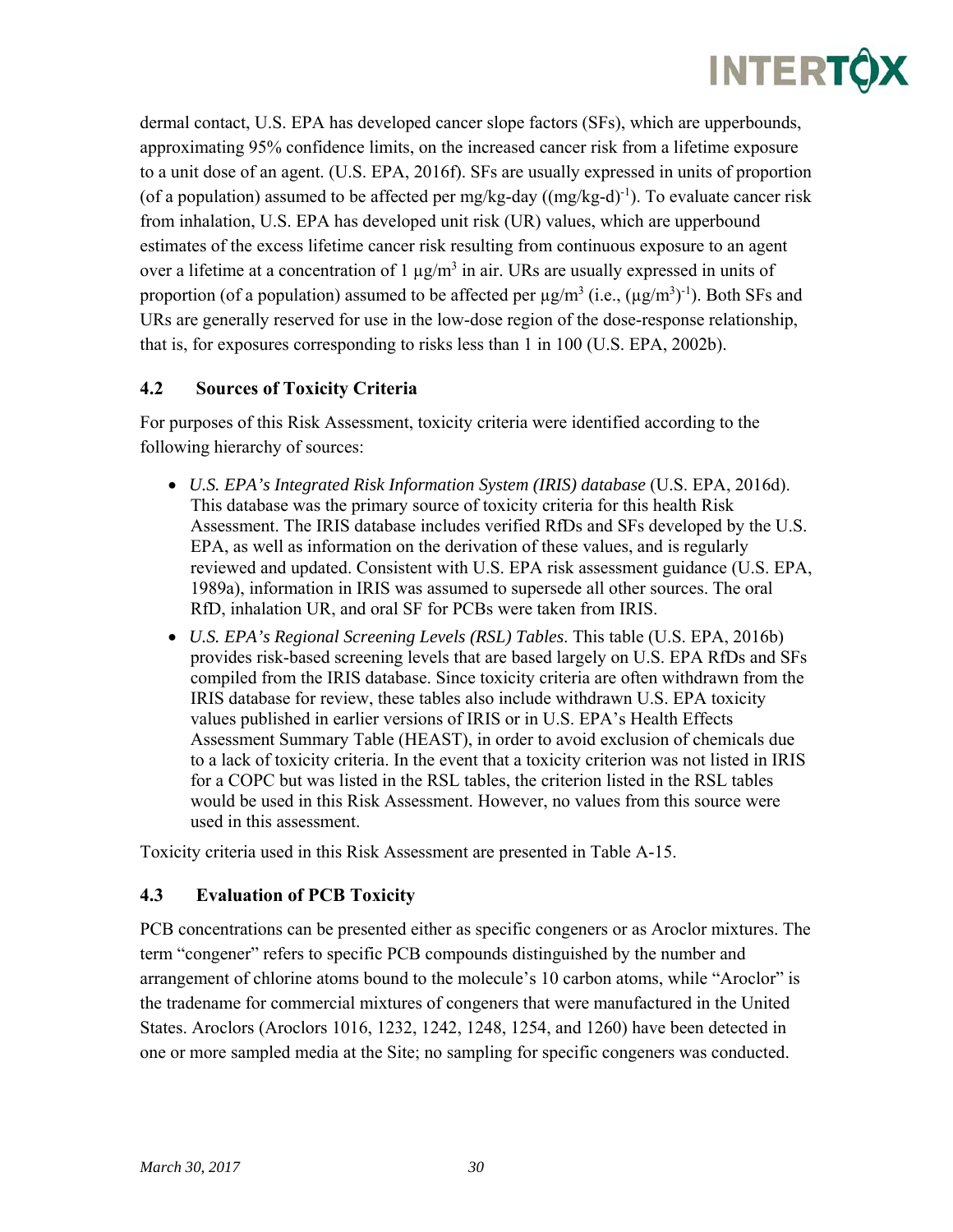U.S. EPA has published noncancer RfDs for two Aroclors, Aroclor 1016 and Aroclor 1254, based on reproductive effects (reduced birth weight) in monkeys administered Aroclor 1016 (in feed) and immunologic effects in monkeys administered Aroclor 1254 (in gelatin capsules). The value for Aroclor 1254 (0.00002 mg/kg-d) (U.S. EPA, 1994) is lower than the value for Aroclor 1016 (0.00007 mg/kg-d) (U.S. EPA, 1993) and hence is more conservative. Also, Aroclor 1254 was detected more frequently in the media of interest and typically at greater concentrations (see Tables 6 and 9). Consequently, the RfD for Aroclor 1254 was used in this assessment to evaluate potential noncancer hazards from exposure to Total Aroclor. The U.S. EPA for has not established any inhalation RfCs for PCBs or individual Aroclors. Therefore, for evaluation of noncancer hazards for the inhalation route, exposure was calculated as the total inhaled dose in mg/kg-d, and compared to the oral RfD (the rate of absorption from inhaled particles was assumed to be the same as the exposure that is the basis for the RfD).

Overall, human studies provide inadequate to limited evidence of carcinogenicity of PCBs, but studies in animals have been interpreted as providing sufficient evidence of carcinogenicity. Based on these findings, some commercial PCB mixtures have been characterized as probably carcinogenic to humans, although U.S. EPA has stated, "there has been some controversy about how this conclusion applies to PCB mixtures found in the environment" (U.S. EPA, 1996).

Studies have demonstrated that the range of cancer potency for different PCB mixtures is influenced by the chlorine content, with congeners with higher chlorine content having higher toxicity. In addition, congeners with higher chlorine content tend to be more persistent. Congeners present in soil and sediment or that have bioaccumulated (*e.g*., in fish) tend to be highest in chlorine content and persistence (U.S. EPA, 1996). In addition, certain population groups including children may be more susceptible to health effects from exposure to PCB mixtures. Since the actual composition of PCB mixtures in the environment is uncertain and the toxicity of mixtures can vary, U.S. EPA recommends using a tiered approach to evaluate the cancer potency of PCB mixtures in the environment (U.S. EPA, 1996, 2016d). According to this approach, cancer slope factors for application to a particular exposure scenario are selected based on information about exposed populations, potential pathways of exposure, and the likely environmental persistence of the particular PCB mixture.

In their tiered approach for evaluation of PCB mixtures, U.S. EPA (1996) recommends the following:

 To evaluate food chain, sediment or soil, dermal, dust or aerosol inhalation, and early life exposures, or exposures to dioxin-like, tumor-promoting, or persistent congeners (*i.e.*, "high risk and persistence" exposures), use an upperbound SF of 2.0 (mg/kg-d)<sup>-1</sup> and a central-estimate SF of  $1.0 \text{ (mg/kg-d)}^{-1}$  (U.S. EPA, 1996);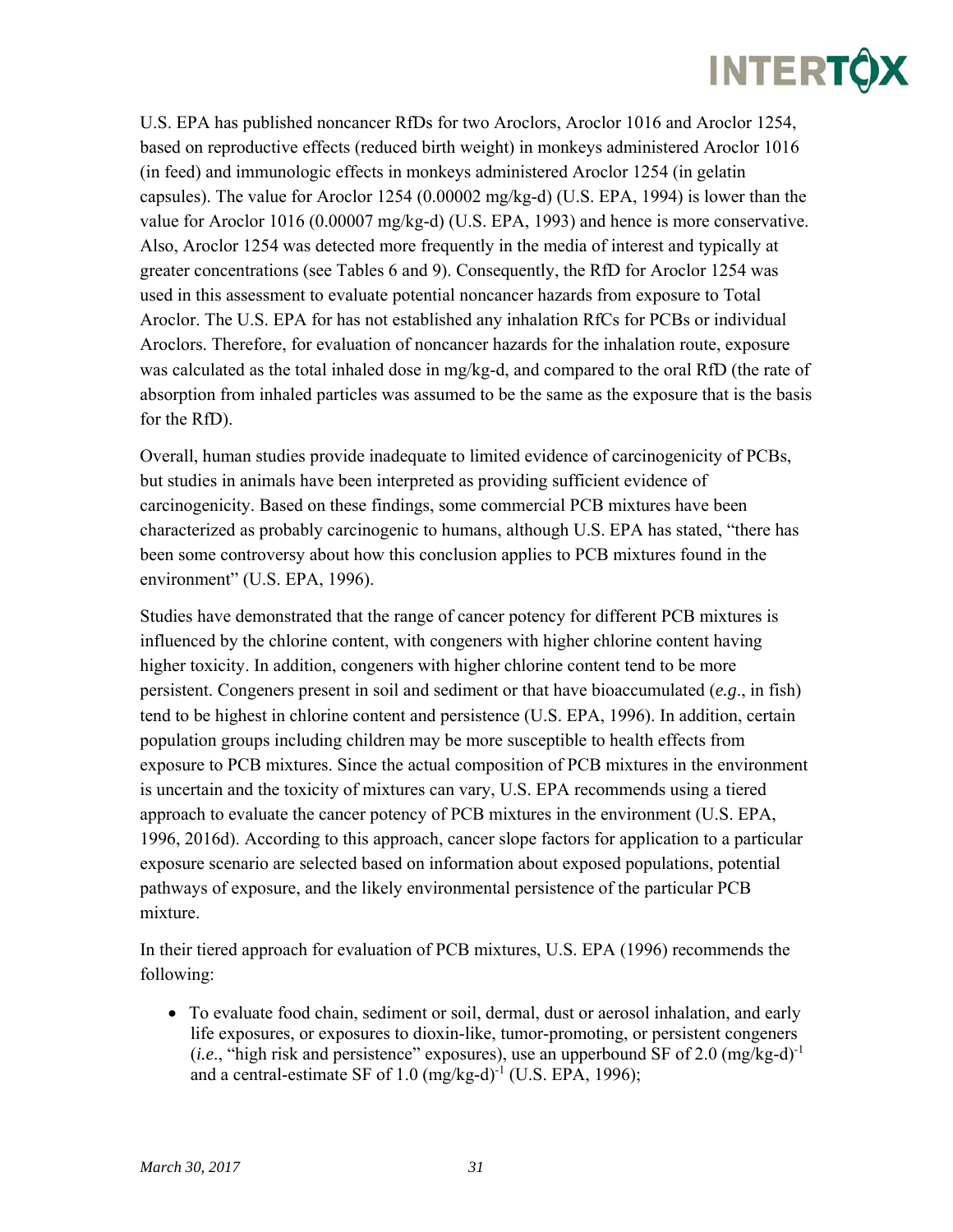To evaluate adult ingestion of water-soluble congeners or inhalation of evaporated (volatile) congeners (*i.e*., "low risk and persistence" exposure), use an upperbound SF of 0.4 (mg/kg-d)<sup>-1</sup> and a central estimate SF of 0.3 (mg/kg-d)<sup>-1</sup>, or an upperbound unit risk value (for inhalation) of  $1 \times 10^{-4}$  ( $\mu$ g/m<sup>3</sup>)<sup>-1</sup> (U.S. EPA, 1996).

These estimates of toxicity are based on a study in which PCBs were administered to female Sprague-Dawley rats in the diet (specifically, Aroclor 1260 mixed with corn oil and added to ground chow diet) and increases in liver hepatocellular adenomas, carcinomas, cholangiomas, or cholangiocarcinomas were seen (Norback and Weltman, 1985; U.S. EPA, 1989b). Because of human variability and uncertainty in the environmental mixture composition, the upperbound SFs are recommended in most cases to ensure risk estimates are conservative. The central estimate SFs may be an appropriate when site characteristics are known in great enough detail.

Based on these recommendations, the upperbound SF for "high risk and persistence" exposure to PCBs (U.S. EPA, 2016d) was used in this Risk Assessment to evaluate exposures via ingestion, dermal contact, and inhalation of dust. The upperbound UR for "low risk and persistence" was used to evaluate exposures via inhalation of volatilized PCBs.

## **4.4 Route-to-Route Extrapolation of Reference Doses and Slope Factors**

Because the U.S. EPA has not promulgated dermal toxicity values for most chemicals, oral RfDs and SFs were modified using gastrointestinal absorption data to evaluate exposures to chemicals via the dermal route. Since the intake equations for the dermal routes presented in Section 3.2 generate estimates of absorbed dose, and oral toxicity criteria are generally based on administered dose, dermally absorbed doses were calculated by adjusting the oral toxicity criteria based on the oral absorption rate (represented by the gastrointestinal absorption factor or GAF).

To adjust an administered dose RfD to an absorbed dose (dermal) RfD, the following equation is used:

$$
RfD_{\text{adm}} \times \text{Oralabsorptionate}(GAF) = RfD_{\text{abs}}
$$

To adjust an administered dose slope factor to an absorbed dose (dermal) slope factor, the following equation us used:

$$
\frac{SF_{\text{adm}}}{\text{Oral absorption rate (GAF)}} = SF_{\text{abs}}
$$

GAFs used in this Risk Assessment are presented in Table A-14.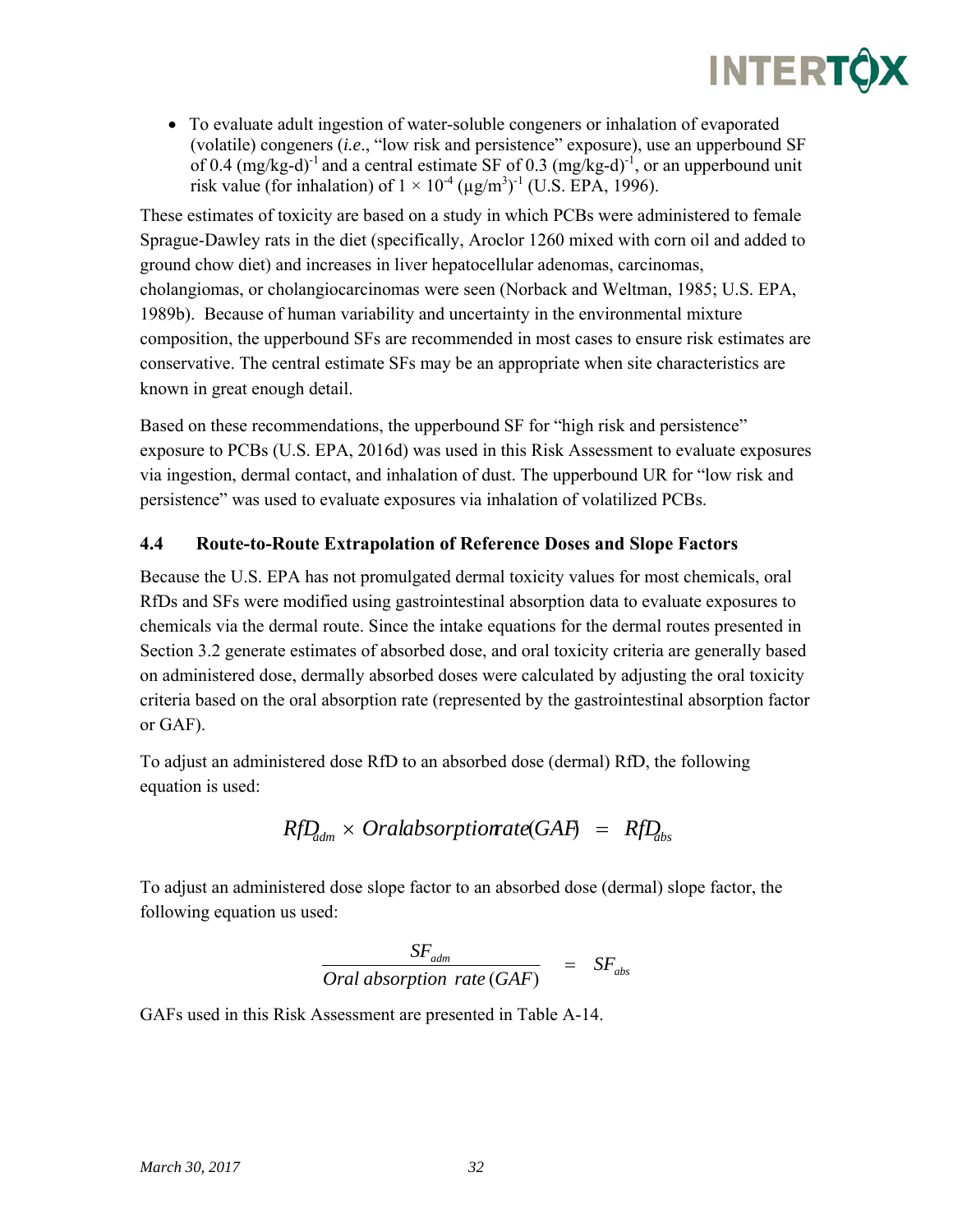#### **4.5 Toxicity Assessment Uncertainties**

A number of uncertainties are evident in the toxicity criteria used in this Risk Assessment to evaluate the likelihood of adverse health effects from exposure to chemical contaminants. In particular, the toxicity criteria are based on observations of adverse health effects in animals exposed to very high concentrations of chemicals in the diet or water. Because of differences between the exposures that are the basis for these criteria and exposures evaluated in this Risk Assessment, these criteria may under- or overestimate, but most likely overestimate, actual risks to people from exposure to lower concentrations in environmental media.

In this assessment, risks from exposure to PCBs are evaluated based on concentrations of Aroclor mixtures measured in soil, sediment, or wipe samples. However, Aroclors are commercial mixtures of PCB congeners and, once released to the environment, the composition of these mixtures can change due to differences in partitioning, chemical transformation, and bioaccumulation of the different congeners in the mixture (U.S. EPA, 1996). Thus, concentrations of PCBs estimated based on Aroclor mixtures can be imprecise, and estimated concentrations may over- or underestimate actual concentrations of total PCBs that are present. Further, congeners vary in toxicity, and since data on Aroclor toxicity are based on the commercial mixtures rather than the mixtures that are present in the environment, toxicity estimates based on commercial Aroclors may under- or over-estimate risks for the mixture of PCB congeners present in the environment. However, U.S. EPA's tiered approach for evaluating the toxicity of PCBs in the environment based on the assumed pathways of exposure to PCBs and the relative persistence of PCBs likely to be present in different environmental media is intended to provide a conservative estimate of the potential toxicity of PCB mixtures in the environment.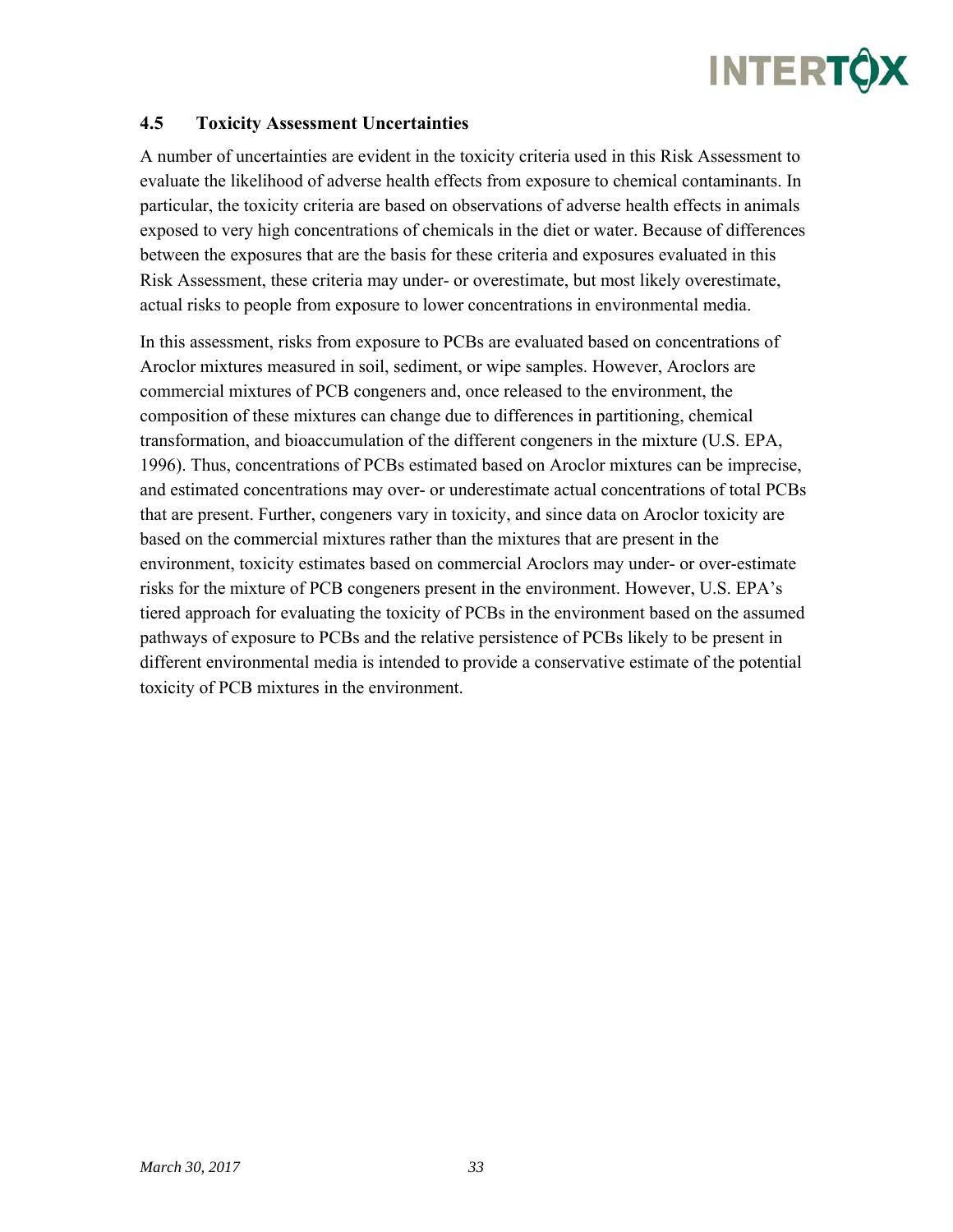

#### **5.0 RISK CHARACTERIZATION**

In the Risk Characterization section, the results of the toxicity and exposure assessments are integrated to develop quantitative measures of the potential for adverse health effects. Specifically, dose estimates are compared to quantitative toxicity criteria to provide a quantitative measure of the likelihood of noncarcinogenic effects or lifetime excess cancer risk.

#### **5.1 Noncarcinogenic Effects**

The potential for noncarcinogenic effects was evaluated using the Hazard Index (HI) approach. This approach assumes that simultaneous subthreshold exposures to several chemicals could result in an adverse health effect, and that the magnitude of the adverse effect is proportional to the sum of the ratios of the subthreshold exposures to acceptable exposures (U.S. EPA, 1989a).

The HI is equal to the sum of Hazard Quotients (HQs) calculated for each chemical- and pathway-specific dose. HQs are calculated by dividing the estimated ADD for each chemical and pathway by the appropriate RfD for that chemical and pathway, using the following equation:

$$
HQ = \frac{ADD (mg / kg - d)}{RfD (mg / kg - d)}
$$

Then, HQs for each pathway are summed to obtain an HI for each pathway. Pathway-specific HIs are summed to obtain an HI for each population and scenario. However, since only one chemical (PCBs) was evaluated in this assessment, summing HQs for multiple chemicals for each pathway was not necessary.

According to U.S. EPA (1989a) guidance, if the resulting HI is below unity (1), then adverse health effects are not expected. However, because of the multiple conservative assumptions incorporated into the evaluation, if an HI is equal to or exceeds 1, it does not mean that adverse health effects are expected or will occur.

#### **5.2 Cancer Risks**

Pathway-specific excess cancer risks for exposure to COPCs are calculated by multiplying each LADD estimate by the chemical- and pathway-specific SF, using the following equation:

 $Excess$   $Cancer$   $Risk$  =  $LADD$   $(mg / kg - d) \times SF$   $(mg / kg - d)^{-1}$ 

For evaluation of lifetime average concentrations in air, excess cancer risks are calculated as follows: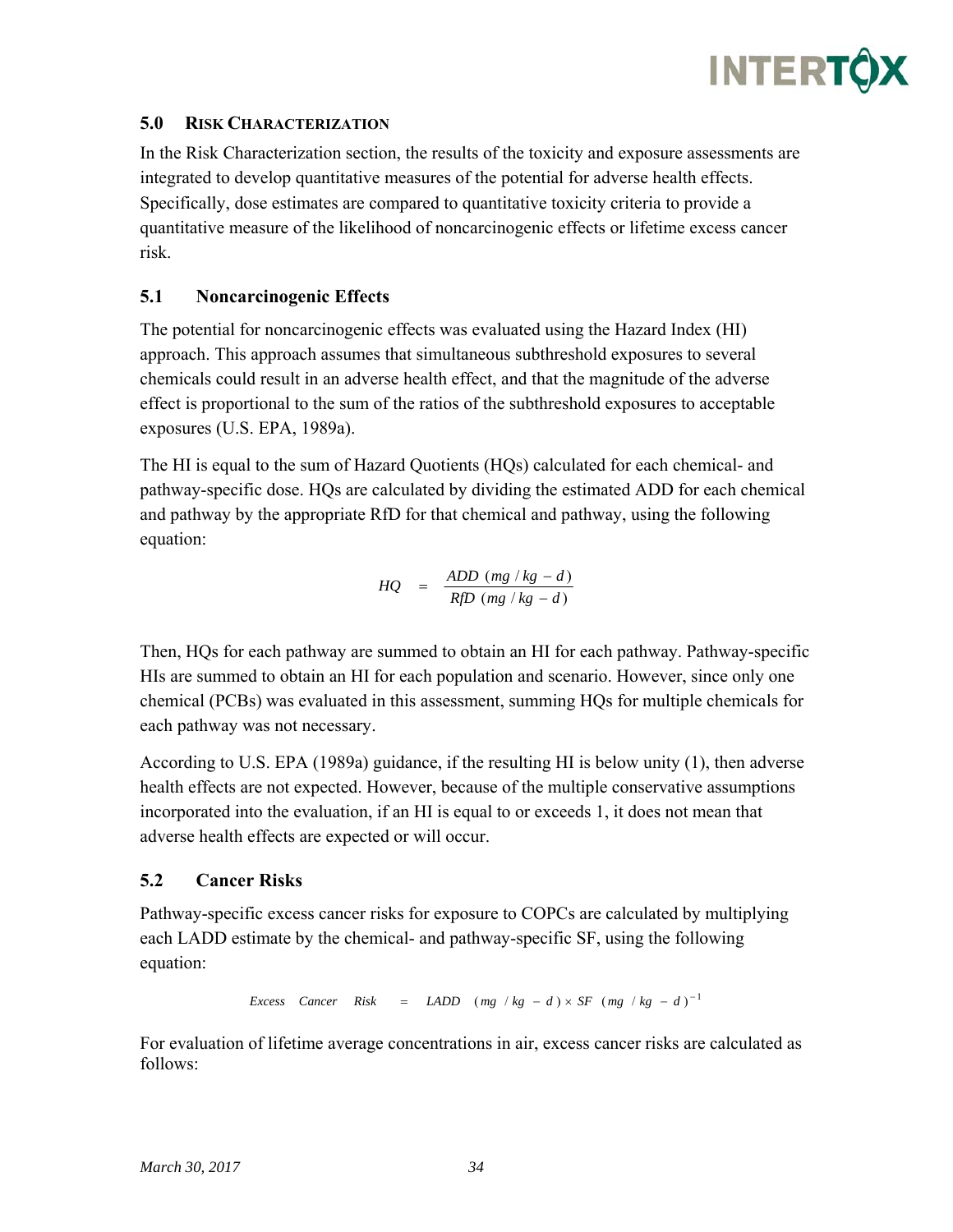

# $ExcessCancelRisk = Life timeAverageAirConcentrit (kg/m^3) \times UR(\mu g/m^3)^{-1}$

Similar to the HQ calculation, the chemical-specific excess cancer risks are summed to obtain a total lifetime excess cancer risk value for each pathway, and these pathway-specific cancer risks are summed to estimate lifetime excess cancer risks for each population and scenario.

Cancer risk is presented as the probability of cancer occurring as the result of an exposure. Lifetime excess cancer risk is defined as the additional or extra cancer risk incurred over the lifetime of an individual as a result of exposure to a toxic substance (U.S. EPA, 1989a). To elaborate, the average U.S. citizen has an approximately 40% chance (0.400000) of being diagnosed with cancer at some point in his or her lifetime (NIH-NCI, 2015). If the result of a cancer risk analysis estimates a 1 in a million  $(0.000001)$ , also written as 1E-06 or  $1\times10^{-6}$ ) excess cancer risk, the total cancer risk to an exposed individual over a lifetime would be 0.400001. Or, conversely, if the estimated excess cancer risk is 1 in a million, then in an exposed population of one million people, an upperbound of one additional cancer due to the exposure would be expected.

Although there is no universally accepted acceptable risk standard, the U.S. EPA Superfund program established under the Comprehensive Environmental Response, Compensation, and Liability Act (CERCLA) generally considers risks above  $1 \times 10^{-6}$  (1 in 1,000,000) (i.e., *de minimis* risks) to be acceptable in nearly all circumstances and risks within the range of  $1 \times$  $10^{-4}$  to  $1 \times 10^{-6}$  (1 in 10,000 to 1 in 1,000,000) to be acceptable depending on specific site and exposure characteristics (U.S. EPA, 1989a; U.S. EPA, 1991b). The National Contingency Plan (U.S. EPA, 1990), which provides the guidelines and procedures needed to respond to releases and threatened releases of hazardous substances, pollutants, or contaminants under CERCLA, defines the  $1 \times 10^{-6}$  (1 in a million) risk level as the "point of departure" for establishing remediation goals at contaminated sites. Risks above  $1 \times 10^{-4}$  are nearly always considered to be unacceptable. More specific acceptable risk levels have been identified for certain circumstances. For example, under U.S. EPA's Great Lakes Initiative (U.S. EPA, 1995), a  $1 \times 10^{-5}$  (1 in 100,000) risk level is defined as acceptable for use in deriving criteria and limit values for individual carcinogens in Great Lakes surface water and fish.

#### **5.3 Results**

The results of this Risk Assessment are presented in Tables A-16 and A-17 for noncancer hazard and cancer risk, respectively. Appendix C provides the detailed risk calculations and results. Results for each scenario are summarized below.

#### **5.3.1 Indoor Worker Results**

As shown in Table A-16, the estimated noncancer hazard quotient for the indoor worker scenario, assuming contact with PCBs in dust on window sills or other surfaces, is 3.1.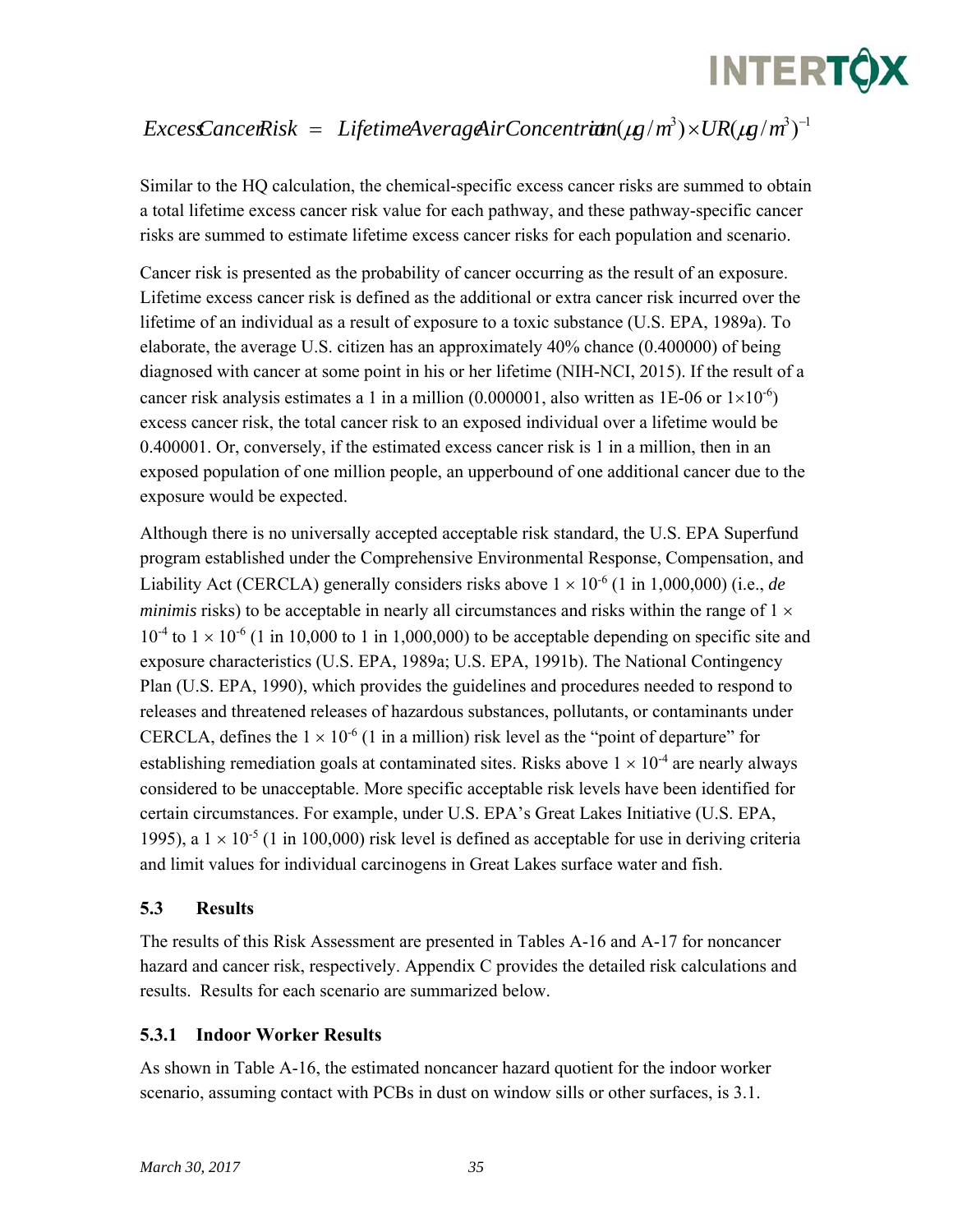Approximately 82% of this estimated hazard is associated with dermal contact, while 18% is associated with incidental ingestion. Estimated hazards from inhalation are lower. The hazard quotient exceeds 1.0, indicating that noncancer hazards for the indoor worker scenario could be significant based on the highly conservative assumptions used in this Risk Assessment.

As shown in Table A-17, the total estimated lifetime excess cancer risk for the indoor worker scenario is  $4.5 \times 10^{-5}$ . Like the noncancer estimates, approximately 82% of this risk is associated with dermal absorption following contact, while 18% is associated with incidental ingestion. Estimated risks from inhalation are lower. These risks are within U.S. EPA's acceptable risk range (i.e.,  $10^{-4}$  to  $10^{-6}$ ) (U.S. EPA, 1991b).

These estimates of health risks for the indoor worker scenario are likely overestimated since they assume a person could have come in direct contact with PCB-contaminated dust on surfaces three times per day every working day (250 days per year) for a working lifetime (25 years), and that the person engaged in hand-to-mouth contact behaviors each of these times. If instead one assumes that a worker contacted these surfaces 1 time per day on three days per week (150 days per year) for a 9 year working exposure duration, the estimated risk to the indoor worker is  $3.2 \times 10^{-6}$  and the noncancer hazard (0.23) is less than 1.0. Further, the total PCB Aroclor wipe sample concentration used in the calculations is the 95% UCL of the mean of all samples collected in the Administration Building  $(20.2 \mu g/100 \text{ cm}^2)$ . These samples were collected from visibly dusty surfaces long after regular occupation of the building by WTP staff was discontinued. During active operation of the Administration Building, normal housekeeping (e.g., dusting, wiping down surfaces, vacuuming) would have resulted in significantly less dust accumulation and consequently significantly lower concentrations of PCBs on surfaces and correspondingly lower risks. For example, if it is assumed that the average PCB concentrations on the surfaces was 10 times lower, the estimated cancer risk is  $4.5 \times 10^{-6}$  and the noncancer hazard is 0.31. If the above alternative assumptions about less frequent exposure are also incorporated, the cancer risk estimate is  $3.2 \times 10^{-7}$  and the noncancer hazard is 0.023.

## **5.3.2 Outdoor Worker Results**

As shown in Table A-16, the estimated noncancer hazard quotient for the outdoor worker scenario, assuming contact with PCBs in soil and infrequent (quarterly) contact with sediments in the Sedimentation Basin, Clearwell, and Wastewell, is 1.9. Nearly all of this estimated hazard is contributed by assumed contact with sediments in the Sedimentation Basin—the estimated hazard associated with contact with this medium is 1.9. The hazard quotient exceeds 1.0 indicating that noncancer hazards for the outdoor worker scenario could be significant based on the highly conservative assumptions used in this Risk Assessment.

As shown in Table A-17, the total estimated lifetime excess cancer risk for the outdoor worker scenario is  $2.6 \times 10^{-5}$ . The majority of this risk (98%) is contributed by assumed contact with sediments in the Sedimentation Basin—the estimated risk associated with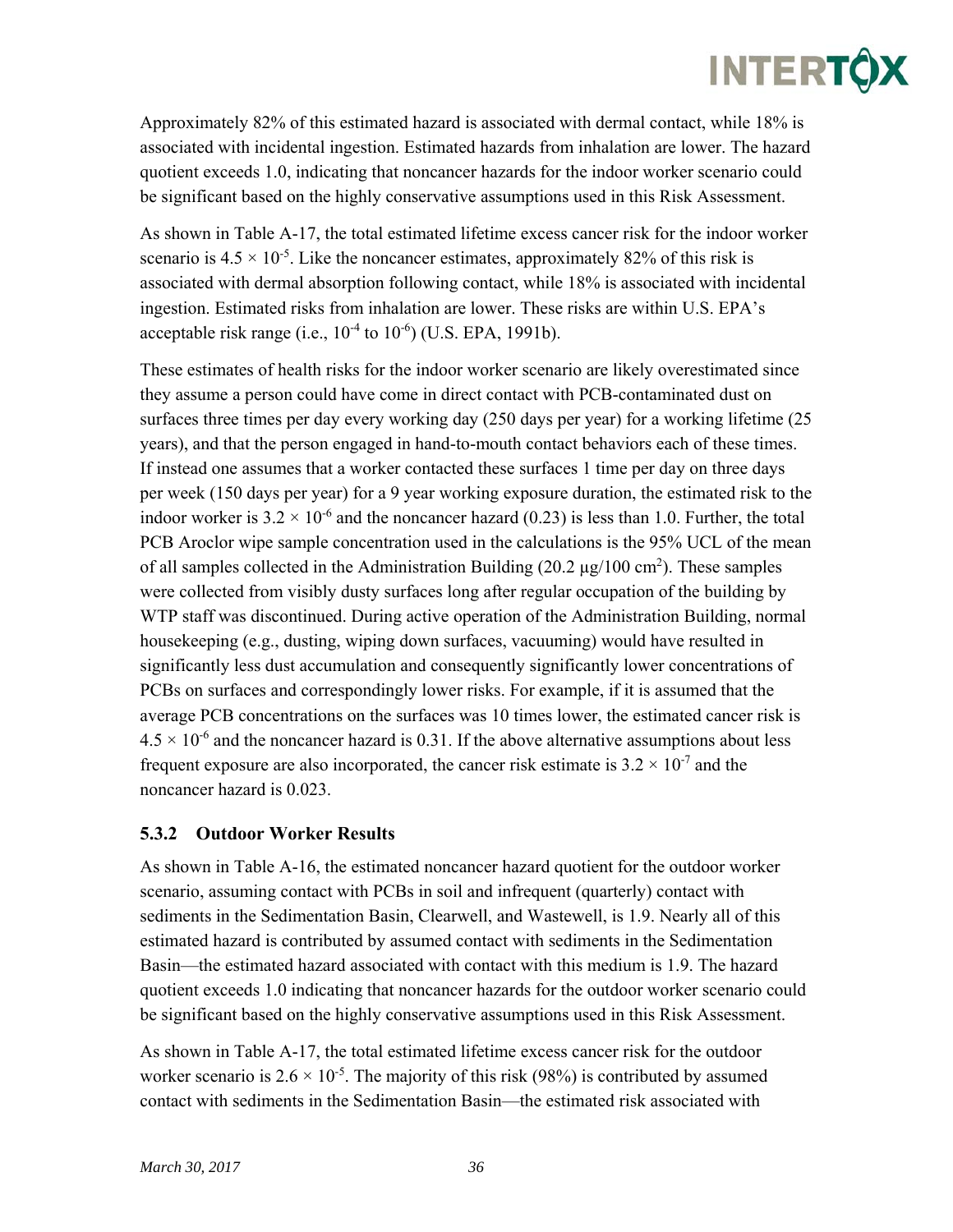contact with this medium is  $2.5 \times 10^{-5}$ . This risk is within U.S. EPA's acceptable risk range  $(i.e., 10<sup>-4</sup>$  to  $10<sup>-6</sup>$ ) (U.S. EPA, 1991b). Estimated risks for the outdoor worker scenario associated with contact with all other media considered in this assessment, including contact with soil and contact with sediment from other sources, are below 10<sup>-6</sup>.

These estimates of health risks are likely overestimated since they assume a person could have come in direct contact with PCB-containing sediment from the Sedimentation Basin quarterly (four times per year) for a working lifetime (25 years). Further, because the variability in sample concentrations resulted in a skewed estimate of the upperbound sediment concentration (i.e., the calculated 95% UCL concentration exceeded the maximum measured concentration), the estimated total PCB Aroclor concentration used in the risk calculations is the maximum concentration measured in all samples from this medium (1,900 mg/kg). Of the 10 collected samples, one other sample had a concentration of 1,800 mg/kg, but the other concentrations were much lower (four samples had total PCB Aroclor concentrations ranging from 0.25 to 6.1 mg/kg, and four samples had nondetectable levels  $( $0.2 \text{ mg/kg}$ )$ . Thus it is likely that if sediment in the Sedimentation Basin was contacted, average concentrations would have been much lower. Further, it is likely that during active operation of the facility, the potential for contact with these sediments would have been limited as they would have been submerged most of the time. As indicated, PCBs were not detected in any of the drinking water samples, and so no exposure to PCBs in water is assumed to have occurred.

### **5.3.3 Trespasser Results**

As shown in Table A-16, the estimated noncancer hazard quotient for the adolescent trespasser scenario, assuming contact with PCBs in soil, is 0.034. The hazard quotient is below 1.0 and thus estimated noncancer hazards are for this scenario are not significant.

As shown in Table A-17, the estimated lifetime excess cancer risk for this scenario is  $1.9 \times$ 10-7. This risk estimate is below U.S. EPA's *de minimis* risk level of 10-6, indicating no significant risk for this scenario. This scenario is highly conservative as it assumes an adolescent could have trespassed on the site 10 times per year for 10 years.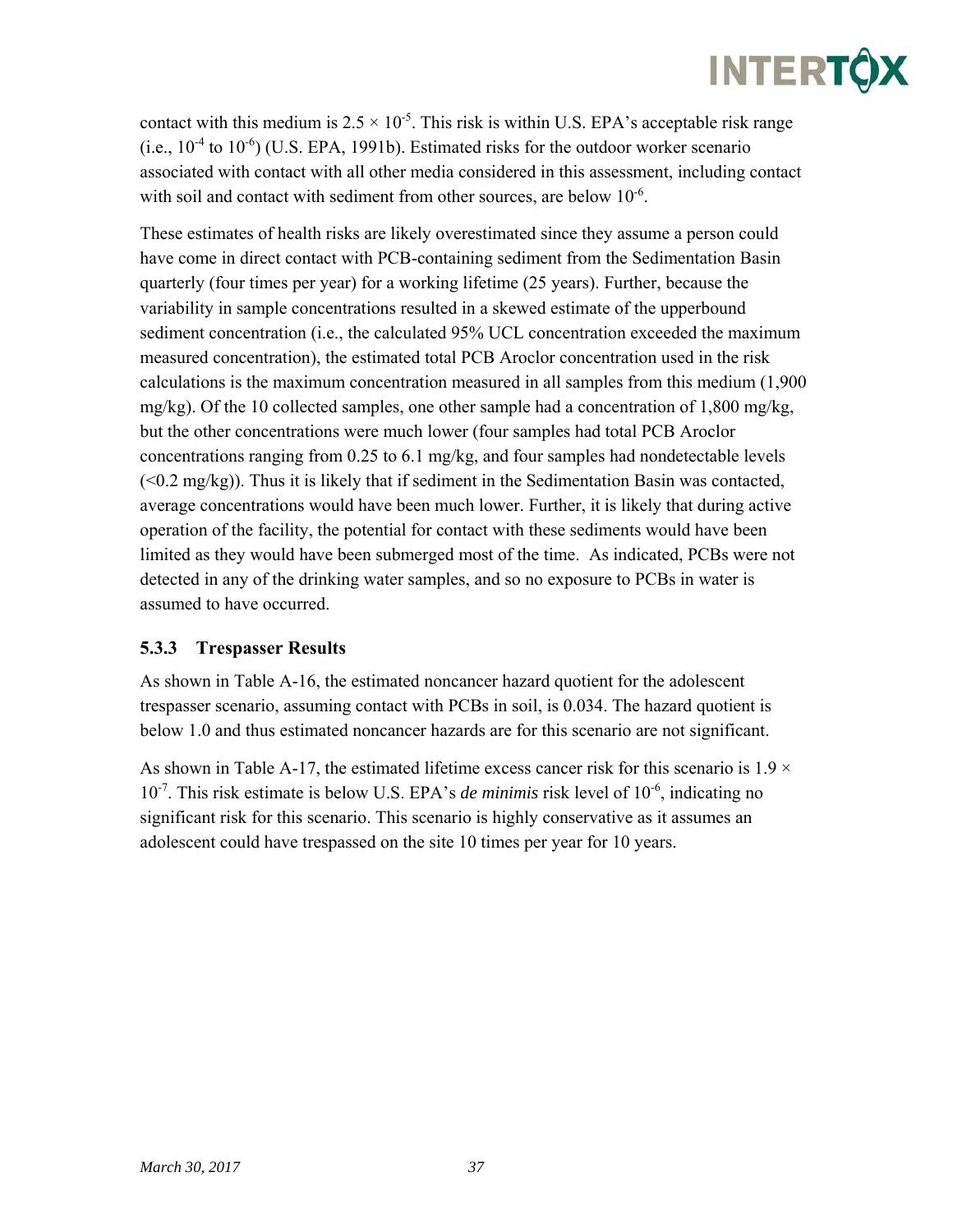#### **6.0 CONCLUSIONS AND RECOMMENDATIONS**

The results of this Risk Assessment for the out-of-service Anacortes WTP address possible exposure risks to individuals who could have come in contact with contaminants in building materials and other features associated with the Site. Based on the methods and assumptions described in this report, the following observations were made:

• Based on detected concentrations of PCBs in wipe samples collected from window sills in the Administration Building after the building had been vacated by workers, the estimated upperbound lifetime excess cancer risk to an office worker assumed to have repeatedly contacted dusty surfaces daily through their working lifetime is 4.5  $\times$  $10^{-5}$ , and the estimated noncancer hazard quotient (3.1) exceeds 1.0. However, cancer risks and noncancer hazards to individuals who contacted these surfaces less frequently would have been lower.

For example, this assessment assumes that a person contacted the contaminated surfaces 3 times per day for 250 days per year for a working lifetime (25 years). If instead one assumes that a worker contacted these surfaces 1 time per day on three days per week (150 days per year) for a 9 year working exposure duration, the estimated risk to the indoor worker is  $3.2 \times 10^{-6}$  and the noncancer hazard (0.23) is less than 1.0.

Further, these risks are based on samples that were collected from visibly dusty surfaces in the Administration Building long after regular occupation by WTP staff ceased. During active operation, it is likely that normal housekeeping (e.g., dusting, wiping surfaces, vacuuming) would have resulted in significantly lower concentrations and correspondingly lower risks. For example, if it is assumed that the average PCB concentrations on the surfaces was 10 times lower, the estimated cancer risk is  $4.5 \times$  $10^{-6}$  and the noncancer hazard is 0.31. If the above alternative exposure assumptions are also incorporated, the cancer risk estimate is  $3.2 \times 10^{-7}$  and the noncancer hazard is 0.023.

- Based on detected concentrations of PCBs in soil near the basins and in sediments inside the Sedimentation Basin, Clearwell, and Wastewell, the estimated upperbound lifetime excess cancer risks to an outdoor maintenance worker or contractor who contacted the soil and intermittently contacted sediment from the basins throughout their working lifetime is  $2.6 \times 10^{-5}$ , and the estimated noncancer hazard quotient (1.9) exceeds 1.0. However, cancer risks and noncancer hazards to individuals who contacted these materials less frequently would have been lower, and these risks estimates are largely based on high concentrations detected in two samples of sediment from the Sedimentation Basin. More typical concentrations would likely be lower. Further, the potential for workers to have contacted these sediments would have been limited since the sediments were likely submerged most of the time. In addition, as described previously, routine water sampling conducted in accordance with the SDWA did not detect PCBs.
- Based on detected concentrations of PCBs in soil, estimated upperbound lifetime excess cancer risks to adolescent trespassers who contacted the soil are below U.S. EPA's *de minimis* risk level of  $10^{-6}$ , and the estimated noncancer hazard quotient is below 1.0. Thus, estimated risks for this population are insignificant.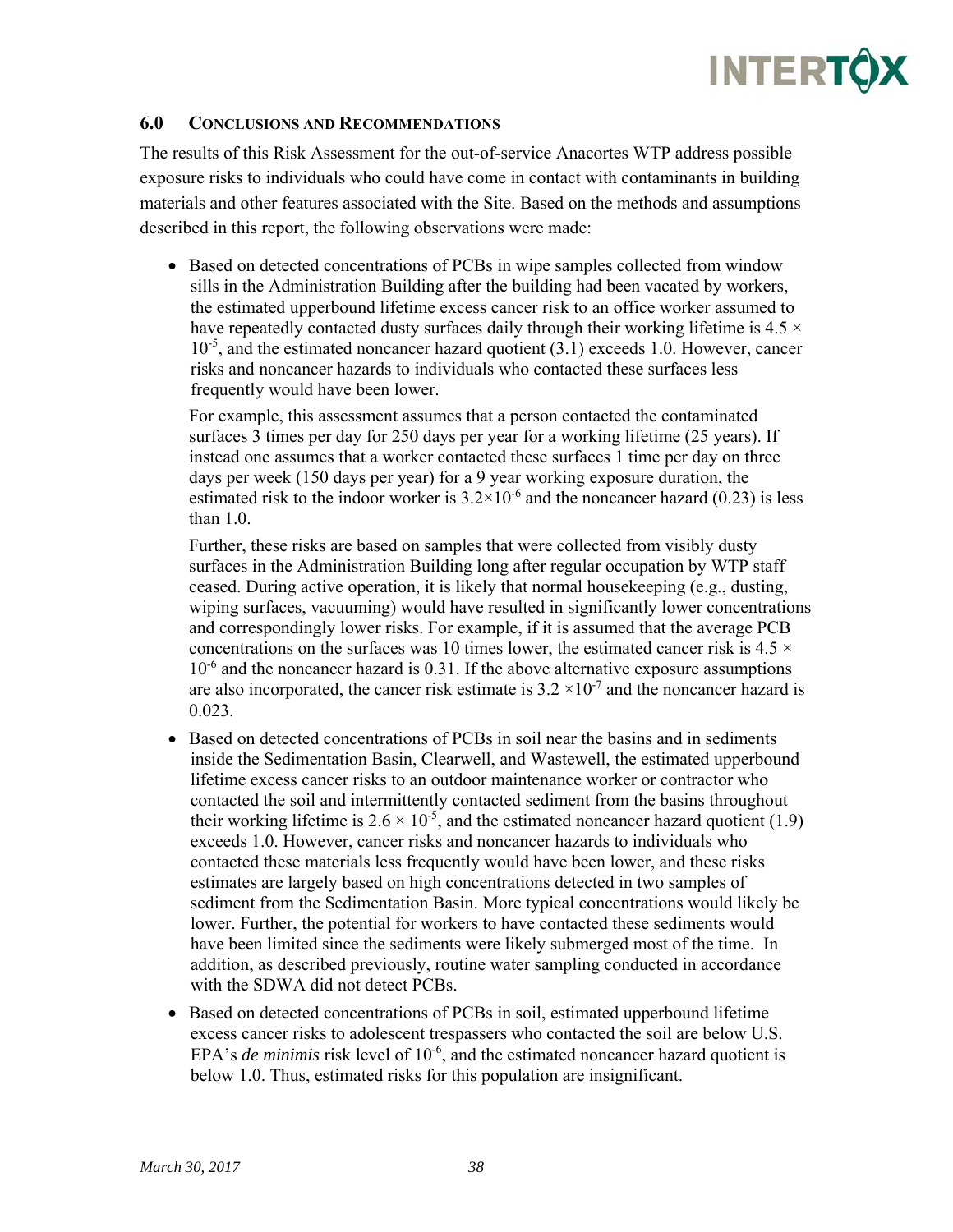In conclusion, it is our opinion that no adverse health effects are likely to have occurred to customers, workers, or trespassers at the WTP based on exposure to COPCs. Future demolition or deconstruction activities will need to be performed according to health and safety protocols to ensure no health risks to workers and to ensure proper disposal in accordance with regulatory requirements. No additional protective measures are required at this time in advance of future demolition and deconstruction activities.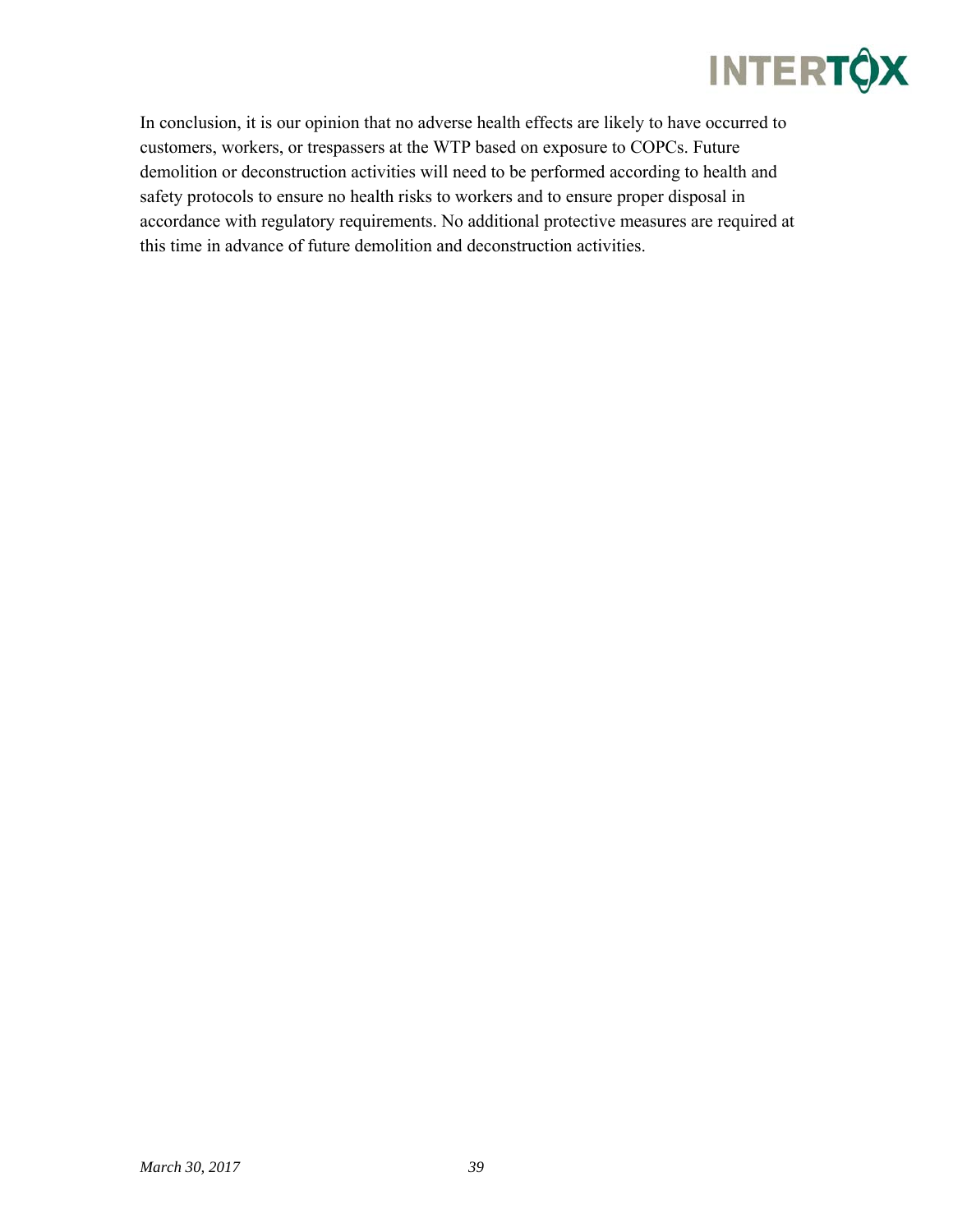

### **7.0 REFERENCES**

Abu-Eid, R.M., R.B. Codell, N.A. Eisenberg, T.E. Harris, and S. McGuire. 2002. Re-Evaluation of the Indoor Resuspension Factor for the Screening Analysis of the Building Occupancy Scenario for the NRC's License Termination Rule. Draft. Office of Nuclear Material Safety and Safeguards, U.S. Nuclear Regulatory Commission. Washington, D.C. Accessed March 20, 2017 at https://www.nrc.gov/reading-rm/doccollections/nuregs/staff/sr1720/

City of Anacortes, 2015. History of the Water Treatment Plant. Accessed March 20, 2017 at http://www.cityofanacortes.org/history\_of\_the\_plant/#.WEdG9X30b9y

DLH Environmental Consulting, 2015. City of Anacortes Water Treatment Plant Hazardous Materials Assessment. January 28.

Lee, G.F. and R.A. Jones. 1981. "Application of Site-Specific Hazard Assessment Testing to Solid Wastes," In*: Hazardous Solid Waste Testing, ASTM STP 760*. R. American Society for Testing and Materials, pp. 331-344. Accessed March 20, 2017 at http://www.gfredlee.com/HazChemSites/hazassesstest.pdf

May, L.M., B. Gaborek, T. Pitrat, and L. Peters. 2002. Derivation of risk based wipe surface screening levels for industrial scenarios. *Sci Total Environ*. 288(1-2):65-80. Accessed March 20, 2017 at http://digitalcommons.unl.edu/cgi/viewcontent.cgi?article=1006&context=usuhs

MWH Americas, Inc. 2016. *Remedial Investigation Report for Anacortes Water Treatment Plant*. Draft.

NIH-NCI, 2015. Surveillance, Epidemiology, and End Results (SEER) Program State Fact Sheets: All Cancer Sites. National Institutes of Health, National Cancer Institute. Accessed March 20, 2017 at http://seer.cancer.gov/statfacts/html/all.html

Norback D.H. and R.H. Weltman. 1985. Polychlorinated biphenyl induction of hepatocellular carcinoma in the Sprague-Dawley rat. *Environ Health Perspect*. 60: 97–105.

OSHA, 2016. Section II: Chapter 2, "Surface Contaminants, Skin Exposure, Biological Monitoring and Other Analytes." In, OSHA Technical Manual. Occupational Safety and Health Administration. Washington, D.C. Accessed March 20, 2017 at https://www.osha.gov/dts/osta/otm/otm\_ii/otm\_ii\_2.html

Sansone E.B. 1987. Redispersion of Indoor Surface Contamination and Its Implications. Chapter 12 in: *Treatise on Clean Surface Technology*. K.L. Mittal (ed.). Plenum Press, New York.

Trent, V.A., J.H. Medlin, S. L. Coleman, and R.W. Stanton. 1982. *Chemical Analysis and Physical Properties of 12 Coal Samples from the Pocahontas Field, Tazewell County, Virgina, and McDowell County, West Virginia*. Geological Survey Bulletin 1528. U.S. Geological Survey, Washington DC. Accessed March 20, 2017 at https://pubs.usgs.gov/bul/1528/report.pdf

U.S. EPA, 1989a. *Risk Assessment Guidance for Superfund (RAGS), Volume I. Human Health Evaluation Manual, Part A. Interim Final*. Office of Solid Waste and Emergency Response, United States Environmental Protection Agency. Washington, D.C. EPA/540/1- 89/002. December.

U.S. EPA, 1989b. *Integrated Risk Information System (IRIS) Chemical Assessment Summary: Polychlorinated Biphenyls (PCBs)*. National Center for Environmental Assessment, United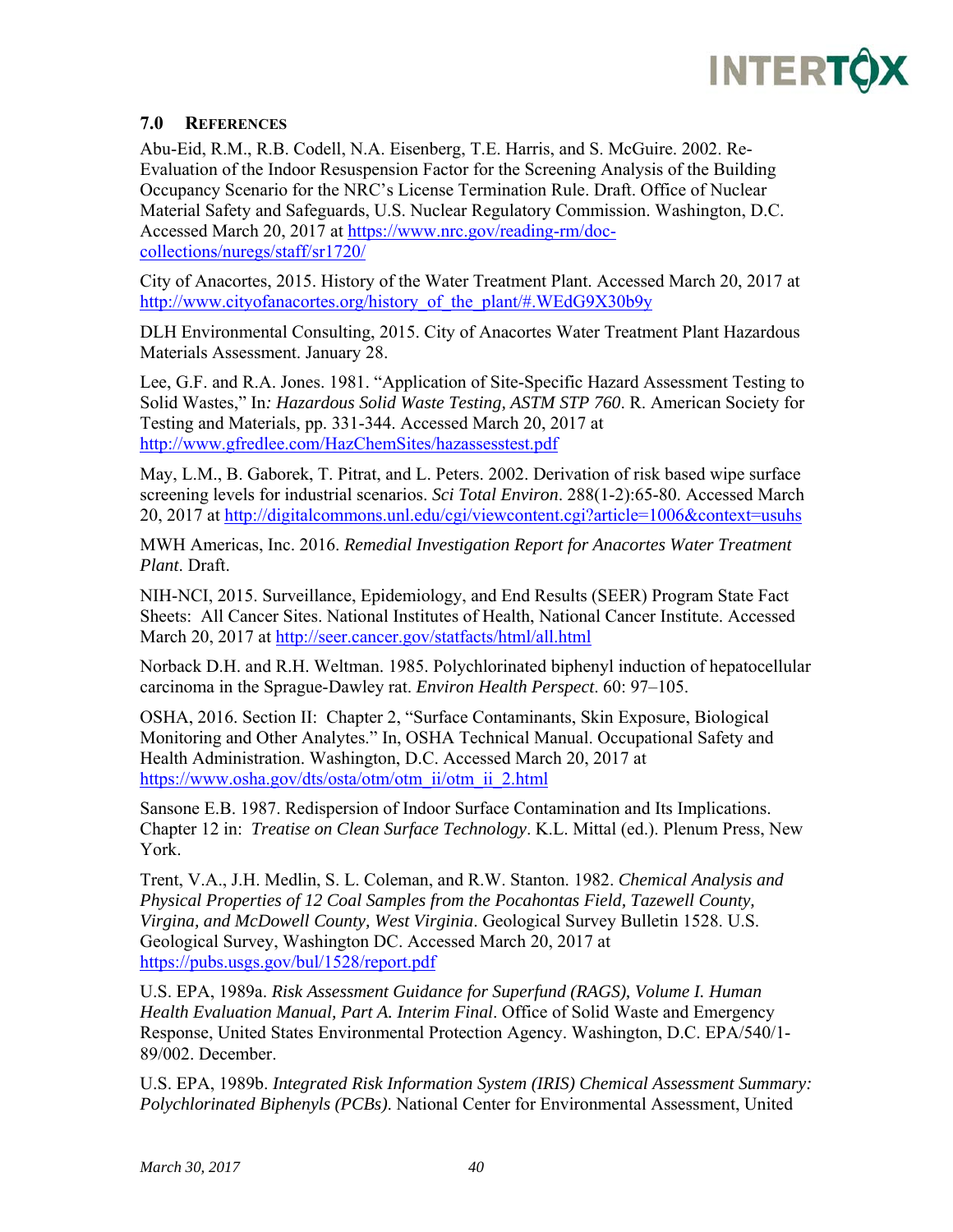

States Environmental Protection Agency. Washington, D.C. Accessed March 20, 2017 at https://cfpub.epa.gov/ncea/iris2/chemicalLanding.cfm?substance\_nmbr=294

U.S. EPA, 1990. *National Contingency Plan*. United States Environmental Protection Agency. Washington, D.C.

U.S. EPA, 1991a. *Human Health Evaluation Manual, Supplemental Guidance: Standard Default Exposure Parameters*. Office of Solid Waste and Emergency Response, United States Environmental Protection Agency. Washington, D.C. June.

U.S. EPA, 1991b. *Role of the Baseline Risk Assessment in Superfund Remedy Selection Decisions*. Office of Solid Waste and Emergency Response, United States Environmental Protection Agency. Washington, D.C. OSWER Directive 9355.0-30. April 22.

U.S. EPA, 1992a. *Guidance for Data Usability in Risk Assessment*. Part A, Final. Office of Emergency and Remedial Response, United States Environmental Protection Agency. Washington, D.C. April.

U.S. EPA, 1992b. *Supplemental Guidance to RAGS: Calculating the Concentration Term*. Office of Solid Waste and Emergency Response, United States Environmental Protection Agency. Washington, D.C. May. Accessed March 20, 2017 at http://www.deq.state.or.us/lq/pubs/forms/tanks/UCLsEPASupGuidance.pdf

U.S. EPA, 1992c*. Method 1311: Toxicity Characteristic Leaching Procedure*. July. United States Environmental Protection Agency. Washington, D.C. Accessed March 20, 2017 at http://www3.epa.gov/epawaste/hazard/testmethods/sw846/pdfs/1311.pdf

U.S. EPA, 1993. Aroclor 1016: CASRN 12674-11-2. Integrated Risk Information System (IRIS). United States Environmental Protection Agency. Washington, D.C. Accessed March 20, 2017 at https://cfpub.epa.gov/ncea/iris2/atoz.cfm

U.S. EPA, 1994. Aroclor 1254: CASRN 11097-69-1. Integrated Risk Information System (IRIS). United States Environmental Protection Agency. Washington, D.C. Accessed March 20, 2017 at https://cfpub.epa.gov/ncea/iris2/atoz.cfm

U.S. EPA, 1995. *Water Quality Guidance for the Great Lakes System: Supplementary Information Document (SID).* Office of Water, United States Environmental Protection Agency. Accessed March 20, 2017 at https://www.epa.gov/sites/production/files/2015- 12/documents/1995\_water\_quality\_guidance\_for\_great\_lakes\_sid.pdf

U.S. EPA, 1996. *PCBs: Cancer Dose-Response Assessment and Application to Environmental Mixtures*. National Center for Environmental Assessment, Office of Research and Development, United States Environmental Protection Agency. Washington, D.C. September. Accessed March 20, 2017 at https://www.epa.gov/sites/production/files/2015- 10/documents/pcbs\_cancer\_dose-

response assessment and application to environmental mixtures.pdf

U.S. EPA, 1997a. *Region III, Guidance for Assessing Wipe Samples*. United States Environmental Protection Agency. July.

U.S. EPA, 1997b. *Exposure Factors Handbook*. Office of Research and Development, United States Environmental Protection Agency. Washington, D.C. EPA/600/P-95/002/Fa. August.

U.S. EPA, 2001. *Risk Assessment Guidance for Superfund (RAGS), Volume I. Human Health Evaluation Manual, Part D. Standardized Planning, Reporting, and Review of Superfund*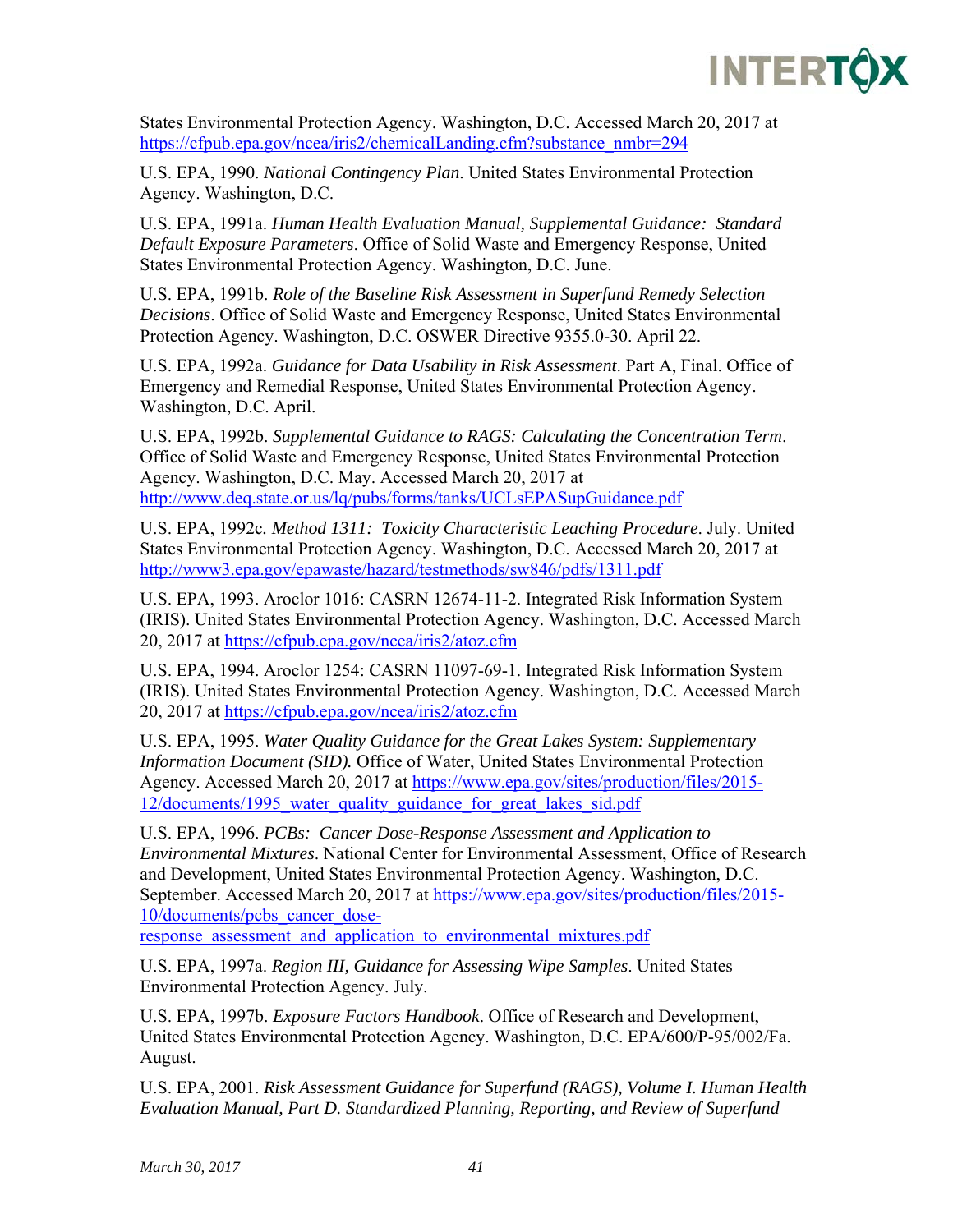

*Risk Assessments*. *Final*. Office of Solid Waste and Emergency Response, United States Environmental Protection Agency. Washington, D.C. December. Accessed March 20, 2017 at https://www.epa.gov/risk/risk-assessment-guidance-superfund-rags-part-d

U.S. EPA, 2002a. *Calculating Upper Confidence Limits for Exposure Point Concentrations at Hazardous Waste Sites*. Office of Emergency and Remedial Response, United States Environmental Protection Agency. Washington, D.C.

U.S. EPA, 2002b. *A Review of the Reference Dose and Reference Concentration Processes*. Office of Emergency and Remedial Response, United States Environmental Protection Agency. Washington, D.C. Accessed March 20, 2017 at https://www.epa.gov/sites/production/files/2014-12/documents/rfd-final.pdf

U.S. EPA, 2004. *Risk Assessment Guidance for Superfund, Volume I: Human Health Evaluation Manual (Part E, Supplemental Guidance for Dermal Risk Assessment), Final*. Office of Emergency and Remedial Response, United States Environmental Protection Agency. Washington, D.C. Accessed March 20, 2017 at

https://www.epa.gov/sites/production/files/2015-09/documents/part\_e\_final\_revision\_10-03-07.pdf

U.S. EPA, 2007a. *Dermal Exposure Assessment: A Summary of EPA Approaches*. Office of Research and Development, United States Environmental Protection Agency. Washington, D.C. EPA/600/R-07/040F. September. Accessed March 20, 2017 at https://cfpub.epa.gov/ncea/risk/recordisplay.cfm?deid=183584

U.S. EPA, 2007b. *Method 8082A: Polychlorinated Biphenyls (PCBs) by Gas Chromatography*. United States Environmental Protection Agency, Washington, D.C. Accessed March 20, 2017 at http://www.epa.gov/sites/production/files/2015- 07/documents/8082a.pdf

U.S. EPA, 2009. *Risk Assessment Guidance for Superfund Volume I: Human Health Evaluation Manual (Part F, Supplemental Guidance for Inhalation Risk Assessment)*. United States Environmental Protection Agency, Washington, D.C. Accessed March 20, 2017 at https://www.epa.gov/sites/production/files/2015-09/documents/partf\_200901\_final.pdf

U.S. EPA, 2011. *Exposure Factors Handbook 2011 Edition (Final)*. United States Environmental Protection Agency, Washington, D.C., EPA/600/R-09/052F. Accessed March 20, 2017 at https://cfpub.epa.gov/ncea/risk/recordisplay.cfm?deid=236252

U.S. EPA, 2012. *Wastes- Hazardous Waste- Test Methods: TCLP Questions*. United States Environmental Protection Agency, Washington, D.C. Accessed March 20, 2017 at https://archive.epa.gov/epawaste/hazard/web/html/faq\_tclp.html

U.S. EPA, 2014. *Framework for Human Health Risk Assessment to Inform Decision Making.*  Environmental Protection Agency, Washington, D.C., EPA/100/R-14/001. April. Accessed March 20, 2017 at https://www.epa.gov/sites/production/files/2014-12/documents/hhraframework-final-2014.pdf

U.S. EPA, 2015a. *Polychlorinated Biphenyls (PCBs) in Building Materials*. United States Environmental Protection Agency, Washington, D.C. Accessed March 20, 2017 at https://www.epa.gov/pcbs/polychlorinated-biphenyls-pcbs-building-materials

U.S. EPA, 2015b. *PCBs in Building Materials—Questions & Answers*. United States Environmental Protection Agency, Washington, D.C. July 28. Accessed March 20, 2017 at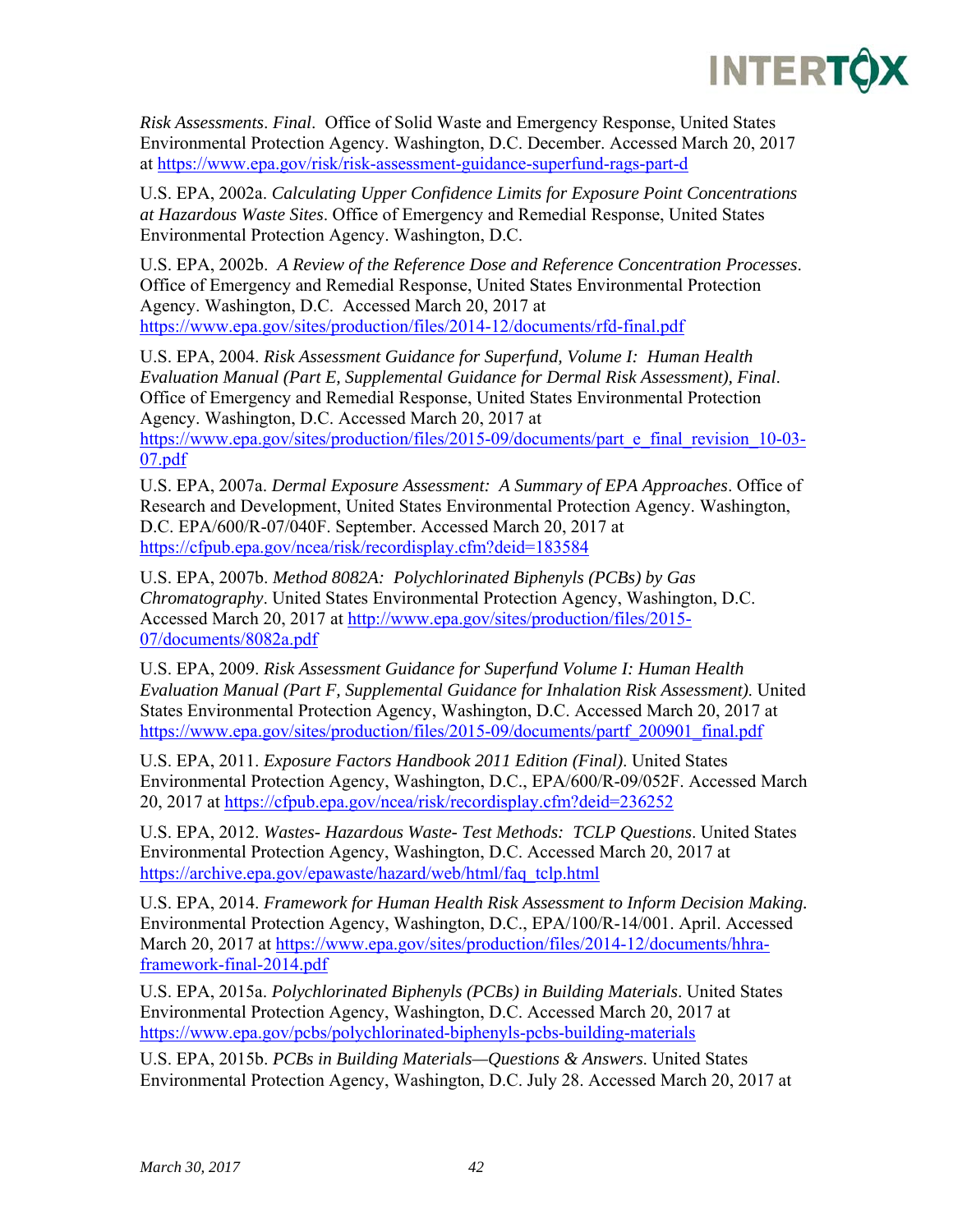

https://www.epa.gov/pcbs/questions-and-answers-about-polychlorinated-biphenyls-pcbsbuilding-materials

U.S. EPA, 2016a. *Guidelines for Human Exposure Assessment*. Peer Review Draft. Risk Assessment Forum, U.S. Environmental Protection Agency. January 7. Accessed March 20, 2017 at https://www.epa.gov/sites/production/files/2016-

02/documents/guidelines\_for\_human\_exposure\_assessment\_peer\_review\_draftv2.pdf

U.S. EPA, 2016b. *Regional Screening Table Generic Tables and User's Guide* (May 2016). United States Environmental Protection Agency, Washington, D.C. Accessed March 20, 2017 at https://www.epa.gov/risk/regional-screening-levels-rsls-generic-tables-may-2016

U.S. EPA, 2016c. *ProUCL Software*. United States Environmental Protection Agency, Washington, D.C. Accessed March 20, 2017 at https://www.epa.gov/land-research/prouclsoftware

U.S. EPA, 2016d. Integrated Risk Information System (IRIS). United States Environmental Protection Agency, Washington, D.C. Accessed March 20, 2017 at http://www.epa.gov/iris

U.S. EPA, 2016e. *Risk Assessment for Other Effects*. United States Environmental Protection Agency, Washington, D.C. Accessed March 20, 2017 at https://www.epa.gov/fera/riskassessment-other-effects

U.S. EPA, 2016f. *Risk Assessment for Carcinogenic Effects.* United States Environmental Protection Agency, Washington, D.C. Accessed March 20, 2017 at https://www.epa.gov/fera/risk-assessment-carcinogenic-effects

U.S. EPA Region II, 1994. *Technical Assistance Document for Complying with the TC Rule and Implementing the Toxicity Characteristic Leaching Procedure (TCLP).* RCRA Outreach Program. United States Environmental Protection Agency. EPA-902-B-94-001. Accessed March 20, 2017 at https://www.epa.gov/sites/production/files/2015-07/documents/tclp-1994\_0.pdf

U.S. EPA Region IV, 2014. *Region 4 Human Health Risk Assessment Supplemental Guidance*. U.S. Environmental Protection Agency. January. Accessed March 20, 2017 at https://www.epa.gov/sites/production/files/2015- 09/documents/region\_4\_hhraguidedoc011014.pdf

Washington State Chapter 70.105D Hazardous Waste Cleanup—Model Toxics Control Act.

WDOE, 2003. *An Assessment of Laboratory Leaching Tests for Predicting the Impacts of Fill Material on Ground Water and Surface Water Quality—A Report to the Legislature*. Washington State Department of Ecology, Publication No. 03-09-107. Accessed March 20, 2017 at https://fortress.wa.gov/ecy/publications/documents/0309107.pdf

WDOE, 2007. Evaluating the Toxicity and Assessing the Carcinogenic Risk of Environmental Mixtures Using Toxicity Equivalency Factors. Washington State Department of Ecology. Accessed March 20, 2017 at https://fortress.wa.gov/ecy/clarc/FocusSheets/tef.pdf

WDOE, 2016. Frequently Asked Questions: Cleanup Levels and Action Levels for Soil Arsenic and Lead. Washington State Department of Ecology. Accessed March 20, 2017 at https://fortress.wa.gov/ecy/publications/publications/1109095.pdf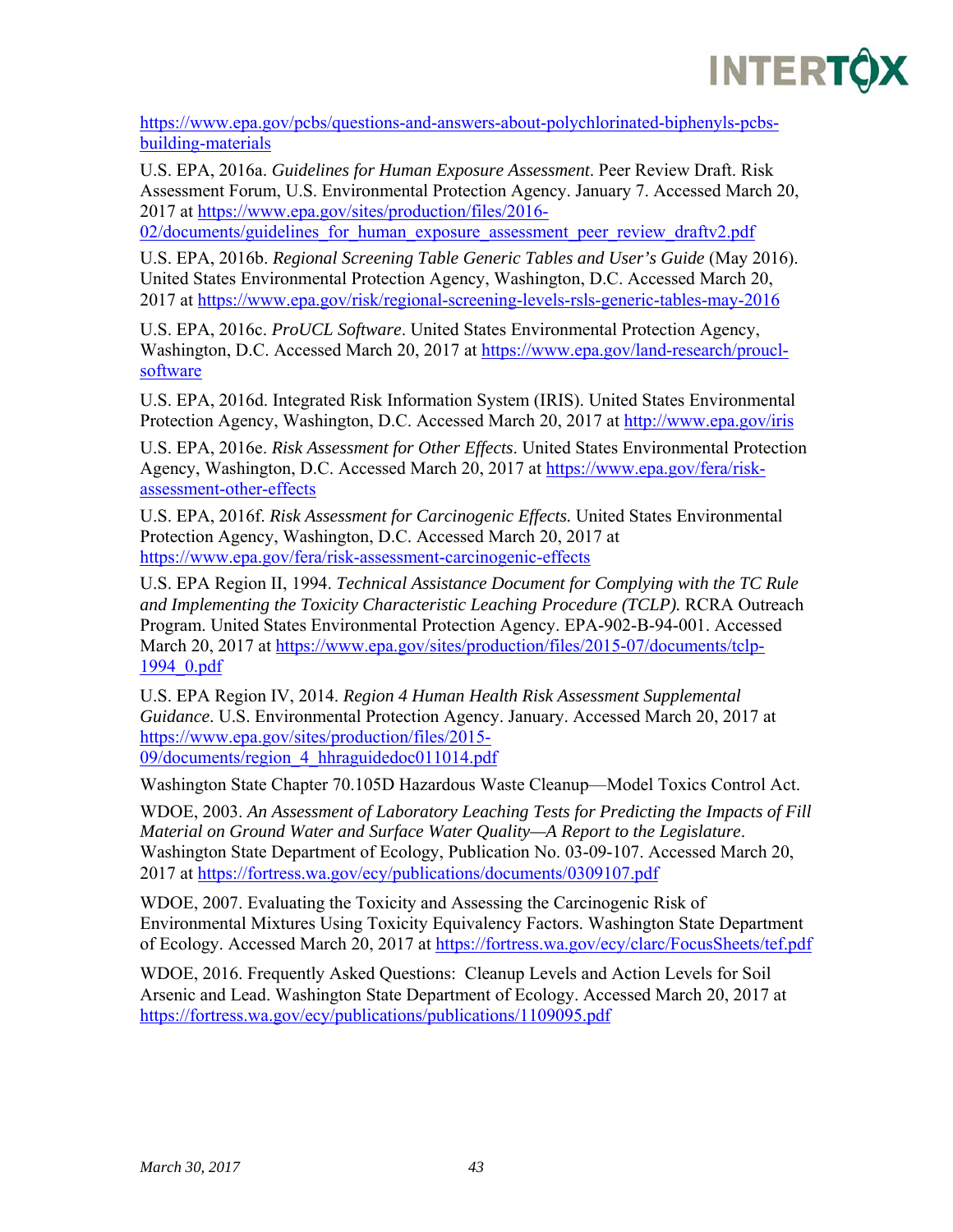

# **APPENDIX A**

## **REPORT TABLES**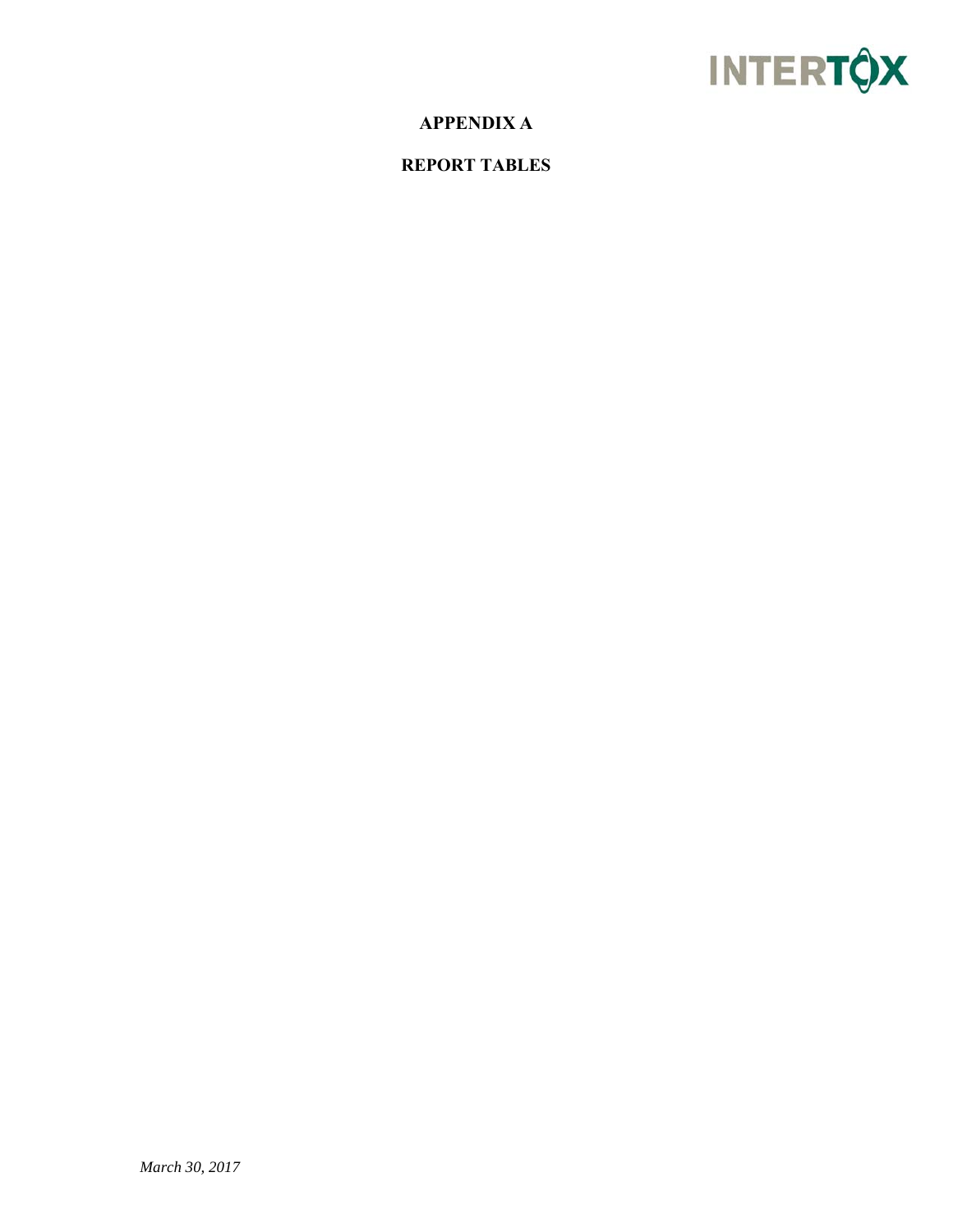

| <b>Type</b> | Location                                                | $PCBs^b$                                                                                                                                                  | <b>PAHsc</b>                                                                                                                                                                                                                                                                                                                                                                                                                                                                                                                | Lead and<br>arsenic                                         |
|-------------|---------------------------------------------------------|-----------------------------------------------------------------------------------------------------------------------------------------------------------|-----------------------------------------------------------------------------------------------------------------------------------------------------------------------------------------------------------------------------------------------------------------------------------------------------------------------------------------------------------------------------------------------------------------------------------------------------------------------------------------------------------------------------|-------------------------------------------------------------|
| Concrete    | <b>Filtration Basin,</b><br>interior wall $(n = 1)$     | Aroclor $1254 = 130$ mg/kg<br>All others, ND at <20 mg/kg<br>Total $PCBs = 130$ mg/kg                                                                     | Phenanthrene = $0.023$ mg/kg<br>All others, ND at <0.01 mg/kg                                                                                                                                                                                                                                                                                                                                                                                                                                                               | Pb: $20.3$<br>mg/kg<br>As: 30.9<br>mg/kg                    |
| Concrete    | Filtration Basin,<br>exterior wall $(n = 1)$            | Aroclor $1254 = 1,300$ mg/kg<br>Aroclor $1260 = 1,200$ mg/kg<br>Aroclor $1262 = 1,400$ mg/kg<br>All others, ND at <60 mg/kg<br>Total $PCBs = 3,900$ mg/kg | Benzo(b)fluoroanthene = $0.68$ mg/kg<br>All others, ND at <0.5 mg/kg                                                                                                                                                                                                                                                                                                                                                                                                                                                        | Pb: 8.43<br>mg/kg<br>As: 11.6<br>mg/kg                      |
| Concrete    | Sedimentation<br>Basin, interior wall<br>$(n = 1)$      | Aroclor $1254 = 540$ mg/kg<br>All others, ND at <20 mg/kg<br>Total $PCBs = 540$ mg/kg                                                                     | All, ND at $< 0.1$ mg/kg                                                                                                                                                                                                                                                                                                                                                                                                                                                                                                    | Pb: $23.2$<br>mg/kg<br>As: 40.5<br>mg/kg                    |
| Concrete    | Clearwell, interior<br>wall $(n = 1)$                   | Aroclor $1254 = 1.4$ mg/kg<br>All others, ND at $< 0.2$<br>mg/kg<br>Total $PCBs = 1.4$ mg/kg                                                              | All, ND at $\leq 0.01$ mg/kg                                                                                                                                                                                                                                                                                                                                                                                                                                                                                                | Pb: 18.7<br>mg/kg<br>As: $56.9$<br>mg/kg                    |
| Soil        | Exterior of<br><b>Sedimentation Basin</b><br>$(n = 1)$  | Aroclor $1254 = 11$ mg/kg<br>Aroclor $1260 = 10$ mg/kg<br>Aroclor $1262 = 12$ mg/kg<br>All others, ND at $\leq 0.2$<br>mg/kg<br>Total $PCBs = 33$ mg/kg   | Acenaphthyene = $0.40$ mg/kg<br>Fluorene = $0.15$ mg/kg<br>Phenanthrene = $1.0$ mg/kg<br>Anthracene = $0.26$ mg/kg<br>Fluoranthene = $1.2 \text{ mg/kg}$<br>Pyrene = $1.1$ mg/kg<br>Benz(a)anthracene = $0.62$ mg/kg<br>Chrysene = $0.61$ mg/kg<br>Benzo(a)pyrene = $0.60$ mg/kg<br>Benzo(b)fluoranthene = $0.74$ mg/kg<br>Benzo(k)fluoranthene = $0.19$ mg/kg<br>Indeno $(1,2,3$ -cd)pyrene = 0.34 mg/kg<br>Dibenz(a,h)anthracene = $0.087$ mg/kg<br>Benzo(g,h,i)perylene = $0.30$ mg/kg<br>PAH TEM level = $0.8299$ mg/kg | NA                                                          |
| Paint       | Administration<br>Building $(n = 8)$                    | NA                                                                                                                                                        | NA                                                                                                                                                                                                                                                                                                                                                                                                                                                                                                                          | Freq. of Det.<br>$= 6/8$ (Range:<br>$<$ 10-21,800<br>mg/kg) |
| Paint       | <b>Filtration Basin</b><br>(exterior wall) $(n =$<br>1) | <b>NA</b>                                                                                                                                                 | $\rm NA$                                                                                                                                                                                                                                                                                                                                                                                                                                                                                                                    | Freq. of Det.<br>$= 0/1$ (<10<br>$mg/kg$ )                  |

#### **Table A-1. Summary of Detections in the January 2015 DLH Hazardous Materials Assessmenta**

As − Arsenic; NA − Not analyzed; ND − Not detected; PAH – Polycyclic aromatic hydrocarbon; Pb – Lead; PCB – Polychlorinated biphenyl; TEM – Toxicity equivalency methodology

c Analyzed compounds included: naphthalene, acenaphthylene, acenaphthene, fluorine, phenanthrene, anthracene, fluoranthene, pyrene, benz(a)anthracene, chrysene, benzo(a)pyrene, benzo(b)fluoranthene, benzo(k)fluoranthene, indeno(1,2,3-cd)pyrene, dibenz(a,h)anthracene, benzo(g,h,i)perylene

a Analytes and concentrations in excess of MTCA Method A cleanup levels for unrestricted land use are bolded. b Analyzed compounds included: Aroclor 1221, Aroclor 1232, Aroclor 1016, Aroclor 1242, Aroclor 1248, Aroclor 1254, Aroclor 1260, Aroclor 1262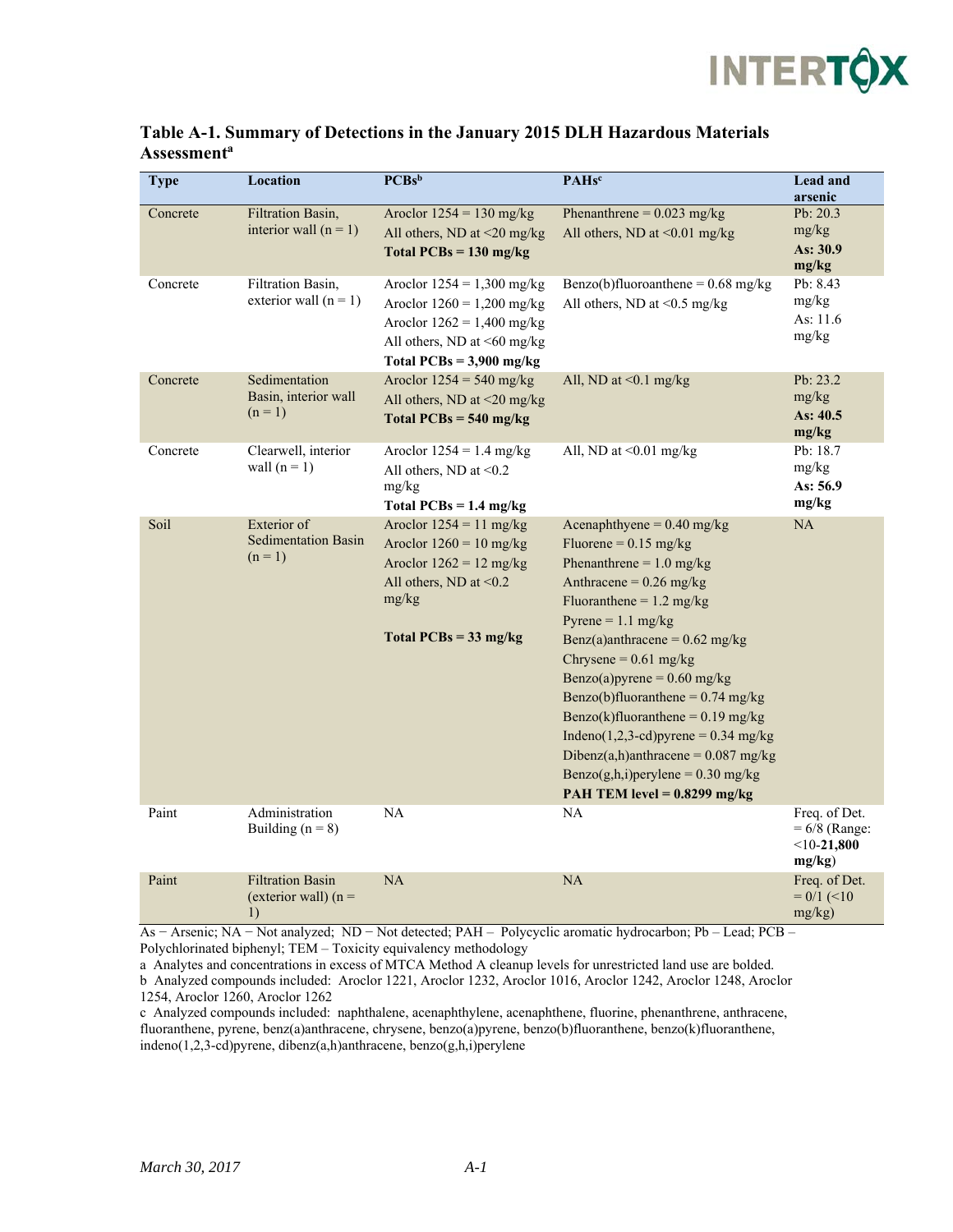

|                                                 |                                      | <b>Number of Samples</b> |                     |                    |             |              |  |  |
|-------------------------------------------------|--------------------------------------|--------------------------|---------------------|--------------------|-------------|--------------|--|--|
| <b>Medium and Location</b>                      | <b>Description</b>                   | <b>PCBs</b>              | <b>Total Metals</b> | <b>TCLP</b> Metals | <b>VOCs</b> | <b>SVOCs</b> |  |  |
| <b>2015 Remedial Investigation</b>              |                                      |                          |                     |                    |             |              |  |  |
| <b>Interior Basin Sediment and Filter Media</b> |                                      |                          |                     |                    |             |              |  |  |
| Sedimentation Basin Sediment/ Trough            | 20 bays                              | 10                       | 2                   | 2                  | 2           | 2            |  |  |
| Clearwell Sediment                              | $~5$ chambers                        | 6                        |                     |                    |             |              |  |  |
| Wastewell Sediment                              | 100' long; 20' wide                  | 2                        |                     |                    |             |              |  |  |
| Filtration Basin Anthracite Media               | 6 bays                               | 6                        |                     | $\Omega$           |             |              |  |  |
| Filtration Basin Filter Media Sand              | 6 bays                               | 6                        |                     |                    |             |              |  |  |
| Filtration Basin Gravel (or brick/block) Bed    | 6 bays                               | 6                        |                     | $\Omega$           |             |              |  |  |
| <b>Coatings</b>                                 |                                      |                          |                     |                    |             |              |  |  |
| Sedimentation Basin Coating - Exterior          | $240' \times 82'$ ; 2 layers coating | 8                        | $\overline{c}$      | 2                  | 2           | 2            |  |  |
| Sedimentation Basin Coating - Interior          | Coating only on troughs; thin coat   | $\mathcal{P}$            |                     | $\Omega$           |             |              |  |  |
| Sedimentation Basin Paint                       |                                      | $\Omega$                 |                     |                    | $\Omega$    |              |  |  |
| Filtration Basin Coating - Exterior             | $100' \times 92'$ ; 2 layers coating |                          |                     | $\Omega$           |             |              |  |  |
| Filtration Basin Coating - Interior             | 6 bays; no access to bottom of bays  | 6                        |                     | $\Omega$           |             |              |  |  |
| <b>Filtration Basin Paint</b>                   |                                      | $\mathbf{0}$             | 2                   | $\Omega$           | $\Omega$    | $\Omega$     |  |  |
| Concrete                                        |                                      |                          |                     |                    |             |              |  |  |
| Sedimentation Basin Concrete                    | 20 bays                              | 40                       | 2                   | 2                  | 2           | 2            |  |  |
| <b>Filtration Basin Concrete</b>                | 6 bays                               | 6                        |                     | $\Omega$           |             |              |  |  |
| Filtration Basin Pipe Gallery Concrete          | 100' long; 20' wide                  | $\overline{2}$           |                     |                    |             |              |  |  |
| Clearwell Concrete                              | $~5$ chambers                        | 10                       |                     |                    |             |              |  |  |
| Wastewell Concrete                              | 100' long; 20' wide                  | 6                        |                     |                    |             |              |  |  |
| <b>Other Basin Building Materials</b>           |                                      |                          |                     |                    |             |              |  |  |
| Sedimentation Basin Expansion Joint Sealant     | 1 joint full width                   | 10                       |                     |                    |             |              |  |  |
| Sedimentation Basin Expansion Joint Cork        | 1 joint full width                   |                          |                     |                    |             |              |  |  |
| Sedimentation Basin Joint Caulk                 | Caulk applied at joints              | $\mathcal{R}$            |                     |                    |             |              |  |  |
| Clearwell Redwood Baffles                       | 6 baffles                            | 3                        |                     |                    |             |              |  |  |
| Sedimentation Basin Fiberglass Collector Boards | Non-porous; wipe samples             |                          |                     |                    |             |              |  |  |
| Sedimentation Basin Steel Agitator Blades       | Non-porous; wipe samples             |                          |                     | $\Omega$           |             |              |  |  |
| Filtration Basin Fiberglass Troughs             | Non-porous; wipe samples             | 6                        |                     | $\Omega$           |             | $\Omega$     |  |  |

#### **Table A-2. Summary of Data Collected During the 2015-2016 Remedial Investigation of the Former Anacortes WTP**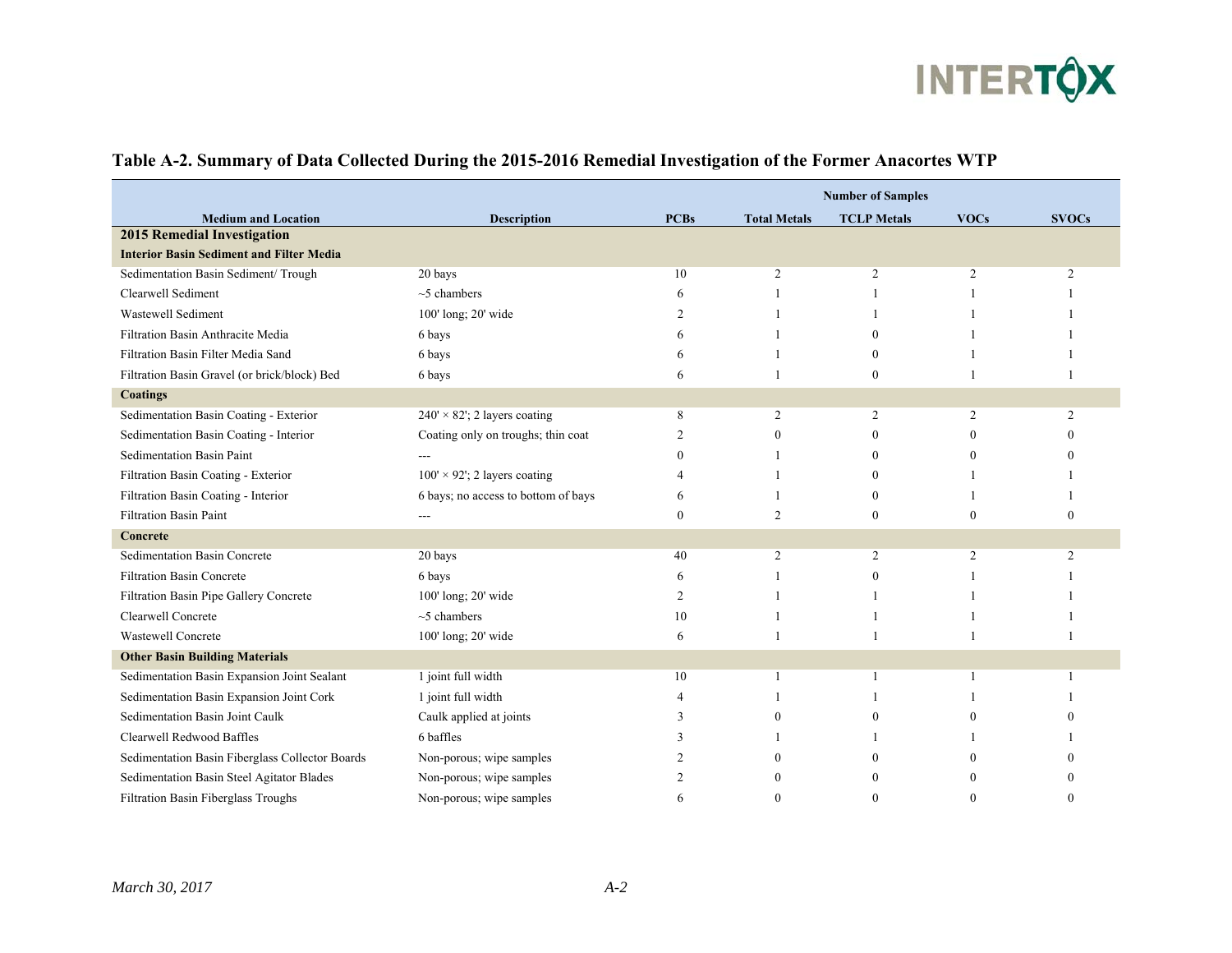

|                                                |                                     | <b>Number of Samples</b> |                     |                    |              |              |  |
|------------------------------------------------|-------------------------------------|--------------------------|---------------------|--------------------|--------------|--------------|--|
| <b>Medium and Location</b>                     | <b>Description</b>                  | <b>PCBs</b>              | <b>Total Metals</b> | <b>TCLP</b> Metals | <b>VOCs</b>  | <b>SVOCs</b> |  |
| <b>Administration Building Samples</b>         |                                     |                          |                     |                    |              |              |  |
| Admin Bldg Window Wipes                        | Walls/Floor & pump room             | 3                        | $\overline{0}$      | $\mathbf{0}$       | $\theta$     | $\Omega$     |  |
| Admin Bldg Window Caulk/Glaze                  | 27 windows                          | 10                       | $\mathbf{0}$        |                    | $\Omega$     |              |  |
| Admin Bldg Paint Chips                         | Chip samples                        |                          |                     | $\overline{4}$     | $\mathbf{0}$ |              |  |
| 2016 Data Gap Investigation                    |                                     |                          |                     |                    |              |              |  |
| <b>Soil</b>                                    |                                     |                          |                     |                    |              |              |  |
| Sedimentation Basin Soil 0"-12"                | Geoprobe sample                     | 10                       | $\mathbf{0}$        | $\theta$           | $\theta$     | $\Omega$     |  |
| Sedimentation Basin Soil 12"-36"               | Geoprobe sample                     | 10                       | $\theta$            |                    | $\Omega$     |              |  |
| Filtration Basin Soil 0"-12"                   | Geoprobe sample                     | 6                        | $\Omega$            | $^{(1)}$           | $\Omega$     |              |  |
| Filtration Basin Soil 12"-36"                  | Geoprobe sample                     | 6                        | $\theta$            | $\theta$           | $\Omega$     |              |  |
| <b>Sediment</b>                                |                                     |                          |                     |                    |              |              |  |
| Clearwell Sediment-Wet from Pump well          | High TSS water                      | 2                        | $\mathbf{0}$        | $\theta$           | $\Omega$     | $\Omega$     |  |
| Clearwell Sediment-Dry                         | Above water, semi-solid             |                          | $\theta$            |                    |              |              |  |
| Settling Lagoon Sediment                       | Grab sample from 2 inactive lagoons | $\boldsymbol{\varDelta}$ | $\theta$            | $\theta$           | $\Omega$     |              |  |
| <b>Subgrade Mastic Coatings</b>                |                                     |                          |                     |                    |              |              |  |
| Sedimentation Basin Below Grade Mastic Coating | Grab sample below grade             | $\overline{c}$           | $\theta$            | $\Omega$           | $\Omega$     |              |  |
| Filtration Basin Below Grade Mastic Coating    | Grab sample below grade             |                          | $\theta$            | $\Omega$           | $\Omega$     |              |  |
| Clearwell Below Grade Mastic Coating           | Grab sample below grade             |                          | $\theta$            | $\Omega$           | $\Omega$     |              |  |
| Groundwater                                    |                                     |                          |                     |                    |              |              |  |
| Sedimentation Basin Groundwater                | Geoprobe sample during low flow     | 9                        | $\mathbf{0}$        | $\theta$           | $\theta$     |              |  |
| Sedimentation Basin Downgradient Well          | Geoprobe sample toward river        |                          | $\mathbf{0}$        | $^{(1)}$           | $\Omega$     |              |  |
| <b>Filtration Basin Groundwater</b>            | Geoprobe sample during low flow     |                          | $\mathbf{0}$        | $\mathbf{0}$       | $\theta$     |              |  |
| <b>Administration Building Samples</b>         |                                     |                          |                     |                    |              |              |  |
| Admin Bldg Window Wipes                        | Walls/Floor & pump room             | 12                       | $\mathbf{0}$        | $\mathbf{0}$       | $\mathbf{0}$ | $\theta$     |  |
|                                                | Total # of samples                  | 236                      | 24                  | 18                 | 20           | 20           |  |

PCBs – Polychlorinated biphenyls; SVOCs – Semi-volatile organic compounds; TCLP – Toxicity characteristic leaching procedure; TSS – Total suspended solids; VOCs – Volatile organic compounds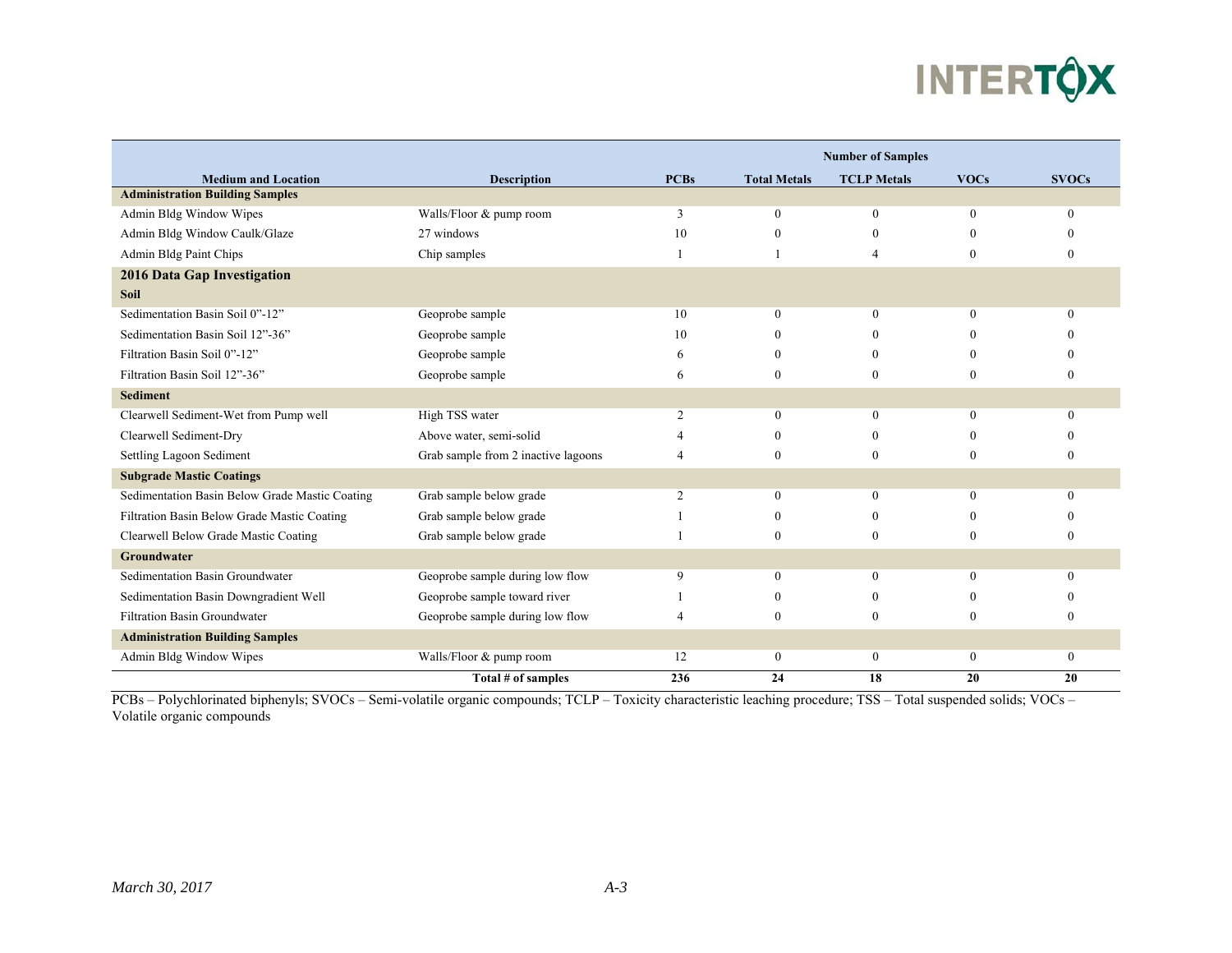

### **Table A-3. Summary of Sampling Results for PCBs: Frequency of Detection and Range of Concentrations (mg/kg, unless otherwise noted)\***

| <b>Medium and Location</b>                                          | Aroclor 1221            | Aroclor 1232            | Aroclor 1016            | Aroclor 1242            | Aroclor 1248             | Aroclor 1254               | Aroclor 1260              | <b>Total Aroclors</b>    |
|---------------------------------------------------------------------|-------------------------|-------------------------|-------------------------|-------------------------|--------------------------|----------------------------|---------------------------|--------------------------|
| Soil                                                                |                         |                         |                         |                         |                          |                            |                           |                          |
| Sedimentation Basin Soil 0"-12"                                     | $0/10$ (<0.2)           | $0/10 \le 0.2$          | $0/10$ (<0.2)           | $0/10$ (<0.2)           | $0/10$ (<0.2)            | $5/10$ (<0.2-3.3)          | $5/10$ (<0.2-3.5)         | $5/10$ (<0.2-6.8)        |
| Sedimentation Basin Soil 12"-36"                                    | $0/10 \le 0.2$          | $0/10 \le 0.2$          | $0/10$ (<0.2)           | $0/10$ (<0.2)           | $0/10 \le 0.2$           | $2/10$ (<0.2-0.28)         | $1/10$ (<0.2-0.29)        | $2/10$ (<0.2-0.57)       |
| Filtration Basin Soil 0"-12"                                        | $0/6 \approx 0.2$       | $0/6 \approx 0.2$       | $0/6$ (<0.2)            | $0/6 \approx 0.2$       | $0/6 \approx 0.2$        | $5/6$ (<0.2-6.9)           | $5/6$ (<0.2-8.7)          | $5/6$ (<0.2-15.6)        |
| Filtration Basin Soil 12"-36"                                       | $0/6 \approx 0.2$       | $0/6 \approx 0.2$       | $0/6$ (< 0.2)           | $0/6$ (<0.2)            | $0/6$ (<0.2)             | $2/6$ (<0.2-0.33)          | $1/6$ (<0.2-0.24)         | $2/6$ (<0.2-0.57)        |
| <b>Interior Basin Sediment and Filter</b><br>Media                  |                         |                         |                         |                         |                          |                            |                           |                          |
| Sedimentation Basin Sediment                                        | $0/8$ (< 0.2)           | $0/8$ (< 0.2)           | $0/8$ (< 0.2)           | $0/8$ (< 0.2)           | $0/8$ (< 0.2)            | $4/8$ (<0.2-6.1)           | $0/8$ (< 0.2)             | $4/8$ (<0.2-6.1)         |
| Sedimentation Basin Sediment-Trough                                 | $0/2$ (<10-<200)        | $0/2$ (<10-<200)        | $0/2$ (<10-<200)        | $0/2$ (<10-<200)        | $0/2$ (<10-<200)         | $2/2$ (1,800-<br>1,900     | $0/2$ (<10-<200)          | $2/2$ (1,800-<br>1,900   |
| Clearwell Sediment (Initial<br>Investigation)                       | $0/6$ (< 0.2)           | $0/6 \approx 0.2$       | $6/6$ (0.38-7.3)        | $0/6$ (<0.2)            | $0/6$ (<0.2)             | $5/6$ (<0.2-5.6)           | $0/6 \approx 0.2$         | $6/6$ (5.1-11.0)         |
| Clearwell Sediment-Dry (Gap<br>Investigation)                       | $0/4$ (<0.4)            | $0/4$ (<0.4)            | $0/4$ (<0.4)            | $0/4$ (<0.4)            | $0/4$ (<0.4)             | $4/4$ (0.67-2.8)           | $0/4$ (<0.4)              | $4/4$ (0.67-2.8)         |
| Clearwell Sediment-Wet from Pump<br>well (mg/L) (Gap Investigation) | $0/2$ (<0.00001)        | $0/2$ (<0.00001)        | $0/2$ (<0.00001)        | $0/2$ (<0.00001)        | 2/2 (0.00071-<br>0.00085 | $2/2$ (0.00032-<br>0.00068 | $0/2$ (<0.00001)          | 2/2 (0.00100-<br>0.00156 |
| Wastewell Sediment                                                  | $0/4$ (<0.2)            | $0/4$ (< 0.2)           | $0/4$ (<0.2)            | $0/4$ (<0.2)            | $0/4$ (< 0.2)            | $3/4$ (<0.2-3.4)           | $0/4$ (< 0.2)             | $3/4$ (<0.2-3.4)         |
| Filtration Basin Filter Media<br>Anthracite                         | $0/6$ (< 0.2)           | $0/6 \approx 0.2$       | $0/6 \approx 0.2$       | $0/6 \approx 0.2$       | $0/6 \approx 0.2$        | $0/6 \approx 0.2$          | $0/6 \approx 0.2$         | $0/6 \approx 0.2$        |
| Filtration Basin Filter Media Sand                                  | $0/6$ (<0.2)            | $0/6$ (< 0.2)           | $0/6$ (<0.2)            | $0/6$ (<0.2)            | $0/6$ (< 0.2)            | $0/6$ (<0.2)               | $0/6 \approx 0.2$         | $0/6 \approx 0.2$        |
| Filtration Basin Gravel (or brick/block)<br>Bed                     | $0/6$ (< 0.2)           | $0/6 \approx 0.2$       | $0/6$ (<0.2)            | $0/6$ (<0.2)            | $0/6 \approx 0.2$        | $1/6$ (<0.2-0.22)          | $0/6 \approx 0.2$         | $1/6$ (<0.2-0.22)        |
| <b>Settling Lagoon Sediment</b>                                     |                         |                         |                         |                         |                          |                            |                           |                          |
| Settling Lagoon Sediment                                            | $0/4$ (< 0.2)           | $0/4$ (< 0.2)           | $0/4$ (<0.2)            | $0/4$ (<0.2)            | $0/4$ (< 0.2)            | $0/4$ (< 0.2)              | $0/4$ (< 0.2)             | $0/4$ (<0.2)             |
| <b>Coatings</b>                                                     |                         |                         |                         |                         |                          |                            |                           |                          |
| Sedimentation Basin Coating - Exterior                              | $0/8$ (<100-<500)       | $0/8$ (<100-<500)       | $0/8$ (<100-<500)       | $0/8$ (<100-<500)       | $0/8$ (<100-<500)        | $8/8$ (6,000-<br>18,000)   | $8/8$ (4,400-<br>16,000   | 8/8 (10,400-<br>34,000)  |
| Sedimentation Basin Coating - Interior                              | $0/2$ (<10-<200)        | $0/2$ (<10-<200)        | $0/2$ (<10-<200)        | $0/2$ (<10-<200)        | $0/2$ (<10-<200)         | $2/2$ (1,600-<br>20,000    | $0/2$ (<10-<200)          | $2/2$ (1,600-<br>20000)  |
| Filtration Basin Coating - Exterior                                 | $0/4$ (<100-<br>< 1.000 | $0/4$ (<100-<br>< 1.000 | $0/4$ (<100-<br>< 1.000 | $0/4$ (<100-<br>< 1.000 | $0/4$ (<100-<br>< 1,000  | 4/4 (14,000-<br>20.000)    | $4/4$ (11,000-<br>15,000) | 4/4 (25,000-<br>35,000)  |
| Filtration Basin Coating - Interior                                 | $0/6$ (<0.2-<100)       | $0/6$ (<0.2-<100)       | $4/6$ (<0.2-770)        | $0/6$ (<0.2-<100)       | $0/6$ (<0.2-<100)        | $6/6$ (0.26-3300)          | $0/6$ (<0.2-<100)         | $6/6$ (0.26-4,070)       |
| Sedimentation Basin Below Grade<br>Mastic Coating (µg/L)            | $0/2$ (<0.1)            | $0/2$ (< 0.1)           | $0/2$ (<0.1)            | $0/2 \leq 0.1$          | $0/2 \leq C(0.1)$        | $2/2$ (3.1-3.2)            | $2/2$ (1.6-1.7)           | $2/2$ (4.7-4.9)          |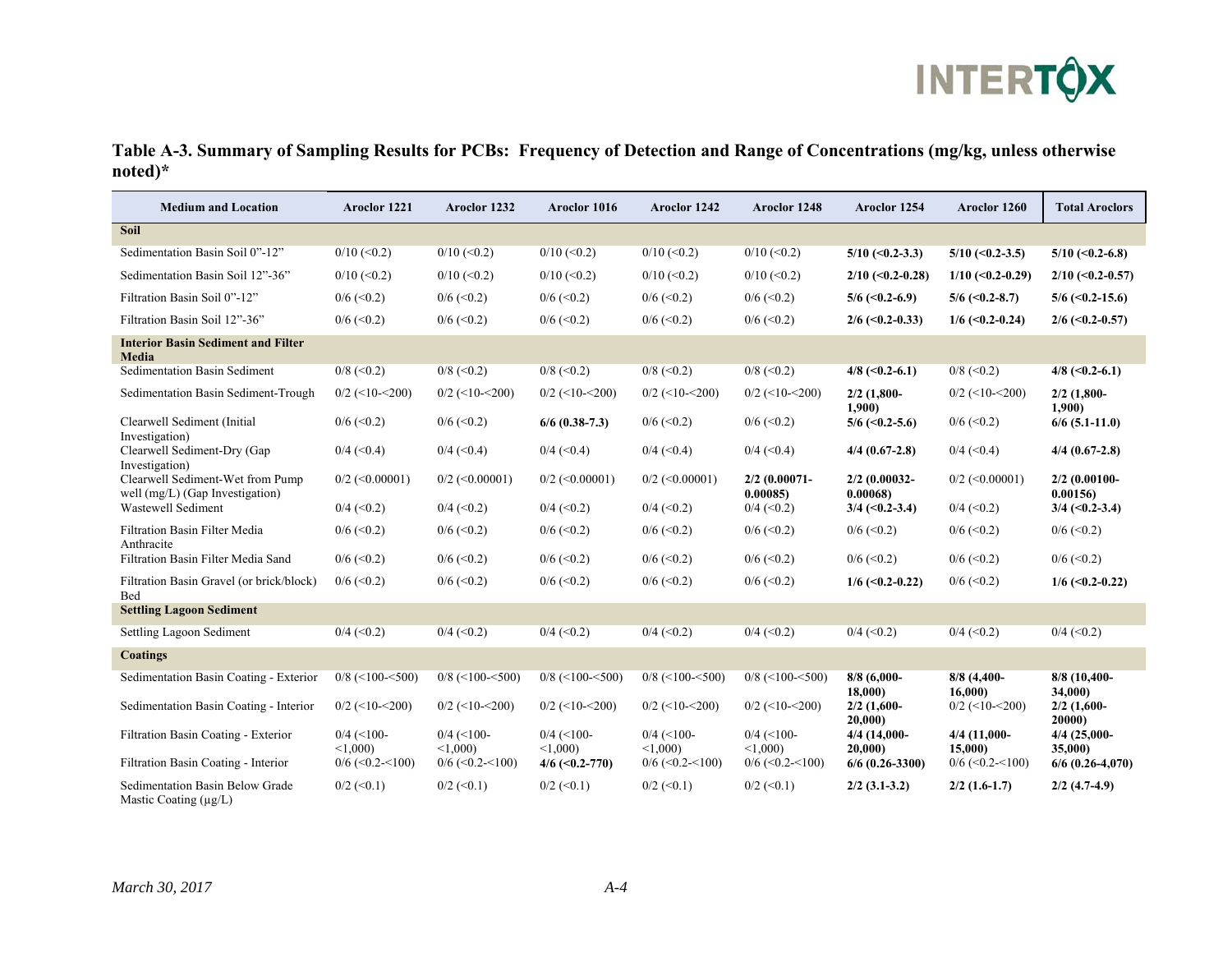

| <b>Medium and Location</b>                                                                | Aroclor 1221               | Aroclor 1232      | Aroclor 1016      | Aroclor 1242       | Aroclor 1248       | Aroclor 1254      | Aroclor 1260                  | <b>Total Aroclors</b>       |
|-------------------------------------------------------------------------------------------|----------------------------|-------------------|-------------------|--------------------|--------------------|-------------------|-------------------------------|-----------------------------|
| Filtration Basin Below Grade Mastic                                                       | $0/1$ (<0.1)               | $0/1$ (<0.1)      | $0/1$ (<0.1)      | $0/1$ (<0.1)       | $0/1$ (<0.1)       | $0/1$ (<0.1)      | $0/1$ (<0.1)                  | $0/1$ (<0.1)                |
| Coating $(\mu g/L)$<br>Clearwell Below Grade Mastic Coating<br>$(\mu g/L)$                | $0/1$ (<0.1)               | $0/1$ (<0.1)      | $0/1$ (<0.1)      | $0/1$ (<0.1)       | $0/1$ (<0.1)       | $0/1$ (<0.1)      | $0/1$ (<0.1)                  | $0/1$ (<0.1)                |
| Concrete                                                                                  |                            |                   |                   |                    |                    |                   |                               |                             |
| Sedimentation Basin Concrete                                                              | $0/40$ (<0.2-<20)          | $0/40$ (<0.2-<20) | $0/40$ (<0.2-<20) | $0/40$ (<0.2-<20)  | $0/40$ (<0.2-<20)  | $8/40$ (<0.2-260) | $0/40$ (<0.2-<20)             | $8/40$ (<0.2-260)           |
| <b>Filtration Basin Concrete</b>                                                          | $0/6$ (<4-<20)             | $0/6$ (<4-<20)    | $4/6$ (<20-43)    | $0/6$ (<4-<20)     | $0/6$ (<4-<20)     | $6/6(54-190)$     | $0/6$ (<4-<20)                | $6/6$ (64-233)              |
| Filtration Basin Pipe Gallery Concrete                                                    | $0/2$ (<0.2-<2)            | $0/2$ (<0.2-<2)   | $0/2$ (<0.2-<2)   | $0/2$ (<0.2-<2)    | $0/2$ (<0.2-<2)    | $2/2$ (0.52-180)  | $0/2$ (<0.2-<2)               | $2/2$ (0.52-180)            |
| Clearwell Concrete                                                                        | $0/10 \le 0.2$             | $0/10 \le 0.2$    | $0/10$ (<0.2)     | $0/10 \le 0.2$     | $0/10 \le 0.2$     | $0/10$ (<0.2)     | $0/10$ (<0.2)                 | $0/10$ (<0.2)               |
| <b>Wastewell Concrete</b>                                                                 | $0/6$ (<0.2)               | $0/6$ (<0.2)      | $0/6$ (< 0.2)     | $0/6 \approx 0.2$  | $0/6$ (<0.2)       | $0/6 \approx 0.2$ | $0/6 \approx 0.2$             | $0/6 \approx 0.2$           |
| <b>Other Basin Building Materials</b>                                                     |                            |                   |                   |                    |                    |                   |                               |                             |
| Sedimentation Basin Expansion Joint                                                       | $0/10$ (<1-                | $1/10$ (<1-2,700) | $1/10$ (<1-9700)  | $4/10$ (<1-38,000) | $6/10$ (<1-13,000) | $1/10$ (<1-850)   | $0/10$ (<1-                   | $10/10(8.7-$                |
| Sealant<br>Sedimentation Basin Expansion Joint<br>Cork                                    | < 1,000<br>$0/4$ (<1-<500) | $0/4$ (<1-<500)   | $0/4$ (<1-<500)   | $1/4$ (<1-1)       | $1/4$ (<1-1,100)   | $0/4$ (<1-<500)   | < 1,000<br>$0/4$ (<1- $500$ ) | 38,000)<br>$2/4$ (<1-1,100) |
| Sedimentation Basin Caulk                                                                 | $0/3$ (<1-<100)            | $0/3$ (<1-<100)   | $2/3$ (<10-430)   | $0/3$ (<1-<100)    | $0/3$ (<1-<100)    | $2/3$ (<1-3,000)  | $1/3$ (<1-1,800)              | $3/3$ (3.6-3,000)           |
| Clearwell Redwood Baffles                                                                 | $0/3$ (<1)                 | $0/3$ (<1)        | $0/3$ (<1)        | $0/3$ (<1)         | $0/3$ (<1)         | $0/3$ (<1)        | $0/3$ (<1)                    | $0/3$ (<1)                  |
| Sedimentation Basin Fiberglass<br>Collector Boards (Wipe) ( $\mu$ g/100 cm <sup>2</sup> ) | $0/2$ (<10)                | $0/2$ (<10)       | $0/2$ (<10)       | $0/2$ (<10)        | $0/2$ (<10)        | $0/2$ (<10)       | $0/2$ (<10)                   | $0/2$ (<10)                 |
| Sedimentation Basin Steel Agitator<br>Blades (Wipe) $(\mu$ g/100 cm <sup>2</sup> )        | $0/2$ (<10)                | $0/2$ (<10)       | $0/2$ (<10)       | $0/2$ (<10)        | $0/2$ (<10)        | $0/2$ (<10)       | $0/2$ (<10)                   | $0/2$ (<10)                 |
| Filtration Basin Fiberglass Troughs<br>(Wipe) ( $\mu$ g/100 cm <sup>2</sup> )             | $0/6$ (<10)                | $0/6$ (<10)       | $0/6 \approx 10$  | $0/6 \approx 10$   | $0/6$ (<10)        | $0/6$ (<10)       | $0/6 \approx 10$              | $0/6$ (<10)                 |
| Groundwater                                                                               |                            |                   |                   |                    |                    |                   |                               |                             |
| Sedimentation Basin Groundwater<br>$(\mu g/L)$                                            | $0/9$ (< 0.01)             | $0/9$ (< 0.01)    | $0/9$ (< 0.01)    | $0/9$ (< 0.01)     | $0/9$ (< 0.01)     | $0/9$ (< 0.01)    | $0/9$ (< 0.01)                | $0/9$ (< 0.01)              |
| Sedimentation Basin Downgradient<br>Well $(\mu g/L)$                                      | $0/1$ (<0.01)              | $0/1$ (<0.01)     | $0/1$ (<0.01)     | $0/1$ (<0.01)      | $0/1$ (<0.01)      | $0/1$ (<0.01)     | $0/1$ (<0.01)                 | $0/1$ (<0.01)               |
| Filtration Basin Groundwater $(\mu g/L)$                                                  | $0/4$ (<0.01)              | $0/4$ (<0.01)     | $0/4$ (< 0.01)    | $0/4$ (< 0.01)     | $0/4$ (< 0.01)     | $0/4$ (< 0.01)    | $0/4$ (<0.01)                 | $0/4$ (< 0.01)              |
| <b>Administration Building Samples</b>                                                    |                            |                   |                   |                    |                    |                   |                               |                             |
| Admin Bldg Window Caulk/Glaze                                                             | $0/10$ (<1-<20)            | $0/10$ (<1-<20)   | $1/10$ (<1-2.8)   | $0/10$ (<1-<20)    | $0/10$ (<1-<20)    | $9/10$ (<1-500)   | $3/10$ (<1-250)               | $10/10(6.6-640)$            |
| Admin Bldg Window Paint Chip                                                              | $0/1$ (<1)                 | $0/1$ (<1)        | $0/1$ (<1)        | $0/1$ (<1)         | $0/1$ (<1)         | $0/1$ (<1)        | $0/1$ (<1)                    | $0/1$ (<1)                  |
| Admin Bldg Window Wipes $(\mu g/100)$<br>$\text{cm}^2$ )                                  | $0/15$ (<10)               | $0/15 \approx 10$ | $0/15 \approx 10$ | $0/15 \approx (0)$ | $0/15 \approx (0)$ | $4/15$ (<10-43)   | $0/15 \approx 10$             | $4/15$ (<10-43)             |

\*Sample results with detected concentrations of the analyte are bolded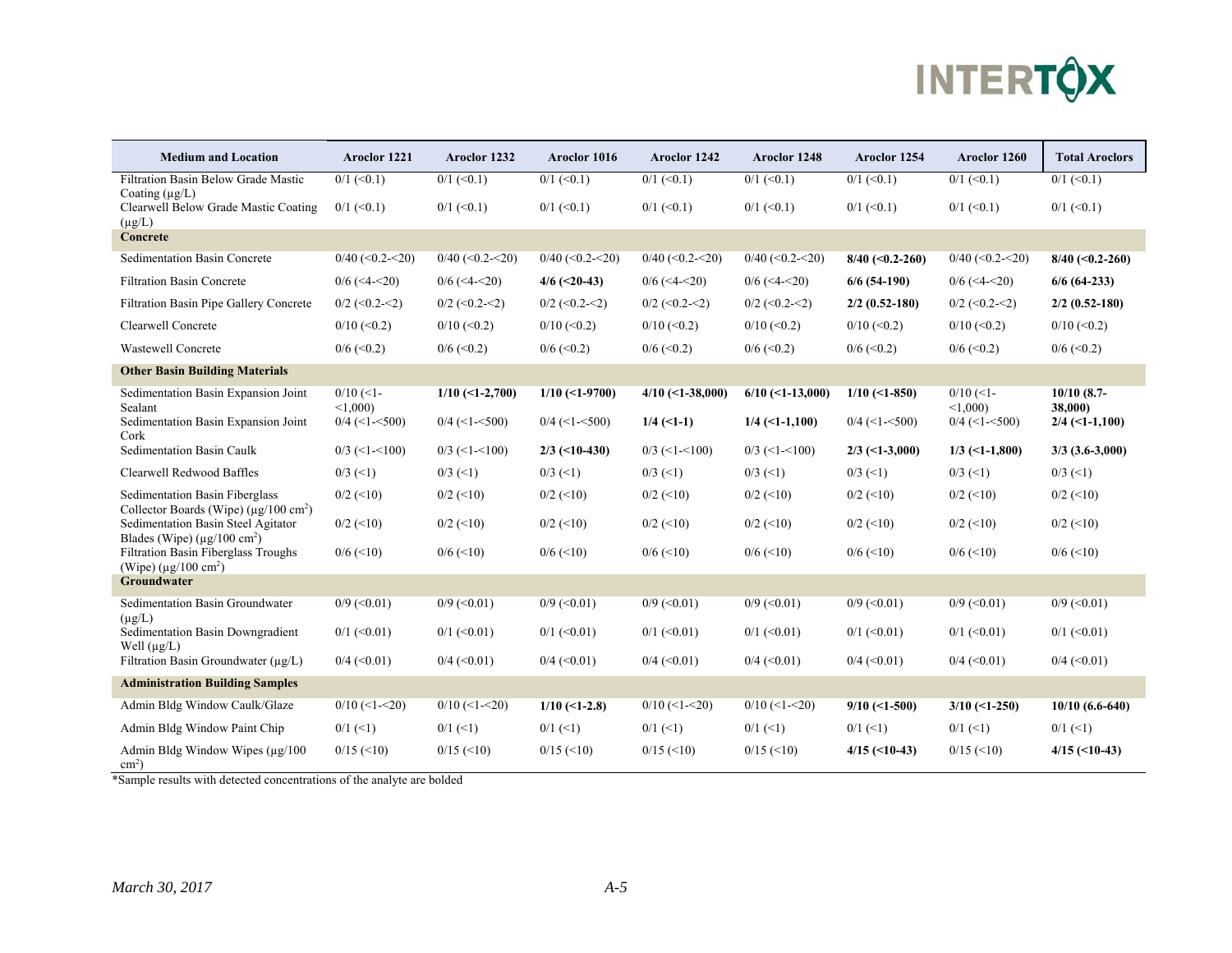

|                                                        | <b>Total Metals (mg/kg)</b> |                          |                          |                   |                          | <b>TCLP</b> Metals (mg/L)                     |                   |                          |                          |                          |
|--------------------------------------------------------|-----------------------------|--------------------------|--------------------------|-------------------|--------------------------|-----------------------------------------------|-------------------|--------------------------|--------------------------|--------------------------|
| <b>Medium and Location</b>                             | Arsenic                     | <b>Barium</b>            | Chromium                 | Lead              | Mercury                  | Arsenic                                       | <b>Barium</b>     | Chromium                 | Lead                     | <b>Mercury</b>           |
| <b>Interior Basin Sediment and Filter</b>              |                             |                          |                          |                   |                          |                                               |                   |                          |                          |                          |
| Media<br>Sedimentation Basin Sediment                  | $\overline{a}$              | $\mathbf{u}$             | $\overline{\phantom{a}}$ | $2/2$ (4.83-40.8) | $\overline{\phantom{a}}$ | $0/2$ (<1)                                    | $0/2$ (<1)        | $0/2$ (<1)               | $0/2$ (<1)               | $0/2$ (<0.1)             |
| Clearwell Sediment                                     | --                          | $\overline{\phantom{a}}$ | $\overline{\phantom{a}}$ | 1/1(20.5)         | $\overline{\phantom{a}}$ | $0/1$ (<1)                                    | $0/1$ (<1)        | $0/1$ (<1)               | $0/1$ (<1)               | $0/1$ (<0.1)             |
| Wastewell Sediment                                     | --                          | $\overline{\phantom{a}}$ | $\overline{\phantom{a}}$ | 1/1(9.41)         | $\overline{\phantom{a}}$ | $0/1$ (<1)                                    | $0/1$ (<1)        | $0/1$ (<1)               | $0/1$ (<1)               | $0/1$ (<0.1)             |
| Filtration Basin Anthracite Media                      | 1/1(4.37)                   | 1/1(41.6)                | 1/1(2.9)                 | 1/1(5.18)         | $0/1$ (<1)               | $- -$                                         | --                |                          | $- -$                    | $\overline{\phantom{a}}$ |
| Filtration Basin Filter Media                          | 1/1(1.98)                   | 1/1(20)                  | $1/1$ (4.35)             | 1/1(2.09)         | $0/1$ (<1)               | $-$                                           | --                | $-1$                     | --                       | $\sim$                   |
| Filtration Basin Gravel (or brick/block)<br><b>Bed</b> | 1/1(2)                      | $1/1$ (19.3)             | 1/1(4.74)                | 1/1(1.9)          | $0/1$ (<1)               | --                                            |                   |                          |                          |                          |
| <b>Coatings</b>                                        |                             |                          |                          |                   |                          |                                               |                   |                          |                          |                          |
| Sedimentation Basin Coating - Exterior                 | $\mathcal{L}_{\mathcal{F}}$ | $\overline{\phantom{a}}$ | $\sim$                   | $2/2$ (35.7-44.7) | $\sim$                   | $0/2$ (<1)                                    | $0/2$ (<1)        | $0/2$ (<1)               | $0/2$ (<1)               | $0/2$ (<0.1)             |
| Sedimentation Basin Paint                              | $0/1$ (<10)                 | 1/1(2,060)               | 1/1(1,300)               | 1/1(23,300)       | $0/1$ (<10)              | $\overline{\phantom{a}}$                      | $-$               |                          | $\overline{a}$           | $\overline{\phantom{a}}$ |
| Filtration Basin Coating - Exterior                    | $0/1$ (<10)                 | 1/1(161)                 | $0/1$ (<10)              | $1/1$ (30.2)      | 1/1(52.8)                | $\sim$                                        | $-$               | --                       | $\overline{\phantom{a}}$ | $\sim$                   |
| Filtration Basin Coating - Interior                    | $0/1$ (<10)                 | 1/1(21.8)                | $0/1$ (<10)              | $0/1$ (<10)       | $0/1$ (<10)              | $\mathord{\hspace{1pt}\text{--}\hspace{1pt}}$ | --                |                          | --                       | $-$                      |
| <b>Filtration Basin Paint</b>                          | $0/2$ (<10)                 | $2/2$ (17.1-<br>973)     | $2/2$ (13.9-<br>400)     | $2/2$ (87.8-112)  | $0/2$ (<10)              | $\overline{\phantom{a}}$                      |                   |                          |                          |                          |
| Concrete                                               |                             |                          |                          |                   |                          |                                               |                   |                          |                          |                          |
| <b>Sedimentation Basin Concrete</b>                    | $\overline{\phantom{a}}$    | $\overline{\phantom{a}}$ | $-$                      | $2/2$ (13.1-13.8) | $\sim$                   | $0/2$ (<1)                                    | $0/2$ (<1)        | $0/2$ (<1)               | $0/2$ (<1)               | $0/2 \leq 0.1$           |
| <b>Filtration Basin Concrete</b>                       | 1/1(10.9)                   | 1/1(94.4)                | 1/1(16.3)                | 1/1(6.18)         | $0/1$ (<1)               | $0/1$ (<1)                                    | $0/1$ (<1)        | $0/1$ (<1)               | $0/1$ (<1)               | $0/1$ (<0.1)             |
| Filtration Basin Pipe Gallery Concrete                 | --                          | $\overline{\phantom{a}}$ | $\overline{\phantom{a}}$ | $0/1$ (<1)        | $\overline{\phantom{m}}$ | $- -$                                         | $\qquad \qquad -$ | $\overline{\phantom{a}}$ | --                       | $\overline{\phantom{a}}$ |
| Clearwell Concrete                                     | $-$                         |                          | --                       | 1/1(12.4)         | $\overline{\phantom{m}}$ | $0/1$ (<1)                                    | $0/1$ (<1)        | $0/1$ (<1)               | $0/1$ (<1)               | $0/1$ (<0.1)             |
| <b>Wastewell Concrete</b>                              | --                          | $\overline{\phantom{a}}$ | --                       | 1/1(16.2)         | $\overline{\phantom{a}}$ | $0/1$ (<1)                                    | $0/1$ (<1)        | $0/1$ (<1)               | $0/1$ (<1)               | $0/1$ (<0.1)             |
| <b>Other Basin Building Materials</b>                  |                             |                          |                          |                   |                          |                                               |                   |                          |                          |                          |
| Sedimentation Basin Expansion Joint<br>Sealant         | $\overline{\phantom{a}}$    | $\overline{\phantom{a}}$ | $\overline{\phantom{a}}$ | 1/1(9.57)         | $\overline{\phantom{a}}$ | $0/1$ (<1)                                    | $0/1$ (<1)        | $0/1$ (<1)               | $0/1$ (<1)               | $0/1$ (<0.1)             |
| Sedimentation Basin Expansion Joint Cork               | $\overline{\phantom{a}}$    | $-$                      | --                       | $0/1$ (<2)        | $\overline{\phantom{a}}$ | $0/1$ (<1)                                    | $0/1$ (<1)        | $0/1$ (<1)               | $0/1$ (<1)               | $0/1$ (<0.1)             |
| Clearwell Redwood Baffles                              | $-$                         |                          |                          | $0/1$ (<2)        | --                       | $0/1$ (<1)                                    | $0/1$ (<1)        | $0/1$ (<1)               | $0/1$ (<1)               | $0/1$ (<0.1)             |
| <b>Administration Building Paint</b>                   |                             |                          |                          |                   |                          |                                               |                   |                          |                          |                          |
| <b>Administration Building Paint Chips</b>             | $0/3$ (<10)                 | $3/3$ (17.1-<br>3,300    | $2/3$ (<10-20)           | $4/4$ (26.7-421)  | $0/3$ (<10)              | $0/1$ (<1)                                    | $0/1$ (<1)        | $0/1$ (<1)               | $1/1$ (3.29)             | $0/1$ (<1)               |

## **Table A-4. Summary of Sampling Results for Metals: Frequency of Detection and Range of Concentrations (mg/kg)\***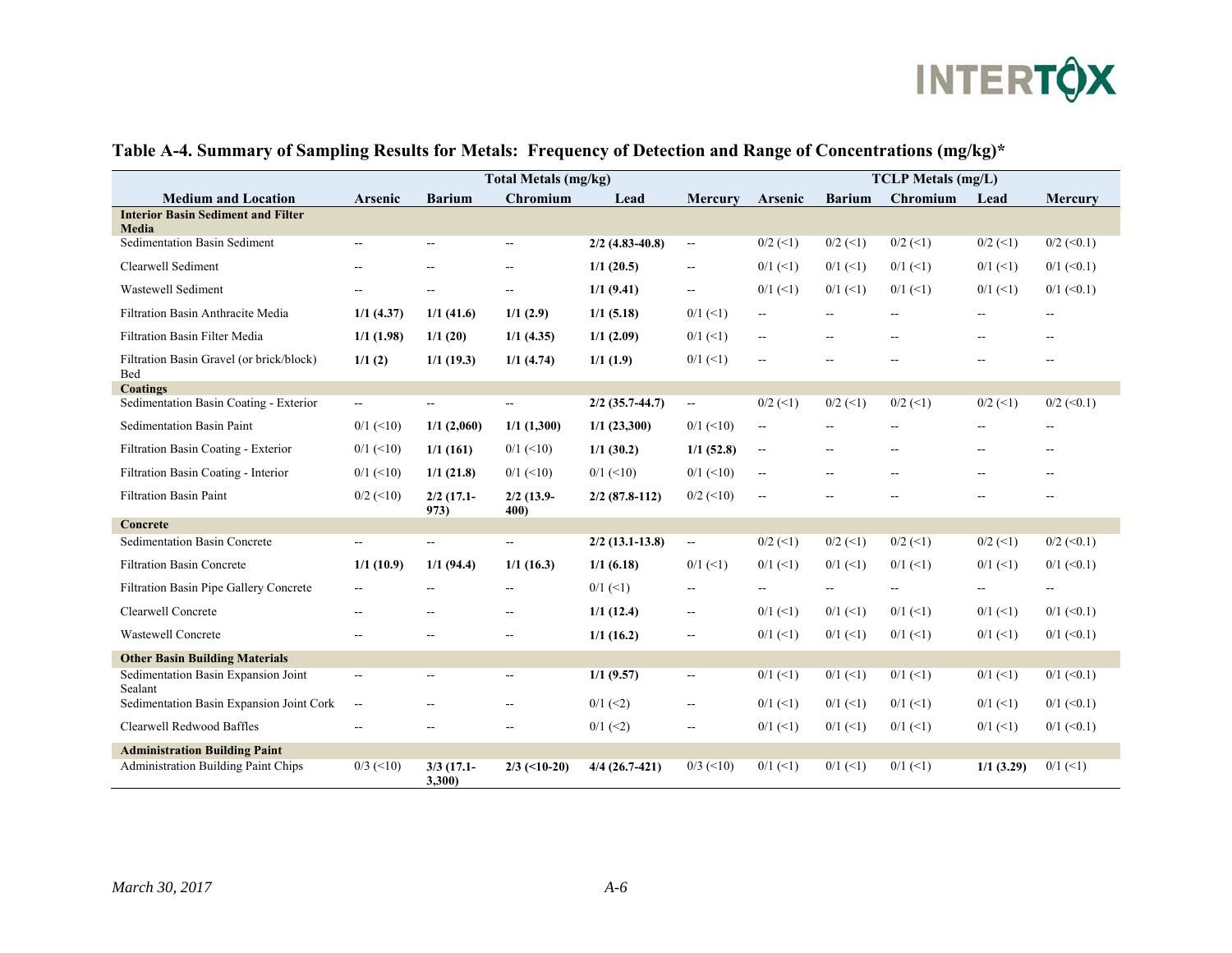

|                                         | Date         |              |              |              |           |           |           |           |  |  |
|-----------------------------------------|--------------|--------------|--------------|--------------|-----------|-----------|-----------|-----------|--|--|
| Analyte                                 | 7/13/2000    | 11/19/2001   | 2/27/2002    | 7/22/2003    | 7/17/2006 | 8/22/2007 | 8/13/2012 | 8/12/2013 |  |  |
| <b>Detected Levels</b>                  |              |              |              |              |           |           |           |           |  |  |
| Aroclor 1016                            | ND           | Not reported | ND           | ND           | ND        | ND        | ND        | ND        |  |  |
| Aroclor 1221                            | ND           | ND           | ND           | ND           | ND        | <b>ND</b> | <b>ND</b> | <b>ND</b> |  |  |
| Aroclor 1232                            | ND           | ND           | ND           | ND           | ND        | <b>ND</b> | ND        | <b>ND</b> |  |  |
| Aroclor 1242                            | ND           | ND           | ND           | ND           | ND        | ND        | ND        | ND        |  |  |
| Aroclor 1248                            | ND           | <b>ND</b>    | ND           | ND           | ND        | <b>ND</b> | ND        | ND        |  |  |
| Aroclor 1254                            | ND           | ND           | ND           | ND           | ND        | ND        | ND        | ND        |  |  |
| Aroclor 1260                            | ND           | <b>ND</b>    | ND           | ND           | ND        | <b>ND</b> | ND        | <b>ND</b> |  |  |
| <b>PCBs (Total Aroclors)</b>            | Not reported | Not reported | Not reported | Not reported | ND        | ND        | ND        | ND        |  |  |
| State Reporting Level (SRL) $(\mu g/L)$ |              |              |              |              |           |           |           |           |  |  |
| Aroclor 1016                            | 0.1          |              | 0.1          | 0.1          | 0.1       | 0.1       | 0.08      | 0.08      |  |  |
| Aroclor 1221                            | 0.5          | 20           | 20           | 0.5          | 20        | 20        | 20        | 20        |  |  |
| Aroclor 1232                            | 0.1          | 0.5          | 0.5          | 0.1          | 0.5       | 0.5       | 0.5       | 0.5       |  |  |
| Aroclor 1242                            | 0.1          | 0.3          | 0.3          | 0.1          | 0.5       | 0.5       | 0.3       | 0.3       |  |  |
| Aroclor 1248                            | 0.1          | 0.1          | 0.1          | 0.1          | 0.1       | 0.1       | 0.1       | 0.1       |  |  |
| Aroclor 1254                            | 0.1          | 0.1          | 0.1          | 0.1          | 0.1       | 0.1       | 0.1       | 0.1       |  |  |
| Aroclor 1260                            | 0.1          | 0.2          | 0.2          | 0.1          | 0.2       | 0.2       | 0.2       | 0.2       |  |  |
| <b>PCBs (Total Aroclors)</b>            |              |              |              |              | 0.2       | 0.2       | 0.2       | 0.2       |  |  |

ND − Not detected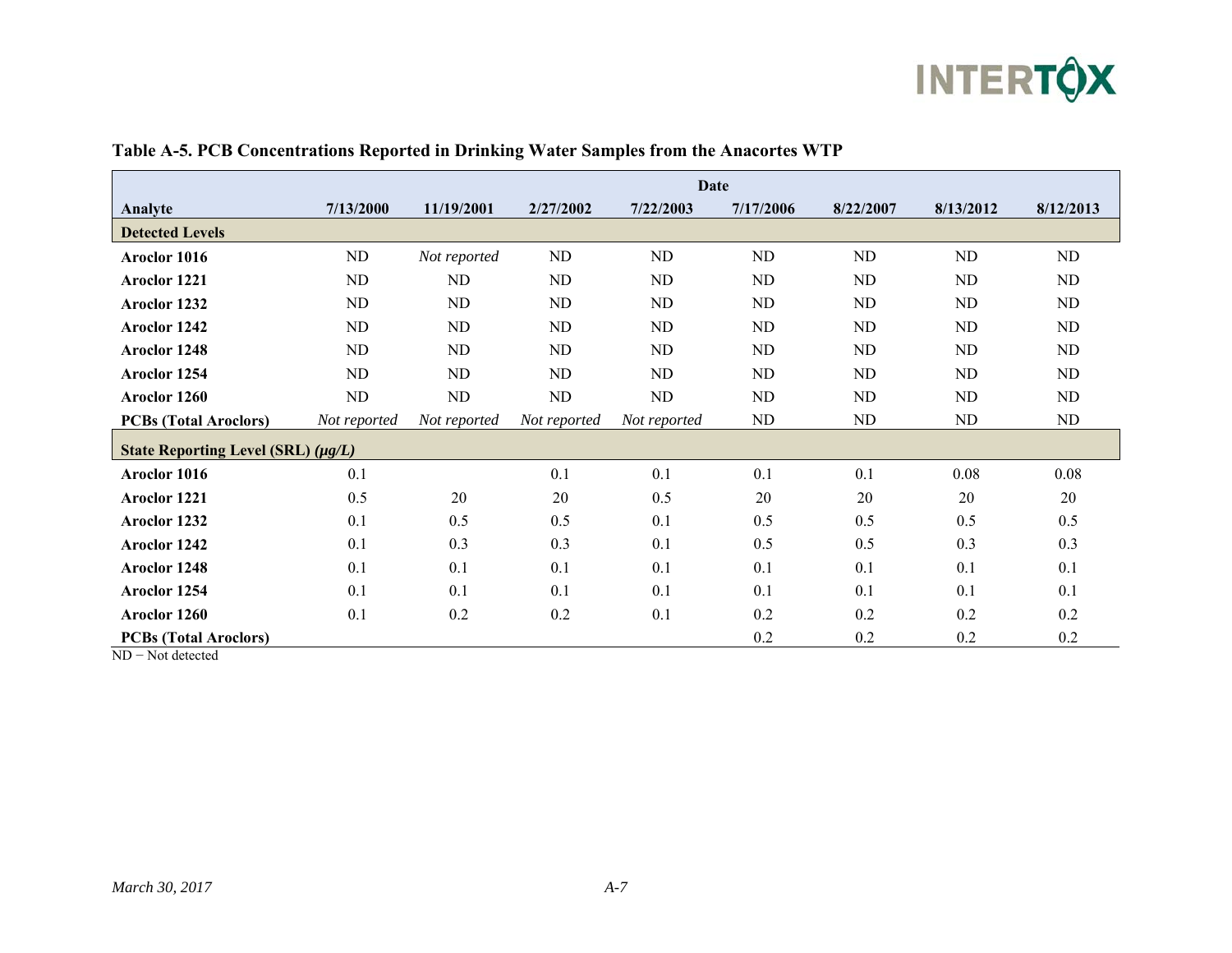

| <b>Medium and Location</b>                      | Aroclor 1016        | Aroclor 1242        | Aroclor 1248          | Aroclor 1254          | Aroclor 1260          | <b>Total Aroclors</b> |
|-------------------------------------------------|---------------------|---------------------|-----------------------|-----------------------|-----------------------|-----------------------|
| <b>Soil</b>                                     |                     |                     |                       |                       |                       |                       |
| Sedimentation Basin Soil 0"-12"                 | $0/10 \le 0.2$      | $0/10$ (<0.2)       | $0/10 \le 0.2$        | $5/10$ (<0.2-3.3)     | $5/10$ (<0.2-3.5)     | $5/10$ (<0.2-6.8)     |
| Sedimentation Basin Soil 12"-36"                | $0/10 \le 0.2$      | $0/10 \le 0.2$      | $0/10 \le 0.2$        | $2/10$ (<0.2-0.28)    | $1/10$ (<0.2-0.29)    | $2/10$ (<0.2-0.57)    |
| Filtration Basin Soil 0"-12"                    | $0/6$ (<0.2)        | $0/6$ (< 0.2)       | $0/6 \approx 0.2$     | $5/6$ (<0.2-6.9)      | $5/6$ (<0.2-8.7)      | $5/6$ (<0.2-15.6)     |
| Filtration Basin Soil 12"-36"                   | $0/6$ (<0.2)        | $0/6$ (<0.2)        | $0/6$ (< 0.2)         | $2/6$ (<0.2-0.33)     | $1/6$ (<0.2-0.24)     | $2/6$ (<0.2-0.57)     |
| <b>Interior Basin Sediment and Filter Media</b> |                     |                     |                       |                       |                       |                       |
| Sedimentation Basin Sediment                    | $0/8$ (< 0.2)       | $0/8$ (< 0.2)       | $0/8$ (< 0.2)         | $4/8$ (<0.2-6.1)      | $0/8$ (< 0.2)         | $4/8$ (<0.2-6.1)      |
| Sedimentation Basin Sediment-Trough             | $0/2$ (<10-<200)    | $0/2$ (<10-<200)    | $0/2$ (<10-<200)      | $2/2$ (1,800-1,900)   | $0/2$ (<10-<200)      | $2/2$ (1,800-1,900)   |
| Clearwell Sediment (Initial Investigation)      | $6/6$ (0.38-7.3)    | $0/6$ (< 0.2)       | $0/6$ (<0.2)          | $5/6$ (<0.2-5.6)      | $0/6 \approx 0.2$     | $6/6$ (0.38-11.0)     |
| Clearwell Sediment-Dry (Gap Investigation)      | $0/4$ (<0.4)        | $0/4 \approx (0.4)$ | $0/4$ (<0.4)          | $4/4$ (0.67-2.8)      | $0/4$ (<0.4)          | $4/4$ (0.67-2.8)      |
| Wastewell Sediment                              | $0/4$ (<0.2)        | $0/4$ (<0.2)        | $0/4 \approx (0.2)$   | $3/4$ (<0.2-3.4)      | $0/4$ (<0.2)          | $3/4$ (<0.2-3.4)      |
| Filtration Basin Gravel (or brick/block) Bed    | $0/6$ (< 0.2)       | $0/6 \approx 0.2$   | $0/6 \approx 0.2$     | $1/6$ (<0.2-0.22)     | $0/6 \approx 0.2$     | $1/6$ (<0.2-0.22)     |
| <b>Coatings</b>                                 |                     |                     |                       |                       |                       |                       |
| Sedimentation Basin Coating - Exterior          | $0/8$ (<100-<500)   | $0/8$ (<100-<500)   | $0/8$ (<100-<500)     | $8/8$ (6,000-18,000)  | $8/8$ (4,400-16,000)  | 8/8 (10,400-34,000)   |
| Sedimentation Basin Coating - Interior          | $0/2$ (<10-<200)    | $0/2$ (<10-<200)    | $0/2$ (<10-<200)      | $2/2$ (1,600-20,000)  | $0/2$ (<10-<200)      | $2/2$ (1,600-20,000)  |
| Filtration Basin Coating - Exterior             | $0/4$ (<100-<1,000) | $0/4$ (<100-<1,000) | $0/4$ (<100-<1,000)   | $4/4$ (14,000-20,000) | $4/4$ (11,000-15,000) | $4/4$ (25,000-35,000) |
| Filtration Basin Coating - Interior             | $4/6$ (<0.2-770)    | $0/6$ (<0.2 - <100) | $0/6$ (<0.2-<100)     | $6/6$ (0.26-3,300)    | $0/6$ (<0.2 - <100)   | $6/6$ (0.26-4,070)    |
| Concrete                                        |                     |                     |                       |                       |                       |                       |
| Sedimentation Basin Concrete                    | $0/40$ (<0.2-<20)   | $0/40$ (<0.2-<20)   | $0/40 \le 0.2 \le 20$ | $8/40$ (<0.2-260)     | $0/40$ (<0.2-<20)     | $8/40$ (<0.2-260)     |
| <b>Filtration Basin Concrete</b>                | $4/6$ (<20-43)      | $0/6$ (<4-<20)      | $0/6$ (<4-<20)        | $6/6$ (54-190)        | $0/6$ (<4-<20)        | $6/6$ (64-233)        |
| Filtration Basin Pipe Gallery Concrete          | $0/2$ (<0.2-<2)     | $0/2$ (<0.2-<2)     | $0/2$ (<0.2-<2)       | $2/2$ (0.52-180)      | $0/2$ (<0.2-<2)       | $2/2$ (0.52-180)      |
| <b>Other Basin Building Materials</b>           |                     |                     |                       |                       |                       |                       |
| Sedimentation Basin Expansion Joint Sealant     | $1/10$ (<1-9,700)   | $4/10$ (<1-38,000)  | $6/10$ (<1-13,000)    | $1/10$ (<1-850)       | $0/10$ (<1-<1,000)    | $10/10$ (8.7-38,000)  |
| Sedimentation Basin Expansion Joint Cork        | $0/4$ (<1- $500$ )  | $1/4$ (<1-1)        | $1/4$ (<1-1,100)      | $0/4$ (<1- $500$ )    | $0/4$ (<1- $500$ )    | $2/4$ (<1-1,100)      |
| <b>Administration Building Samples</b>          |                     |                     |                       |                       |                       |                       |
| Admin Bldg Window Caulk/Glaze                   | $1/10$ (<1-2.8)     | $0/10$ (<1-<20)     | $0/10$ (<1-<20)       | $9/10$ (<1-500)       | $3/10$ (<1-250)       | $10/10(6.6-640)$      |
| Admin Bldg Paint Chip                           | $0/1$ (<1)          | $0/1$ (<1)          | $0/1$ (<1)            | 1/1(1.7)              | $0/1$ (<1)            | 1/1(1.7)              |
| Risk-based screening level for worker soil      | 27                  | 0.95                | 0.95                  | 0.97                  | 0.99                  | NA                    |

#### **Table A-6. Comparison of Maximum-Detected PCB Concentrations in Solid Matrices to Risk-Based Screening Levels for Soil a**

a Sample results with detected concentrations of the analyte are bolded. Media/Locations with a maximum concentration greater than the risk-based screening level are highlighted.  $NA - Not available$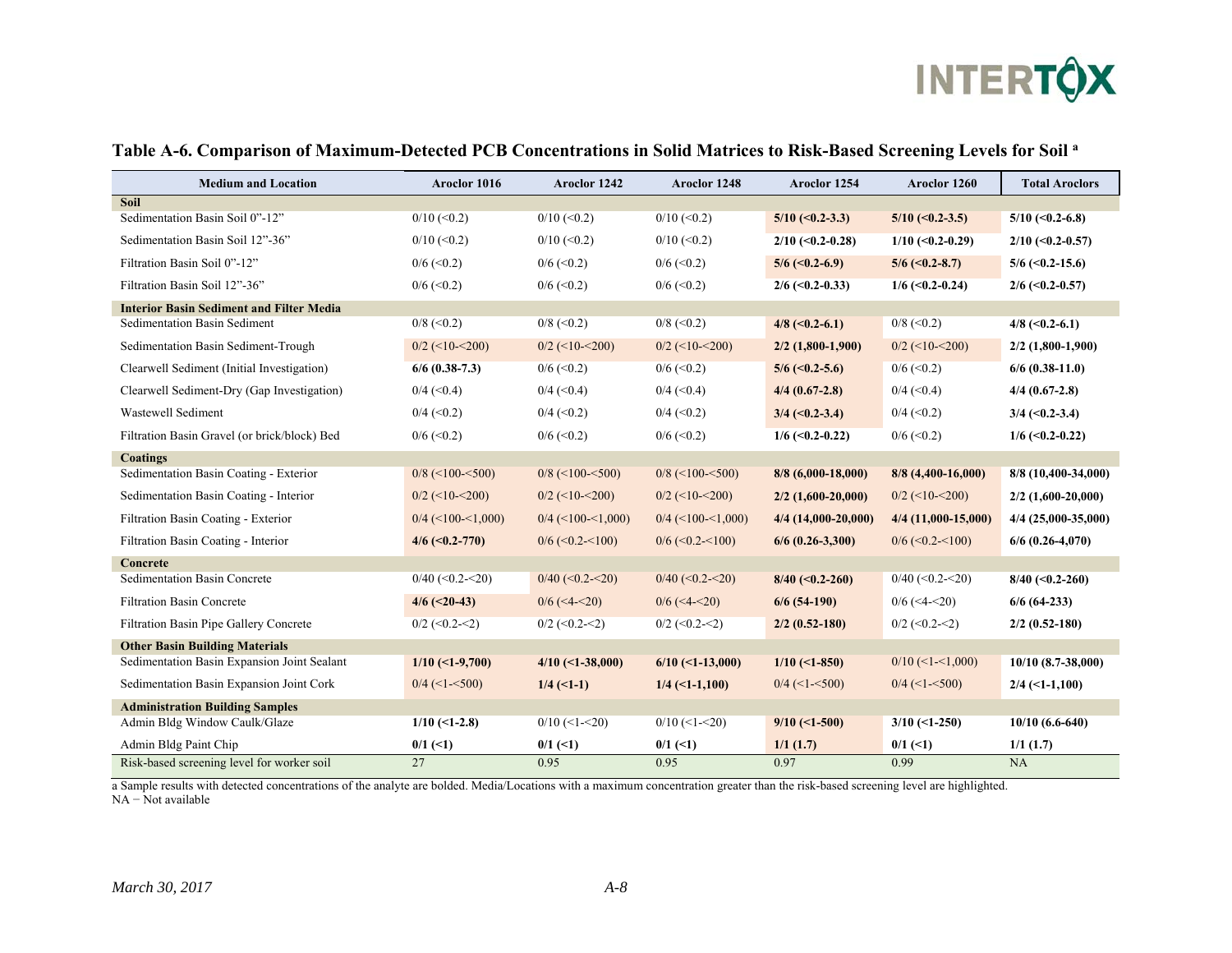

|                                                       |                          |                          | <b>Total Metals (mg/kg)</b>        |                   |                                  |
|-------------------------------------------------------|--------------------------|--------------------------|------------------------------------|-------------------|----------------------------------|
| <b>Medium and Location</b>                            | Arsenic                  | <b>Barium</b>            | Chromium <sup>b</sup>              | Lead              | Mercury                          |
| <b>Interior Basin Sediment and Filter Media</b>       |                          |                          |                                    |                   |                                  |
| Sedimentation Basin Sediment                          | $\overline{\phantom{0}}$ | $\overline{\phantom{a}}$ | $\overline{\phantom{a}}$           | $2/2$ (4.83-40.8) | $\overline{\phantom{a}}$         |
| Clearwell Sediment                                    | --                       |                          | $-$                                | 1/1(20.5)         | $-$                              |
| Wastewell Sediment                                    | --                       |                          |                                    | 1/1(9.41)         | $\overline{\phantom{m}}$         |
| Filtration Basin Anthracite Media                     | 1/1(4.37)                | 1/1(41.6)                | 1/1(2.9)                           | 1/1(5.18)         | $0/1$ (<1)                       |
| Filtration Basin Filter Media                         | $1/1$ (1.98)             | 1/1(20)                  | $1/1$ (4.35)                       | 1/1(2.09)         | $0/1$ (<1)                       |
| Filtration Basin Gravel (or brick/block) Bed          | 1/1(2)                   | $1/1$ (19.3)             | 1/1(4.74)                          | 1/1(1.9)          | $0/1$ (<1)                       |
| <b>Coatings</b>                                       |                          |                          |                                    |                   |                                  |
| Sedimentation Basin Coating - Exterior                | --                       | $\overline{\phantom{a}}$ | $\overline{\phantom{a}}$           | $2/2$ (35.7-44.7) | $\overline{a}$                   |
| <b>Sedimentation Basin Paint</b>                      | $0/1$ (<10)              | 1/1(2,060)               | 1/1(1,300)                         | 1/1(23,300)       | $0/1$ (<10)                      |
| Filtration Basin Coating - Exterior                   | $0/1$ (<10)              | 1/1(161)                 | $0/1$ (<10)                        | $1/1$ (30.2)      | 1/1(52.8)                        |
| Filtration Basin Coating - Interior                   | $0/1$ (<10)              | 1/1(21.8)                | $0/1$ (<10)                        | $0/1$ (<10)       | $0/1$ (<10)                      |
| <b>Filtration Basin Paint</b>                         | $0/2$ (<10)              | $2/2$ (17.1-973)         | $2/2$ (13.9-400)                   | $2/2$ (87.8-112)  | $0/2$ (<10)                      |
| Concrete                                              |                          |                          |                                    |                   |                                  |
| Sedimentation Basin Concrete                          |                          |                          | $\overline{\phantom{a}}$           | $2/2$ (13.1-13.8) | $\overline{\phantom{a}}$         |
| <b>Filtration Basin Concrete</b>                      | 1/1(10.9)                | 1/1(94.4)                | 1/1(16.3)                          | 1/1(6.18)         | $0/1$ (<1)                       |
| Filtration Basin Pipe Gallery Concrete                |                          |                          |                                    | $0/1$ (<1)        | --                               |
| Clearwell Concrete                                    |                          |                          | $-$                                | 1/1(12.4)         | --                               |
| <b>Wastewell Concrete</b>                             | --                       | $-$                      | $\sim$                             | 1/1(16.2)         | --                               |
| <b>Other Building Materials</b>                       |                          |                          |                                    |                   |                                  |
| Sedimentation Basin Expansion Joint Sealant           | --                       | --                       | --                                 | 1/1(9.57)         | --                               |
| Sedimentation Basin Expansion Joint Cork              |                          |                          |                                    | $0/1$ (<2)        |                                  |
| Clearwell Redwood Baffles                             | --                       | $-$                      | $\overline{\phantom{m}}$           | $0/1$ (<2)        | --                               |
| <b>Administration Building Samples</b>                |                          |                          |                                    |                   |                                  |
| Administration Building Paint Chips                   | $0/3$ (<10)              | $3/3$ (17.1-3,300)       | $2/3$ (<10-20)                     | $4/4$ (26.7-421)  | $0/3$ (<10)                      |
| Risk-based screening level for worker soil<br>(mg/kg) | $\overline{3}$           | 220,000                  | 1,800,000 (CrIII),<br>$6.3$ (CrVI) | 800               | 350 (Inorganic<br>mercury salts) |

#### **Table A-7. Comparison of Maximum-Detected Metals Concentrations in Solid Matrices to Risk-Based Screening Levels for Soil a**

a Sample results with detected concentrations of the analyte are bolded. Media/Locations with a maximum concentration greater than the risk-based screening level are highlighted. b Assumed to be trivalent chromium (CrIII)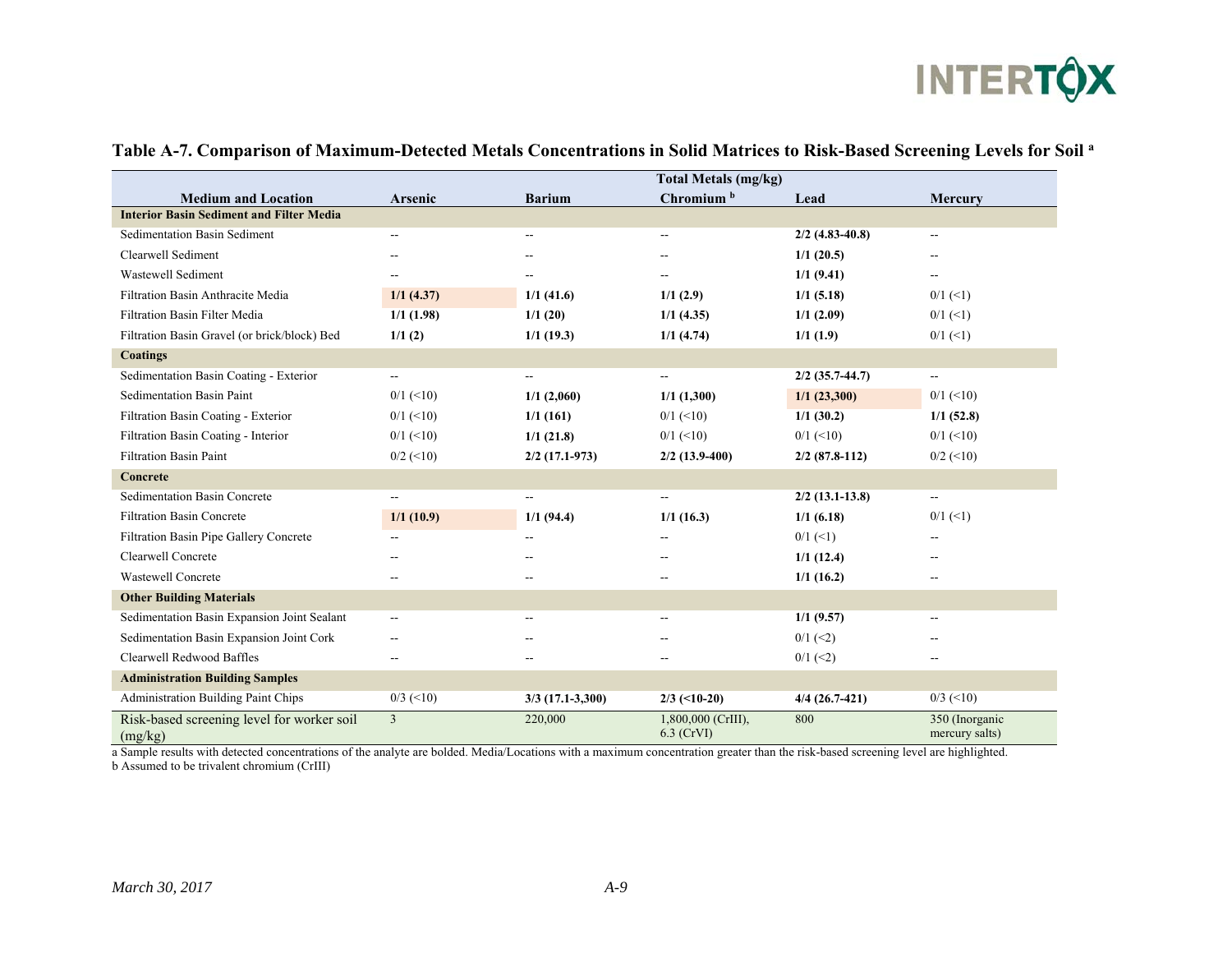

### **Table A-8. Comparison of Maximum-Detected PCB and Lead Concentrations in Liquid Matrices, TCLP Samples, or Wipe Samples to Risk-Based Screening Levelsa**

| <b>Medium and Location</b>                                                                                                                                                                   | Aroclor<br>1016     | Aroclor 1242        | Aroclor 1248        | Aroclor 1254      | Aroclor 1260      | <b>Total Aroclors</b> | Lead                       |
|----------------------------------------------------------------------------------------------------------------------------------------------------------------------------------------------|---------------------|---------------------|---------------------|-------------------|-------------------|-----------------------|----------------------------|
| <b>Sediment Water</b>                                                                                                                                                                        |                     |                     |                     |                   |                   |                       |                            |
| Clearwell Sediment-Wet from Pump well $(\mu g/L)$                                                                                                                                            | $0/2$ (<0.01)       | $0/2$ (<0.01)       | $2/2$ (0.71-0.85)   | $2/2$ (0.32-0.68) | $0/2$ (< 0.01)    | $2/2$ (1.0-1.56)      | ---                        |
| Risk-based screening level for tap water (µg/L)                                                                                                                                              | 0.22                | 0.0078              | 0.0078              | 0.0078            | 0.0078            | ---                   | $---$                      |
| <b>Coatings</b>                                                                                                                                                                              |                     |                     |                     |                   |                   |                       |                            |
| Sedimentation Basin Below Grade Mastic Coating<br>$(\mu g/L)$ (TCLP)                                                                                                                         | $0/2 \approx (0.1)$ | $0/2 \approx (0.1)$ | $0/2 \approx (0.1)$ | $2/2$ (3.1-3.2)   | $2/2$ (1.6-1.7)   | $2/2$ (4.7-4.9)       | $---$                      |
| Admin Bldg Paint Chip $(\mu g/L)$ (TCLP)                                                                                                                                                     |                     |                     |                     |                   | ---               |                       | $(1/1)$ 3,290 <sup>b</sup> |
| Risk-based screening level for tap water $\times$ 100 (for<br>comparison to TCLP results) $(\mu g/L)$                                                                                        | 22                  | 0.78                | 0.78                | 0.78              | 0.78              | ---                   | 150                        |
| <b>Administration Building Samples</b>                                                                                                                                                       |                     |                     |                     |                   |                   |                       |                            |
| Admin Bldg Window Wipes $(\mu$ g/100 cm <sup>2</sup> )                                                                                                                                       | $0/15 \approx 10$   | $0/15 \approx 10$   | $0/15 \approx 10$   | $4/15$ (<10-43)   | $0/15 \approx 10$ | $4/15$ (<10-43)       | ---                        |
| Risk-based screening level for surface wipe (equal to<br>industrial soil RSL $\times$ daily soil ingestion rate of<br>$0.0001 \text{ kg}/100 \text{ cm}^2$ ) ( $\mu$ g/100 cm <sup>2</sup> ) | 2.7                 | 0.095               | 0.095               | 0.097             | 0.099             |                       | $---$                      |

a Sample results with detected concentrations of the analyte are bolded. Media/Locations with a maximum concentration greater than the risk-based screening level are highlighted.

b The lead concentration in the paint chip exceeded the risk based screening level for tap water × 100. However, since lead was also analyzed in the same paint chip using the Total Metals method with results reported in mg/kg, and the maximum-detected concentration was below the risk-based screening level for industrial soil, lead in Administration Building paint chips was not identified as a COPC.

RSL − Risk-based screening level; TCLP − Toxicity Characteristic Leaching Procedures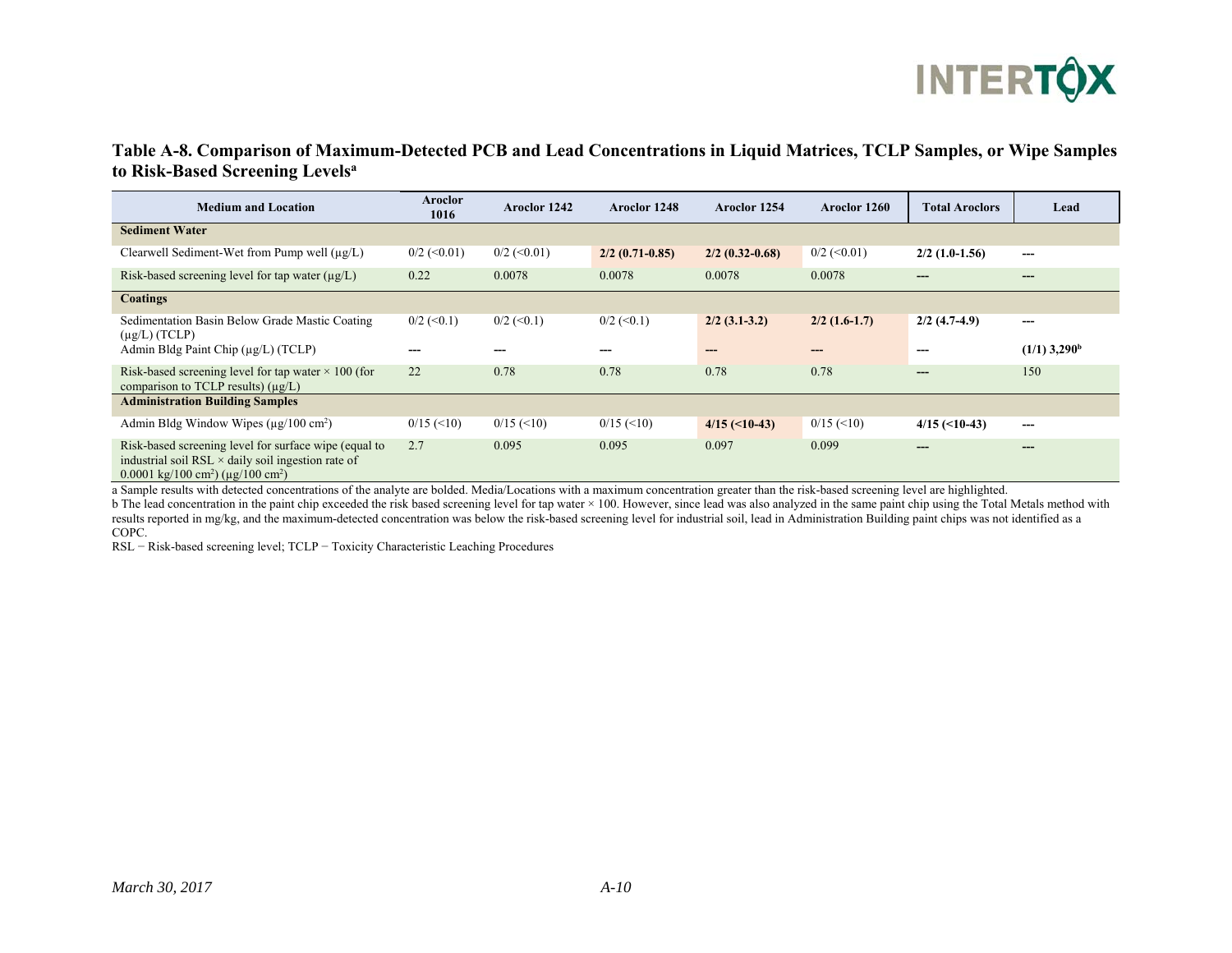

#### **Table A-9. Chemicals of Potential Concern (COPCs) Considered Further in the Anacortes WTP Risk Assessment by Medium/Location**

| <b>Medium and Location</b>                        | Aroclor 1016              | Aroclor 1242              | Aroclor 1248              | Aroclor 1254              | Aroclor 1260              | <b>Arsenic</b>            | Lead         |
|---------------------------------------------------|---------------------------|---------------------------|---------------------------|---------------------------|---------------------------|---------------------------|--------------|
| <b>Soil</b>                                       |                           |                           |                           |                           |                           |                           |              |
| Sedimentation Basin Soil 0"-12"                   |                           |                           |                           | $\mathbf X$               | $\boldsymbol{\mathrm{X}}$ |                           |              |
| Filtration Basin Soil 0"-12"                      |                           |                           |                           | $\mathbf X$               | $\boldsymbol{\mathrm{X}}$ |                           |              |
| <b>Interior Basin Sediment and Filter Media</b>   |                           |                           |                           |                           |                           |                           |              |
| Sedimentation Basin Sediment                      |                           |                           |                           | $\mathbf x$               |                           |                           |              |
| Sedimentation Basin Sediment-Trough               | $\mathbf X$               | $\mathbf x$               | $\mathbf x$               | x                         | $\boldsymbol{\mathrm{X}}$ |                           |              |
| Clearwell Sediment (Initial Investigation)        |                           |                           | $\mathbf X$               | $\mathbf X$               |                           |                           |              |
| Clearwell Sediment-Dry (Gap Investigation)        |                           |                           |                           | $\mathbf X$               |                           |                           |              |
| Clearwell Sediment-Wet from Pump well $(\mu g/L)$ |                           |                           | $\boldsymbol{\mathrm{X}}$ | x                         |                           |                           |              |
| Wastewell Sediment                                |                           |                           |                           | $\mathbf X$               |                           |                           |              |
| Filtration Basin Anthracite Media                 |                           |                           |                           |                           |                           | $\mathbf x$               |              |
| Coatings                                          |                           |                           |                           |                           |                           |                           |              |
| Sedimentation Basin Coating - Exterior            | $\mathbf x$               | $\boldsymbol{\mathrm{X}}$ | $\boldsymbol{\mathrm{X}}$ | $\mathbf X$               | $\boldsymbol{\mathrm{X}}$ |                           |              |
| Sedimentation Basin Coating - Interior            | $\mathbf X$               | $\mathbf X$               | $\mathbf x$               | $\mathbf X$               | x                         |                           |              |
| Sedimentation Basin Paint                         |                           |                           |                           |                           |                           |                           | $\mathbf{x}$ |
| Sedimentation Basin Below Grade Mastic            |                           |                           |                           | $\mathbf X$               | $\mathbf X$               |                           |              |
| Coating $(\mu g/L)$ (TCLP)                        |                           |                           |                           |                           |                           |                           |              |
| Filtration Basin Coating - Exterior               | $\mathbf x$               | $\mathbf{x}$              | $\mathbf{x}$              | $\mathbf X$               | $\boldsymbol{\mathrm{X}}$ |                           |              |
| Filtration Basin Coating - Interior               | $\boldsymbol{\mathrm{X}}$ | $\mathbf X$               | $\mathbf X$               | $\mathbf X$               | $\boldsymbol{\mathrm{X}}$ |                           |              |
| Concrete                                          |                           |                           |                           |                           |                           |                           |              |
| Sedimentation Basin Concrete                      |                           | $\mathbf{x}$              | $\mathbf x$               | $\mathbf X$               |                           |                           |              |
| <b>Filtration Basin Concrete</b>                  | $\boldsymbol{\mathrm{X}}$ | $\mathbf X$               | $\boldsymbol{\mathrm{X}}$ | $\mathbf X$               |                           | $\boldsymbol{\mathrm{X}}$ |              |
| Filtration Basin Pipe Gallery Concrete            |                           |                           |                           | $\mathbf x$               |                           |                           |              |
| <b>Other Basin Building Materials</b>             |                           |                           |                           |                           |                           |                           |              |
| Sedimentation Basin Expansion Joint Sealant       | $\mathbf X$               | $\boldsymbol{\mathrm{X}}$ | $\boldsymbol{\mathrm{X}}$ | $\boldsymbol{\mathrm{X}}$ | $\boldsymbol{\mathrm{X}}$ |                           |              |
| Sedimentation Basin Expansion Joint Cork          | $\mathbf X$               | $\mathbf X$               | $\mathbf X$               | $\mathbf X$               | $\mathbf x$               |                           |              |
| <b>Administration Building Samples</b>            |                           |                           |                           |                           |                           |                           |              |
| Admin Bldg Window Caulk/Glaze                     |                           |                           |                           | $\mathbf X$               |                           |                           |              |
| Admin Bldg Paint Chip                             |                           |                           |                           | x                         |                           |                           |              |
| Admin Bldg Window Wipes                           |                           |                           |                           | $\mathbf x$               |                           |                           |              |

TCLP − Toxicity Characteristic Leaching Procedure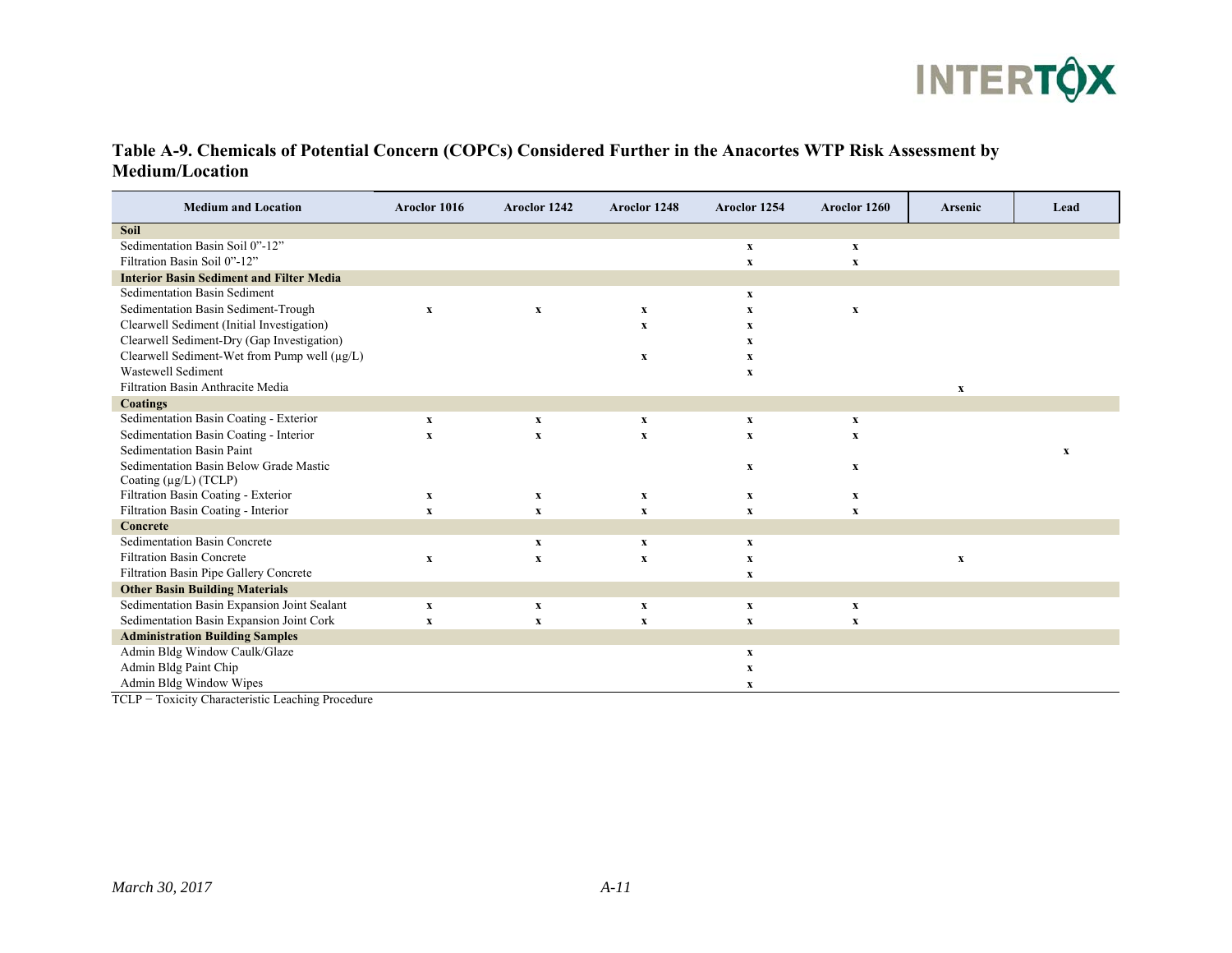

| Chemical              | <b>Medium</b>                                        | Range                            | <b>Estimated 95% UCL</b>                                 | <b>Exposure Point Concentration</b>                      |
|-----------------------|------------------------------------------------------|----------------------------------|----------------------------------------------------------|----------------------------------------------------------|
| <b>Total Aroclors</b> | Soil $(0-12)$ below ground surface)<br>$(n = 16)$    | $< 0.2 - 15.6$ mg/kg             | $4.87 \text{ mg/kg}$                                     | $4.87$ mg/kg                                             |
| <b>Total Aroclors</b> | Sedimentation Basin sediment ( $n =$<br>10)          | $< 0.2 - 1,900$ mg/kg            | $2,855$ mg/kg                                            | $1,900$ mg/kg                                            |
| <b>Total Aroclors</b> | Clearwell sediment $(n = 6)$                         | $0.38 - 11$ mg/kg                | $8.98 \text{ mg/kg}$                                     | $8.98$ mg/kg                                             |
| <b>Total Aroclors</b> | Wastewell sediment $(n = 4)$                         | $< 0.2 - 3.4$ mg/kg              | NA                                                       | $3.4 \text{ mg/kg}$                                      |
| <b>Total Aroclors</b> | Administration Building window<br>sill wipe $(n=15)$ | $<$ 10-43 µg/100 cm <sup>2</sup> | 20.2 $\mu$ g/100 cm <sup>2</sup><br>$(0.202 \mu g/cm^2)$ | 20.2 $\mu$ g/100 cm <sup>2</sup><br>$(0.202 \mu g/cm^2)$ |

#### **Table A-10. Exposure Point Concentration Summary, Anacortes WTP Risk Assessment**

NA – Not applicable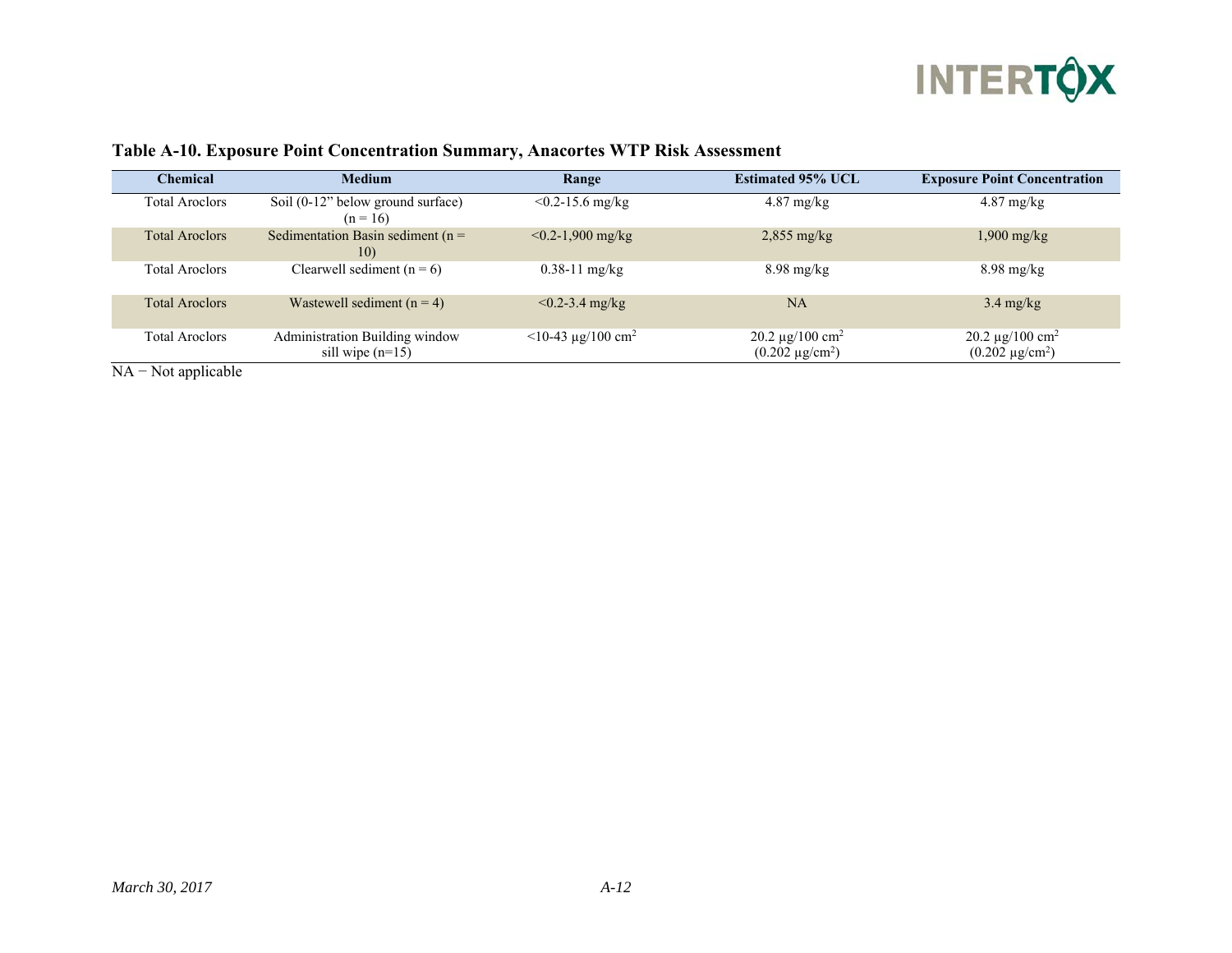

| Parameter       | <b>Definition</b>                                                                  | <b>Units</b>                       | Value                                                                              | Rationale                                                                                                                    | Reference                                                |
|-----------------|------------------------------------------------------------------------------------|------------------------------------|------------------------------------------------------------------------------------|------------------------------------------------------------------------------------------------------------------------------|----------------------------------------------------------|
| SA <sub>i</sub> | Skin surface area available for contact                                            | $\overline{m^2}$ /contact<br>event | 0.2848                                                                             | Approximate 95% upper confidence<br>limit of the mean of surface areas for<br>the hands and forearms for an adult            | <b>U.S. EPA 2011</b>                                     |
| $f_d$           | Fraction of available skin surface area that contacts<br>surface during an event   | unitless                           | 0.25                                                                               | Assumes that the equivalent of<br>approximately 2 palms contact the<br>surface during an event                               | U.S. EPA 1997a<br>as cited in May et<br>al., 2002        |
| $f_{d-m}$       | Fraction of skin surface area that contacted a surface that<br>then contacts mouth | unitless                           | 0.1                                                                                | Assumes approximately one finger<br>contacts the mouth                                                                       | U.S. EPA 1997a<br>as cited in May et<br>al., 2002        |
| $FTsurf-sk$     | Fraction of surface concentration transferred from surface<br>to skin              | unitless                           | 0.1                                                                                | Default value in the absence of site-<br>specific data for an industrial worker                                              | <b>U.S. EPA 1997a</b><br>as cited in May et<br>al., 2002 |
| $FT_{sk-m}$     | Fraction of skin concentration transferred from skin to<br>mouth                   | unitless                           | 0.3                                                                                | Default value in the absence of site-<br>specific data for an industrial worker                                              | Schneider 1993 as<br>cited in May et<br>al., 2002        |
| EV              | Contact frequency with surface                                                     | events/d                           | 3                                                                                  | Assumed number of contacts in an 8<br>hour day                                                                               | U.S. EPA 1997a<br>as cited in May et<br>al., 2002        |
| InhR            | Inhalation rate                                                                    | $m^3/hr$                           | 1.2                                                                                | Average value for light and moderate<br>activity for ages 21-51                                                              | <b>U.S. EPA 2011</b>                                     |
| K               | Resuspension factor                                                                | $m^{-1}$                           | $5 \times 10^{-8}$                                                                 | Based on measured values for<br>resuspension of particles into indoor air<br>in five buildings undergoing<br>decommissioning | Abu-Eid et al.,<br>2002                                  |
| $ET_i$          | Exposure time for indoor worker                                                    | hr/d                               | 8                                                                                  | Default value for an indoor worker                                                                                           | <b>U.S. EPA 2016b</b>                                    |
| EFi             | Exposure frequency to indoor surfaces                                              | d/yr                               | 250                                                                                | Default value for an indoor worker                                                                                           | <b>U.S. EPA 2016b</b>                                    |
| <b>ED</b>       | Exposure duration                                                                  | year                               | 25                                                                                 | Industrial worker default                                                                                                    | <b>U.S. EPA 2016b</b>                                    |
| <b>BW</b>       | Body weight                                                                        | kg                                 | 80                                                                                 | Industrial worker default                                                                                                    | <b>U.S. EPA 2016b</b>                                    |
| AT              | Averaging time                                                                     | d                                  | 365 d/yr $\times$ ED for<br>non-carcinogen, or<br>$\times$ 70 yr for<br>carcinogen | Risk assessment default                                                                                                      | <b>U.S. EPA 2016b</b>                                    |

## **Table A-11. Exposure Parameters for Indoor Office Worker, Anacortes WTP Risk Assessment**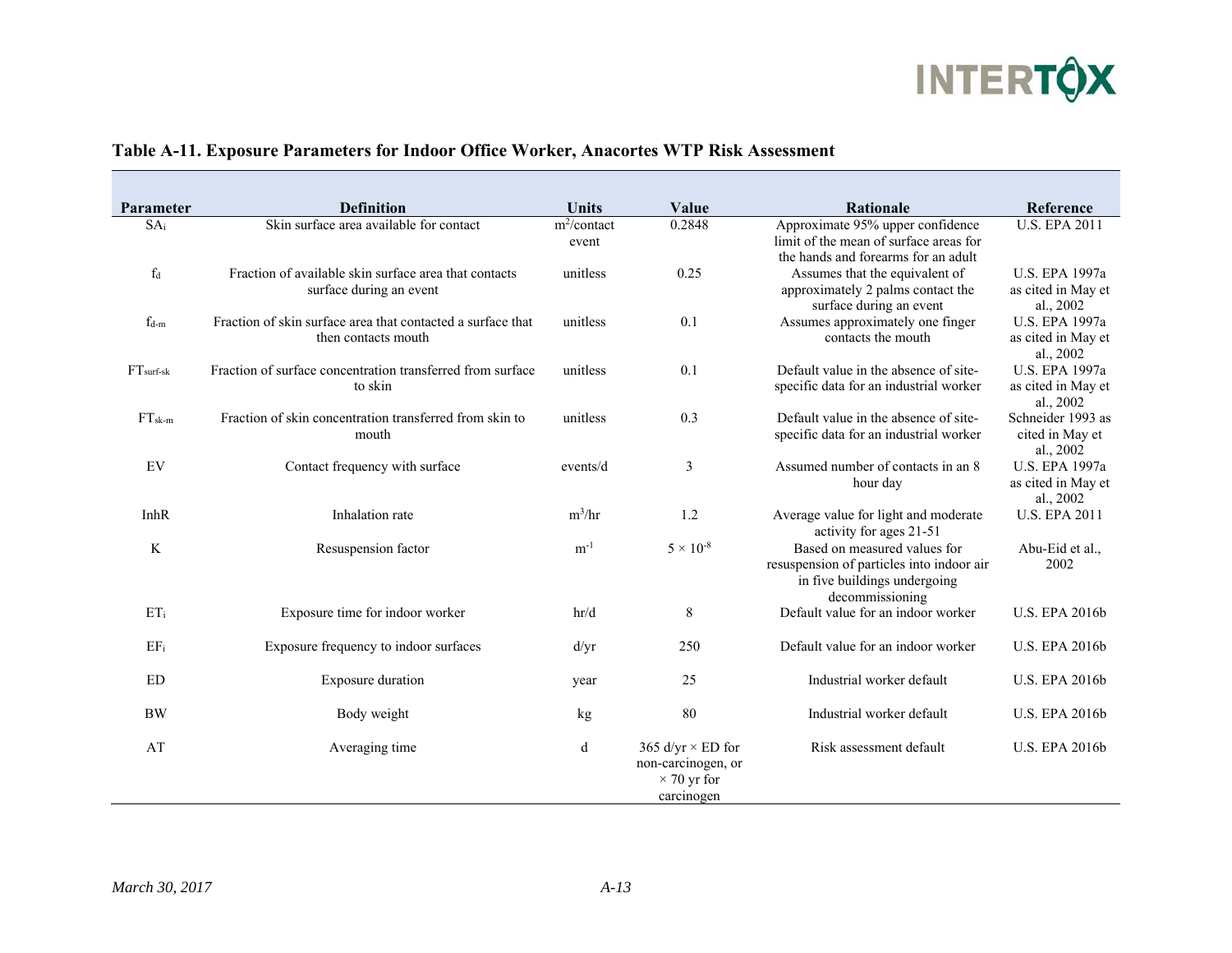

| Parameter               | <b>Definition</b>                                         | <b>Units</b>           | Value                                                                    | <b>Rationale</b>                                                                                                                                                                    | Reference                |
|-------------------------|-----------------------------------------------------------|------------------------|--------------------------------------------------------------------------|-------------------------------------------------------------------------------------------------------------------------------------------------------------------------------------|--------------------------|
| <b>IR</b>               | Solid matrix incidental ingestion rate                    | kg/d                   | 0.00010                                                                  | Average adult soil ingestion rate,<br>outdoor worker default                                                                                                                        | <b>U.S. EPA 2016b</b>    |
| $\mathbf{f}_\mathrm{s}$ | Fraction of soil contacted from a contaminated source     | unitless               | 0.1                                                                      | Assume 10% since only a small portion<br>of the entire soil area was sampled and<br>soils further from the Basins are<br>assumed to have even lower<br>concentrations.              | Professional<br>judgment |
| $f_{sed}$               | Fraction of sediment contacted from a contaminated source | unitless               |                                                                          | Assume 100% since only 12 days of<br>contact with sediment per year assumed.                                                                                                        | Professional<br>judgment |
| <b>SA</b>               | Skin surface area available for contact with medium       | cm <sup>2</sup> /event | 3,535                                                                    | Equal to the approximate 95% upper<br>confidence limit of the mean of surface<br>areas for the face, lower arms, and<br>hands for male and female adults                            | <b>U.S. EPA 2011</b>     |
| AF                      | Medium to skin adherence factor                           | mg/cm <sup>2</sup>     | 0.060                                                                    | Average of skin adherence values for<br>recorded for adults engaged in<br>"activities with soil" including<br>gardeners, farmers, landscapers,<br>groundskeepers, and archeologists | <b>U.S. EPA 2011</b>     |
| <b>InhR</b>             | Inhalation rate                                           | $m^3/hr$               | 1.6                                                                      | Average value for moderate activity for<br>ages 21-51                                                                                                                               | <b>U.S. EPA 2011</b>     |
| VF                      | Medium to air volatilization factor                       | $m^3/kg$               | $8.43 \times 10^{5}$                                                     | Chemical-specific, for PCB 1254                                                                                                                                                     | <b>U.S. EPA 2016b</b>    |
| <b>PEF</b>              | Particulate emission factor                               | $m^3/kg$               | $1.40 \times 10^{9}$                                                     | Default                                                                                                                                                                             | <b>U.S. EPA 2016b</b>    |
| ET <sub>o</sub>         | Exposure time for outdoor worker                          | hr/d                   | $\,$ $\,$                                                                | Outdoor worker default                                                                                                                                                              | <b>U.S. EPA 2016b</b>    |
| EF <sub>s</sub>         | Exposure frequency to soil                                | d/yr                   | 225                                                                      | Outdoor worker default, equal to 5 days<br>per week for 45 weeks per year                                                                                                           | <b>U.S. EPA 2016b</b>    |
| EF <sub>sed</sub>       | Exposure frequency to sediment                            | d/yr                   | 4                                                                        | Once per quarter                                                                                                                                                                    | Professional<br>judgment |
| ED                      | Exposure duration                                         | year                   | 25                                                                       | Outdoor worker default                                                                                                                                                              | <b>U.S. EPA 2016b</b>    |
| <b>BW</b>               | Body weight                                               | kg                     | 80                                                                       | Outdoor worker default                                                                                                                                                              | <b>U.S. EPA 2016b</b>    |
| AT                      | Averaging time                                            | d                      | 365 d/yr $\times$ ED for<br>non-carcinogen, or ×<br>70 yr for carcinogen | Outdoor worker default                                                                                                                                                              | EPA 2016b                |

## **Table A-12. Exposure Parameters for Outdoor Maintenance Worker, Anacortes WTP Risk Assessment**

 $\mathcal{L}$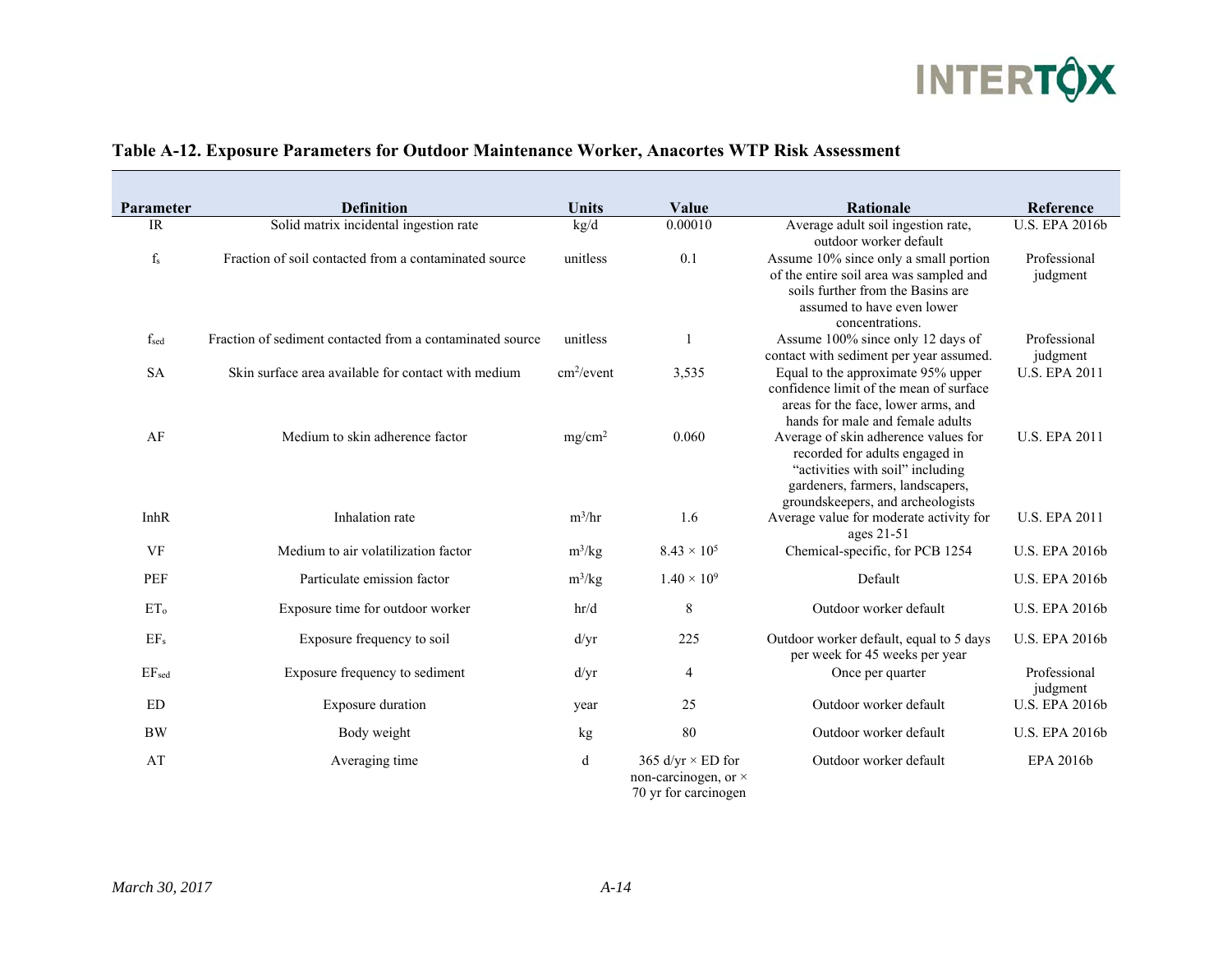

| <b>Parameter</b> | <b>Definition</b>                                     | <b>Units</b>           | Value                                                                | <b>Rationale</b>                                                                                                                                    | Reference                         |
|------------------|-------------------------------------------------------|------------------------|----------------------------------------------------------------------|-----------------------------------------------------------------------------------------------------------------------------------------------------|-----------------------------------|
| IR               | Soil incidental ingestion rate                        | kg/d                   | 0.00020                                                              | Average soil ingestion rate, child<br>recreator default                                                                                             | <b>U.S. EPA 2016b</b>             |
| $f_i$            | Fraction of soil contacted from a contaminated source | unitless               |                                                                      | Assume 100%                                                                                                                                         | Professional<br>judgment          |
| <b>SA</b>        | Skin surface area available for contact with medium   | cm <sup>2</sup> /event | 2,533                                                                | Equal to the approximate 95% upper<br>confidence limit of the mean of surface<br>areas for the face, lower arms, and<br>hands for children age 6-16 | <b>U.S. EPA 2016b</b>             |
| AF               | Medium to skin adherence factor                       | mg/cm <sup>2</sup>     | 0.080                                                                | Average of skin adherence values for<br>recorded for children engaged in<br>"activities with soil" which included<br>children playing soccer        | <b>U.S. EPA 2011</b>              |
| InhR             | Inhalation rate                                       | $m^3/hr$               | 2.0                                                                  | Average value for moderate and high<br>activity for ages 6-16                                                                                       | <b>U.S. EPA 2011</b>              |
| VF               | Medium to air volatilization factor                   | $m^3/kg$               | $8.43 \times 10^{5}$                                                 | Chemical-specific, for PCB 1254                                                                                                                     | <b>U.S. EPA 2016b</b>             |
| <b>PEF</b>       | Particulate emission factor                           | $m^3/kg$               | $1.40 \times 10^{9}$                                                 | Default                                                                                                                                             | <b>U.S. EPA 2016b</b>             |
| $ET_t$           | Exposure time for inhalation                          | hr/d                   |                                                                      | Professional judgment, consistent with<br>U.S. EPA guidance for trespasser<br>scenario                                                              | <b>U.S. EPA 2009</b>              |
| $EF_t$           | Exposure frequency for trespasser                     | d/yr                   | 10                                                                   | Professional judgment                                                                                                                               | Professional<br>judgment          |
| <b>ED</b>        | Exposure duration                                     | year                   | 10                                                                   | Trespasser default                                                                                                                                  | U.S. EPA Region<br><b>IV 2014</b> |
| <b>BW</b>        | Body weight                                           | kg                     | 45                                                                   | Trespasser default, age 7-16                                                                                                                        | U.S. EPA Region<br><b>IV 2014</b> |
| AT               | Averaging time                                        | d                      | 365 d/yr $\times$ ED for<br>non-carcinogen, or<br>$\times$ 70 yr for | Outdoor worker default                                                                                                                              | <b>U.S. EPA 2016b</b>             |

## **Table A-13. Exposure Parameters for Adolescent Trespasser, Anacortes WTP Risk Assessment**

 $\overline{\phantom{a}}$ 

carcinogen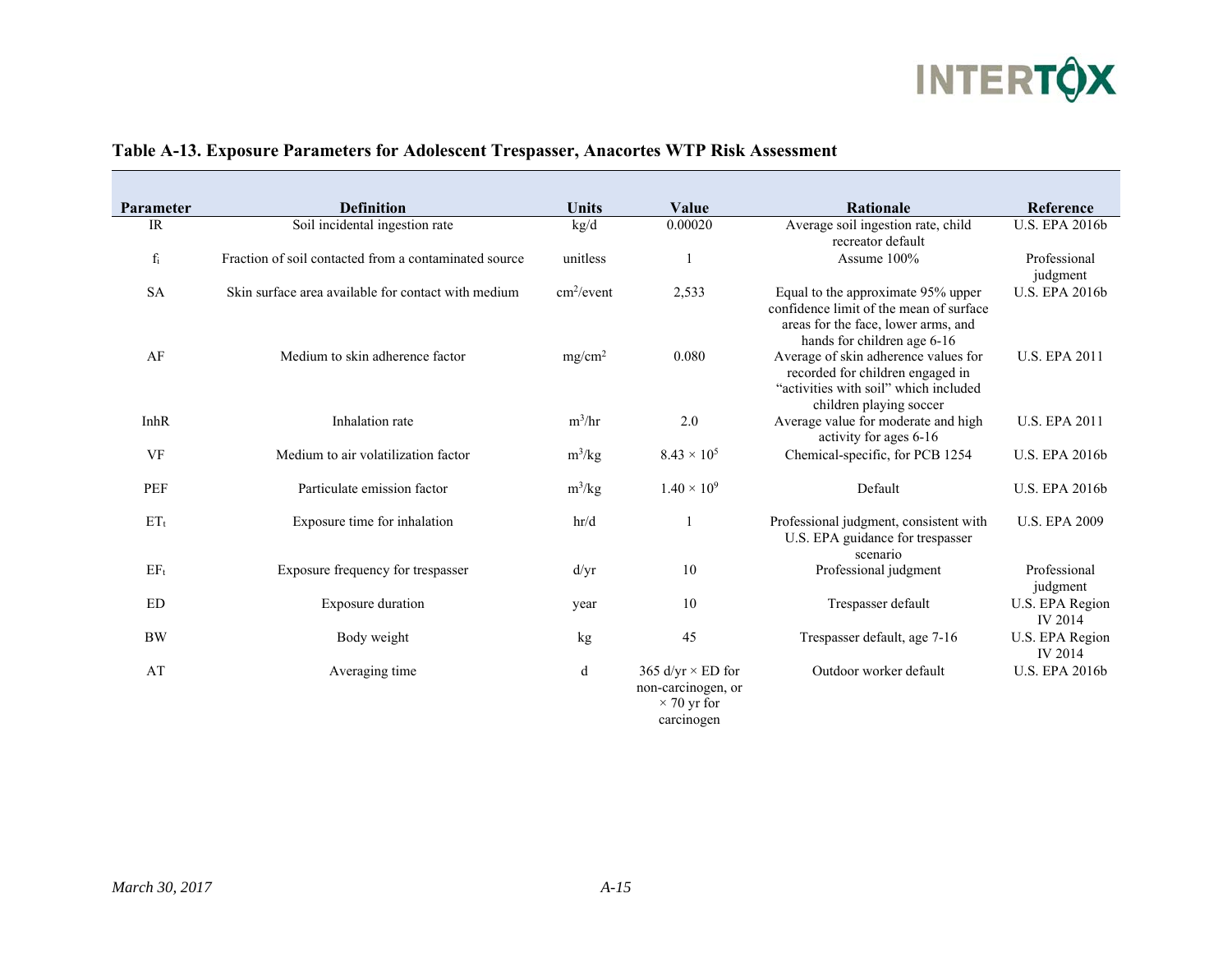

### **Table A-14. Chemical-Specific Uptake Factors for PCBs Used in the Anacortes WTP Risk Assessment**

| Criterion                      | Value | Reference       |
|--------------------------------|-------|-----------------|
| GI Absorption Factor (GAF)     |       | U.S. EPA. 2016b |
| Dermal Absorption Factor (DAF) | 0.14  | U.S. EPA. 2016b |

#### **Table A-15. Toxicity Criteria Used in the Anacortes WTP Risk Assessment for PCBs**

| Criterion                                | Value          | Reference                                                                                |
|------------------------------------------|----------------|------------------------------------------------------------------------------------------|
| Noncancer Criteria                       |                |                                                                                          |
| Oral RfD $(mg/kg-d)$                     | 0.00002        | RfD for Arcolor 1254 (lowest RfD for any Aroclor);<br>U.S. EPA, 1994, 2016b              |
| Dermal RfD (mg/kg-d)                     | 0.000018       | Equivalent "absorbed dose" RfD, equal to Oral RfD $\times$<br>GAF: U.S. EPA, 1994, 2016b |
| Cancer Criteria                          |                |                                                                                          |
| U.S. EPA Cancer Classification           | B <sub>2</sub> | <b>U.S. EPA, 2016d</b>                                                                   |
| Oral SF $(mg/kg-d)^{-1}$                 | 2              | Value for high risk and persistence; U.S. EPA, 2016d                                     |
| Dermal SF $(mg/kg-d)^{-1}$               | 2.2            | Equivalent "absorbed dose" SF, equal to the Oral SF /<br>GAF: U.S. EPA, 2016d            |
| Inhalation Unit Risk $(\mu \varrho/m^3)$ | 0.0001         | <b>U.S. EPA, 2016d</b>                                                                   |

GAF − Gastrointestinal absorption factor; RfD − Reference dose; SF − Slope factor

a Absorbed Dermal RfD = Oral RfD  $\times$  GAF

b Absorbed Dermal SF = Oral SF/GAF

c U.S. EPA Cancer Classification: A, Human carcinogen; B1, Probable human carcinogen; B2, Probable human carcinogen; C, Possible human carcinogen; D, Not classifiable as to human carcinogenicity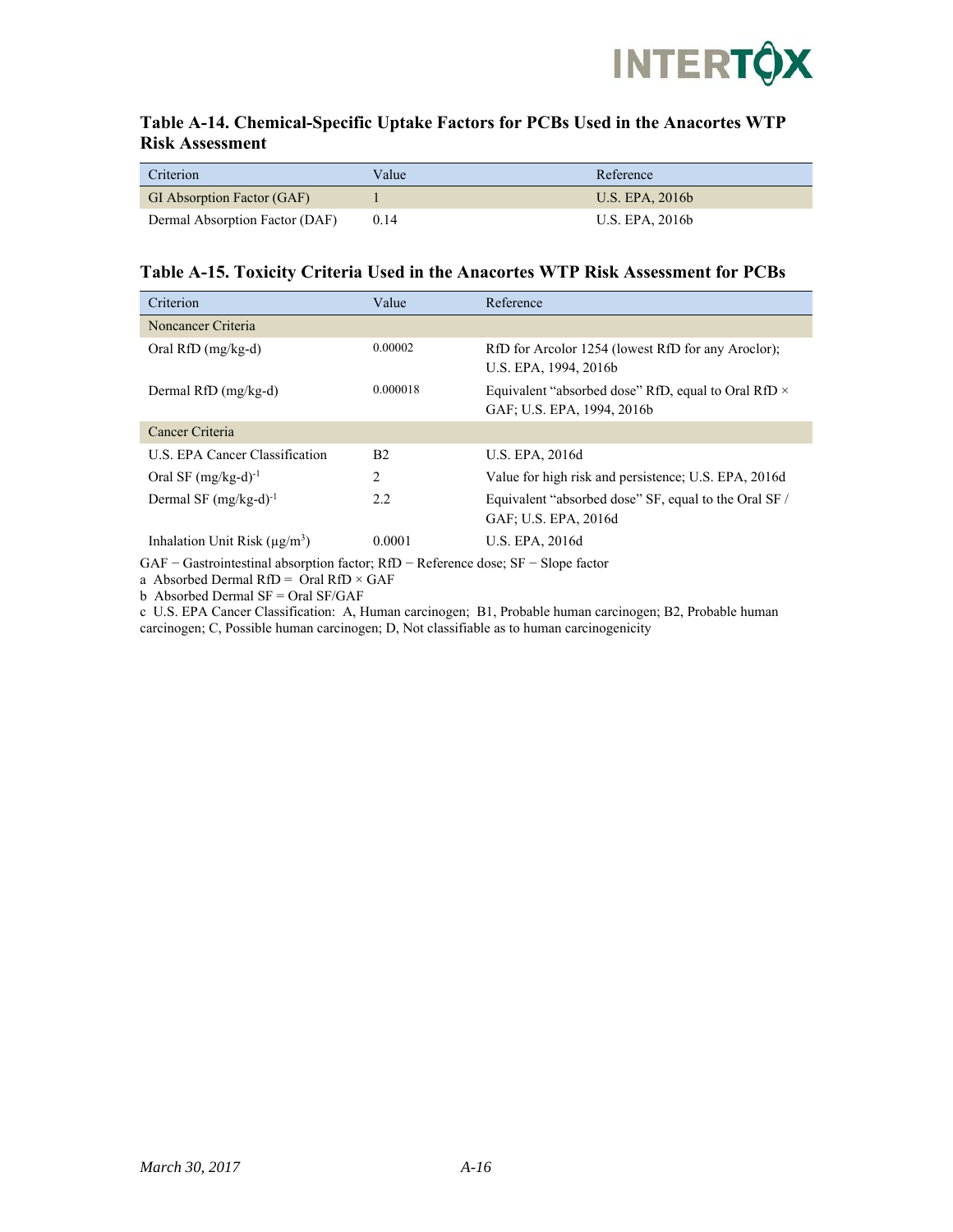

| Receptor<br>Population | <b>Medium</b>                       | Pathway                         | <b>Noncancer</b><br><b>Hazard</b> |
|------------------------|-------------------------------------|---------------------------------|-----------------------------------|
| <b>Indoor Worker</b>   | <b>Window Sill Dust</b>             | <b>Ingestion of Dust</b>        | 0.55                              |
|                        |                                     | <b>Dermal Contact with Dust</b> | 2.59                              |
|                        |                                     | <b>Inhalation of Dust</b>       | 0.00042                           |
|                        |                                     | <b>Medium Total</b>             | 3.1                               |
|                        | <b>Receptor Total</b>               |                                 | 3.1                               |
|                        |                                     |                                 |                                   |
| <b>Outdoor Worker</b>  | Soil                                | Ingestion                       | 0.019                             |
|                        |                                     | <b>Dermal Contact</b>           | 0.0056                            |
|                        |                                     | Inhalation                      | 0.0029                            |
|                        |                                     | <b>Medium Total</b>             | 0.027                             |
|                        | <b>Sedimentation Basin Sediment</b> | Ingestion                       | 1.30                              |
|                        |                                     | <b>Dermal Contact</b>           | 0.39                              |
|                        |                                     | Inhalation                      | 0.20                              |
|                        |                                     | <b>Medium Total</b>             | 1.9                               |
|                        | Clearwell Sediment                  | Ingestion                       | 0.0062                            |
|                        |                                     | <b>Dermal Contact</b>           | 0.0018                            |
|                        |                                     | Inhalation                      | 0.00093                           |
|                        |                                     | <b>Medium Total</b>             | 0.0089                            |
|                        | <b>Wastewell Sediment</b>           | Ingestion                       | 0.0023                            |
|                        |                                     | <b>Dermal Contact</b>           | 0.00069                           |
|                        |                                     | Inhalation                      | 0.00035                           |
|                        |                                     | <b>Medium Total</b>             | 0.0034                            |
|                        | <b>Receptor Total</b>               |                                 | 1.9                               |
|                        |                                     |                                 |                                   |
| <b>Trespasser</b>      | Soil                                | Ingestion                       | 0.030                             |
|                        |                                     | <b>Dermal Contact</b>           | 0.0039                            |
|                        |                                     | Inhalation                      | 0.00035                           |
|                        |                                     | <b>Medium Total</b>             | 0.034                             |
|                        | <b>Receptor Total</b>               |                                 | 0.034                             |

## **Table A-16. Summary of Noncancer Hazard Estimates for PCBs at the Site**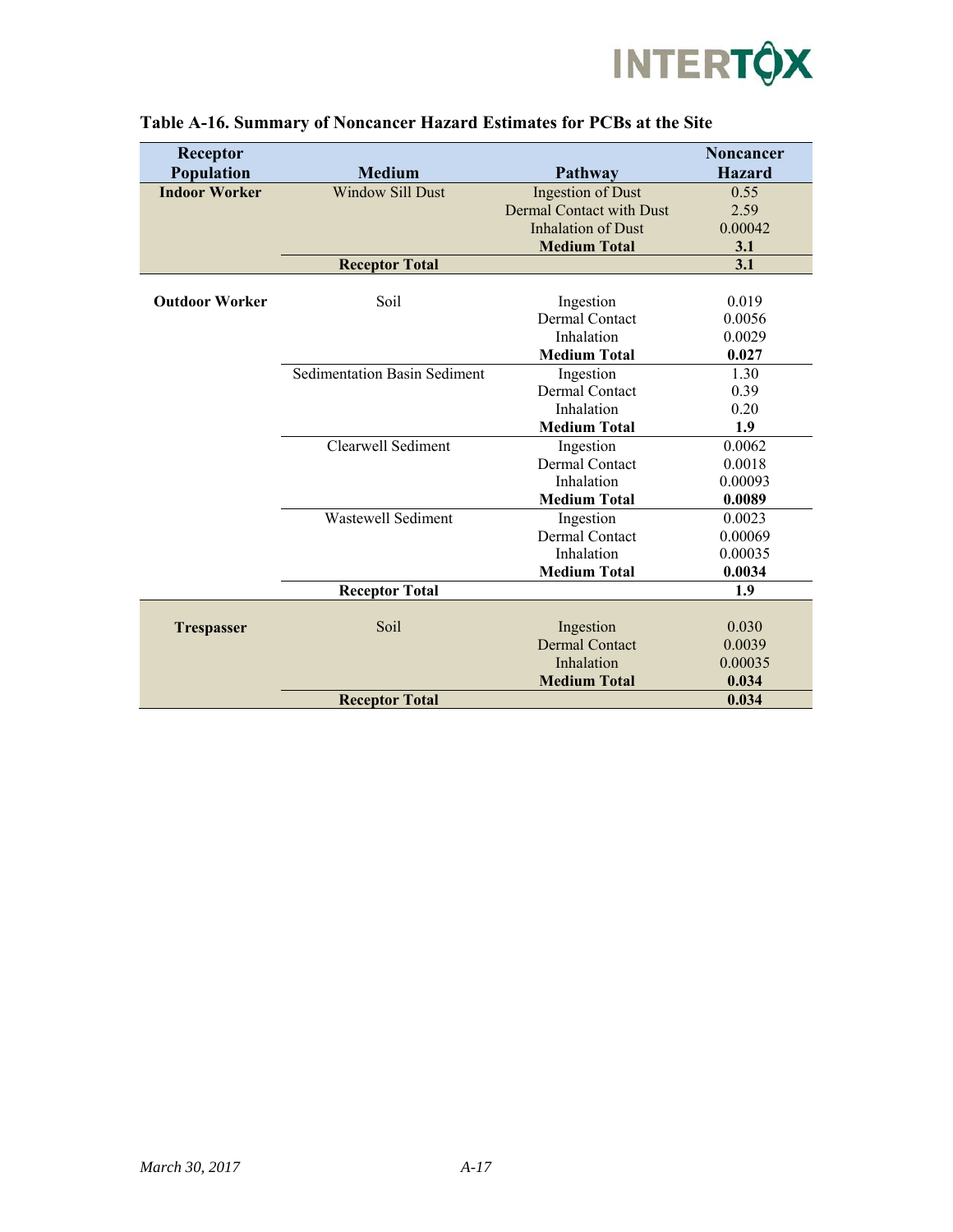

| Receptor              |                                     |                                 | <b>Lifetime Excess</b> |
|-----------------------|-------------------------------------|---------------------------------|------------------------|
| Population            | <b>Medium</b>                       | Pathway                         | <b>Cancer Risk</b>     |
| <b>Indoor Worker</b>  | <b>Window Sill Dust</b>             | <b>Ingestion of Dust</b>        | 7.9E-06                |
|                       |                                     | <b>Dermal Contact with Dust</b> | 3.7E-05                |
|                       |                                     | <b>Inhalation of Dust</b>       | $1.4E-08$              |
|                       |                                     | <b>Medium Total</b>             | 4.5E-05                |
|                       | <b>Receptor Total</b>               |                                 | $4.5E-05$              |
|                       |                                     |                                 |                        |
| <b>Outdoor Worker</b> | Soil                                | Ingestion                       | 2.7E-07                |
|                       |                                     | <b>Dermal Contact</b>           | 7.9E-08                |
|                       |                                     | Inhalation                      | 1.3E-08                |
|                       |                                     | <b>Medium Total</b>             | $3.6E-07$              |
|                       | <b>Sedimentation Basin Sediment</b> | Ingestion                       | 1.9E-05                |
|                       |                                     | <b>Dermal Contact</b>           | 5.5E-06                |
|                       |                                     | Inhalation                      | 8.8E-07                |
|                       |                                     | <b>Medium Total</b>             | $2.5E-0.5$             |
|                       | Clearwell Sediment                  | Ingestion                       | 8.8E-08                |
|                       |                                     | <b>Dermal Contact</b>           | 2.6E-08                |
|                       |                                     | Inhalation                      | $4.2E - 09$            |
|                       |                                     | <b>Medium Total</b>             | $1.2E-07$              |
|                       | <b>Wastewell Sediment</b>           | Ingestion                       | 3.3E-08                |
|                       |                                     | <b>Dermal Contact</b>           | 9.9E-09                |
|                       |                                     | Inhalation                      | 1.6E-09                |
|                       |                                     | <b>Medium Total</b>             | 4.5E-08                |
|                       | <b>Receptor Total</b>               |                                 | $2.6E-0.5$             |
|                       |                                     |                                 |                        |
| <b>Trespasser</b>     | Soil                                | Ingestion                       | 1.7E-07                |
|                       |                                     | <b>Dermal Contact</b>           | $2.3E-08$              |
|                       |                                     | Inhalation                      | $2.3E-09$              |
|                       |                                     | <b>Medium Total</b>             | 1.9E-07                |
|                       | <b>Receptor Total</b>               |                                 | $1.9E-07$              |

## **Table A-17. Summary of Cancer Risk Estimates for PCBs at the** Site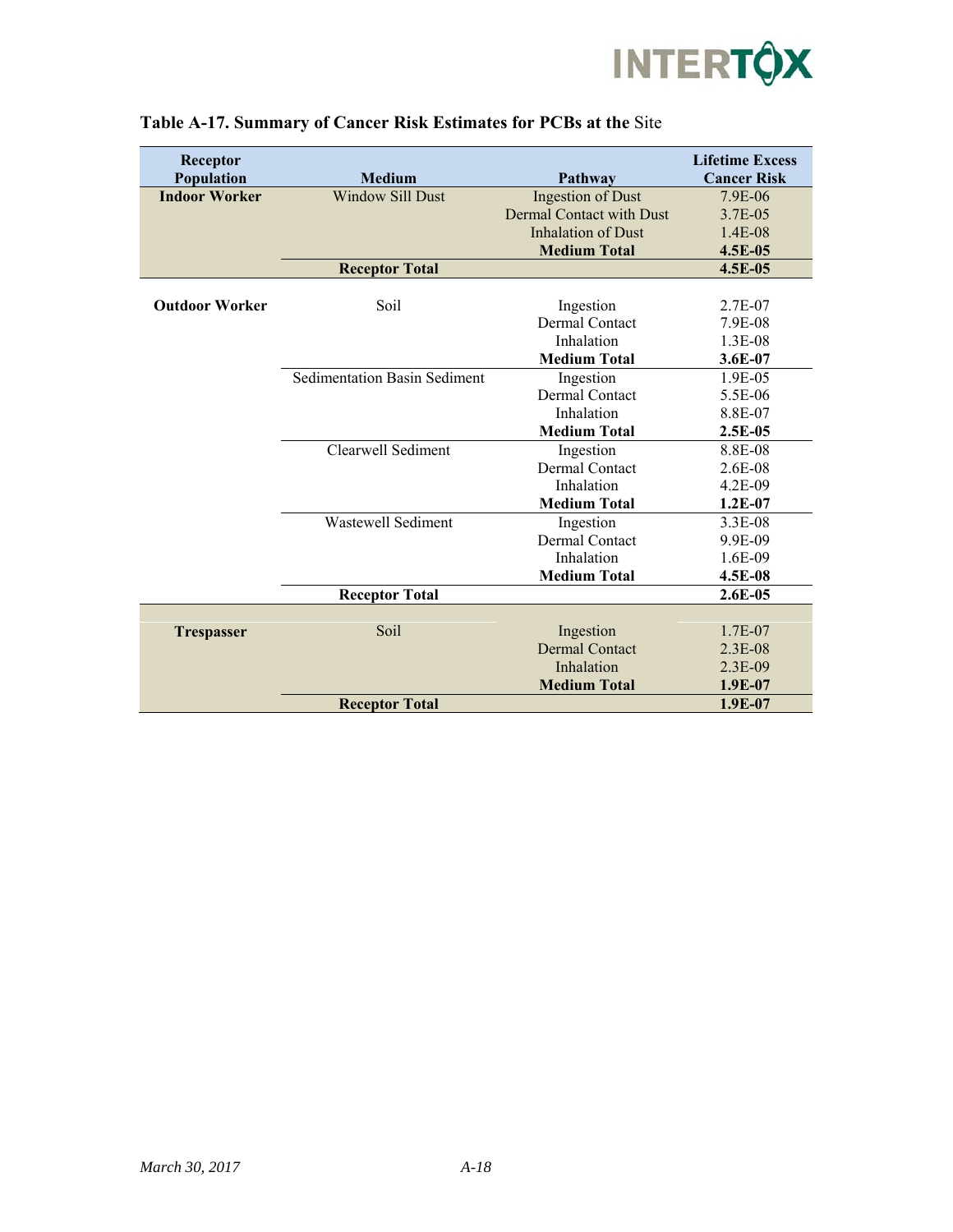

# **APPENDIX B**

**EXPOSURE EQUATIONS**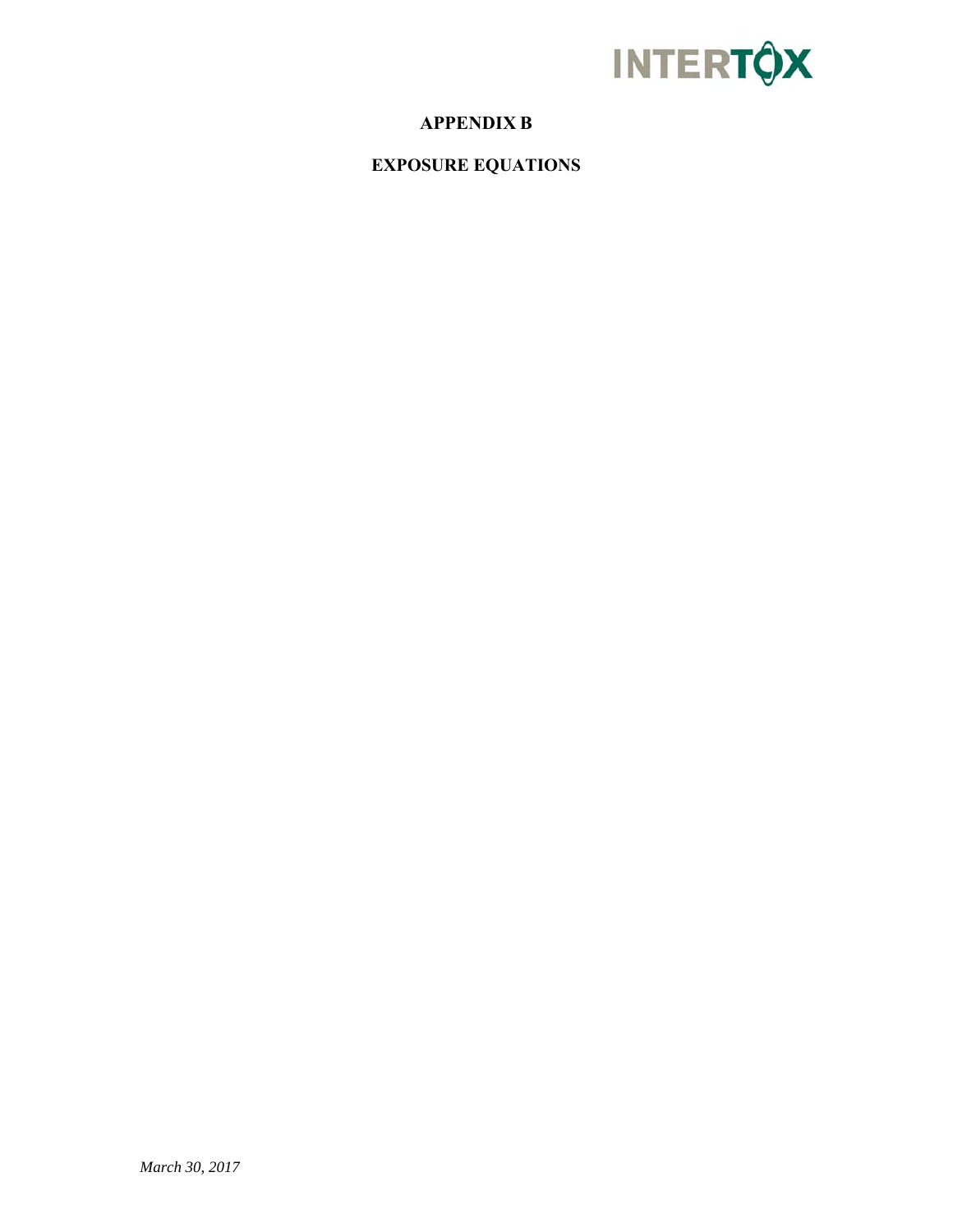# **INTERTOX**

# **Exposure Equations for Contact with Surfaces (e.g., using concentrations in surface wipe samples)**

## **Incidental Ingestion from Contact with Surfaces**

$$
Dose_{\text{ing-surf}}(\text{mg} \mid \text{kg} - d) = \frac{C_{\text{surf}} \times SA_i \times f_d \times f_{d-m} \times EV \times FT_{\text{surf-sk}} \times FT_{\text{sk-m}} \times EF_i \times ED}{BW \times AT_{\text{norc}}}
$$

Where:

| $C_{\text{surf}}$        | Concentration of contaminant on surface, mg/cm <sup>2</sup>      |
|--------------------------|------------------------------------------------------------------|
| $SA_i$                   | Skin surface area available for contact, $cm2/hand-to-month$     |
|                          | event                                                            |
| $\int d$                 | Fraction of available skin surface area that contacts surface    |
|                          | during an event, unitless                                        |
| $f_{d-m}$                | Fraction of skin surface area that contacted a surface that then |
|                          | contacts mouth, unitless                                         |
| EV                       | Contact frequency with surface, event/d                          |
| $FT_{surf-sk} =$         | Fraction of surface concentration transferred from surface to    |
|                          | skin, unitless                                                   |
| $FT_{sk-m}$ =            | Fraction of surface concentration transferred from skin to       |
|                          | mouth, unitless                                                  |
| $EF_{iw}$                | Exposure frequency to indoor surfaces, $d/yr$                    |
| $ED_{iw}$                | Exposure duration, yr                                            |
| $BW =$                   | Body weight, kg                                                  |
| $AT_{n \text{ or } c}$ = | Averaging time for noncarcinogens or carcinogens, d              |
|                          |                                                                  |

## **Dermal Uptake from Contact with Surfaces**

$$
Dose_{\text{derm-surf}}(mg / kg - d) = \frac{C_{\text{surf}} \times SA_d \times f_d \times EV \times FT_{\text{surf-sk}} \times DAF \times EF_i \times ED}{BW \times AT_{\text{norc}}}
$$

Where:

| $C_{\text{surf}}$ |     | Concentration of contaminant on surface, $mg/cm^2$                     |
|-------------------|-----|------------------------------------------------------------------------|
| $S\!A_d$          | $=$ | Dermal surface area available for absorption, cm <sup>2</sup> /contact |
|                   |     | event                                                                  |
| $\int d$          |     | Fraction of available dermal area that contacts surface,               |
|                   |     | unitless                                                               |
| EV                |     | Contact frequency with surface, contact event/d                        |
| $FT_{surf-sk} =$  |     | Fraction of surface concentration transferred from surface to          |
|                   |     | skin, unitless                                                         |
| DAF               |     | Dermal absorption factor (chemical-specific), unitless                 |
| $EF_i$            | $=$ | Exposure frequency to indoor surfaces, d/yr                            |
| ED                | $=$ | Exposure duration, yr                                                  |
| BW                |     | Body weight, kg                                                        |
|                   |     |                                                                        |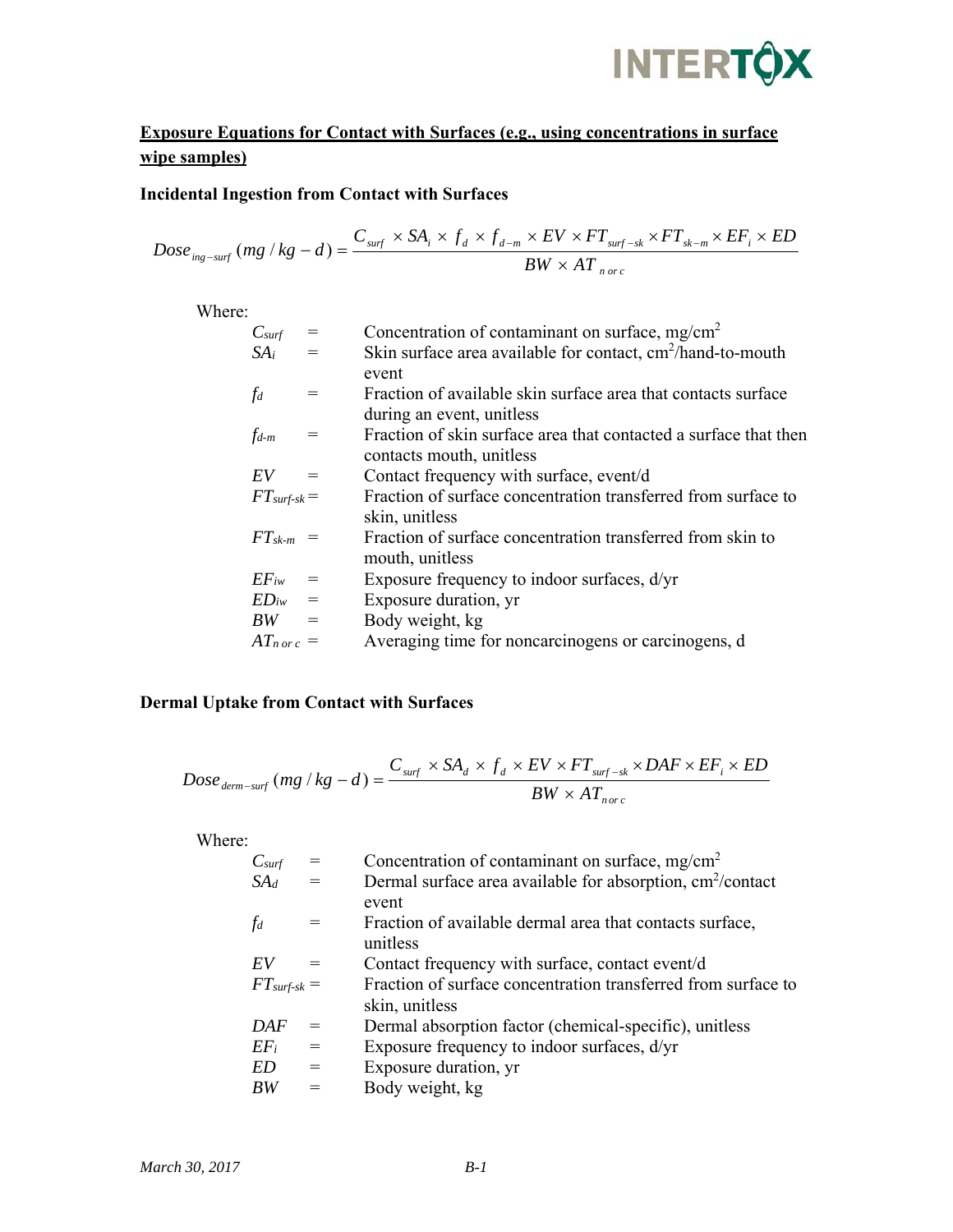

 $AT_{n \text{ or } c}$  = Averaging time for noncarcinogens or carcinogens, d

## **Inhalation of Dust from Surface**

*Noncancer evaluation (for comparison to a noncancer RfD in units of mg/kg-d)* 

$$
Dose_{inh-surf}(mg/kg - d) = \frac{C_{surf} \times CF \times InhR \times K \times ET_i \times EF_i \times ED}{BW \times AT_n}
$$

Where:

| $C_{\text{surf}}$ |     | Concentration of contaminant on surface, mg/cm <sup>2</sup> |
|-------------------|-----|-------------------------------------------------------------|
| CF                | $=$ | Conversion factor, $10000 \text{ cm}^2/\text{m}^2$          |
| <i>InhR</i>       |     | Inhalation rate, $m^3/hr$                                   |
| K                 | $=$ | Resuspension factor, $m^{-1}$                               |
| $ET_i$            |     | Exposure time for indoor worker, hr/d                       |
| $EF_i$            | $=$ | Exposure frequency to indoor surfaces, d/yr                 |
| ED                |     | Exposure duration, yr                                       |
| BW                |     | Body weight, kg                                             |
| $AT_n$            |     | Averaging time for noncarcinogens, d                        |
|                   |     |                                                             |

*Cancer Evaluation (for comparison to a cancer UR value in units of*  $(\mu g/m^3)^{-1}$ *)* 

$$
C_{inh-surf}(\mu g/m^3) = \frac{C_{surf} \times CF \times K \times EF_i \times ED \times 1000 \mu g/mg}{AT_c}
$$

Where:

| wnere: |                   |     |                                                               |
|--------|-------------------|-----|---------------------------------------------------------------|
|        | $C_{\text{surf}}$ |     | Concentration of contaminant on surface, $mg/cm^2$            |
|        | CF                |     | Conversion factor, $10000 \text{ cm}^2/\text{m}^2$            |
|        |                   | $=$ | Resuspension factor, $m^{-1}$                                 |
|        | $EF_i$            | $=$ | Exposure frequency, dermal contact with indoor surfaces, d/yr |
|        | ED                |     | Exposure duration, yr                                         |
|        | <b>BW</b>         |     | Body weight, kg                                               |
|        | $AT_c$            |     | Averaging time for carcinogens, d                             |
|        |                   |     |                                                               |

# **Exposure Equations for Contact with Solid Matrices (e.g., using concentrations in soil or sediment)**

## **Incidental Ingestion of Soil or Sediment**

$$
Dose_{ing} (mg/kg - d) = \frac{C \times IR \times f_s \times GAF \times EF_o \times ED}{BW \times AT_{n \circ rc}
$$

Where:

 $C =$  Concentration of contaminant in medium, mg/kg *IR* = Ingestion rate, kg/d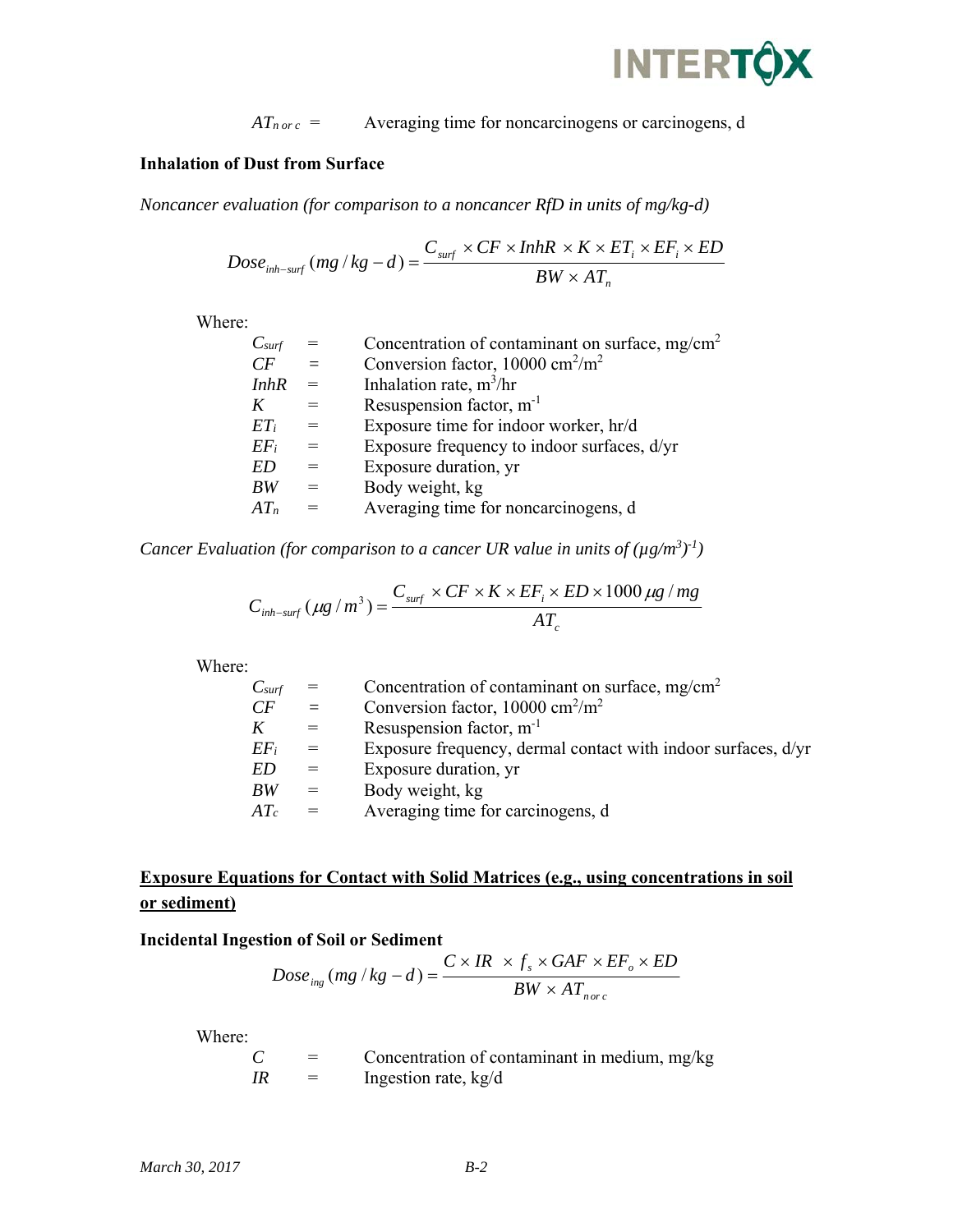

| $f_s$           |     | Fraction contacted from a contaminated source, unitless          |
|-----------------|-----|------------------------------------------------------------------|
| GAF             | $=$ | Relative gastrointestinal absorption factor (chemical-specific), |
|                 |     | unitless                                                         |
| EF <sub>o</sub> | $=$ | Exposure frequency to outdoor solid matrices, d/yr               |
| ED              | $=$ | Exposure duration, yr                                            |
| BW              | $=$ | Body weight, kg                                                  |
| $AT_{norc} =$   |     | Averaging time for noncarcinogens or carcinogens, d              |

## **Dermal Contact with Soil or Sediment**

$$
Dose_{\text{derm}} \ (mg / kg - d) = \frac{C \times SA \times f_s \times AF \times DAF \times CF \times EV_o \times EF_o \times ED}{BW \times AT_{\text{nor } c}}
$$

Where:

|                 |     | Concentration of contaminant in medium, mg/kg           |
|-----------------|-----|---------------------------------------------------------|
| SA              |     | Skin surface area available for contact with medium,    |
|                 |     | $cm^2$ /event                                           |
| $f_s$           |     | Fraction contacted from a contaminated source, unitless |
| AF              |     | Medium to skin adherence factor, mg/cm <sup>2</sup>     |
| <b>DAF</b>      |     | Dermal absorption factor (chemical-specific), unitless  |
| CF              |     | Conversion factor, kg/mg                                |
| $EV_o$          |     | Contact frequency with surface, event/d                 |
| EF <sub>o</sub> | $=$ | Exposure frequency to outdoor solid matrices, d/yr      |
| <i>ED</i>       |     | Exposure duration, yr                                   |
| BW              |     | Body weight, kg                                         |
| $AT_{norc} =$   |     | Averaging time for noncarcinogens or carcinogens, d     |
|                 |     |                                                         |

## **Inhalation of Particulate or Vapor from Soil or Sediment**

*Noncancer evaluation (for comparison to a noncancer RfD in units of mg/kg-d)* 

$$
Dose_{inh}(mg/kg - d) = \frac{C \times InhR \times (\frac{1}{VF} + \frac{1}{PEF}) \times f_s \times ET_o \times EF_o \times ED}{BW \times AT_n}
$$

Where:

|                 |     | Concentration of contaminant in medium, mg/kg           |
|-----------------|-----|---------------------------------------------------------|
| <b>InhR</b>     |     | Inhalation rate, $m^3/hr$                               |
| VF              | $=$ | Volatilization factor, $m^3/kg$                         |
| <b>PEF</b>      |     | Particulate emission factor, $m^3/kg$                   |
| $f_s$           | $=$ | Fraction contacted from a contaminated source, unitless |
| ET <sub>o</sub> | $=$ | Exposure time for outdoor worker, hr/d                  |
| $EF_{o}$        | $=$ | Exposure frequency to outdoor solid matrices, d/yr      |
| ED              |     | Exposure duration, yr                                   |
|                 |     |                                                         |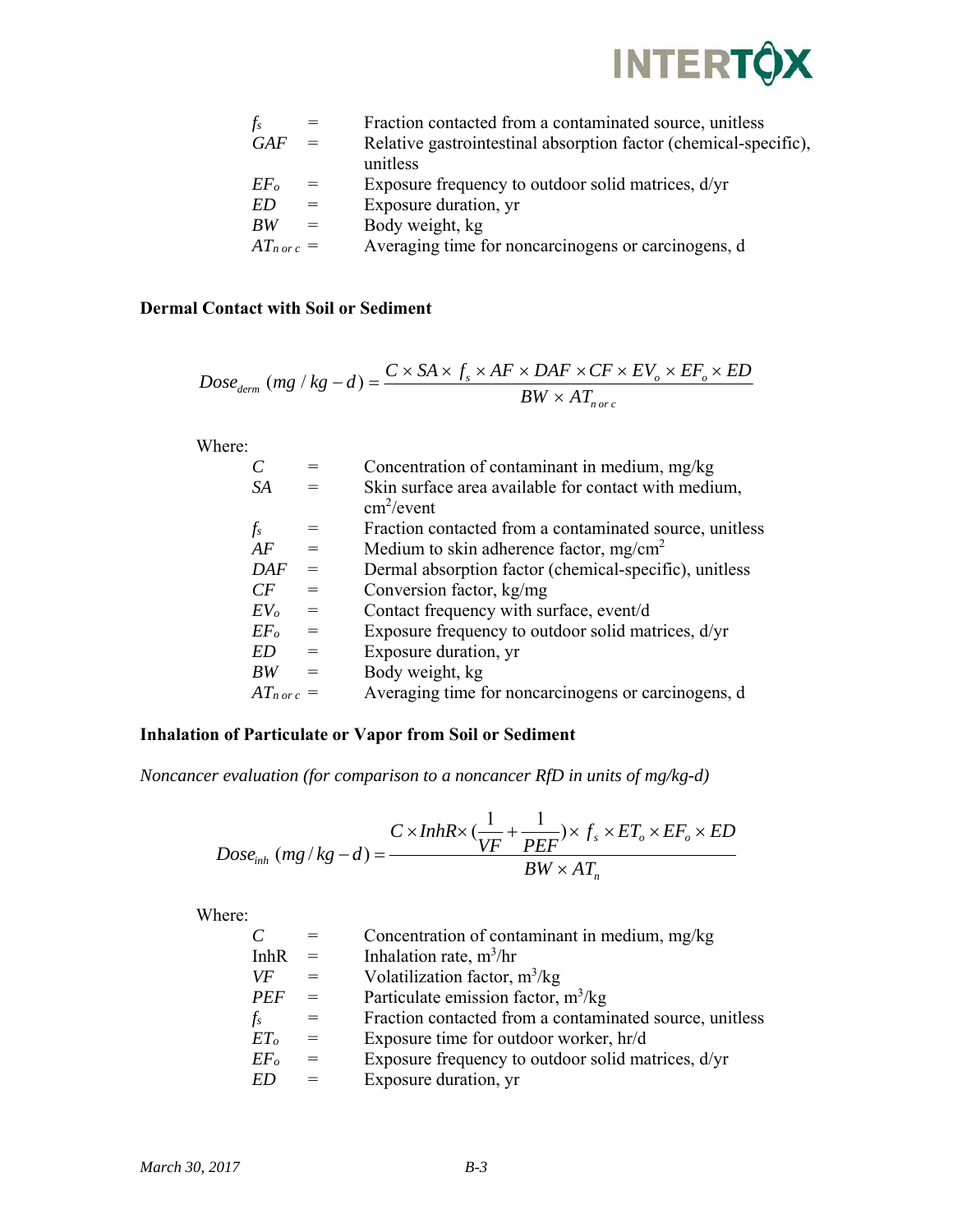# **INTERTÔX**

| ВW     | $=$ | Body weight, kg                      |
|--------|-----|--------------------------------------|
| $AT_n$ | $=$ | Averaging time for noncarcinogens, d |

*Cancer Evaluation (for comparison to a cancer UR value in units of*  $(\mu g/m^3)^{-1}$ *)* 

$$
Concentration_{inh} (\mu g/m^3) = \frac{C \times (\frac{1}{VF} + \frac{1}{PEF}) \times f_s \times EF_o \times ED \times 1000 \mu g/mg}{AT_c}
$$

Where:

|                 |     | Concentration of contaminant in medium, mg/kg           |
|-----------------|-----|---------------------------------------------------------|
| VF              | $=$ | Volatilization factor, $m^3/kg$                         |
| <b>PEF</b>      | $=$ | Particulate emission factor, $m^3/kg$                   |
| $f_s$           | $=$ | Fraction contacted from a contaminated source, unitless |
| EF <sub>o</sub> | $=$ | Exposure frequency to outdoor solid matrices, d/yr      |
| ED              |     | Exposure duration, yr                                   |
| BW              | $=$ | Body weight, kg                                         |
| $AT_c$          | $=$ | Averaging time for carcinogens, d                       |
|                 |     |                                                         |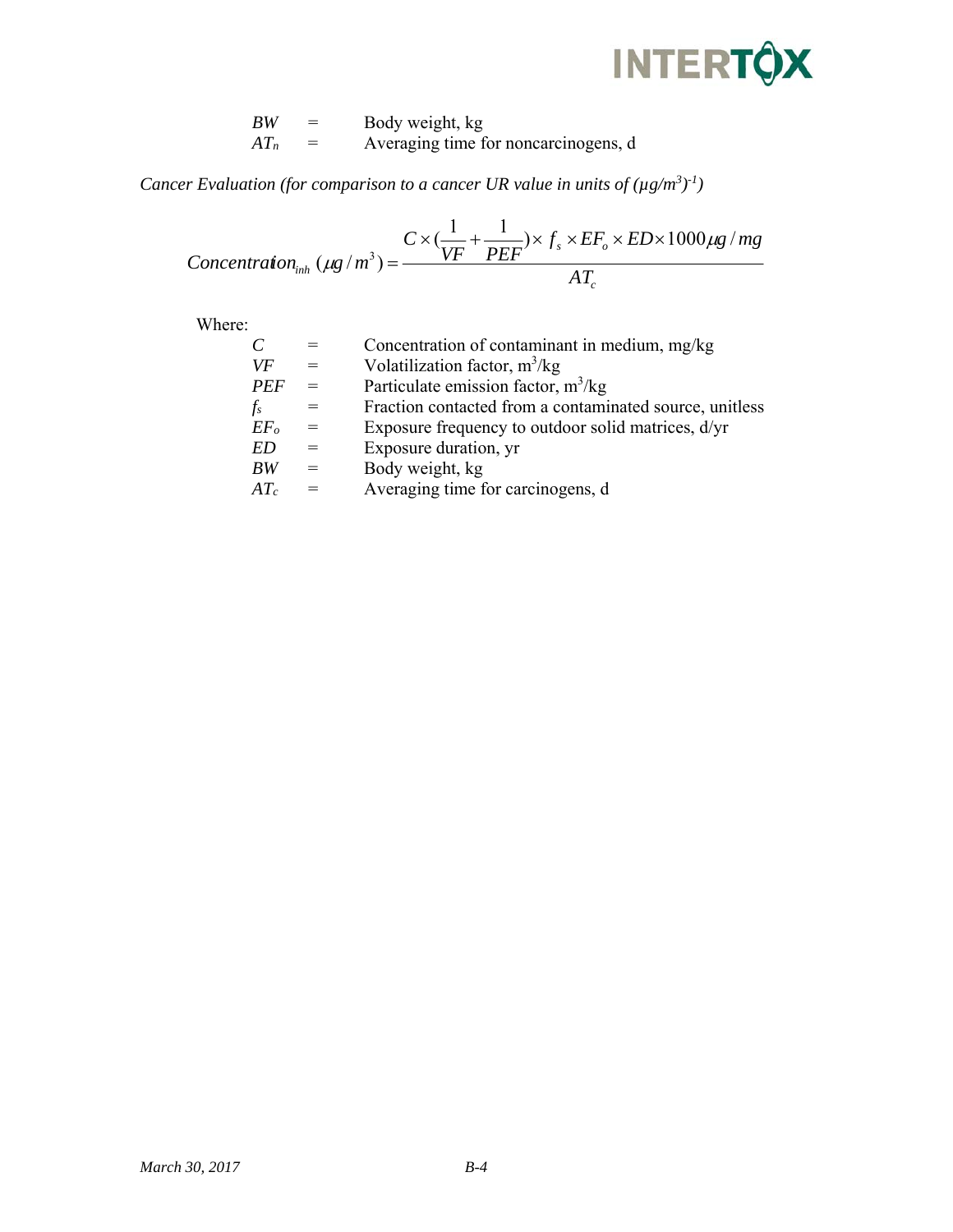

# **APPENDIX C**

**RISK CALCULATIONS**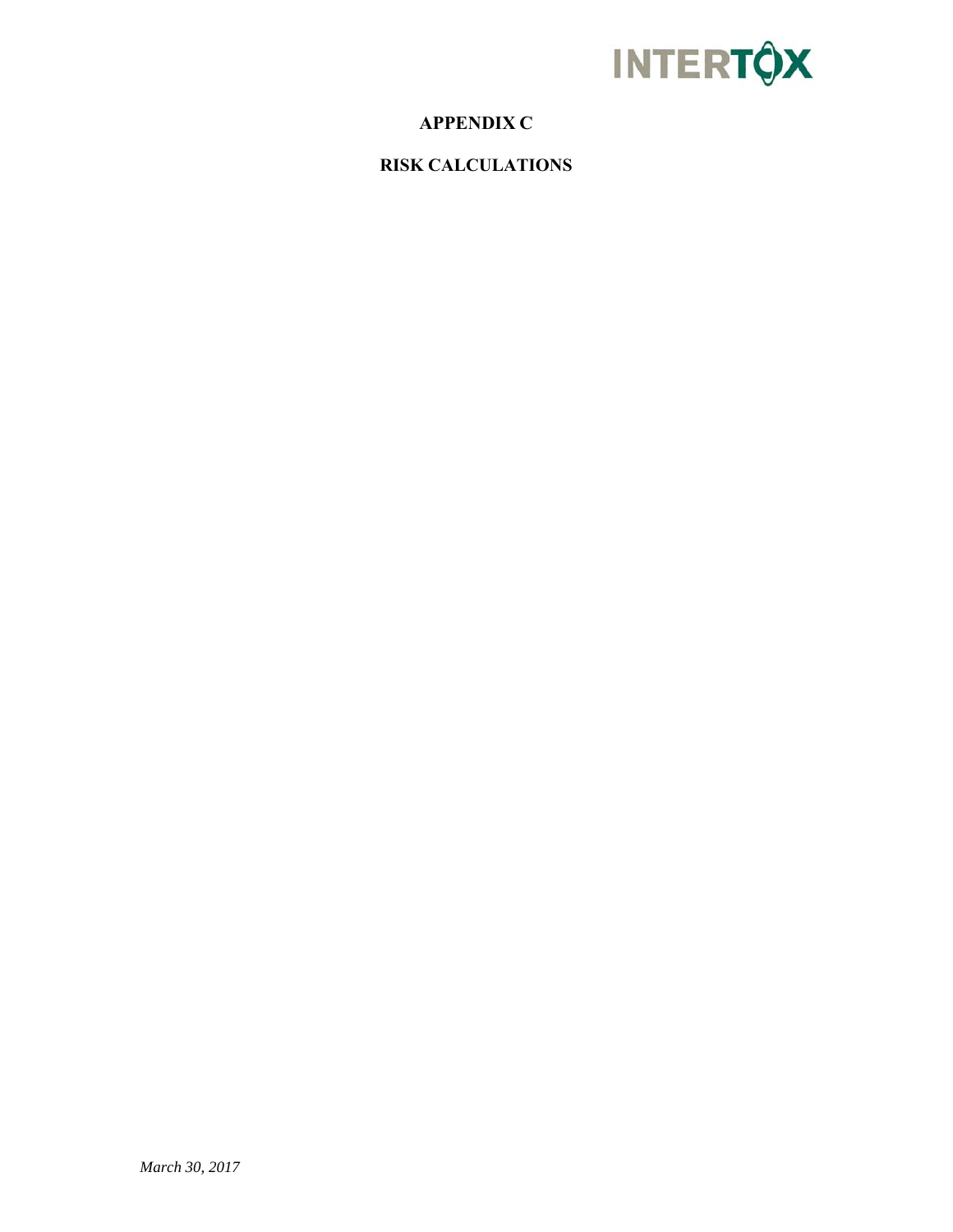#### **Indoor Worker‐ Evaluation of Cancer Risk**

| <b>Ingestion of Dust</b>                             |                                   |                           |                               |              |                   |                           |               |                           |                |                           |                             |                  |             |                           |           |   |           |                |                           |              |          |                          |                           |                               |          |                               |
|------------------------------------------------------|-----------------------------------|---------------------------|-------------------------------|--------------|-------------------|---------------------------|---------------|---------------------------|----------------|---------------------------|-----------------------------|------------------|-------------|---------------------------|-----------|---|-----------|----------------|---------------------------|--------------|----------|--------------------------|---------------------------|-------------------------------|----------|-------------------------------|
|                                                      |                                   |                           | $SA_{iw}$                     |              |                   |                           |               |                           |                |                           |                             |                  |             |                           |           |   |           |                |                           |              |          |                          |                           | Oral                          |          |                               |
|                                                      | c                                 |                           | $\text{cm}^2$ /contact        |              | $f_d$             |                           | $f_{d-m}$     |                           | EV             |                           | $FTsurf-sk$                 |                  | $FT_{sk-m}$ |                           | $EF_{iw}$ |   | $ED_{iw}$ | $BW_{iw}$      |                           | AT           |          | LADD                     |                           | SF                            |          |                               |
| Chemical                                             | (mg/cm <sup>2</sup> )             |                           | event)                        | $\mathbf{x}$ | (unitless)        |                           | (unitless)    | $\boldsymbol{x}$          | (event/d)      | $\boldsymbol{\mathsf{x}}$ | (unitless)                  | $\boldsymbol{x}$ | (unitless)  | $\mathbf{x}$              | (d/yr)    | x | (yr)      | (kg)           | $\boldsymbol{\mathsf{x}}$ | (d)          | $\equiv$ | (mg/kg-d)                |                           | $(mg/kg-d)^{-1}$              | $\equiv$ | <b>Cancer Risk</b>            |
| PCB Aroclors                                         | 2.02E-04                          |                           | 2848                          |              | 0.25              |                           | 0.1           |                           | $\overline{3}$ |                           | 0.1                         |                  | 0.3         |                           | 250       |   | 25        | 80             |                           | 25550        |          | 4.0E-06                  |                           | $2.0E + 00$                   |          | 7.9E-06                       |
| <b>Dermal Contact with Dust</b>                      |                                   |                           |                               |              |                   |                           |               |                           |                |                           |                             |                  |             |                           |           |   |           |                |                           |              |          |                          |                           |                               |          |                               |
|                                                      |                                   |                           |                               |              |                   |                           |               |                           |                |                           |                             |                  |             |                           |           |   |           |                |                           |              |          |                          |                           | Dermal                        |          |                               |
|                                                      |                                   |                           | $SA_{iw}$                     |              |                   |                           |               |                           |                |                           |                             |                  |             |                           |           |   |           |                |                           |              |          |                          |                           | SF (adj to                    |          |                               |
|                                                      | c                                 |                           | $\text{Lm}^2$ /contact        |              | $f_d$             |                           | EV            |                           | $FTsurf-sk$    |                           | <b>DAF</b>                  |                  | $EF_{iw}$   |                           | $ED_{iw}$ |   |           | $BW_{iw}$      |                           | AT           |          | LADD                     |                           | absorbed value)               |          |                               |
| Chemical                                             | (mg/cm <sup>2</sup> )             |                           | event)                        | $\mathbf{x}$ | (unitless)        |                           | (event/d)     | $\boldsymbol{x}$          | (unitless)     |                           | (unitless)                  |                  | (d/yr)      | $\boldsymbol{\mathsf{x}}$ | (yr)      |   |           | (kg)           | $\boldsymbol{\mathsf{x}}$ | (d)          | $\equiv$ | (mg/kg-d)                | $\mathbf{x}$              | $(mg/kg-d)^{-1}$              | $=$      | <b>Cancer Risk</b>            |
| PCB Aroclors                                         | 2.02E-04                          |                           | 2848                          |              | 0.25              |                           | 3             |                           | 0.1            |                           | 0.14                        |                  | 250         |                           | 25        |   |           | 80             |                           | 25550        |          | 1.8E-05                  |                           | $2.0E + 00$                   |          | 3.7E-05                       |
| <b>Inhalation of Dust</b>                            |                                   |                           |                               |              |                   |                           |               |                           |                |                           |                             |                  |             |                           |           |   |           |                |                           |              |          |                          |                           |                               |          |                               |
|                                                      | c                                 |                           | CF                            |              |                   |                           |               |                           |                |                           |                             |                  |             |                           |           |   |           |                |                           |              |          | <b>LADC</b>              |                           | Inhalation<br>UR              |          |                               |
|                                                      |                                   |                           | $\text{(cm}^2/\text{m}^2)$    |              | К                 |                           | $EF_{iw}$     |                           | $ED_{iw}$      |                           | CF                          |                  |             |                           |           |   |           |                |                           | AT           |          |                          |                           |                               |          |                               |
| Chemical<br>PCB Aroclors                             | (mg/cm <sup>2</sup> )<br>2.02E-04 | $\boldsymbol{\mathsf{x}}$ | $1.00E + 04$                  | $\mathbf{x}$ | (1/m)<br>5.00E-08 | $\boldsymbol{\mathsf{x}}$ | (d/yr)<br>250 | $\boldsymbol{\mathsf{x}}$ | (yr)<br>25     | $\boldsymbol{\mathsf{x}}$ | $(\mu g/mg)$<br>$1.0E + 03$ |                  |             |                           |           |   |           |                |                           | (d)<br>25550 | $=$      | $(\mu g/m^3)$<br>2.5E-05 | $\boldsymbol{\mathsf{x}}$ | $(\mu g/m^3)^{-1}$<br>5.7E-04 | $=$      | <b>Cancer Risk</b><br>1.4E-08 |
| <b>Indoor Worker- Evaluation of Noncancer Hazard</b> |                                   |                           |                               |              |                   |                           |               |                           |                |                           |                             |                  |             |                           |           |   |           |                |                           |              |          |                          |                           |                               |          |                               |
| <b>Ingestion of Dust</b>                             |                                   |                           |                               |              |                   |                           |               |                           |                |                           |                             |                  |             |                           |           |   |           |                |                           |              |          |                          |                           |                               |          |                               |
|                                                      |                                   |                           | $SA_{iw}$                     |              |                   |                           |               |                           |                |                           |                             |                  |             |                           |           |   |           |                |                           |              |          |                          |                           | Oral                          |          |                               |
|                                                      | c                                 |                           | $\text{Lcm}^2/\text{contact}$ |              | $f_d$             |                           | $f_{d-m}$     |                           | EV             |                           | $FT_{surf-sk}$              |                  | $FT_{sk-m}$ |                           | $EF_{iw}$ |   | $ED_{iw}$ | $BW_{iw}$      |                           | AT           |          | <b>ADD</b>               |                           | RfD                           |          | Noncancer                     |
| Chemical                                             | (mg/cm <sup>2</sup> )             | $\boldsymbol{\mathsf{x}}$ | event)                        | $\mathbf{x}$ | (unitless)        |                           | (unitless)    | $\boldsymbol{x}$          | (event/d)      |                           | (unitless)                  |                  | (unitless)  | $\boldsymbol{\mathsf{x}}$ | (d/yr)    | x | (yr)      | (kg)           | $\boldsymbol{\mathsf{x}}$ | (d)          | $=$      | $(mg/kg-d)$              |                           | $(mg/kg-d)$                   | $=$      | Hazard                        |
| PCB Aroclors                                         | 2.02E-04                          |                           | 2848                          |              | 0.25              |                           | 0.1           |                           | 3              |                           | 0.1                         |                  | 0.3         |                           | 250       |   | 25        | 80             |                           | 9125         |          | 1.1E-05                  |                           | 2.0E-05                       |          | 0.55                          |
| <b>Dermal Contact with Dust</b>                      |                                   |                           |                               |              |                   |                           |               |                           |                |                           |                             |                  |             |                           |           |   |           |                |                           |              |          |                          |                           |                               |          |                               |
|                                                      |                                   |                           | $SA_{iw}$                     |              |                   |                           |               |                           |                |                           |                             |                  |             |                           |           |   |           |                |                           |              |          |                          |                           | Dermal<br>RfD (adj to abs     |          |                               |
|                                                      | c                                 |                           | $\text{Lm}^2$ /contact        |              | $f_d$             |                           | EV            |                           | $FTsurf-sk$    |                           | <b>DAF</b>                  |                  | $EF_{iw}$   |                           | $ED_{iw}$ |   |           | $BW_{i\omega}$ |                           | AT           |          | <b>ADD</b>               |                           | value)                        |          | Noncancer                     |
| Chemical                                             | (mg/cm <sup>2</sup> )             |                           | event)                        | $\mathbf{x}$ | (unitless)        | $\mathbf{x}$              | (event/d)     | $\boldsymbol{x}$          | (unitless)     |                           | (unitless)                  | $\boldsymbol{x}$ | (d/yr)      | $\pmb{\mathsf{x}}$        | (yr)      |   |           | (kg)           |                           | (d)          | $\equiv$ | $(mg/kg-d)$              |                           | (mg/kg-d)                     | $=$      | Hazard                        |
| <b>PCB Aroclors</b>                                  | 2.02E-04                          |                           | 2848                          |              | 0.25              |                           | 3             |                           | 0.1            |                           | 1.4E-01                     |                  | 250         |                           | 25        |   |           | 80             |                           | 9125         |          | $5.2E-05$                |                           | 2.0E-05                       |          | 2.59                          |
| <b>Inhalation of Dust</b>                            |                                   |                           |                               |              |                   |                           |               |                           |                |                           |                             |                  |             |                           |           |   |           |                |                           |              |          |                          |                           |                               |          |                               |
|                                                      |                                   |                           |                               |              |                   |                           |               |                           |                |                           |                             |                  |             |                           |           |   |           |                |                           |              |          |                          |                           | <b>Inhalation</b>             |          |                               |
|                                                      | c                                 |                           | CF                            |              | InhR              |                           | к             |                           | $ET_i$         |                           | $EF_{iw}$                   |                  | $ED_{iw}$   |                           |           |   |           | $BW_{iw}$      |                           | AT           |          | <b>ADD</b>               |                           | RfD                           |          | Noncancer                     |
| Chemical                                             | (mg/cm <sup>2</sup> )             |                           | $\text{(cm}^2/\text{m}^2)$    | $\mathbf{x}$ | $(m^3/hr)$        |                           | (1/m)         | $\boldsymbol{x}$          | (hr/d)         | $\boldsymbol{\mathsf{x}}$ | (d/yr)                      |                  | (yr)        |                           |           |   |           | (kg)           | $\pmb{\times}$            | (d)          | $\equiv$ | (mg/kg-d)                |                           | (mg/kg-d)                     |          | Hazard                        |
| <b>PCB Aroclors</b>                                  | $2.02E - 04$                      |                           | $1.00E + 04$                  |              | 1.2               |                           | 5.00E-08      |                           | 8              |                           | 250                         |                  | 25          |                           |           |   |           | 80             |                           | 9125         |          | 8.3E-09                  |                           | $2.0E-05$                     |          | 0.00042                       |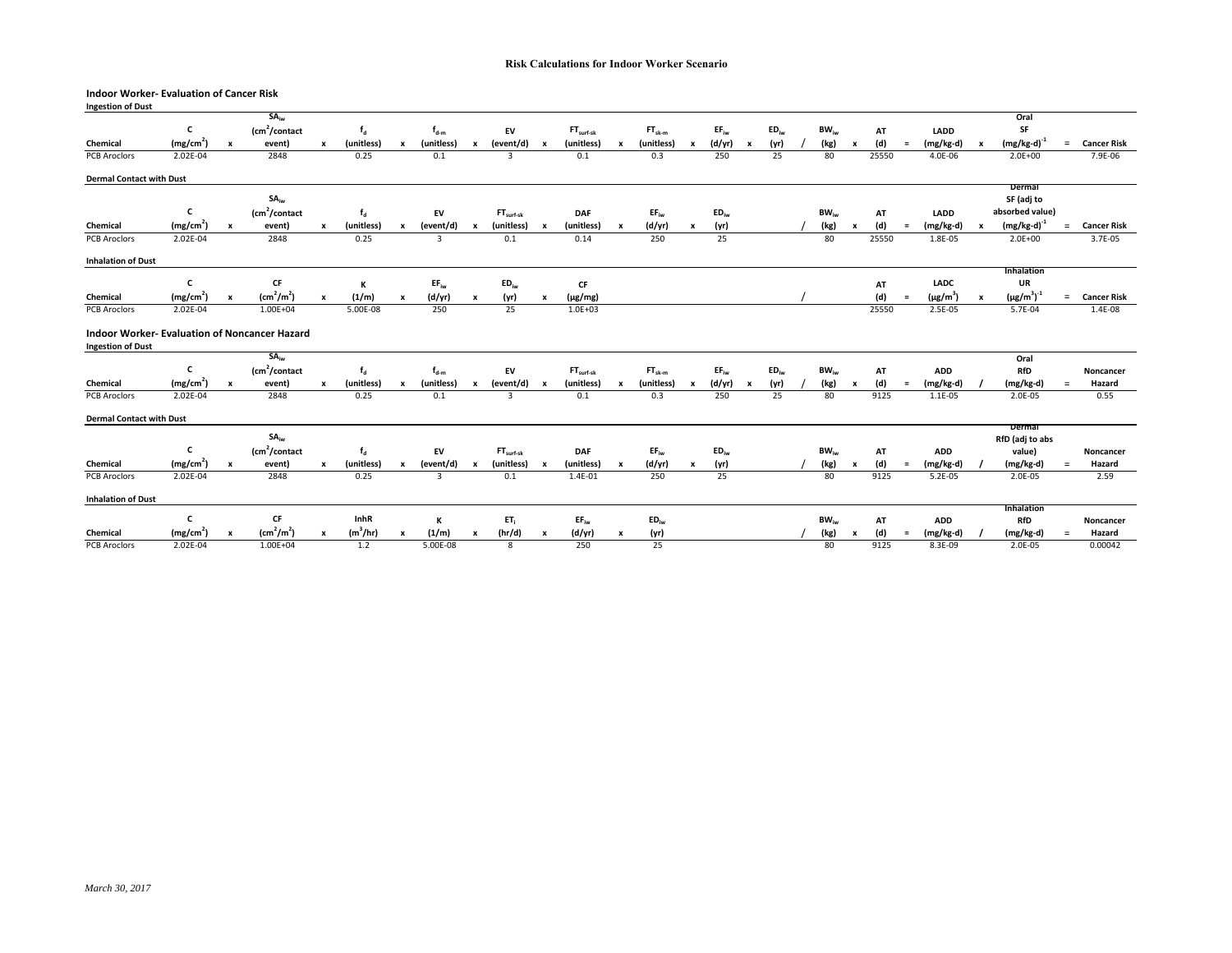#### **Outdoor Worker‐ Evaluation of Cancer Risk**

| Soil                                          |                 |                           |                           |                    |                                     |                           |                       |                           |                              |                           |               |                           |                             |                           |                       |   |           |                  |                    |              |          |                            |                           |                               |          |                               |
|-----------------------------------------------|-----------------|---------------------------|---------------------------|--------------------|-------------------------------------|---------------------------|-----------------------|---------------------------|------------------------------|---------------------------|---------------|---------------------------|-----------------------------|---------------------------|-----------------------|---|-----------|------------------|--------------------|--------------|----------|----------------------------|---------------------------|-------------------------------|----------|-------------------------------|
| <b>Ingestion of Soil</b>                      |                 |                           |                           |                    |                                     |                           |                       |                           |                              |                           |               |                           |                             |                           |                       |   |           |                  |                    |              |          |                            |                           |                               |          |                               |
|                                               |                 |                           |                           |                    |                                     |                           |                       |                           |                              |                           |               |                           |                             |                           |                       |   |           |                  |                    |              |          |                            |                           | Oral                          |          |                               |
|                                               | C               |                           | IR <sub>ow</sub>          |                    | $f_{s}$                             |                           | GAF                   |                           | EF <sub>soil_ow</sub>        |                           | $ED_{ow}$     |                           |                             |                           |                       |   |           | $BW_{ow}$        |                    | AT           |          | LADD                       |                           | SF                            |          |                               |
| Chemical                                      | (mg/kg)         | $\boldsymbol{\mathsf{x}}$ | (kg/d)                    | $\pmb{\mathsf{x}}$ | (unitless)                          | $\pmb{\mathsf{x}}$        | (unitless)            | $\pmb{\times}$            | (d/yr)                       | $\boldsymbol{\mathsf{x}}$ | (yr)          |                           |                             |                           |                       |   |           | (kg)             | $\pmb{\mathsf{x}}$ | (d)          | $\equiv$ | (mg/kg-d)                  |                           | $(mg/kg-d)^{-1}$              | $=$      | <b>Cancer Risk</b>            |
| <b>PCB Aroclors</b>                           | 4.87            |                           | 0.0001                    |                    | 1.0E-01                             |                           | $\mathbf{1}$          |                           | 225                          |                           | 25            |                           |                             |                           |                       |   |           | 80               |                    | 25550        |          | 1.3E-07                    |                           | $2.0E + 00$                   |          | $2.7E-07$                     |
| <b>Dermal Contact with Soil</b>               |                 |                           |                           |                    |                                     |                           |                       |                           |                              |                           |               |                           |                             |                           |                       |   |           |                  |                    |              |          |                            |                           |                               |          |                               |
|                                               |                 |                           |                           |                    |                                     |                           |                       |                           |                              |                           |               |                           |                             |                           |                       |   |           |                  |                    |              |          |                            |                           | Dermal                        |          |                               |
|                                               |                 |                           |                           |                    |                                     |                           |                       |                           |                              |                           |               |                           |                             |                           |                       |   |           |                  |                    |              |          |                            |                           | SF (adj to                    |          |                               |
|                                               | $\mathbf c$     |                           | $SA_{ow}$                 |                    | $f_s$                               |                           | AF                    |                           | <b>DAF</b>                   |                           | $\mathsf{CF}$ |                           | EV <sub>o</sub>             |                           | EF <sub>soil_ow</sub> |   | $ED_{ow}$ | $BW_{ow}$        |                    | AT           |          | LADD                       |                           | absorbed value)               |          |                               |
| Chemical                                      | (mg/kg)         | $\boldsymbol{\mathsf{x}}$ | (cm <sup>2</sup> /event)  | $\mathbf{x}$       | (unitless)                          | $\boldsymbol{\mathsf{x}}$ | (mg/cm <sup>2</sup> ) |                           | (unitless)                   |                           | (kg/mg)       | $\pmb{\mathsf{x}}$        | (event/d)                   | $\boldsymbol{\mathsf{x}}$ | (d/yr)                | x | (yr)      | (kg)             | $\pmb{\mathsf{x}}$ | (d)          | $\equiv$ | (mg/kg-d)                  | $\mathbf{x}$              | $(mg/kg-d)^{-1}$              | $=$      | <b>Cancer Risk</b>            |
| <b>PCB Aroclors</b>                           | 4.87            |                           | 3527                      |                    | 1.0E-01                             |                           | 0.06                  |                           | 0.14                         |                           | 0.000001      |                           | $\mathbf{1}$                |                           | 225                   |   | 25        | 80               |                    | 25550        |          | 4.0E-08                    |                           | $2.0E + 00$                   |          | 7.9E-08                       |
|                                               |                 |                           |                           |                    |                                     |                           |                       |                           |                              |                           |               |                           |                             |                           |                       |   |           |                  |                    |              |          |                            |                           |                               |          |                               |
| Inhalation of Vapor/Dust from Soil            |                 |                           |                           |                    |                                     |                           |                       |                           |                              |                           |               |                           |                             |                           |                       |   |           |                  |                    |              |          |                            |                           | Inhalation                    |          |                               |
|                                               | $\mathbf c$     |                           | [1/VF]                    |                    | 1/PEF                               |                           | $f_s$                 |                           | EF <sub>soil_ow</sub>        |                           | $ED_{ow}$     |                           |                             |                           |                       |   |           |                  |                    |              |          | <b>LADC</b>                |                           | UR                            |          |                               |
|                                               |                 |                           | $(kg/m^3)$                |                    |                                     |                           |                       |                           |                              |                           |               |                           | CF                          |                           |                       |   |           |                  |                    | AT           | $\equiv$ |                            |                           |                               |          |                               |
| Chemical<br><b>PCB Aroclors</b>               | (mg/kg)<br>4.87 | $\boldsymbol{\mathsf{x}}$ | 1.19E-06                  |                    | (kg/m <sup>3</sup> )<br>7.14286E-10 | x                         | (unitless)<br>1.0E-01 | x                         | (d/yr)<br>225                | X                         | (yr)<br>25    | x                         | $(\mu g/mg)$<br>$1.0E + 03$ |                           |                       |   |           |                  |                    | (d)<br>25550 |          | $(\mu g/m^3)$<br>$1.3E-04$ |                           | $(\mu g/m^3)^{-1}$<br>1.0E-04 | $=$      | <b>Cancer Risk</b><br>1.3E-08 |
|                                               |                 |                           |                           |                    |                                     |                           |                       |                           |                              |                           |               |                           |                             |                           |                       |   |           |                  |                    |              |          |                            |                           |                               |          |                               |
| <b>Sedimentation Basin Sediment</b>           |                 |                           |                           |                    |                                     |                           |                       |                           |                              |                           |               |                           |                             |                           |                       |   |           |                  |                    |              |          |                            |                           |                               |          |                               |
| <b>Ingestion of Sediment</b>                  |                 |                           |                           |                    |                                     |                           |                       |                           |                              |                           |               |                           |                             |                           |                       |   |           |                  |                    |              |          |                            |                           |                               |          |                               |
|                                               |                 |                           |                           |                    |                                     |                           |                       |                           |                              |                           |               |                           |                             |                           |                       |   |           |                  |                    |              |          |                            |                           | Oral                          |          |                               |
|                                               | $\mathsf{c}$    |                           | $IR_{ow}$                 |                    | $f_{\rm sed}$                       |                           | GAF                   |                           | $\text{EF}_\text{sed\_ow}$   |                           | $ED_{ow}$     |                           |                             |                           |                       |   |           | $BW_{ow}$        |                    | AT           |          | LADD                       |                           | SF                            |          |                               |
| Chemical                                      | (mg/kg)         | $\boldsymbol{\mathsf{x}}$ | (kg/d)                    | x                  | (unitless)                          | $\pmb{\mathsf{x}}$        | (unitless)            | x                         | (d/yr)                       | x                         | (yr)          |                           |                             |                           |                       |   |           | (kg)             | $\pmb{\mathsf{x}}$ | (d)          | $\equiv$ | (mg/kg-d)                  | x                         | (mg/kg-d)                     | $\equiv$ | <b>Cancer Risk</b>            |
| PCB Aroclors                                  | 1900.00         |                           | 0.0001                    |                    | $1.0E + 00$                         |                           | $\mathbf{1}$          |                           | $\overline{4}$               |                           | 25            |                           |                             |                           |                       |   |           | 80               |                    | 25550        |          | 9.3E-06                    |                           | $2.0E + 00$                   |          | 1.9E-05                       |
|                                               |                 |                           |                           |                    |                                     |                           |                       |                           |                              |                           |               |                           |                             |                           |                       |   |           |                  |                    |              |          |                            |                           |                               |          |                               |
| <b>Dermal Contact with Sediment</b>           |                 |                           |                           |                    |                                     |                           |                       |                           |                              |                           |               |                           |                             |                           |                       |   |           |                  |                    |              |          |                            |                           | Dermal                        |          |                               |
|                                               |                 |                           |                           |                    |                                     |                           |                       |                           |                              |                           |               |                           |                             |                           |                       |   |           |                  |                    |              |          |                            |                           | SF (adj to                    |          |                               |
|                                               | $\mathbf{c}$    |                           | $\mathsf{SA}_\mathsf{ow}$ |                    | $f_{\text{sed}}$                    |                           | AF                    |                           | <b>DAF</b>                   |                           | $\mathsf{CF}$ |                           | EV <sub>o</sub>             |                           | EF <sub>sed ow</sub>  |   | $ED_{ow}$ | $BW_{ow}$        |                    | AT           |          | LADD                       |                           | absorbed value)               |          |                               |
| Chemical                                      | (mg/kg)         | $\pmb{\mathsf{x}}$        | (cm <sup>2</sup> /event)  |                    | (unitless)                          | $\pmb{\mathsf{x}}$        | (mg/cm <sup>2</sup> ) | $\boldsymbol{\mathsf{x}}$ | (unitless)                   |                           | (kg/mg)       | $\pmb{\times}$            | (event/d)                   |                           | (d/yr)                | x | (yr)      | (kg)             | $\boldsymbol{x}$   | (d)          | $\equiv$ | (mg/kg-d)                  | $\boldsymbol{\mathsf{x}}$ | $(mg/kg-d)^{-1}$              | $=$      | <b>Cancer Risk</b>            |
| <b>PCB Aroclors</b>                           | 1900.00         |                           | 3527                      |                    | $1.0E + 00$                         |                           | 0.06                  |                           | 0.14                         |                           | 0.000001      |                           | $\mathbf{1}$                |                           | $\overline{a}$        |   | 25        | 80               |                    | 25550        |          | 2.8E-06                    |                           | $2.0E + 00$                   |          | $5.5E-06$                     |
|                                               |                 |                           |                           |                    |                                     |                           |                       |                           |                              |                           |               |                           |                             |                           |                       |   |           |                  |                    |              |          |                            |                           |                               |          |                               |
| <b>Inhalation of Vapor/Dust from Sediment</b> |                 |                           |                           |                    |                                     |                           |                       |                           |                              |                           |               |                           |                             |                           |                       |   |           |                  |                    |              |          |                            |                           |                               |          |                               |
|                                               |                 |                           |                           |                    |                                     |                           |                       |                           |                              |                           |               |                           |                             |                           |                       |   |           |                  |                    |              |          |                            |                           | Inhalation                    |          |                               |
|                                               | $\mathsf{c}\,$  |                           | $[1/\mathrm{VF}]$         |                    | 1/PEF]                              |                           | $f_{\rm sed}$         |                           | $\text{EF}_{\text{sed\_ow}}$ |                           | $ED_{ow}$     |                           | CF                          |                           |                       |   |           |                  |                    | AT           |          | <b>LADC</b>                |                           | UR                            |          |                               |
| Chemical                                      | (mg/kg)         | $\boldsymbol{\mathsf{x}}$ | (kg/m <sup>3</sup> )      | $\ddotmark$        | (kg/m <sup>3</sup> )                | $\pmb{\mathsf{x}}$        | (unitless)            | $\pmb{\times}$            | (d/yr)                       | $\boldsymbol{\mathsf{x}}$ | (yr)          | $\pmb{\times}$            | $(\mu g/mg)$                |                           |                       |   |           |                  |                    | (d)          | $\equiv$ | $(\mu g/m^3)$              | $\boldsymbol{\mathsf{x}}$ | $(\mu g/m^3)^{-1}$            | $=$      | <b>Cancer Risk</b>            |
| <b>PCB Aroclors</b>                           | 1900.00         |                           | 1.19E-06                  |                    | 7.14286E-10                         |                           | $1.0E + 00$           |                           | $\overline{4}$               |                           | 25            |                           | $1.0E + 03$                 |                           |                       |   |           |                  |                    | 25550        |          | 8.8E-03                    |                           | 1.0E-04                       |          | 8.8E-07                       |
| <b>Clearwell Sediment</b>                     |                 |                           |                           |                    |                                     |                           |                       |                           |                              |                           |               |                           |                             |                           |                       |   |           |                  |                    |              |          |                            |                           |                               |          |                               |
| <b>Ingestion of Sediment</b>                  |                 |                           |                           |                    |                                     |                           |                       |                           |                              |                           |               |                           |                             |                           |                       |   |           |                  |                    |              |          |                            |                           |                               |          |                               |
|                                               |                 |                           |                           |                    |                                     |                           |                       |                           |                              |                           |               |                           |                             |                           |                       |   |           |                  |                    |              |          |                            |                           | Oral                          |          |                               |
|                                               | $\mathsf{c}$    |                           | $IR_{ow}$                 |                    | $f_{\rm sed}$                       |                           | GAF                   |                           | $\text{EF}_{\text{sed\_ow}}$ |                           | $ED_{ow}$     |                           |                             |                           |                       |   |           | $BW_{\text{ow}}$ |                    | AT           |          | LADD                       |                           | SF                            |          |                               |
| Chemical                                      | (mg/kg)         | $\boldsymbol{\mathsf{x}}$ | (kg/d)                    | x                  | (unitless)                          | x                         | (unitless)            | $\boldsymbol{\mathsf{x}}$ | (d/yr)                       | $\boldsymbol{\mathsf{x}}$ | (yr)          |                           |                             |                           |                       |   |           | (kg)             | x                  | (d)          | $\equiv$ | (mg/kg-d)                  |                           | $(mg/kg-d)$                   | $=$      | <b>Cancer Risk</b>            |
| <b>PCB</b> Aroclors                           | 8.98            |                           | 0.0001                    |                    | $1.0E + 00$                         |                           | $\mathbf{1}$          |                           | $\overline{4}$               |                           | 25            |                           |                             |                           |                       |   |           | 80               |                    | 25550        |          | $4.4E - 08$                |                           | $2.0E + 00$                   |          | 8.8E-08                       |
|                                               |                 |                           |                           |                    |                                     |                           |                       |                           |                              |                           |               |                           |                             |                           |                       |   |           |                  |                    |              |          |                            |                           |                               |          |                               |
| <b>Dermal Contact with Sediment</b>           |                 |                           |                           |                    |                                     |                           |                       |                           |                              |                           |               |                           |                             |                           |                       |   |           |                  |                    |              |          |                            |                           | Dermal                        |          |                               |
|                                               |                 |                           |                           |                    |                                     |                           |                       |                           |                              |                           |               |                           |                             |                           |                       |   |           |                  |                    |              |          |                            |                           | SF (adj to                    |          |                               |
|                                               | c               |                           | $\mathsf{SA}_\mathsf{ow}$ |                    | $f_{\text{sed}}$                    |                           | AF                    |                           | <b>DAF</b>                   |                           | $\mathsf{CF}$ |                           | EV <sub>o</sub>             |                           | EF <sub>sed ow</sub>  |   | $ED_{ow}$ | $BW_{ow}$        |                    | AT           |          | LADD                       |                           | absorbed value)               |          |                               |
| Chemical                                      | (mg/kg)         | $\boldsymbol{\mathsf{x}}$ | (cm <sup>2</sup> /event)  | $\mathbf{x}$       | (unitless)                          | $\pmb{\mathsf{x}}$        | (mg/cm <sup>2</sup> ) |                           | (unitless)                   | $\boldsymbol{\mathsf{x}}$ | (kg/mg)       | $\boldsymbol{\mathsf{x}}$ | (event/d)                   | $\pmb{\times}$            | (d/yr)                | x | (yr)      | (kg)             | $\pmb{\times}$     | (d)          | $\equiv$ | (mg/kg-d)                  | $\boldsymbol{\mathsf{x}}$ | $(mg/kg-d)^{-1}$              | $\equiv$ | <b>Cancer Risk</b>            |
| <b>PCB Aroclors</b>                           | 8.98            |                           | 3527                      |                    | $1.0E + 00$                         |                           | 0.06                  |                           | 0.14                         |                           | 0.000001      |                           | $\mathbf{1}$                |                           | $\Delta$              |   | 25        | 80               |                    | 25550        |          | 1.3E-08                    |                           | $2.0E + 00$                   |          | 2.6E-08                       |
|                                               |                 |                           |                           |                    |                                     |                           |                       |                           |                              |                           |               |                           |                             |                           |                       |   |           |                  |                    |              |          |                            |                           |                               |          |                               |
| <b>Inhalation of Vapor/Dust from Sediment</b> |                 |                           |                           |                    |                                     |                           |                       |                           |                              |                           |               |                           |                             |                           |                       |   |           |                  |                    |              |          |                            |                           |                               |          |                               |
|                                               |                 |                           |                           |                    |                                     |                           |                       |                           |                              |                           |               |                           |                             |                           |                       |   |           |                  |                    |              |          |                            |                           | <b>Inhalation</b>             |          |                               |
|                                               | c               |                           | $[1/\mathrm{VF}]$         |                    | 1/PEF]                              |                           | $f_{\rm sed}$         |                           | $\text{EF}_{\text{sed\_ow}}$ |                           | $ED_{ow}$     |                           | CF                          |                           |                       |   |           |                  |                    | AT           |          | <b>LADC</b>                |                           | UR                            |          |                               |
| Chemical<br><b>PCB Aroclors</b>               | $(mg/kg)$ x     |                           | (kg/m <sup>3</sup> )      | $\ddot{}$          | (kg/m <sup>3</sup> )<br>7.14286E-10 | x                         | (unitless)            | x                         | (d/yr)                       | $\boldsymbol{\mathsf{x}}$ | (yr)          | x                         | $(\mu g/mg)$                |                           |                       |   |           |                  |                    | (d)          | $\equiv$ | $(\mu g/m^3)$              |                           | $(\mu g/m^3)^{-1}$            | $=$      | <b>Cancer Risk</b>            |
|                                               | 8.98            |                           | 1.19E-06                  |                    |                                     |                           | $1.0E + 00$           |                           | 4                            |                           | 25            |                           | $1.0E + 03$                 |                           |                       |   |           |                  |                    | 25550        |          | $4.2E - 05$                |                           | 1.0E-04                       |          | 4.2E-09                       |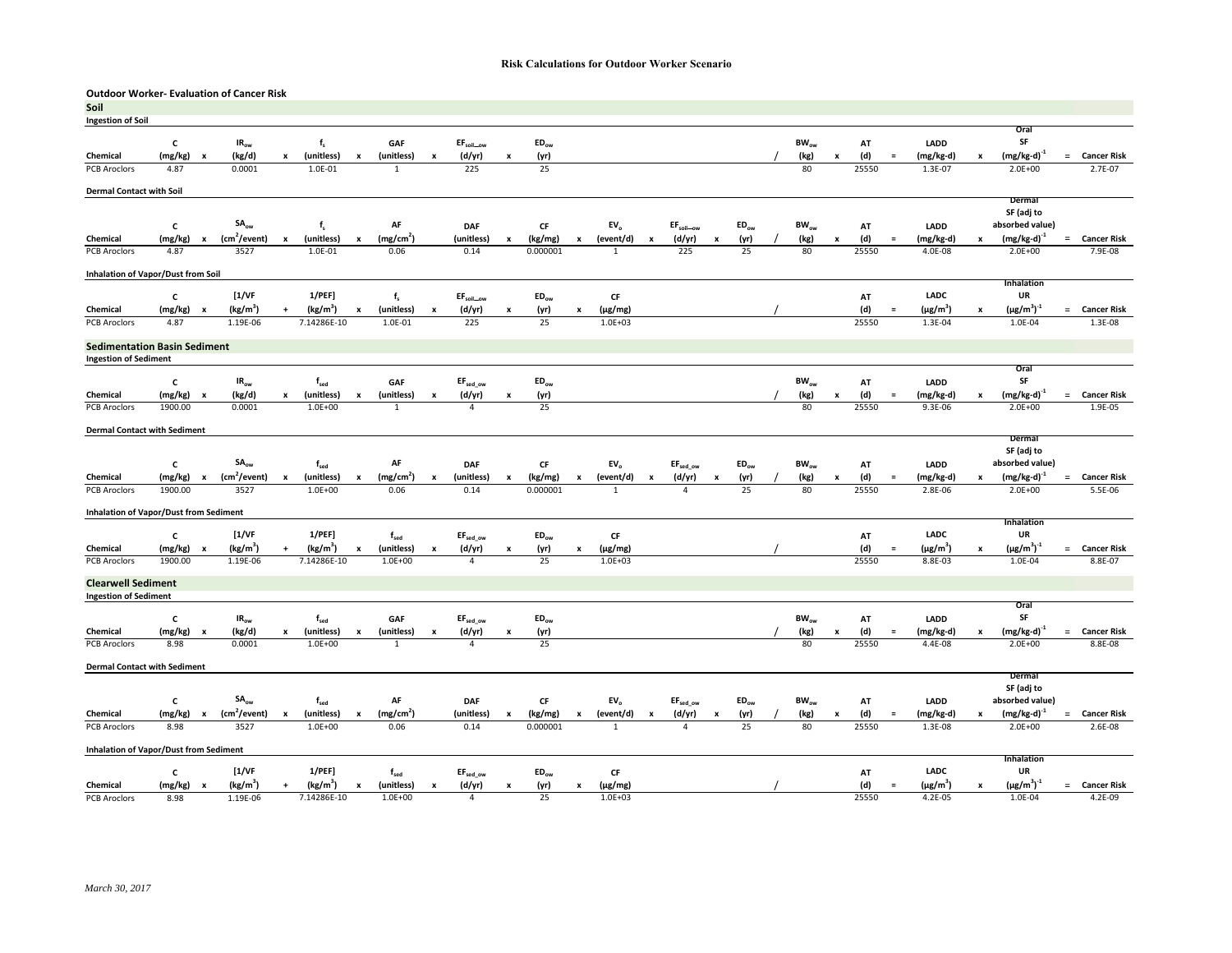| <b>Wastewell Sediment</b>                     |             |              |                          |              |                      |                           |                       |                      |                  |           |                  |                 |              |                      |   |           |           |                           |       |     |                           |                           |                    |     |                    |
|-----------------------------------------------|-------------|--------------|--------------------------|--------------|----------------------|---------------------------|-----------------------|----------------------|------------------|-----------|------------------|-----------------|--------------|----------------------|---|-----------|-----------|---------------------------|-------|-----|---------------------------|---------------------------|--------------------|-----|--------------------|
| <b>Ingestion of Sediment</b>                  |             |              |                          |              |                      |                           |                       |                      |                  |           |                  |                 |              |                      |   |           |           |                           |       |     |                           |                           |                    |     |                    |
|                                               |             |              |                          |              |                      |                           |                       |                      |                  |           |                  |                 |              |                      |   |           |           |                           |       |     |                           |                           | Oral               |     |                    |
|                                               | c           |              | IR <sub>ow</sub>         |              | $r_{\rm sed}$        |                           | GAF                   | $EF_{sed\_ow}$       |                  | $ED_{ow}$ |                  |                 |              |                      |   |           | $BW_{ow}$ |                           | AT    |     | LADD                      |                           | SF                 |     |                    |
| Chemical                                      | $(mg/kg)$ x |              | (kg/d)                   | $\mathbf{x}$ | (unitless)           | $\boldsymbol{\mathsf{x}}$ | (unitless)            | (d/yr)               | $\boldsymbol{x}$ | (yr)      |                  |                 |              |                      |   |           | (kg)      | $\boldsymbol{\mathsf{x}}$ | (d)   | $=$ | (mg/kg-d)                 |                           | $(mg/kg-d)$        | Ξ.  | <b>Cancer Risk</b> |
| PCB Aroclors                                  | 3.40        |              | 0.0001                   |              | $1.0E + 00$          |                           |                       |                      |                  | 25        |                  |                 |              |                      |   |           | 80        |                           | 25550 |     | 1.7E-08                   |                           | $2.0E + 00$        |     | 3.3E-08            |
| <b>Dermal Contact with Sediment</b>           |             |              |                          |              |                      |                           |                       |                      |                  |           |                  |                 |              |                      |   |           |           |                           |       |     |                           |                           |                    |     |                    |
|                                               |             |              |                          |              |                      |                           |                       |                      |                  |           |                  |                 |              |                      |   |           |           |                           |       |     |                           |                           | Dermal             |     |                    |
|                                               |             |              |                          |              |                      |                           |                       |                      |                  |           |                  |                 |              |                      |   |           |           |                           |       |     |                           |                           | SF (adj to         |     |                    |
|                                               | c           |              | $SA_{ow}$                |              | $t_{\rm sed}$        |                           | AF                    | <b>DAF</b>           |                  | CF        |                  | EV <sub>0</sub> |              | EF <sub>sed ow</sub> |   | $ED_{ow}$ | $BW_{ow}$ |                           | AT    |     | LADD                      |                           | absorbed value)    |     |                    |
| Chemical                                      | (mg/kg)     | $\mathbf{x}$ | (cm <sup>2</sup> /event) |              | (unitless)           | $\boldsymbol{\mathsf{x}}$ | (mg/cm <sup>2</sup> ) | (unitless)           |                  | (kg/mg)   |                  | (event/d)       | $\mathbf{x}$ | (d/yr)               | x | (yr)      | (kg)      | $\boldsymbol{\mathsf{x}}$ | (d)   | $=$ | $(mg/kg-d)$               | $\boldsymbol{\mathsf{x}}$ | $(mg/kg-d)$        | $=$ | <b>Cancer Risk</b> |
| <b>PCB Aroclors</b>                           | 3.40        |              | 3527                     |              | $1.0E + 00$          |                           | 0.06                  | 0.14                 |                  | 0.000001  |                  |                 |              |                      |   | 25        | 80        |                           | 25550 |     | 4.9E-09                   |                           | $2.0E + 00$        |     | 9.9E-09            |
| <b>Inhalation of Vapor/Dust from Sediment</b> |             |              |                          |              |                      |                           |                       |                      |                  |           |                  |                 |              |                      |   |           |           |                           |       |     |                           |                           |                    |     |                    |
|                                               |             |              |                          |              |                      |                           |                       |                      |                  |           |                  |                 |              |                      |   |           |           |                           |       |     |                           |                           | Inhalation         |     |                    |
|                                               | c           |              | $[1/\text{VF}]$          |              | $1$ /PEF]            |                           | $f_{\sf sed}$         | EF <sub>sed ow</sub> |                  | $ED_{ow}$ |                  | CF              |              |                      |   |           | AT        |                           |       |     | LADC                      |                           | UR                 |     |                    |
| Chemical                                      | (mg/kg)     | $\mathbf{x}$ | (kg/m <sup>3</sup> )     |              | (kg/m <sup>3</sup> ) | $\boldsymbol{\mathsf{x}}$ | (unitless)            | (d/yr)               |                  | (yr)      | $\boldsymbol{x}$ | $(\mu$ g/mg)    |              |                      |   |           | (d)       |                           |       | $=$ | $(\mu$ g/m <sup>3</sup> ) | $\boldsymbol{\mathsf{x}}$ | $(\mu g/m^3)^{-1}$ | $=$ | <b>Cancer Risk</b> |
| PCB Aroclors                                  | 3.40        |              | 1.19E-06                 |              | 7.14286E-10          |                           | $1.0E + 00$           |                      |                  | 25        |                  | $1.0E + 03$     |              |                      |   |           | 25550     |                           |       |     | 1.6E-05                   |                           | 1.0E-04            |     | 1.6E-09            |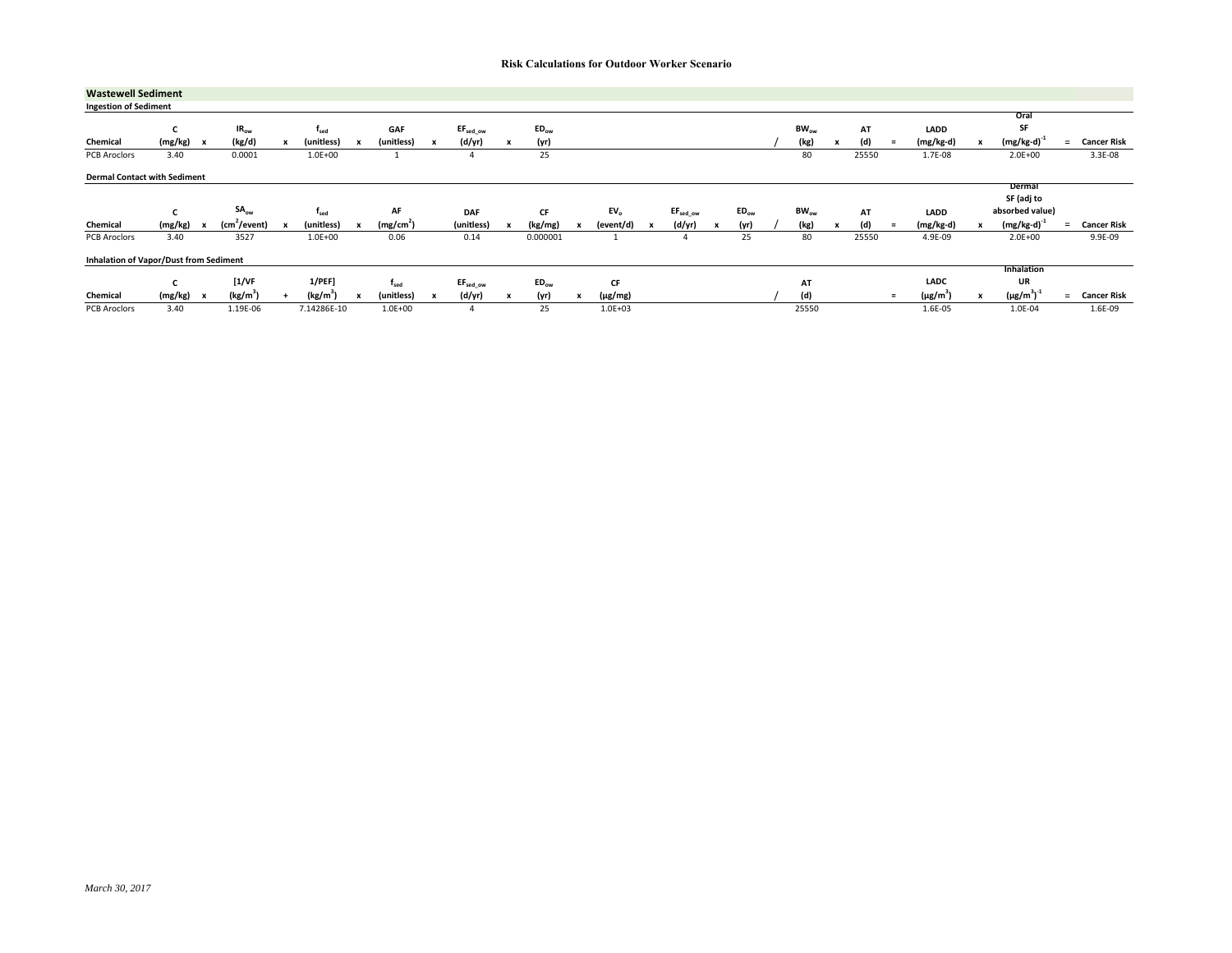#### **Outdoor Worker‐ Evaluation of Noncancer Hazard Soil**

| Soil                                          |                |                           |                           |                           |                           |                           |                       |                           |                              |                           |                           |                           |                                               |                           |                               |                           |           |                           |           |                           |      |          |            |                           |                 |           |
|-----------------------------------------------|----------------|---------------------------|---------------------------|---------------------------|---------------------------|---------------------------|-----------------------|---------------------------|------------------------------|---------------------------|---------------------------|---------------------------|-----------------------------------------------|---------------------------|-------------------------------|---------------------------|-----------|---------------------------|-----------|---------------------------|------|----------|------------|---------------------------|-----------------|-----------|
| <b>Ingestion of Soil</b>                      |                |                           |                           |                           |                           |                           |                       |                           |                              |                           |                           |                           |                                               |                           |                               |                           |           |                           |           |                           |      |          |            | Oral                      |                 |           |
|                                               | c              |                           | $IR_{ow}$                 |                           | $f_s$                     |                           | GAF                   |                           | EF <sub>soil_ow</sub>        |                           | $ED_{ow}$                 |                           |                                               |                           |                               |                           |           |                           | $BW_{ow}$ |                           | AT   |          | <b>ADD</b> | RfD                       |                 | Noncancer |
| Chemical                                      | (mg/kg)        | $\boldsymbol{\mathsf{x}}$ | (kg/d)                    | x                         | (unitless)                | $\pmb{\times}$            | (unitless)            | $\pmb{\mathsf{x}}$        | (d/yr)                       | $\boldsymbol{\mathsf{x}}$ | (yr)                      |                           |                                               |                           |                               |                           |           |                           | (kg)      | x                         | (d)  | $\equiv$ | (mg/kg-d)  | (mg/kg-d)                 | $\equiv$        | Hazard    |
| <b>PCB Aroclors</b>                           | 4.87           |                           | 0.0001                    |                           | 1.0E-01                   |                           | 1                     |                           | 225                          |                           | 25                        |                           |                                               |                           |                               |                           |           |                           | 80        |                           | 9125 |          | 3.8E-07    | 2.0E-05                   |                 | 0.019     |
|                                               |                |                           |                           |                           |                           |                           |                       |                           |                              |                           |                           |                           |                                               |                           |                               |                           |           |                           |           |                           |      |          |            |                           |                 |           |
| <b>Dermal Contact with Soil</b>               |                |                           |                           |                           |                           |                           |                       |                           |                              |                           |                           |                           |                                               |                           |                               |                           |           |                           |           |                           |      |          |            | Dermal                    |                 |           |
|                                               |                |                           |                           |                           |                           |                           |                       |                           |                              |                           |                           |                           |                                               |                           |                               |                           |           |                           |           |                           |      |          |            | RfD (adj to abs           |                 |           |
|                                               | $\mathsf{c}\,$ |                           | $SA_{ow}$                 |                           | $f_s$                     |                           | AF                    |                           | <b>DAF</b>                   |                           | $\mathsf{CF}$             |                           | EV <sub>o</sub>                               |                           | $EF_{\text{soil}\_\text{ow}}$ |                           | $ED_{ow}$ |                           | $BW_{ow}$ |                           | AT   |          | <b>ADD</b> | value)                    |                 | Noncancer |
| Chemical                                      | (mg/kg)        | $\pmb{\mathsf{x}}$        | (cm <sup>2</sup> /event)  | $\pmb{\mathsf{x}}$        | (unitless)                | $\pmb{\mathsf{x}}$        | (mg/cm <sup>2</sup> ) | $\mathbf{x}$              | (unitless)                   | $\pmb{\times}$            | (kg/mg)                   | x                         | (event/d)                                     | $\boldsymbol{\mathsf{x}}$ | (d/yr)                        | $\boldsymbol{\mathsf{x}}$ | (yr)      |                           | (kg)      | $\boldsymbol{x}$          | (d)  | $\equiv$ | (mg/kg-d)  | (mg/kg-d)                 | $=$             | Hazard    |
| <b>PCB Aroclors</b>                           | 4.87           |                           | 3527                      |                           | 1.0E-01                   |                           | 0.06                  |                           | 0.14                         |                           | 0.000001                  |                           | $\mathbf{1}$                                  |                           | 225                           |                           | 25        |                           | 80        |                           | 9125 |          | 1.1E-07    | 2.0E-05                   |                 | 0.0056    |
| <b>Inhalation of Vapor/Dust from Soil</b>     |                |                           |                           |                           |                           |                           |                       |                           |                              |                           |                           |                           |                                               |                           |                               |                           |           |                           |           |                           |      |          |            |                           |                 |           |
|                                               |                |                           |                           |                           |                           |                           |                       |                           |                              |                           |                           |                           |                                               |                           |                               |                           |           |                           |           |                           |      |          |            | Inhalation                |                 |           |
|                                               | $\mathsf{c}\,$ |                           | InhR                      |                           | [1/VF]                    |                           | $1/PEF$ ]             |                           | $\mathbf{f}_\mathsf{s}$      |                           | $\mathsf{ET}_\mathsf{ow}$ |                           | $\text{EF}_{\text{soil} \text{--} \text{ow}}$ |                           | $ED_{ow}$                     |                           | $BW_{ow}$ |                           | AT        |                           |      |          | <b>ADD</b> | RfD                       |                 | Noncancer |
| Chemical                                      | (mg/kg)        | $\pmb{\mathsf{x}}$        | $(m^3/hr)$                | $\pmb{\mathsf{x}}$        | $(kg/m^3)$                | $\ddot{}$                 | $(kg/m^3)$            | $\boldsymbol{\mathsf{x}}$ | (unitless)                   | $\pmb{\times}$            | (hr/d)                    | $\pmb{\mathsf{x}}$        | (d/yr)                                        | $\pmb{\mathsf{x}}$        | (yr)                          |                           | (kg)      | x                         | (d)       |                           |      | $=$      | (mg/kg-d)  | (mg/kg-d)                 | $\equiv$        | Hazard    |
| <b>PCB Aroclors</b>                           | 4.87           |                           | 1.6                       |                           | 1.19E-06                  |                           | $7.14E-10$            |                           | 1.0E-01                      |                           | 8                         |                           | 225                                           |                           | 25                            |                           | 80        |                           | 9125      |                           |      |          | 5.7E-08    | $2.0E - 05$               |                 | 0.0029    |
| <b>Sedimentation Basin Sediment</b>           |                |                           |                           |                           |                           |                           |                       |                           |                              |                           |                           |                           |                                               |                           |                               |                           |           |                           |           |                           |      |          |            |                           |                 |           |
| <b>Ingestion of Sediment</b>                  |                |                           |                           |                           |                           |                           |                       |                           |                              |                           |                           |                           |                                               |                           |                               |                           |           |                           |           |                           |      |          |            |                           |                 |           |
|                                               |                |                           |                           |                           |                           |                           |                       |                           |                              |                           |                           |                           |                                               |                           |                               |                           |           |                           |           |                           |      |          |            | Oral                      |                 |           |
|                                               | $\mathsf{c}\,$ |                           | IR <sub>ow</sub>          |                           | $f_{\rm sed}$             |                           | GAF                   |                           | $EF_{sed\_ow}$               |                           | $ED_{ow}$                 |                           |                                               |                           |                               |                           |           |                           | $BW_{ow}$ |                           | AT   |          | <b>ADD</b> | RfD                       |                 | Noncancer |
| Chemical                                      | (mg/kg)        | x                         | (kg/d)                    | x                         | (unitless)                | $\boldsymbol{\mathsf{x}}$ | (unitless)            |                           | (d/yr)                       | x                         | (yr)                      |                           |                                               |                           |                               |                           |           |                           | (kg)      | X                         | (d)  | $\equiv$ | (mg/kg-d)  | (mg/kg-d)                 | $\quad \  \, =$ | Hazard    |
| <b>PCB Aroclors</b>                           | 1900.00        |                           | 0.0001                    |                           | $1.0E + 00$               |                           | $\mathbf{1}$          |                           | $\overline{4}$               |                           | 25                        |                           |                                               |                           |                               |                           |           |                           | 80        |                           | 9125 |          | $2.6E-05$  | 2.0E-05                   |                 | 1.3       |
| <b>Dermal Contact with Sediment</b>           |                |                           |                           |                           |                           |                           |                       |                           |                              |                           |                           |                           |                                               |                           |                               |                           |           |                           |           |                           |      |          |            | Dermal                    |                 |           |
|                                               |                |                           |                           |                           |                           |                           |                       |                           |                              |                           |                           |                           |                                               |                           |                               |                           |           |                           |           |                           |      |          |            | RfD (adj to abs           |                 |           |
|                                               | C              |                           | SA <sub>ow</sub>          |                           | $f_{\rm sed}$             |                           | AF                    |                           | <b>DAF</b>                   |                           | CF                        |                           | EV <sub>o</sub>                               |                           | EF <sub>sed ow</sub>          |                           | $ED_{ow}$ |                           | $BW_{ow}$ |                           | AT   |          | <b>ADD</b> | value)                    |                 | Noncancer |
| Chemical                                      | (mg/kg)        | $\pmb{\mathsf{x}}$        | (cm <sup>2</sup> /event)  | $\pmb{\mathsf{x}}$        | (unitless)                | $\pmb{\mathsf{x}}$        | (mg/cm <sup>2</sup> ) | $\boldsymbol{x}$          | (unitless)                   | $\pmb{\mathsf{x}}$        | (kg/mg)                   | $\pmb{\mathsf{x}}$        | (event/d)                                     | $\pmb{\times}$            | (d/yr)                        | $\boldsymbol{\mathsf{x}}$ | (yr)      |                           | (kg)      | x                         | (d)  | $=$      | (mg/kg-d)  | (mg/kg-d)                 | $\equiv$        | Hazard    |
| <b>PCB Aroclors</b>                           | 1900.00        |                           | 3527                      |                           | $1.0E + 00$               |                           | 0.06                  |                           | 0.14                         |                           | 0.000001                  |                           | $\overline{1}$                                |                           | $\Delta$                      |                           | 25        |                           | 80        |                           | 9125 |          | 7.7E-06    | 2.0E-05                   |                 | 0.39      |
|                                               |                |                           |                           |                           |                           |                           |                       |                           |                              |                           |                           |                           |                                               |                           |                               |                           |           |                           |           |                           |      |          |            |                           |                 |           |
| <b>Inhalation of Vapor/Dust from Sediment</b> |                |                           |                           |                           |                           |                           |                       |                           |                              |                           |                           |                           |                                               |                           |                               |                           |           |                           |           |                           |      |          |            | Inhalation                |                 |           |
|                                               | $\mathsf{c}\,$ |                           | InhR                      |                           | [1/VF]                    |                           | $1/PEF$ ]             |                           | $f_{\rm sed}$                |                           | $ET_{ow}$                 |                           | $\text{EF}_{\text{sed}\_\text{OW}}$           |                           | $ED_{ow}$                     |                           | $BW_{ow}$ |                           | AT        |                           |      |          | <b>ADD</b> | RfD                       |                 | Noncancer |
| Chemical                                      | (mg/kg)        | $\pmb{\times}$            | $(m^3/hr)$                | $\boldsymbol{\mathsf{x}}$ | (kg/m <sup>3</sup> )      | $\ddot{+}$                | (kg/m <sup>3</sup> )  | $\pmb{\mathsf{x}}$        | (unitless)                   | $\boldsymbol{x}$          | (hr/d)                    | x                         | (d/yr)                                        | $\pmb{\mathsf{x}}$        | (yr)                          |                           | (kg)      | x                         | (d)       |                           |      | $\equiv$ | (mg/kg-d)  | (mg/kg-d)                 | $=$             | Hazard    |
| <b>PCB Aroclors</b>                           | 1900.00        |                           | 1.6                       |                           | 1.19E-06                  |                           | 7.14E-10              |                           | $\overline{1}$               |                           | 8                         |                           | $\Delta$                                      |                           | 25                            |                           | 80        |                           | 9125      |                           |      |          | 4.0E-06    | 2.0E-05                   |                 | 0.20      |
| <b>Clearwell Sediment</b>                     |                |                           |                           |                           |                           |                           |                       |                           |                              |                           |                           |                           |                                               |                           |                               |                           |           |                           |           |                           |      |          |            |                           |                 |           |
| <b>Ingestion of Sediment</b>                  |                |                           |                           |                           |                           |                           |                       |                           |                              |                           |                           |                           |                                               |                           |                               |                           |           |                           |           |                           |      |          |            |                           |                 |           |
|                                               |                |                           |                           |                           |                           |                           |                       |                           |                              |                           |                           |                           |                                               |                           |                               |                           |           |                           |           |                           |      |          |            | Oral                      |                 |           |
|                                               | c              |                           | $IR_{ow}$                 |                           | $f_{\rm sed}$             |                           | GAF                   |                           | $\text{EF}_{\text{sed\_ow}}$ |                           | $ED_{ow}$                 |                           |                                               |                           |                               |                           |           |                           | $BW_{ow}$ |                           | AT   |          | <b>ADD</b> | RfD                       |                 | Noncancer |
| Chemical                                      | (mg/kg)        | X                         | (kg/d)                    | $\boldsymbol{x}$          | (unitless)                | $\pmb{\times}$            | (unitless)            |                           | (d/yr)                       | x                         | (yr)                      |                           |                                               |                           |                               |                           |           |                           | (kg)      | $\boldsymbol{\mathsf{x}}$ | (d)  | $\equiv$ | (mg/kg-d)  | (mg/kg-d)                 | $\equiv$        | Hazard    |
| <b>PCB Aroclors</b>                           | 8.98           |                           | 0.0001                    |                           | $1.0E + 00$               |                           | 1                     |                           | $\overline{4}$               |                           | 25                        |                           |                                               |                           |                               |                           |           |                           | 80        |                           | 9125 |          | $1.2E-07$  | 2.0E-05                   |                 | 0.0062    |
| <b>Dermal Contact with Sediment</b>           |                |                           |                           |                           |                           |                           |                       |                           |                              |                           |                           |                           |                                               |                           |                               |                           |           |                           |           |                           |      |          |            |                           |                 |           |
|                                               |                |                           |                           |                           |                           |                           |                       |                           |                              |                           |                           |                           |                                               |                           |                               |                           |           |                           |           |                           |      |          |            | Dermal<br>RfD (adj to abs |                 |           |
|                                               | $\mathsf{c}\,$ |                           | $\mathsf{SA}_\mathsf{ow}$ |                           | $\mathsf{f}_\mathsf{sed}$ |                           | AF                    |                           | <b>DAF</b>                   |                           | СF                        |                           | EV <sub>o</sub>                               |                           | $\text{EF}_{\text{sed\_ow}}$  |                           | $ED_{ow}$ |                           | $BW_{ow}$ |                           | AT   |          | ADD        | value)                    |                 | Noncancer |
| Chemical                                      | (mg/kg)        | x                         | (cm <sup>2</sup> /event)  | $\pmb{\times}$            | (unitless)                | $\boldsymbol{\mathsf{x}}$ | (mg/cm <sup>2</sup> ) | $\mathbf{x}$              | (unitless)                   | $\boldsymbol{\mathsf{x}}$ | (kg/mg)                   | $\boldsymbol{\mathsf{x}}$ | (event/d)                                     | $\boldsymbol{\mathsf{x}}$ | (d/yr)                        | $\boldsymbol{\mathsf{x}}$ | (yr)      |                           | (kg)      | X                         | (d)  | $\equiv$ | (mg/kg-d)  | $(mg/kg-d)$               | $\equiv$        | Hazard    |
| <b>PCB Aroclors</b>                           | 8.98           |                           | 3527                      |                           | $1.0E + 00$               |                           | 0.06                  |                           | 0.14                         |                           | 0.000001                  |                           | $\mathbf{1}$                                  |                           | $\overline{a}$                |                           | 25        |                           | 80        |                           | 9125 |          | 3.6E-08    | 2.0E-05                   |                 | 0.0018    |
| <b>Inhalation of Vapor/Dust from Sediment</b> |                |                           |                           |                           |                           |                           |                       |                           |                              |                           |                           |                           |                                               |                           |                               |                           |           |                           |           |                           |      |          |            |                           |                 |           |
|                                               |                |                           |                           |                           |                           |                           |                       |                           |                              |                           |                           |                           |                                               |                           |                               |                           |           |                           |           |                           |      |          |            | Inhalation                |                 |           |
|                                               | c              |                           | InhR                      |                           | [1/VF]                    |                           | $1$ /PEF]             |                           | $f_{\rm sed}$                |                           | $ET_{ow}$                 |                           | EF <sub>sed_ow</sub>                          |                           | $ED_{ow}$                     |                           | $BW_{ow}$ |                           | AT        |                           |      |          | <b>ADD</b> | RfD                       |                 | Noncancer |
| Chemical                                      | (mg/kg)        | $\pmb{\times}$            | $(m^3/hr)$                | $\pmb{\mathsf{x}}$        | (kg/m <sup>3</sup> )      | $\ddot{+}$                | (kg/m <sup>3</sup> )  | x                         | (unitless)                   | $\pmb{\mathsf{x}}$        | (hr/d)                    | $\boldsymbol{\mathsf{x}}$ | (d/yr)                                        | $\pmb{\mathsf{x}}$        | (yr)                          |                           | (kg)      | $\boldsymbol{\mathsf{x}}$ | (d)       |                           |      | $\equiv$ | (mg/kg-d)  | (mg/kg-d)                 | $\equiv$        | Hazard    |
| <b>PCB</b> Aroclors                           | 8.98           |                           | 1.6                       |                           | 1.19E-06                  |                           | $7.14E-10$            |                           | $\mathbf{1}$                 |                           | 8                         |                           | $\overline{4}$                                |                           | 25                            |                           | 80        |                           | 9125      |                           |      |          | 1.9E-08    | 2.0E-05                   |                 | 0.00093   |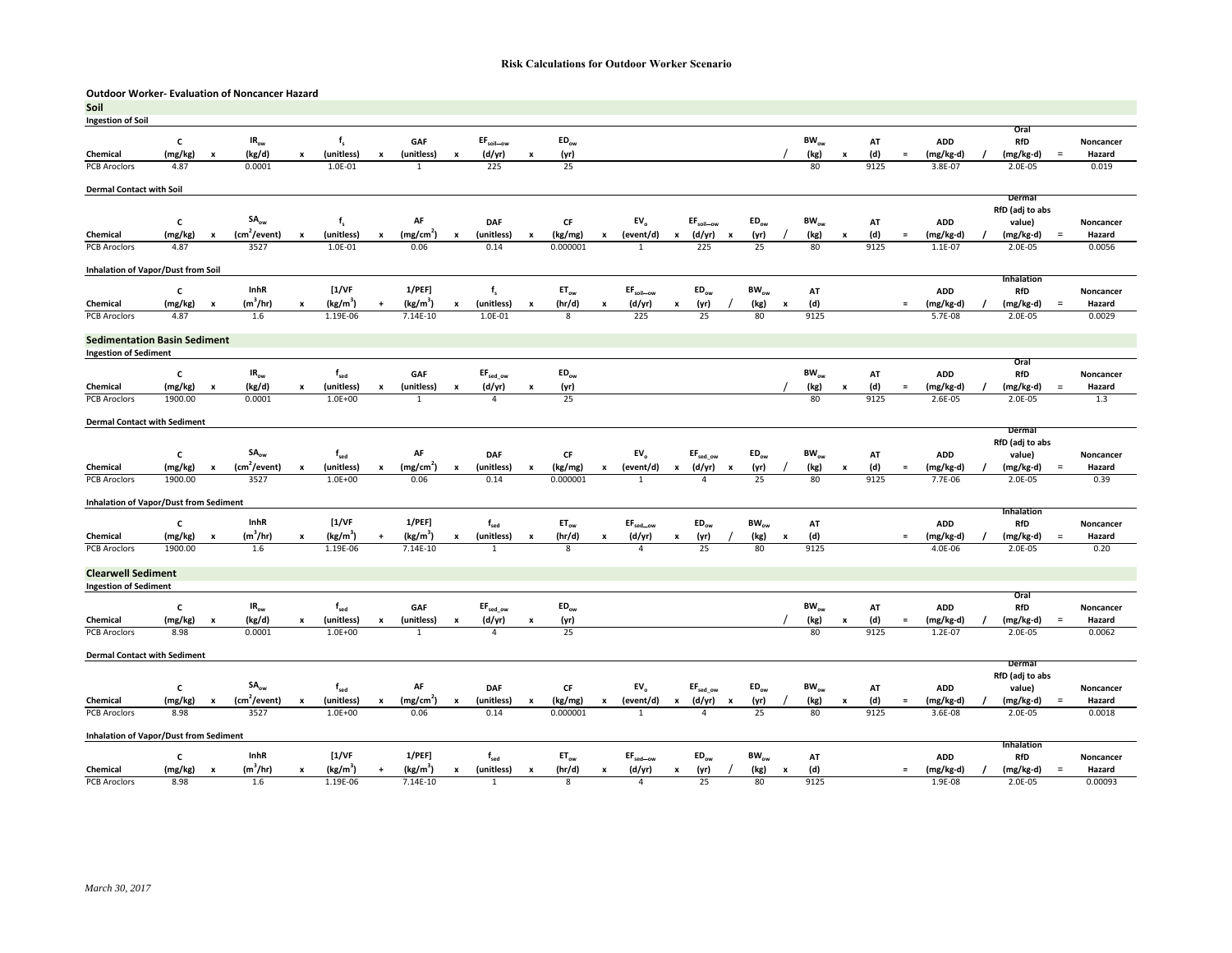| <b>Wastewell Sediment</b>                     |                                |                           |                          |                           |                      |              |                       |              |                      |              |           |                      |                     |  |           |   |           |      |          |            |                           |          |           |
|-----------------------------------------------|--------------------------------|---------------------------|--------------------------|---------------------------|----------------------|--------------|-----------------------|--------------|----------------------|--------------|-----------|----------------------|---------------------|--|-----------|---|-----------|------|----------|------------|---------------------------|----------|-----------|
| <b>Ingestion of Sediment</b>                  |                                |                           |                          |                           |                      |              |                       |              |                      |              |           |                      |                     |  |           |   |           |      |          |            |                           |          |           |
|                                               |                                |                           |                          |                           |                      |              |                       |              |                      |              |           |                      |                     |  |           |   |           |      |          |            | Oral                      |          |           |
|                                               |                                |                           | IR <sub>ow</sub>         |                           | $t_{\rm sed}$        |              | GAF                   |              | EF <sub>sed ow</sub> |              | $ED_{ow}$ |                      |                     |  |           |   | $BW_{ow}$ | АТ   |          | <b>ADD</b> | RfD                       |          | Noncancer |
| Chemical                                      | (mg/kg)                        | $\boldsymbol{\mathsf{x}}$ | (kg/d)                   | x                         | (unitless)           | x            | (unitless)            |              | (d/yr)               | x            | (yr)      |                      |                     |  |           |   | (kg)      | (d)  | $\equiv$ | (mg/kg-d)  | (mg/kg-d)                 | $=$      | Hazard    |
| PCB Aroclors                                  | 3.40                           |                           | 0.0001                   |                           | $1.0E + 00$          |              |                       |              |                      |              | 25        |                      |                     |  |           |   | 80        | 9125 |          | 4.7E-08    | 2.0E-05                   |          | 0.0023    |
| <b>Dermal Contact with Sediment</b>           |                                |                           |                          |                           |                      |              |                       |              |                      |              |           |                      |                     |  |           |   |           |      |          |            |                           |          |           |
|                                               |                                |                           |                          |                           |                      |              |                       |              |                      |              |           |                      |                     |  |           |   |           |      |          |            | Dermal<br>RfD (adj to abs |          |           |
|                                               | $\overline{\phantom{0}}$<br>c. |                           | $SA_{ow}$                |                           | $f_{\sf sed}$        |              | AF                    |              | <b>DAF</b>           |              | CF        | EV <sub>o</sub>      | $EF_{sed\_ow}$      |  | $ED_{ow}$ |   | $BW_{ow}$ | AT   |          | <b>ADD</b> | value)                    |          | Noncancer |
| Chemical                                      | (mg/kg)                        |                           | (cm <sup>2</sup> /event) | $\boldsymbol{\mathsf{x}}$ | (unitless)           | $\mathbf{x}$ | (mg/cm <sup>2</sup> ) | $\mathbf{x}$ | (unitless)           | $\mathbf{x}$ | (kg/mg)   | (event/d)            | (d/yr)              |  | (yr)      |   | (kg)      | (d)  | $=$      | (mg/kg-d)  | (mg/kg-d)                 | $=$      | Hazard    |
| PCB Aroclors                                  | 3.40                           |                           | 3527                     |                           | $1.0E + 00$          |              | 0.06                  |              | 0.14                 |              | 0.000001  |                      |                     |  | 25        |   | 80        | 9125 |          | 1.4E-08    | 2.0E-05                   |          | 0.00069   |
| <b>Inhalation of Vapor/Dust from Sediment</b> |                                |                           |                          |                           |                      |              |                       |              |                      |              |           |                      |                     |  |           |   |           |      |          |            |                           |          |           |
|                                               |                                |                           |                          |                           |                      |              |                       |              |                      |              |           |                      |                     |  |           |   |           |      |          |            |                           |          |           |
|                                               |                                |                           |                          |                           |                      |              |                       |              |                      |              |           |                      |                     |  |           |   |           |      |          |            | Inhalation                |          |           |
|                                               |                                |                           | <b>InhR</b>              |                           | [1/VF]               |              | 1/PEF                 |              | <sup>1</sup> sed     |              | $ET_{ow}$ | EF <sub>sed-ow</sub> | $ED_{\alpha\omega}$ |  | $BW_{ow}$ |   | AT        |      |          | <b>ADD</b> | <b>RfD</b>                |          | Noncancer |
| Chemical                                      | (mg/kg)                        |                           | $(m^3/hr)$               | $\mathbf{x}$              | (kg/m <sup>3</sup> ) |              | (kg/m <sup>3</sup> )  |              | (unitless)           |              | (hr/d)    | (d/yr)               | (yr)                |  | (kg)      | x | (d)       |      | $=$      | (mg/kg-d)  | (mg/kg-d)                 | $\equiv$ | Hazard    |